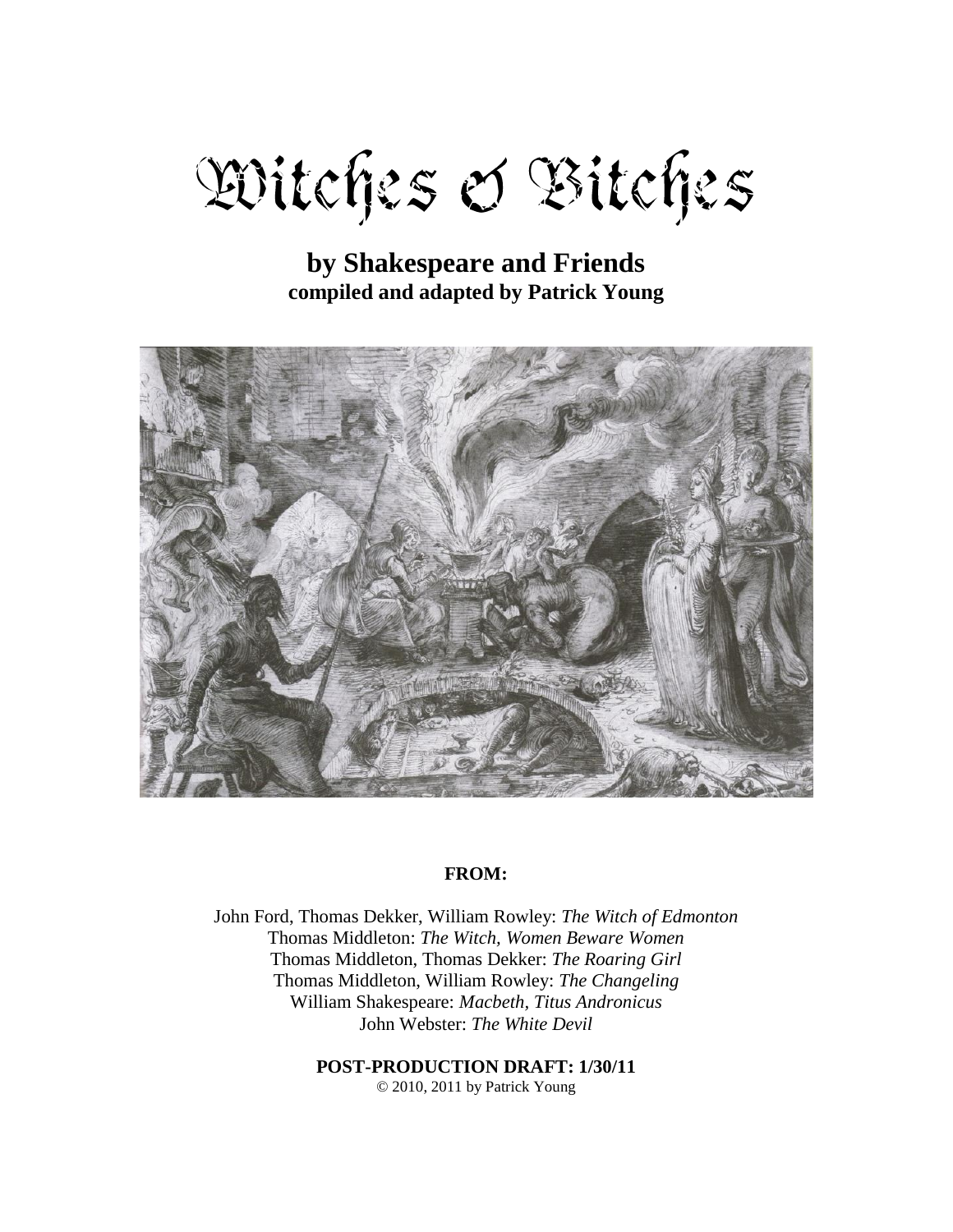The original Theatre Erindale production of *Witches & Bitches* opened at the Erindale Studio Theatre, Mississauga, on January 21<sup>st</sup>, 2011, directed by Kelly Straughan and choreographed by Melissa-Jane Shaw, with original music by Christopher Dawes and Fight Direction by Daniel Levinson. The set was by Patrick Young, costumes by Joanne Massingham, lighting by James W. Smagata, and stage management by Julia Gaunt Rannala. The cast included:

*Act I runs approximately 70 minutes. Act II runs approximately 58 minutes.*

# **PREFACE**

*Witches & Bitches* grew out of the need to find challenging Elizabethan-Jacobean material for a group of talented actresses in the Sheridan-UTM Theatre and Drama Studies Program. As months of reading and searching turned up no suitable play or adaptation, I finally decided there was nothing for it but to create something myself. But what?

The breakthrough came when I found myself wrestling with Thomas Middleton's unwieldy play *The Witch*. Middleton himself had adapted and blended his witch songs and characters into *Macbeth* when given the opportunity to revise Shakespeare's play. What if I extracted this coven of witches and supposed that each of them was also one of the great female villains or criminals of the Tudor-Stuart drama? Could I possibly interweave the half dozen stories necessary into a meaningful whole? Could we invent a ritual game in which the witches play supporting roles in acting out each other's stories? If there were a single male character as the spoiler in the mix, what tensions might develop as this game progressed? The idea seemed just loony enough to work – and it came with a catchy title fresh out of the box!

Very few of the words in this play are mine, but I have adapted, edited, re-assigned, and repurposed them whenever and however necessary to fit the needs of a new context. The changes become more extreme as the story progresses, and the identities – first of the players, and then of the plays themselves – begin to meld.

I am indebted to individual editions of the plays edited by Chris Cleary, Gustav Cross, Alfred Harbage, J. R. Mulryne, and Arthur H. Nethercott. I will also be eternally grateful to director Kelly Straughan for months of input, as well as to Ron Cameron-Lewis, Holger Syme, and the talented and hard-working original cast.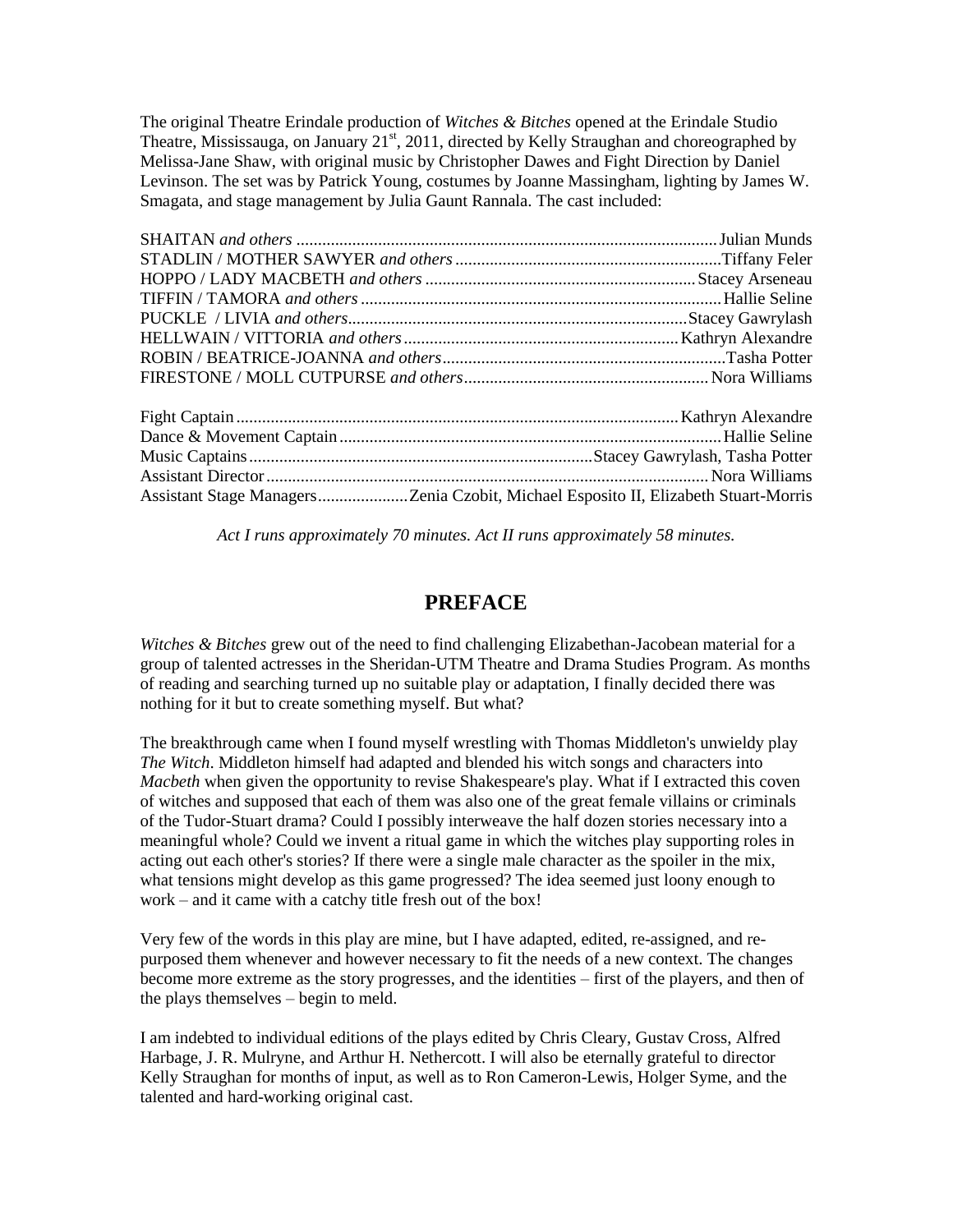# *The Characters and Their Origins …*

Evil and mischief were seen to be the natural pursuits of witches in the Tudor-Stuart era. While many viewed them as a very real danger, and hundreds of women were hanged or burned in consequence, witches were often the subject of comedy and even farce. The members of the coven in *Witches & Bitches* are drawn from Middleton's comedy *The Witch* – which drew in turn on Reginald Scot's *The Discovery of Witchcraft* (1584). But in this play, each of the seven women in the coven boasts a dual identity, and a personal story – drawn from a drama of the period – which they are compelled to play out in a ritual theatrical game. Led by the male demon at the centre of the group, all eight characters also play supporting roles in each other's stories – as they each come face to face with the devil's eternal compulsion to seduce and betray.

While a framework that interweaves seven stories at first provides a steep learning curve, in the original production one could feel the members of the audience relax as they realized that each of the fleeting tales would return again and again to layer in another episode. Much depends on providing them with the ability to follow the progress of the eight key characters without needing to pinpoint exactly all of the supporting roles.

**SHAITAN**, the name of a demon in multiple cultures and languages, is the leader of the coven of witches. Much of his material is derived from that of Hecate in Middleton's *The Witch*.

**STADLIN** is Shaitan's senior lieutenant (in the Middle Ages the name belonged to a powerful European wizard). Her alternate identity is **MOTHER SAWYER**, the title role from *The Witch of Edmonton* by Ford, Dekker, and Rowley.

**HOPPO** – the name in the Middle Ages of Stadlin's principle disciple – is Shaitan's second lieutenant. Her alternate identity is **LADY MACBETH**, the driving force behind Shakespeare's dark tragedy.

**TIFFIN** is a name for a cat familiar, here awarded to the vengeful tigress **TAMORA** from Shakespeare's *Titus Andronicus* – captured Queen of the Goths, who soon becomes Empress of Rome.

**PUCKLE** is clearly related to the trickster Puck and the Irish Pooka, and thus the alternate identity for witty Aunt **LIVIA**, mistress of coupling bodies and betrayer of virtue from Middleton's *Women Beware Women*.

**HELLWAIN** is a name derived from "a kind of wandering spirits, the descendants of a champion named Hellequin". Here it belongs to the defiant courtesan **VITTORIA COROMBONA**, the title role from John Webster's *The White Devil*. And the most crucial of Hellwain's supporting characters is Macbeth.

**ROBIN**, the ingénue of the coven, is associated by her witch name with Robin Goodfellow, shape-changing page of the fairy court. She is also **BEATRICE-JOANNA** from Middleton's psychological tragedy *The Changeling*.

**FIRESTONE** – "a stone that resists the action of fire" – in Middleton's original is the rebellious boy acolyte, clown, potential heir, and main tender of the cauldron. Here it is the witch identity for **MOLL CUTPURSE** – the popular real-life cross-dressing underworld figure of Jacobean London, from Middleton and Dekker's *The Roaring Girl*.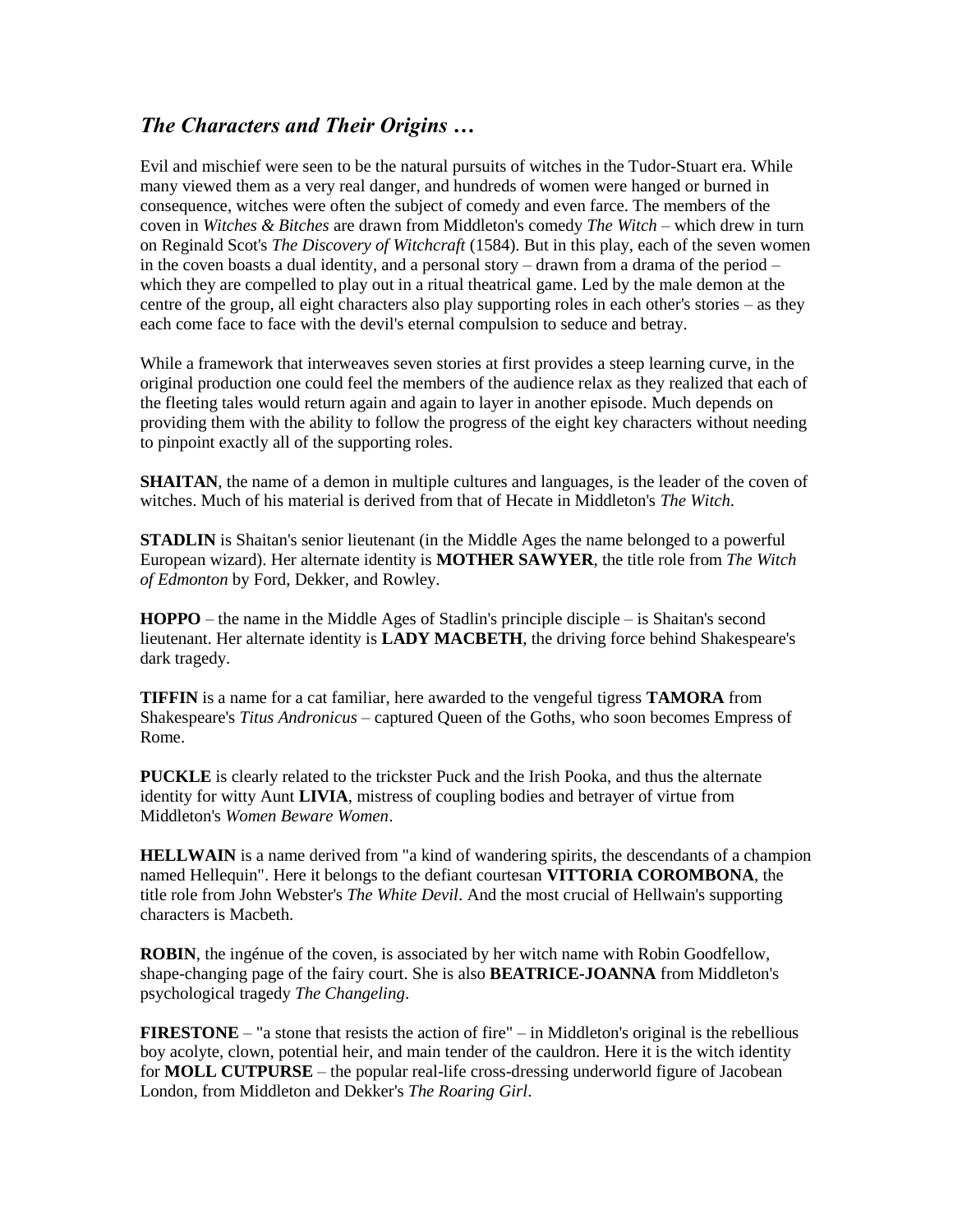# **TABLE OF CONTENTS:**

#### ACT I

|               | Page 22 |
|---------------|---------|
|               | Page 36 |
|               |         |
|               |         |
| <b>ACT II</b> |         |
|               |         |
|               |         |
|               |         |
|               | Page 77 |
|               |         |
|               |         |

# **DRAMATIS PERSONAE:**

| Aaron, Deflores, Laxton, Dog, Flamineo, Duke, Cardinal Monticelso |
|-------------------------------------------------------------------|
|                                                                   |
| Camillo, Mother, Bassianus, Gentlewoman                           |
| HOPPO/LADY MACBETH:                                               |
| Titus Andronicus, Goshawk, Ratcliffe, Hippolito                   |
|                                                                   |
| Guardiano, Cuddy Banks, Fellow, Doctor                            |
|                                                                   |
| Demetrius, Justice, Saturninus                                    |
|                                                                   |
| Lucius, Macbeth, Alsemero, Isabella, Ann Ratcliffe, Leantio       |
|                                                                   |
| Lavinia, Mistress Gallipot, Zanche, Bianca                        |
|                                                                   |
| Old Banks, Chiron, Fabritio, Servant, Brachiano                   |

# **NOTES:**

Premise: Shaitan is the demon leader of a coven of witches that includes some of the great female villains and criminals of Tudor-Stuart drama. As they support each other in playing out their stories, his aim is to enlist, seduce, and then betray each one of them. But as the play progresses, the others become increasingly restive in this relationship and eventually rally around Firestone/Moll and Hellwain/Vittoria to rebel.

Scansion: In this text, when verbs end in -ed, the 'e' is pronounced. When they end in -'d, it is not.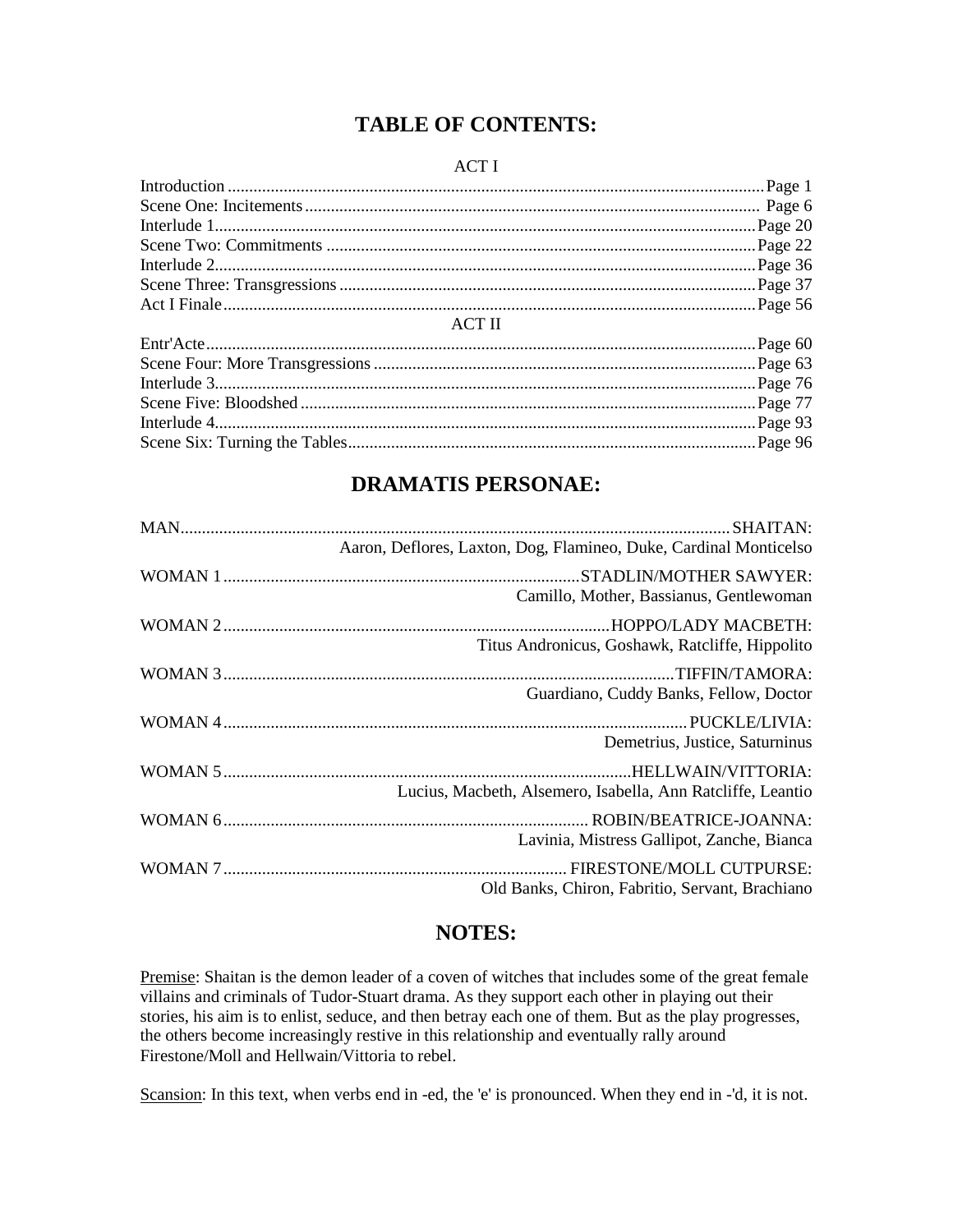# **ACT ONE Introduction**

*A cavern or overgrown ruin. In the middle, a boiling cauldron. Thunder and lightning. Enter three WITCHES: PUCKLE, HELLWAIN, and ROBIN*

PUCKLE When shall we three meet again In thunder, lightning, or in rain?

HELLWAIN When the hurlyburly's done, When the battle's lost and won.

ROBIN That will be ere the set of sun.

PUCKLE I come, Graymalkin! $1$ 

ROBIN Paddock<sup>2</sup> calls.

HELLWAIN By the pricking of my thumbs, Something wicked this way comes.

*Enter SHAITAN in an elaborate robe and FIRESTONE*

SHAITAN Give it some lizard's brain, quickly, Firestone Where's Grannam<sup>3</sup> Stadlin and all the rest o' th' sisters?

**FIRESTONE** All at hand, forsooth.

*Enter STADLIN, HOPPO, and TIFFIN*

<sup>&</sup>lt;sup>1</sup> Name for a cat familiar

<sup>&</sup>lt;sup>2</sup> Name for a toad familiar

<sup>&</sup>lt;sup>3</sup> Grandam, granny, grandmother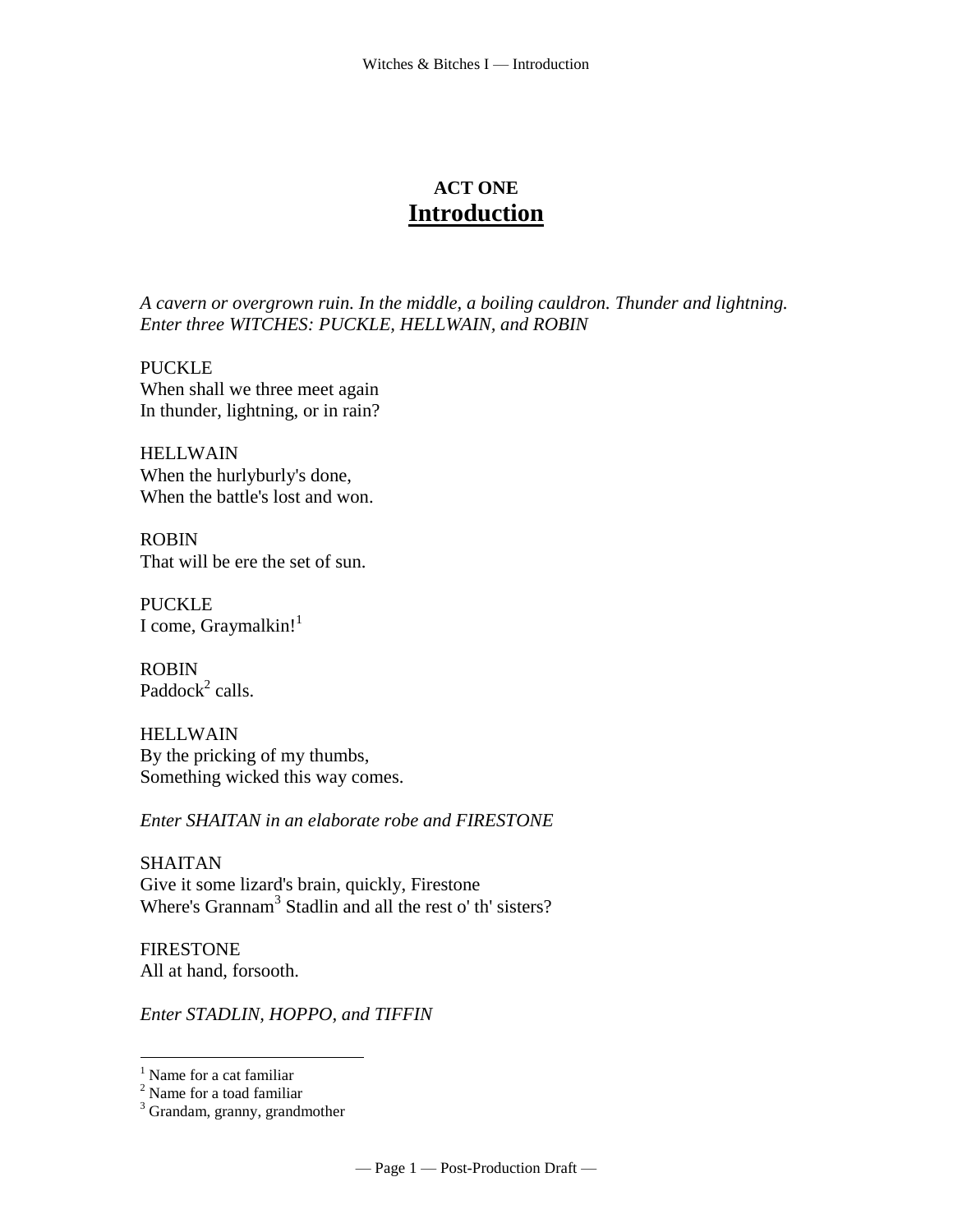SHAITAN Give it *marmaritin*,<sup>4</sup> some [bear-breech.](http://www.tech.org/~cleary/witch.html#BEARBREE)<sup>5</sup>[—When!](http://www.tech.org/~cleary/witch.html#WHEN)<sup>6</sup>

FIRESTONE Here's bear-breech, and lizard's brain, forsooth.

SHAITAN Into the vessel; $<sup>7</sup>$ </sup> And fetch three ounces of the [red-hair'd girl](http://www.tech.org/~cleary/witch.html#REDHAIRD) $^{8}$ I kill'd last midnight.

FIRESTONE Whereabouts, sweet brother?

SHAITAN Hip; hip or flank. Where is the *[acopus](http://www.tech.org/~cleary/witch.html#ACOPUS)*? 9

FIRESTONE You shall have *acopus*, forsooth.

SHAITAN Stir, stir about, whilst I begin the charm.

*Music and a song:*

# SHAITAN

*Black spirits and white, red spirits and grey, Mingle, mingle, you that mingle may Titty, Tiffin, keep it stiff in Firedrake, Puckey, make it lucky Hellwain, Robin, you must bob in Round, around, about, about, All ill come in, all good keep out.* 

STADLIN *Here's the blood of a bat.* 

SHAITAN *Put in that, oh, put in that.*

 $4$  Marmaritin—"whereby spirits might be raised"—grows in marble quarries and is used as a drug. (Cleary)

<sup>5</sup> "Popular name for the herbaceous plant of the genus *Acanthus*, brank-ursine" (Cleary)

<sup>&</sup>lt;sup>6</sup> "An exclamation of impatience" (Cleary)

 $<sup>7</sup>$  I.e., cauldron</sup>

<sup>&</sup>lt;sup>8</sup> Red hair was frequently associated with witchcraft and sorcery

 $9^9$  A plant from which a soothing salve can be made (Bullen)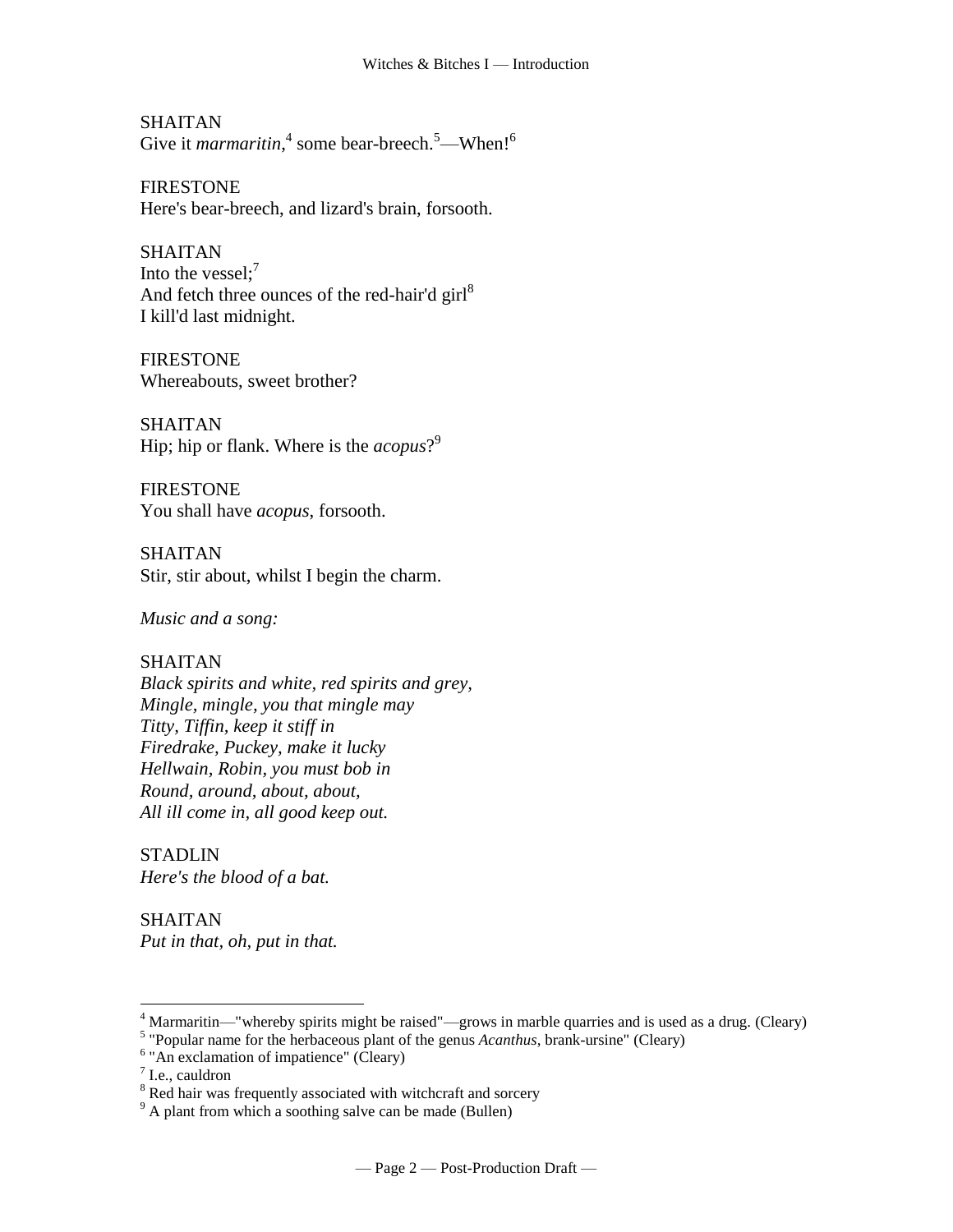**HOPPO** *Here's [leopard's bane.](http://www.tech.org/~cleary/witch.html#LIBBARDS) 10*

SHAITAN *Put in again.*

**TIFFIN** *The juice of toad, the oil of adder.*

STADLIN *Those will make the [young ones](http://www.tech.org/~cleary/witch.html#YOUNKER) madder.*

SHAITAN *Put in; there's all, and rid the stench.*

FIRESTONE *Nay, here's three ounces of the red-hair'd wench.*

SHAITAN So, so, enough: into the vessel with it There, 't hath the true perfection! I am so [light](http://www.tech.org/~cleary/witch.html#LIGHT2) $11$ At any mischief; there's no villainy But is a tune, methinks.

FIRESTONE *aside* A tune? 'Tis to the tune of damnation then, I warrant you, and that song hath a villainous [burthen!](http://www.tech.org/~cleary/witch.html#BURTHEN2)<sup>12</sup>

SHAITAN Come, you sweet sisters, [let the air strike the tune](http://www.tech.org/~cleary/witch.html#LETTHEAI)<sup>13</sup> Whilst you show reverence to yond peeping moon.

*SHAITAN commands each WITCH to reveal her full identity as the chant continues*

ALL

 $\overline{a}$ 

*Round about the cauldron go; In the poison'd entrails throw. Double, double toil and trouble; Fire burn, and cauldron bubble.*

SHAITAN Lady Macbeth!

<sup>10</sup> A plant of the genus *Doronicum*, also mentioned in Jonson's *The Masque of Queens* (Cleary)

<sup>&</sup>lt;sup>11</sup> Light-hearted or playful

 $12$  Term for the bass line or undersong of a tune, often used to make puns about weighty content

<sup>13</sup> Airborne music is frequently associated with magic, eg. in *Macbeth* and *The Tempest*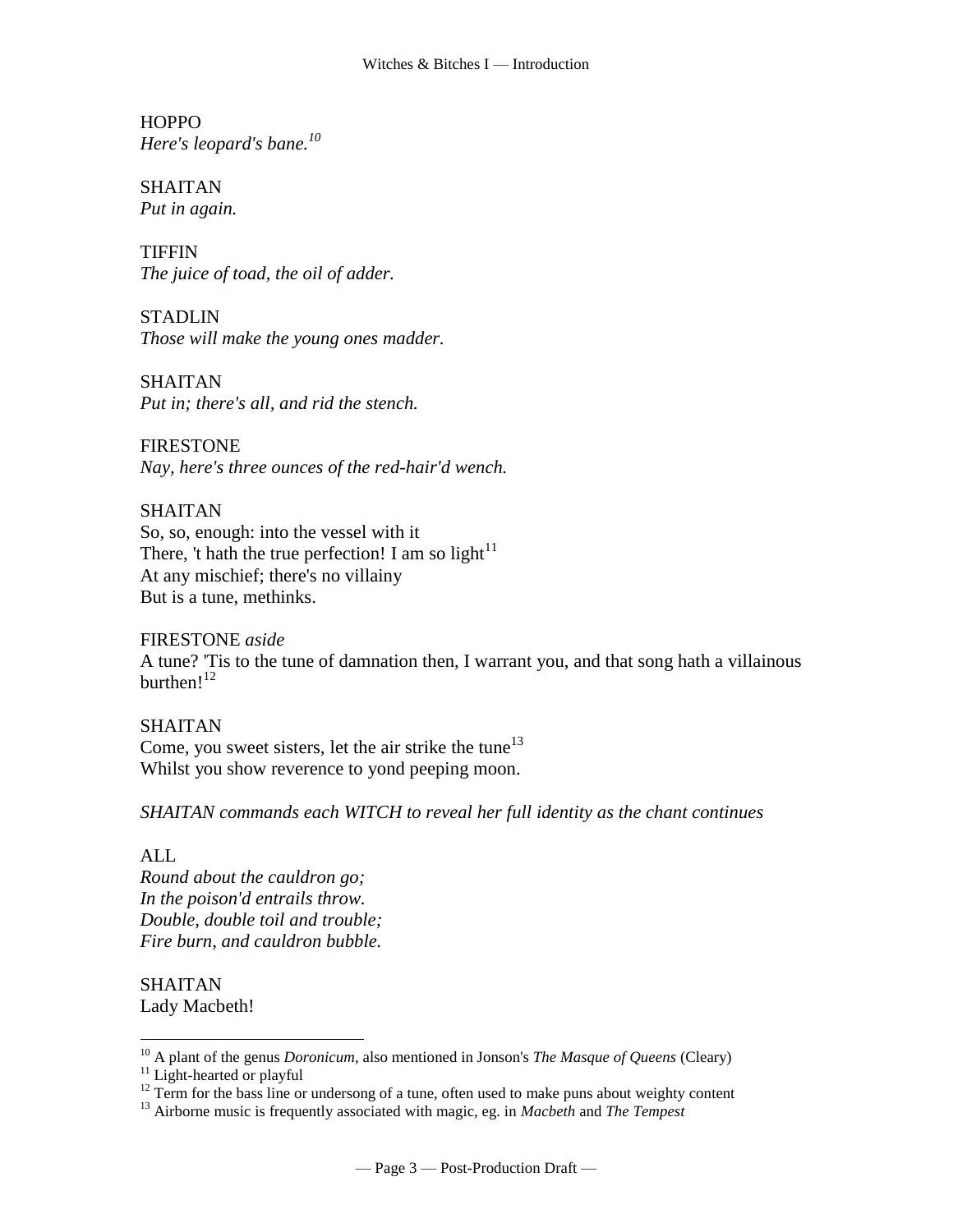# HOPPO/LADY MACBETH *revealing herself*

Come, you spirits that tend on mortal thoughts, Unsex me here—and fill me from the crown To the toe top-full of direst cruelty!

#### ALL

*Double, double toil and trouble; Fire burn, and cauldron bubble.*

SHAITAN Mother Sawyer!

STADLIN/MOTHER SAWYER *revealing herself* If every poor old woman be trod on thus by slaves, Revil′d and kick′d, beaten as I am daily, She to be reveng′d had need turn witch!

ALL *Double, double toil and trouble; Fire burn, and cauldron bubble.*

SHAITAN Tamora!

TIFFIN/TAMORA *revealing herself* The self-same gods that arm'd the Queen of Troy May favor Tamora, the Queen of Goths, To ′quite her bloody wrongs upon her foes!

ALL *Double, double toil and trouble; Fire burn, and cauldron bubble.*

SHAITAN Livia!

#### PUCKLE/LIVIA *revealing herself*

Sir, I could give as shrewd a lift to Chastity As any she that wears a tongue in Florence. Sh'ad need be a good horse-woman, and sit fast, Whom my strong argument could not fling at last!

SHAITAN Vittoria!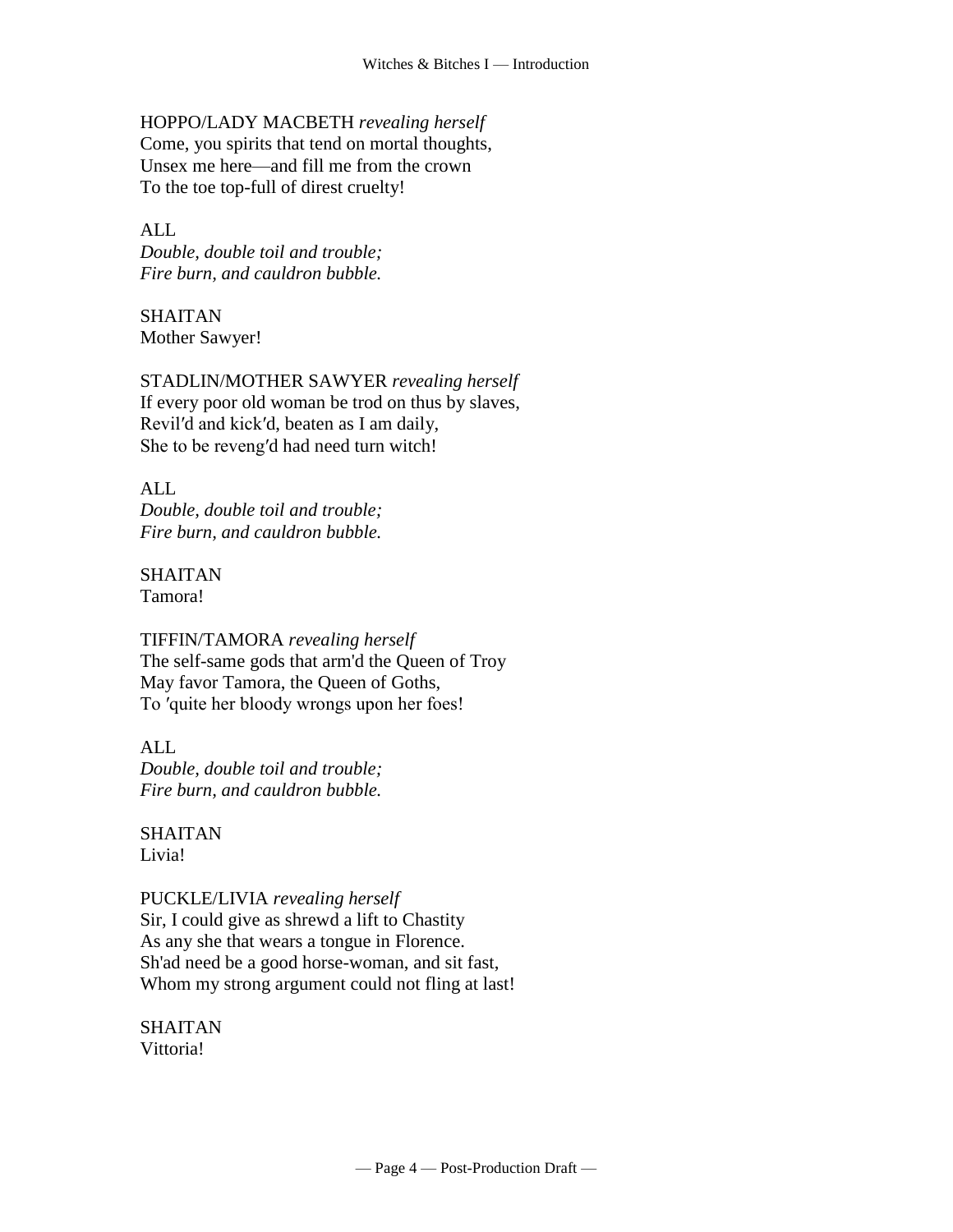## HELLWAIN/VITTORIA *revealing herself*

Condemn you me for that the duke did love me? So may you blame some fair and crystal river, For that some melancholic man hath drown'd himself in 't!

SHAITAN Beatrice-Joanna!

ROBIN/BEATRICE *revealing herself* Why, 'tis impossible thou canst be so wicked, Or shelter such a cunning cruelty, To make his death the murderer of my honour!

SHAITAN Moll Cutpurse!

FIRESTONE/MOLL *revealing herself* I scorn to prostitute myself to a man— I that can prostitute a man to me! Make an ill name from what you think you know? Good troth, my lords, I′m made 'Moll Cutpurse' so!

# VARIOUS WITCHES

Fillet of a fenny<sup>14</sup> snake, In the cauldron boil and bake; Eye of newt and toe of frog, Wool of bat and tongue of dog, Adder's fork and blind-worm's sting, Lizard's leg and owlet's wing, For a charm of powerful trouble, Like a hell-broth boil and bubble.

# ALL

*Double, double toil and trouble; Fire burn and cauldron bubble. Double, double toil and trouble; Fire burn and cauldron bubble.*

# SHAITAN

Fair is foul, and foul is fair: Hover through the fog and filthy air!

*They disappear*

 $14$  Of the fens, i.e., living in marshland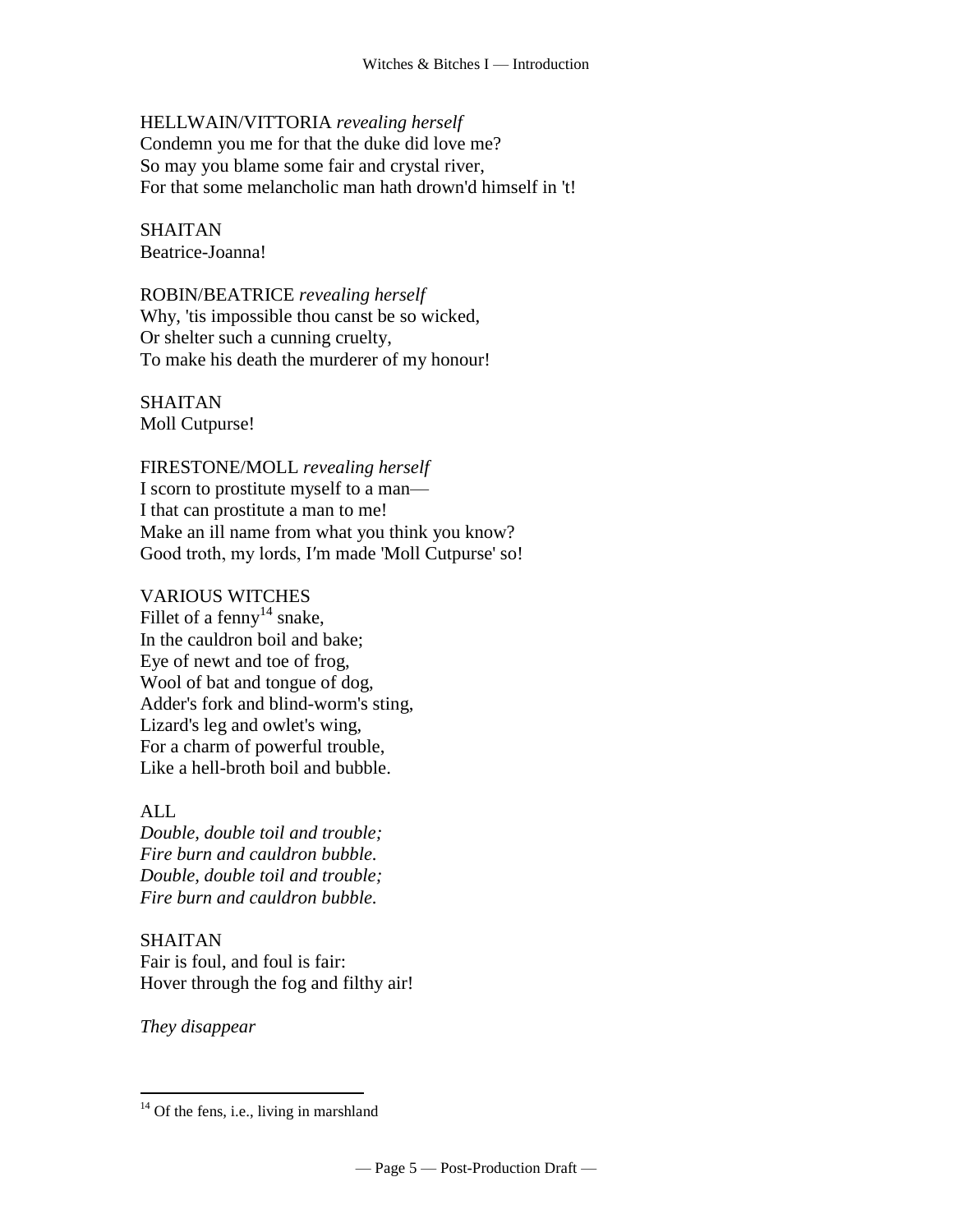# **Scene 1: Incitements**

*As SHAITAN watches from above, enter first MOTHER SAWYER (STADLIN) gathering sticks, then OLD BANKS (FIRESTONE)*

OLD BANKS Mother Sawyer! Out, out upon thee, witch!

MOTHER SAWYER Dost call me witch?

OLD BANKS I do, witch, I do; and worse I would, knew I a name more hateful. What makest thou upon my ground?

MOTHER SAWYER Gather a few rotten sticks to warm me.

OLD BANKS Down with them when I bid thee quickly; I'll make thy bones rattle in thy skin else.

MOTHER SAWYER You won't, churl, cut-throat, miser!—there they be! [*throws them down*] Would they stuck cross thy throat, thy bowels, thy maw, thy midriff!

OLD BANKS Sayest thou me so, hag? Out of my ground!

*Beats her*

MOTHER SAWYER Dost strike me, slave, curmudgeon! Now, thy bones ache, thy joints cramp, and convulsions stretch and crack thy sinews!

OLD BANKS Cursing, thou hag? take that and that!

*Beats her and exit*

MOTHER SAWYER Strike, do!—and wither′d may that hand and arm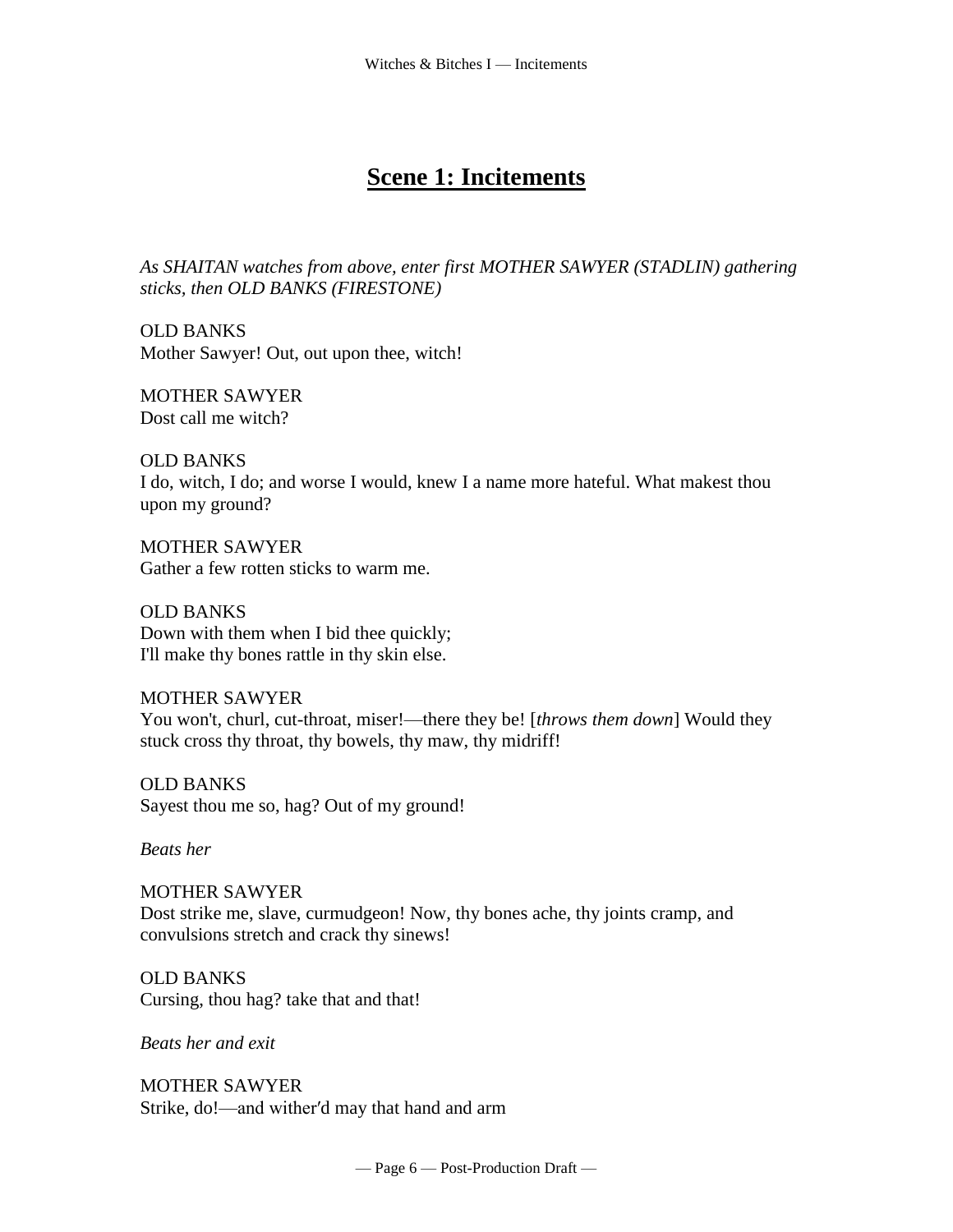Whose blows have lam′d me drop from the rotten trunk. And why on me? why should the envious world Throw all their scandalous malice upon me? 'Cause I am poor, deform′d, and ignorant, And like a bow buckl′d and bent together By some more strong in mischiefs than myself, Must I for that be made a common sink For all the filth and rubbish of men's tongues To fall and run into? Some call me witch, And being ignorant of myself, they go About to teach me how to be one; urging That my bad tongue—by their bad usage made so — For speaks<sup>15</sup> their cattle, doth bewitch their corn, Themselves, their servants, and their babes at nurse. This they enforce upon me, and in part Make me to credit it. Abuse me? 'Hag' and 'witch'?

*In frustration she is flinging off her women's clothes*

What is the name, where and by what art learn′d, What spells, what charms, or invocations, May the thing call'd Familiar<sup>16</sup> be purchas'd?

# *STADLIN has become ALARBUS, eldest son of TAMORA. Enter TITUS ANDRONICUS (HOPPO) with LAVINIA (ROBIN)*

TITUS ANDRONICUS Alarbus!

ALARBUS No! Titus, no!

*TITUS seizes ALARBUS, and begins to take him away. Enter LUCIUS (HELLWAIN) guarding TAMORA, CHIRON and DEMETRIUS (TIFFIN, FIRESTONE and PUCKLE). TAMORA calls out and kneels to TITUS* 

# TAMORA

Stay, Roman brethren! Gracious conqueror, Victorious Titus, rue the tears I shed, A mother's tears in passion for her son: And if thy sons were ever dear to thee, O, think my son to be as dear to me! Sufficeth not that we are brought to Rome

<sup>&</sup>lt;sup>15</sup> Bewitches

<sup>&</sup>lt;sup>16</sup> A demon appointed to serve a particular witch, often in animal form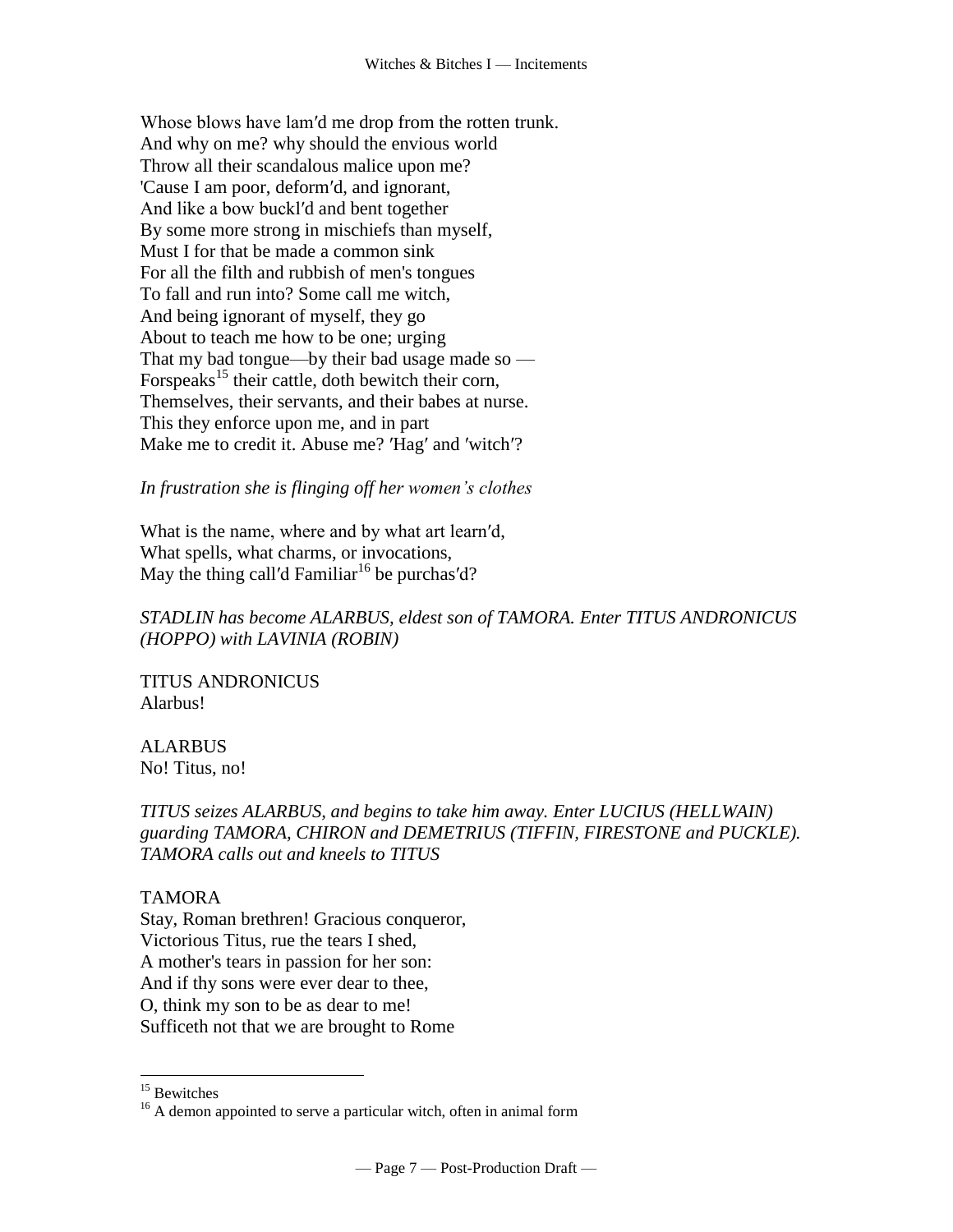To beautify thy triumphs<sup>17</sup> and return, Captive to thee and to thy Roman yoke, But must my sons be slaughter'd in the streets, For valiant doings in their country's cause? O, if to fight for king and commonweal Were piety in thine, it is in these. Andronicus, stain not thy tomb with blood: Wilt thou draw near the nature of the gods? Draw near them then in being merciful: Sweet mercy is nobility's true badge: Thrice noble Titus, spare my first-born son!

#### TITUS ANDRONICUS

Patient<sup>18</sup> yourself, madam, and pardon me. Those were their brethren<sup>19</sup> whom you Goths beheld Alive and dead, and for their brethren slain Religiously they ask a sacrifice. To this your son is mark'd, and die he must, To appease their groaning shadows that are gone.

# LUCIUS

Away with him! and make a fire straight; And with our swords, upon a pile of wood, Let's hew his limbs till they be clean consum′d.

*Exeunt LUCIUS and TITUS with ALARBUS, whose screams are heard offstage*

#### TAMORA O cruel, irreligious piety!

**CHIRON** Was ever Scythia<sup>20</sup> half so barbarous?

#### DEMETRIUS

Oppose $^{21}$  not Scythia to ambitious Rome. Alarbus goes to rest; and we survive To tremble under Titus' threatening looks. Then, madam, stand resolv'd; but hope withal<sup>22</sup> The self-same gods that arm'd the Queen of Troy With opportunity of sharp revenge

 $18$  Calm

 $\overline{a}$ 

```
20 Ancient name for southern Russia, famed for the savagery of its inhabitants
```
 $21$  Compare

 $17$  I.e., triumphal processions in which the vanquished were paraded in chains

<sup>&</sup>lt;sup>19</sup> In this context, he can refer to Lucius and Lavinia

 $22$  With it, besides, as well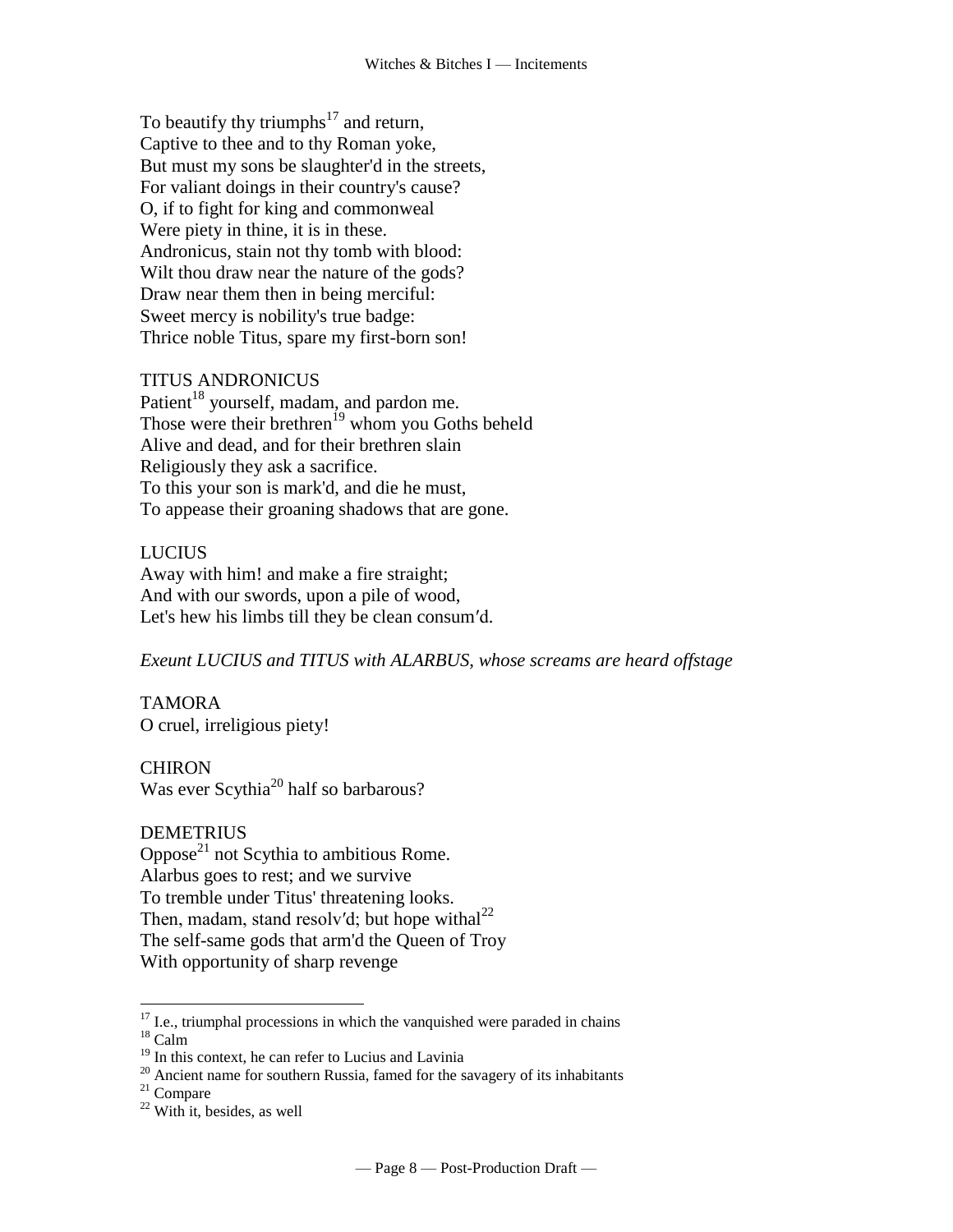Upon the Thracian tyrant in his tent May favor Tamora, the Queen of Goths— When Goths were Goths and Tamora was queen— To 'quite<sup>23</sup> the bloody wrongs upon her foes.

*Re-enter LUCIUS and TITUS with their swords bloody*

# LUCIUS

See, virgin sister, how we have perform'd Our Roman rites: Alarbus' limbs are lopp'd, And entrails feed the sacrificing fire, Whose smoke, like incense, doth perfume the sky.

# LAVINIA

Remaineth nought but to inter our brethren, And with loud trumpets welcome them to Rome.

TITUS ANDRONICUS Let it be so; and let Andronicus Make this his latest farewell to their souls.

LAVINIA In peace and honour live Lord Titus long; My noble lord and father, live in fame!

#### TITUS ANDRONICUS *to TAMORA*

Clear up, fair queen, that cloudy countenance: Though chance of war hath wrought this change of cheer, Thou comest not to be made a scorn in Rome: Princely shall be thy usage every way. Now, madam, are you prisoner to an emperor— To Saturninus, him that, for your honour, Will use you nobly—and your followers.

*Exeunt TITUS ANDRONICUS, LAVINIA, and LUCIUS with CHIRON and DEMETRIUS. SHAITAN, who has been watching from afar, has become AARON*

TAMORA Aaron!

*He joins her and they embrace*

I'll find a day to massacre them all And raze their faction and their family—

 $^{23}$  Requite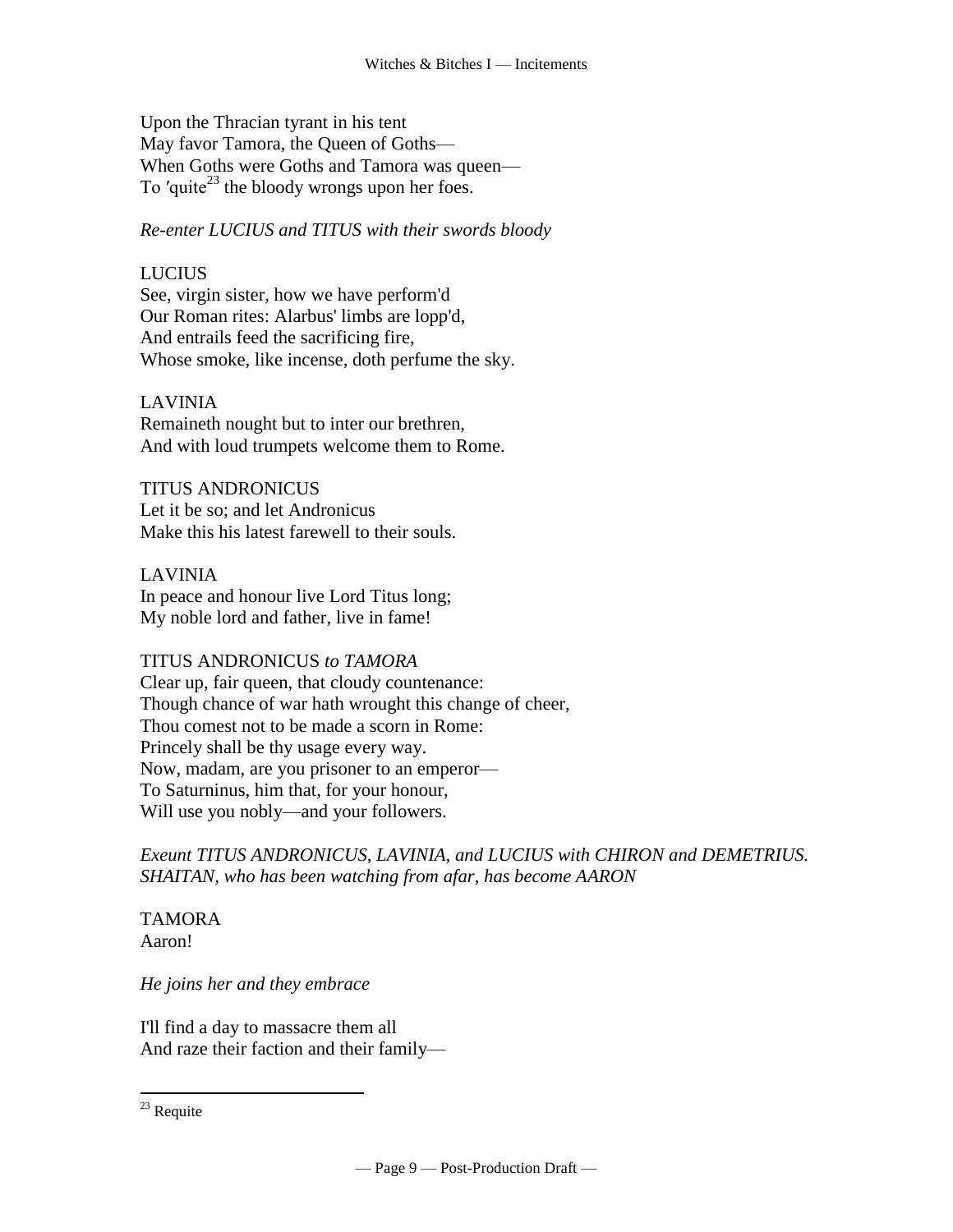The cruel Titus and his traitorous kind To whom I pleaded for my dear son's life— And make them know what 'tis to let a queen Kneel in the streets and beg for grace in vain!

#### *Exit TAMORA, following the others*

# AARON

Then, Aaron, arm thy heart and fit thy thoughts To mount aloft with thy imperial mistress— To rise with her whom thou in triumph long Hast prisoner held, fetter'd in amorous chains And faster bound to Aaron's charming eyes Than is Prometheus tied to Caucasus,<sup>24</sup> And wait upon this new-made emperess. To wait, said I? to wanton with this queen, This goddess, this Semiramis,  $^{25}$  this nymph, This siren, that will charm Rome's Saturnine— And see his shipwreck and his commonweal's!

*Exit. Enter HELLWAIN and HOPPO as ISABELLA and HIPPOLITO, giggling in an intimate tete-a-tete*

FABRITIO I say still she shall love him!

*The lovers flee. Enter from the opposite direction FABRITIO, LIVIA, and GUARDIANO (FIRESTONE, PUCKLE, AND TIFFIN) in mid-argument*

GUARDIANO Yet again? And shall she have no reason for this love?

# FABRITIO

Why do you think that women love with reason?

#### GUARDIANO

I perceive fools are not at all hours foolish, No more then wisemen wise.

FABRITIO

I had a wife,

 $24$  Prometheus, the god who first gave fire to mortals, was chained to a cliff-face in the Caucasus, where he was doomed to have his immortal liver torn out by an eagle in perpetuity.

 $^{25}$  "Legendary Assyrian queen, renowned for her beauty and sexuality" (Cross)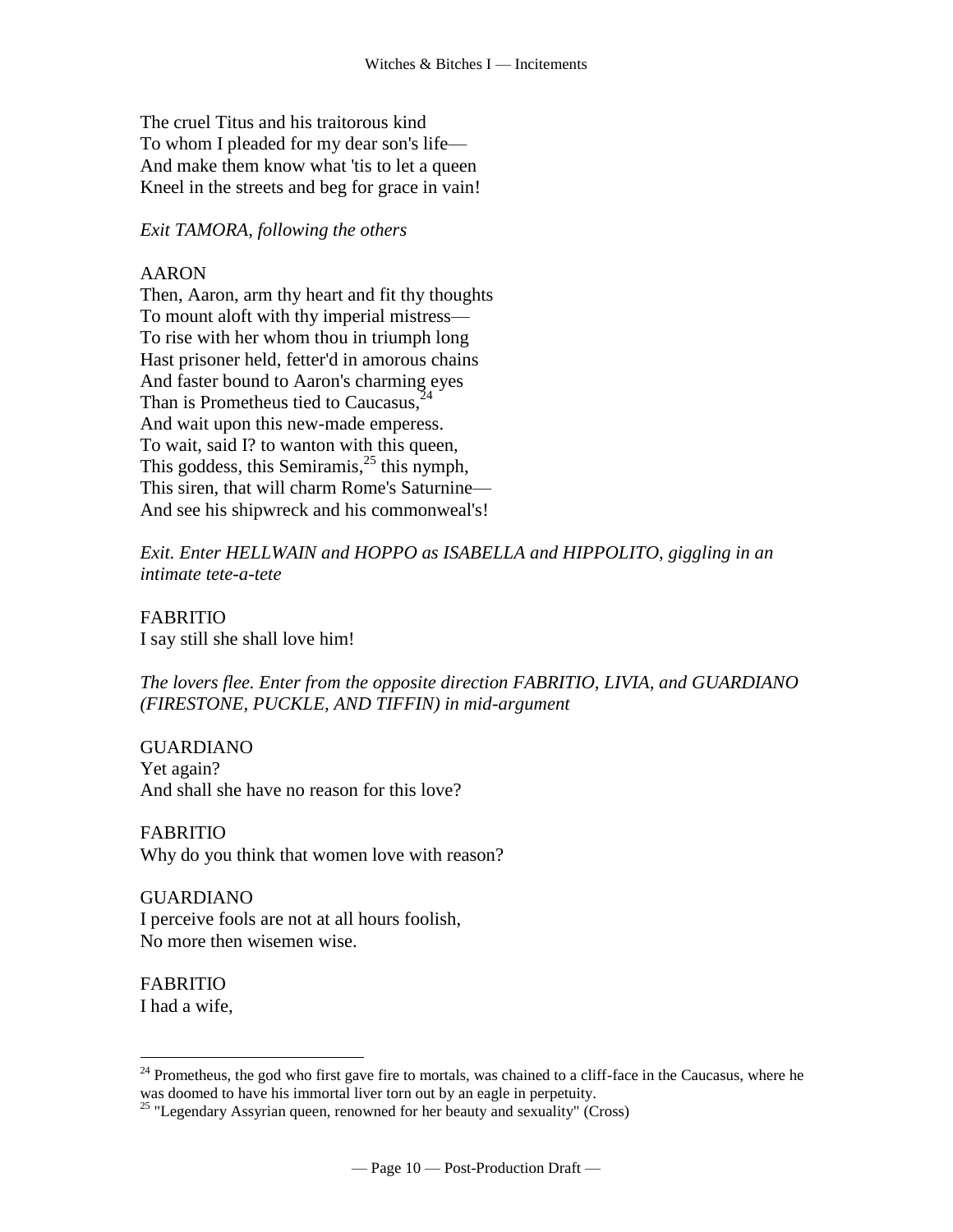She ran mad for me; she had no reason for't, For ought I could perceive.

#### GUARDIANO *aside*

'Twas a fit match that, being both out of their wits!

# FABRITIO

And if her daughter prove not mad for love too, She takes not after her—nor after me, If she prefer reason before my pleasure! You′re an experienc'd widow, Lady Sister; I pray let your opinion come amongst us.

# LIVIA

I must offend you then, if truth will do't, And take my niece′s part, and call't injustice To force her love to one she never saw. Maids should both see, and like—all little enough; If they love truly after that, 'tis well. Counting<sup>26</sup> the time she takes one man till death, That's a hard task, I tell you; but one may Enquire at three years′ end amongst young wives, And mark how the game goes.

# FABRITIO

Why, is not man Ti′d to the same observance, Lady Sister, And in one woman?

# LIVIA

'Tis enough for him; Besides, he tastes of many sundry dishes That we poor wretches never lay our lips to— As obedience forsooth, subjection, duty— All of our making, but serv'd in to them. And if we lick a finger then sometimes, We are not to blame: Your best cooks use it. $^{27}$ 

# FABRITIO

Th'art a sweet lady, Sister, and a witty—

# LIVIA

 $\overline{a}$ 

A witty! Oh the bud of commendation,

 $26$  Considering

 $27$  "Make a habit of it" (Mulryne)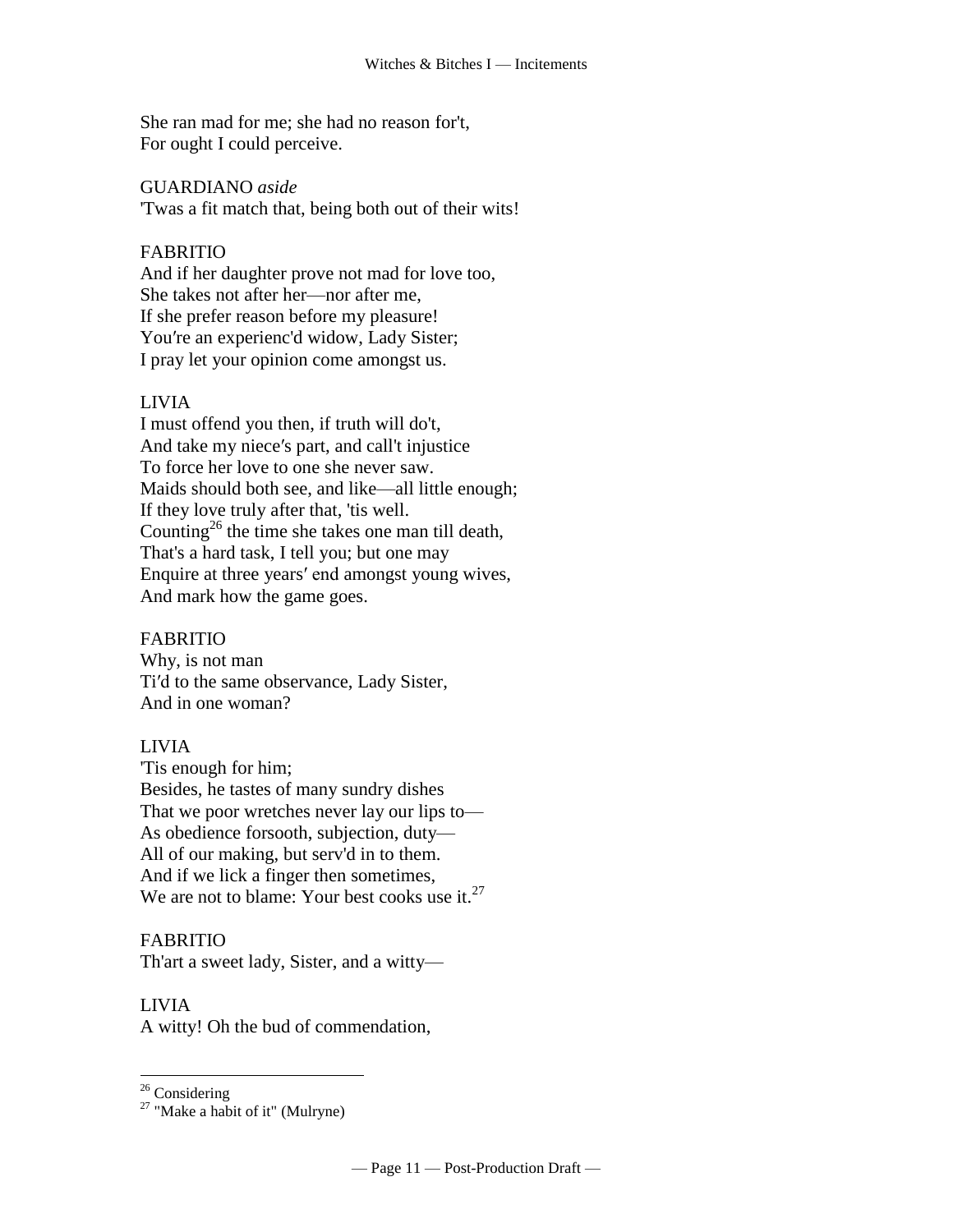Fit for a girl of sixteen! I am blown,<sup>28</sup> man— I should be wise by this time! And for instance, I have buri′d my two husbands in good fashion, And never mean more to marry.

GUARDIANO No? Why so, Lady?

LIVIA Because the third shall never bury me! I think I am more than witty; how think you, Sir?

FABRITIO I have paid often fees to a counsellor Has had a weaker brain.

LIVIA Then I must tell you, Your money was soon parted.<sup>29</sup> Where is my niece? let her be sent for straight.

#### FABRITIO

Look out her uncle, and y'are sure of her: Those two are ne'er asunder—they've been heard In argument at midnight. Moon-shine nights Are noon days with them; they walk out their sleeps $30-$ Or rather, at those hours, appear like those That walk in 'em, for so they did to me.

# *Exeunt*

*Enter ROBIN as BEATRICE and HELLWAIN as ALSEMERO, who bows to BEATRICE and kisses her*

ALSEMERO Beatrice-Joanna.

**BEATRICE** Alsemero. You are a scholar, sir.

ALSEMERO A weak one, lady.

 $2<sup>28</sup>$  Full-blown, past blooming (contrasts with "bud")

<sup>&</sup>lt;sup>29</sup> Proverb: "a fool and his money are soon parted"

<sup>&</sup>lt;sup>30</sup> Walk and talk all night instead of sleeping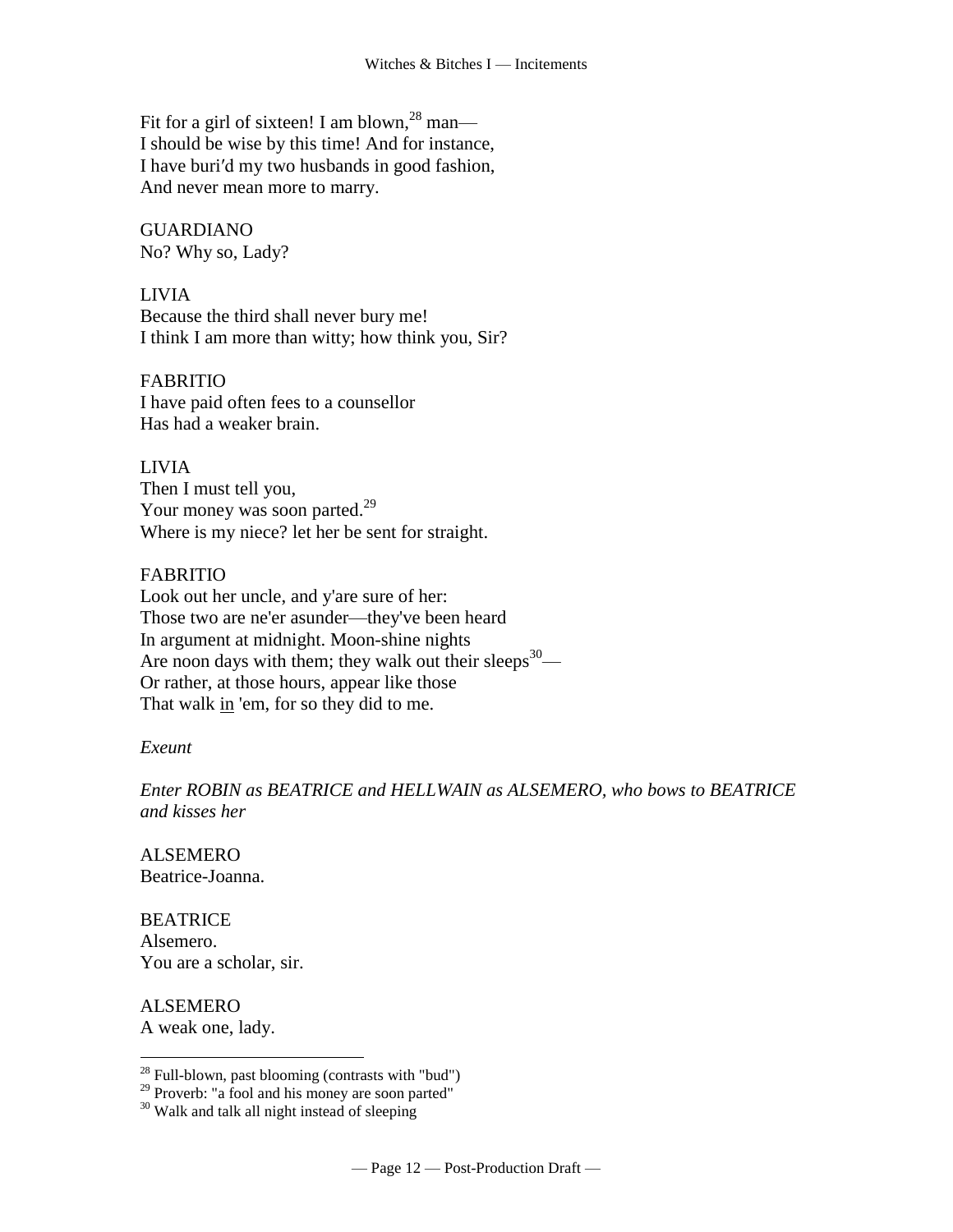**BEATRICE** 

Which of the sciences is this love you speak of?

ALSEMERO

From your tongue I take it to be music.

**BEATRICE** You are skillful in't, can [sing at first sight.](http://www.tech.org/~cleary/change.html#SINGATFI)<sup>31</sup>

# ALSEMERO

And I have show'd you all my skill at once. I want more words to express me further And must be forc'd to repetition: I love you dearly.

# BEATRICE

Be better advis'd, sir: Our eyes are sentinels unto our judgments, And should give certain judgment what they see; But they are rash sometimes, and tell us wonders Of common things, which when our judgments find, They can then check the eyes, and call them blind.

# ALSEMERO

But I am further, lady; yesterday Was mine eyes' employment, and hither now They brought my judgment, where are both agreed. [Both houses](http://www.tech.org/~cleary/change.html#BOTHHOUS) then consenting,  $32$  'tis agreed; Only there wants the confirmation By the hand royal—that's your part, lady.

#### **BEATRICE**

 $\overline{a}$ 

Oh, there's [one above me,](http://www.tech.org/~cleary/change.html#ONEABOVE)  $\sin^{33}$ —[*Aside*] For [five days past](http://www.tech.org/~cleary/change.html#FIVEDAYS)<sup>34</sup> To be recall'd! Sure, mine eyes were mistaken; This was the man was meant me. That he should come So near his time, and miss it! I shall change My saint: I find a giddy turning in me. Methinks I love now with the eyes of judgment And see the way to merit, clearly see it With intellectual eyesight. What's Piracquo My father spends his breath for? And so forward—

 $31$  Word-play: sight-read music = declare love at first sight

 $32$  A reference to the Houses of Parliament, in this case Sight and Judgement (Cleary)

 $33$  i.e., her father, the "god" above royal assent

 $34$  The date of her engagement to Alonzo de Piracquo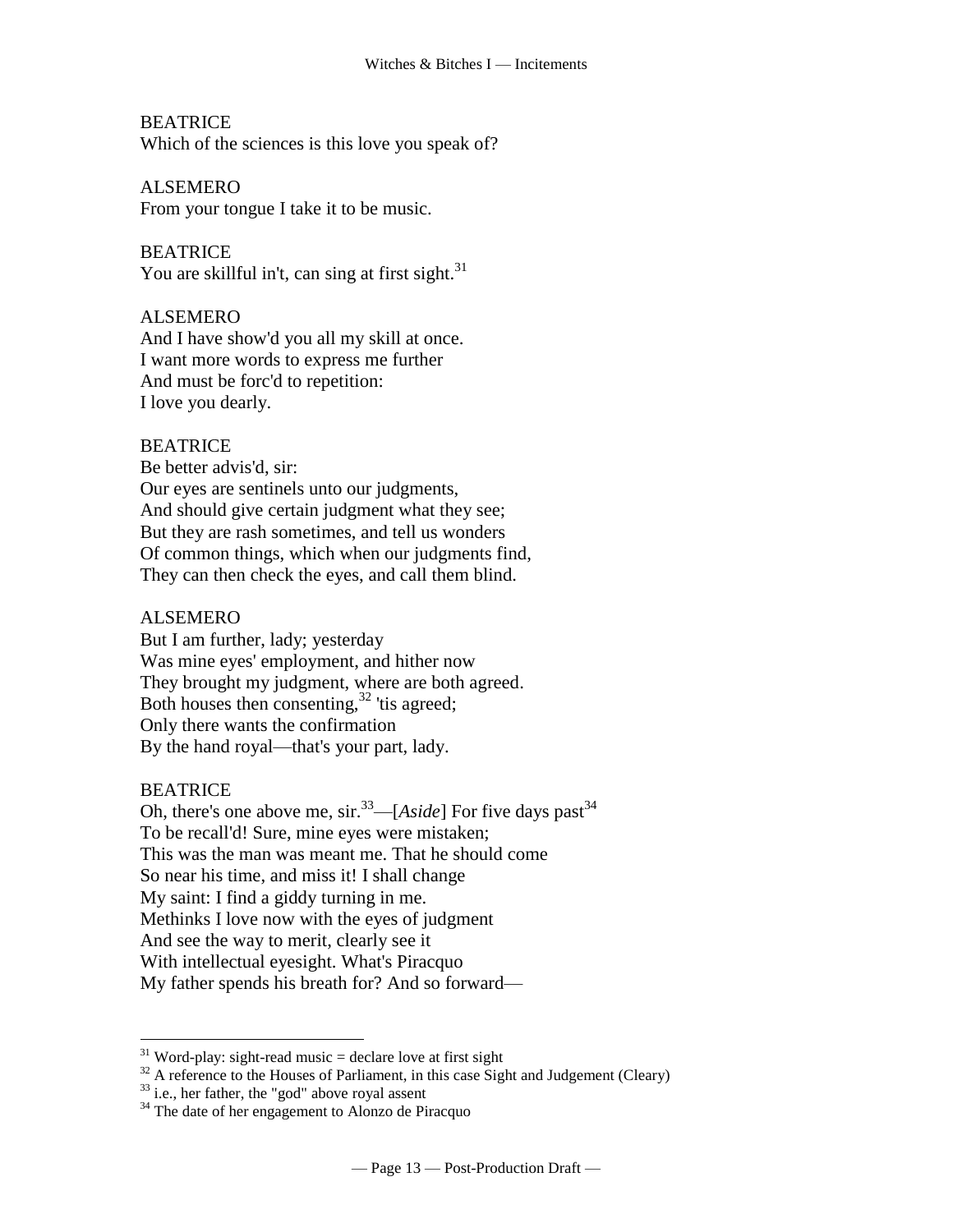### *Enter SHAITAN as DEFLORES*

DEFLORES Signior Alonzo de Piracquo, lady, Sole brother to Tomazo de Piracquo—

# **BEATRICE**

Is in health, I hope.

# DEFLORES

Your eye shall instantly instruct you, lady; He's coming hitherward.

# BEATRICE

What needed then Your duteous preface? I had rather He had come unexpected; you must [stall](http://www.tech.org/~cleary/change.html#STALL) A [good presence](http://www.tech.org/~cleary/change.html#GOODPRES)<sup>35</sup> with unnecessary blabbing— And how welcome for your part you are, I'm sure you know.

#### DEFLORES *aside*

Will't never mend, this scorn, [One side nor other?](http://www.tech.org/~cleary/change.html#ONESIDEN)<sup>36</sup> Must I be enjoin'd<sup>37</sup> To follow still whilst she flies from me? Well, Fates do your worst, I'll please myself with sight Of her, at all opportunities, If but to spite her anger. I know she had Rather see me dead than living, and yet She knows no cause for't but a peevish will.

#### ALSEMERO

You seem displeased, lady, on the sudden.

#### BEATRICE

Your pardon, sir, 'tis my infirmity; Nor can I other reason render you Than his or hers, of some particular thing They must abandon as a deadly poison, Which to a thousand other tastes were wholesome. I never see this fellow but I think Of some harm towards me: danger's in my mind still; I scarce leave trembling [of](http://www.tech.org/~cleary/change.html#OF2) an hour after.

<sup>&</sup>lt;sup>35</sup> Delay an effective entrance

 $36$  One way or another

 $37$  Bound, normally by oath or contract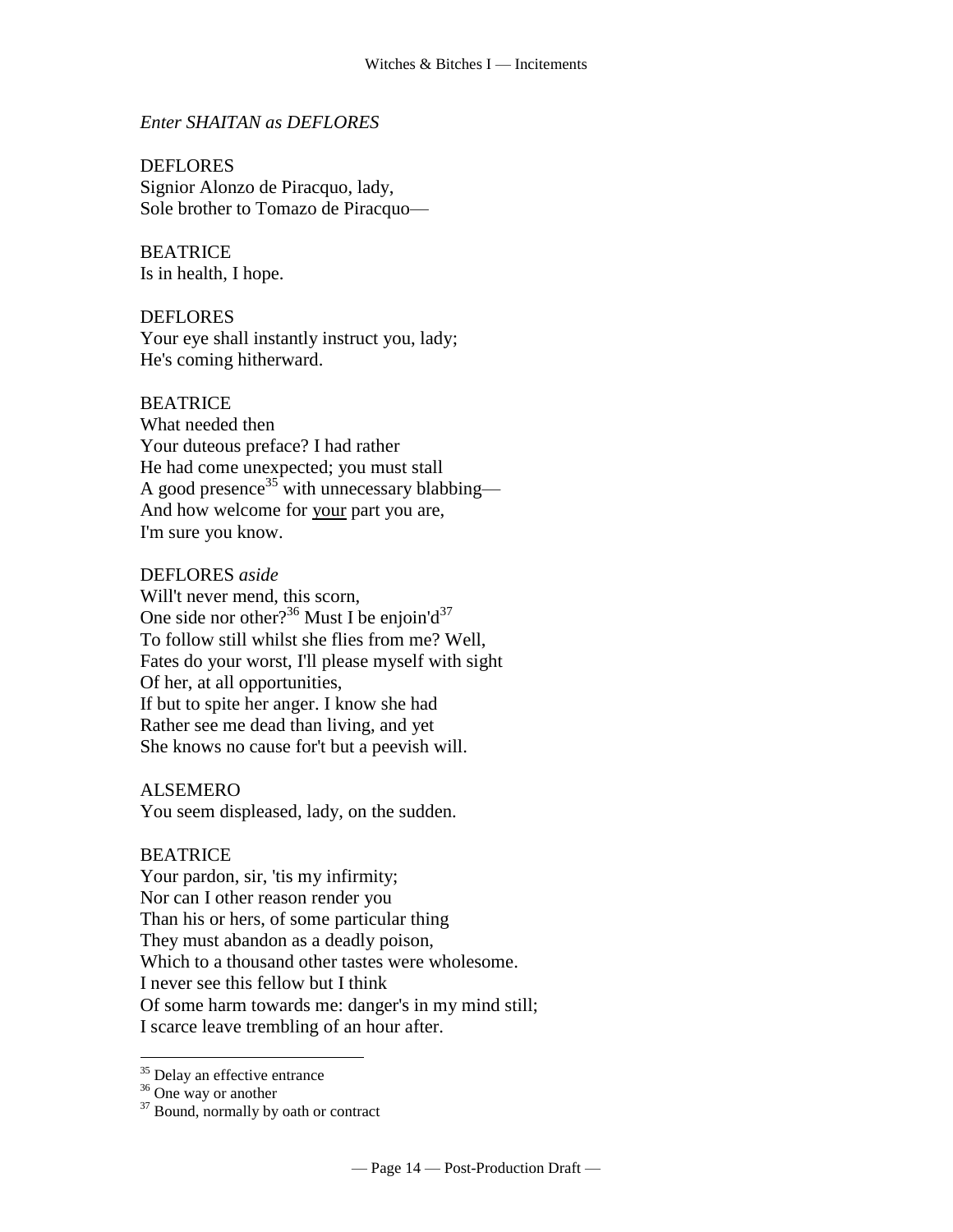ALSEMERO This is a frequent frailty in our nature.

BEATRICE *aside* Not this [serpent](http://www.tech.org/~cleary/change.html#SERPENT) gone yet? [*She moves to escape him*]

ALSEMERO Lady, [thy glove's fall'n;](http://www.tech.org/~cleary/change.html#THYGLOVE) Stay, stay, Deflores, help a little.

DEFLORES Here, lady.

*He hands BEATRICE her glove*

**BEATRICE** Mischief on your officious forwardness; Who bade you stoop? They touch my hand no more: There, for t'other's sake I part with this; Take 'em and draw thine own skin off with 'em!

*Exeunt. DEFLORES remains*

#### **DEFLORES**

Here's a [favour](http://www.tech.org/~cleary/change.html#FAVOUR)<sup>38</sup> come with a mischief: now I know she had rather wear my pelt tann'd In a pair of dancing pumps than I should Thrust my fingers into her [sockets](http://www.tech.org/~cleary/change.html#SOCKETS)<sup>39</sup> here. No matter: if but to vex her, I'll haunt her still; Though I get nothing else, I'll have my will.

*He becomes LAXTON*

*Enter HOPPO and ROBIN as GOSHAWK and MISTRESS GALLIPOT on one side and MOLL CUTPURSE (FIRESTONE) on the other*

GOSHAWK Life, Laxton, yonder's Moll!

LAXTON Moll? Which Moll?

GOSHAWK Honest Moll.

<sup>38</sup> 1. Kindness; 2. Love-token

 $39$  The finger-holes of the glove, a deliberately sexual image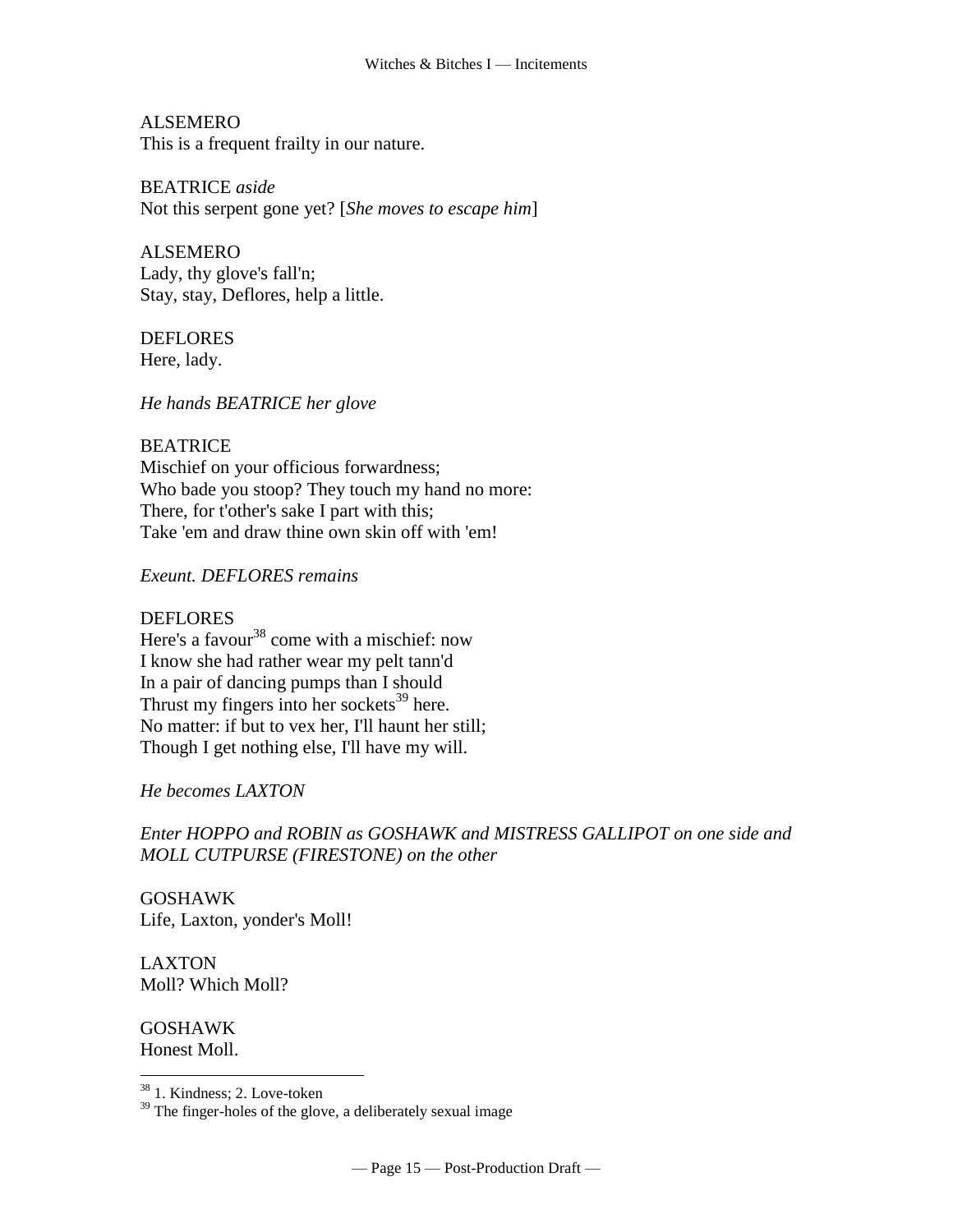MISTRESS GALLIPOT Some will not stick to say she's a man, And some both man and woman.

# LAXTON

That were excellent: she might first cuckold the husband and then make him do as much for the wife. Prithee, let's call her. Moll!

GOSHAWK and MISTRESS GALLIPOT Moll, Moll, pist, Moll!

MOLL How now, what's the matter?

GOSHAWK A pipe of good tobacco, Moll?

MOLL I cannot stay.

GOSHAWK Nay, Moll, puh! Prithee hark, but one word, i'faith.

MOLL Well, what is't?

MISTRESS GALLIPOT Prithee come hither, sirrah.

*They light a pipe for MOLL to sample*

#### LAXTON *aside*

Heart, I would give but too much money to be nibbling with that wench! Life, sh'as the spirit of four great parishes, and a voice that will drown all the city; methinks a brave captain might get $^{40}$  all his soldiers upon her if he could come on and come off quick enough. I'll lay hard siege to her; money is that acid that eats into many a maidenhead: where the walls are flesh and blood, I'll ever pierce through with a golden auger!<sup>41</sup>

# GOSHAWK

Now thy judgment, Moll: is't not good?

 $40$  I.e. beget

 $41$  I.e., drill—a vividly phallic image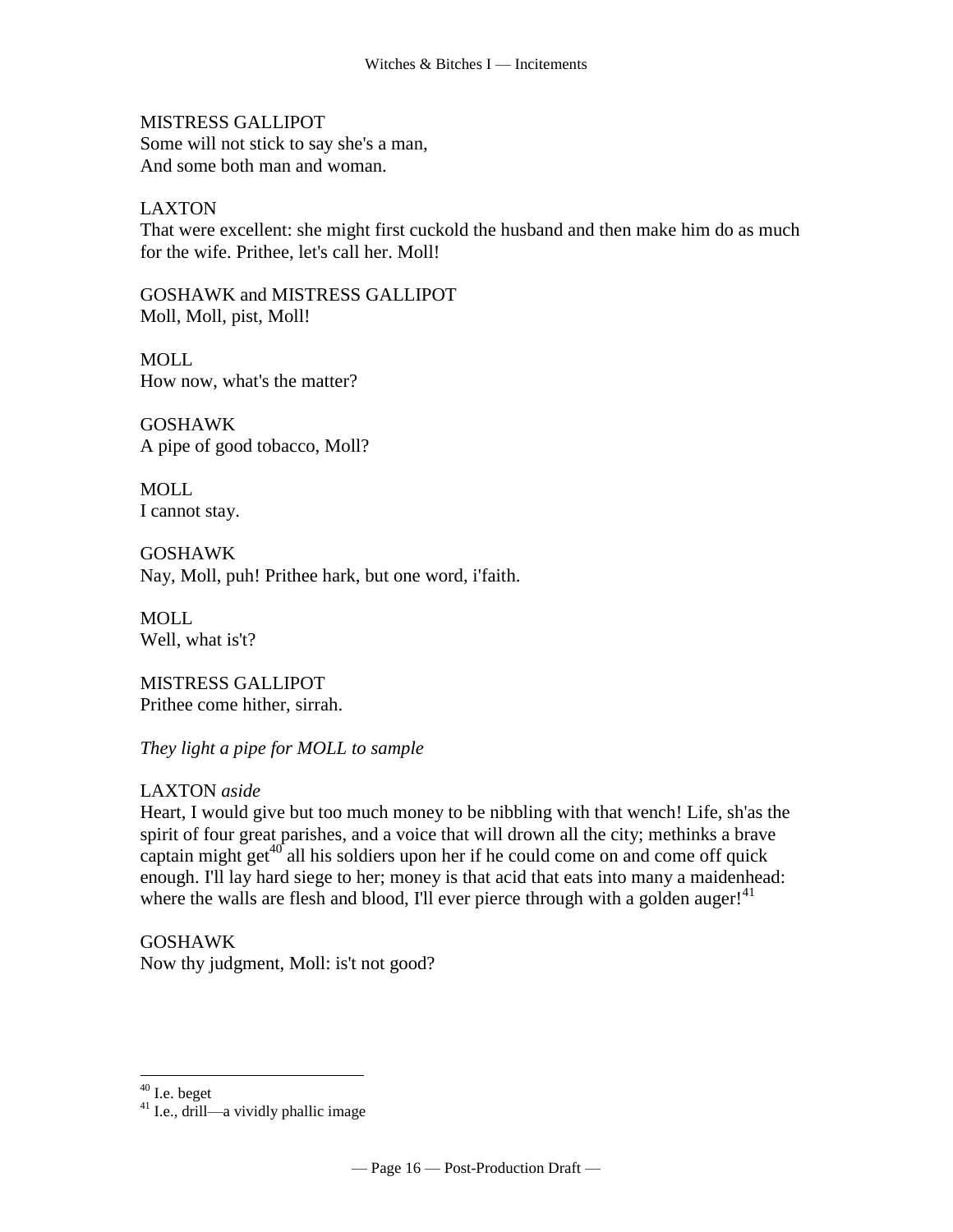### MOLL

Yes, faith, 'tis very good tobacco. How do you sell an ounce?<sup>42</sup> Farewell. God b'i'you, Mistress Gallipot.

# GOSHAWK

Why, Moll, Moll!

## MOLL

I cannot stay now, i'faith. I am going to buy a [shag](http://www.tech.org/~cleary/roar.html#SHAG)<sup>43</sup> ruff; the shop will be shut in presently.

# GOSHAWK

'Tis the maddest, fantastical'st girl, Laxton. I never knew so much flesh and so much nimbleness put together.

# *Exeunt all but LAXTON*

# LAXTON

She slips from one company to another, like a [fat eel between a Dutchman's fingers.](http://www.tech.org/~cleary/roar.html#FATEELBE)<sup>44</sup> I'll watch my time for her!

*As he reverts to SHAITAN, enter LADY MACBETH (HOPPO). SHAITAN passes her a letter and stands aside*

#### LADY MACBETH *reading*

'They met me in the day of success: and I have learn′d by the perfectest report, they have more in them than mortal knowledge. When I burn′d in desire to question them further, they made themselves air, into which they vanish′d. Whiles I stood rapt in the wonder of it, came missives from the king, who all-hail′d me 'Thane of Cawdor;' by which title, before, these weird sisters saluted me, and referr′d me to the coming on of time, with 'Hail, king that shalt be!' This have I thought good to deliver thee, my dearest partner of greatness, that thou mightst not lose the dues of rejoicing, by being ignorant of what greatness is promis′d thee. Lay it to thy heart, and farewell.' … Glamis thou art, and Cawdor; and shalt be

What thou art promis′d: yet do I fear thy nature;

It is too full o' the milk of human kindness

To catch the nearest way: thou wouldst be great;

Art not without ambition, but without

The illness<sup>45</sup> should attend it. What thou wouldst highly,

That wouldst thou holily; wouldst not play false,

And yet wouldst wrongly win. Thou'ldst have, great Glamis,

That which cries 'Thus thou must do, if thou have it';

 $42$  I.e., how can you bear to part with it?

 $43$  Shaggy – either in design or in fabric (such as a deep-napped velvet)

 $^{44}$  The Dutch were supposedly fond of eels (Cleary)

<sup>45</sup> "Ruthlessness" (Harbage)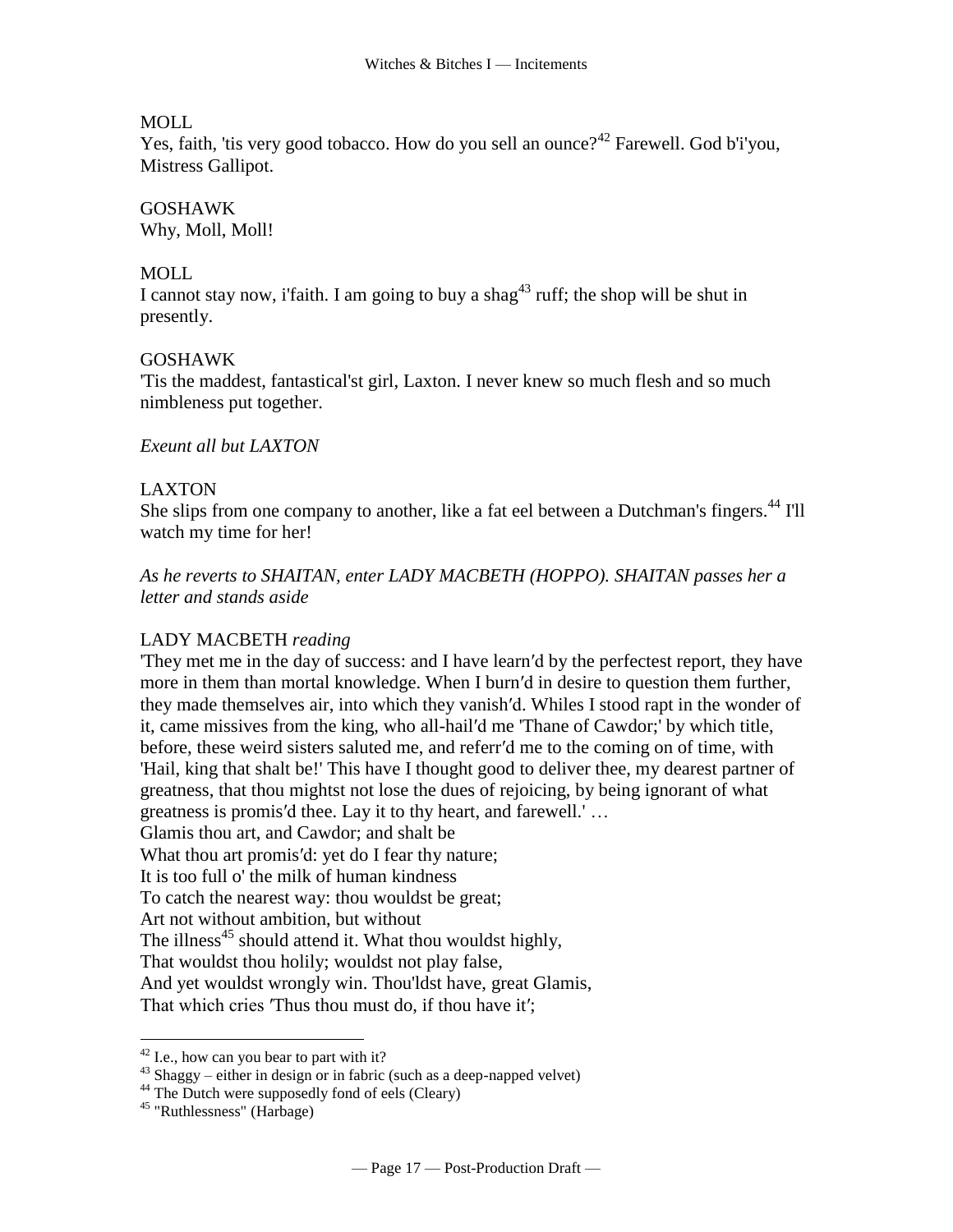And that which rather thou dost fear to do Than wishest should be undone. Hie thee hither, That I may pour my spirits in thine ear; And chastise with the valour of my tongue All that impedes thee from the golden round, Which fate and metaphysical aid doth seem To have thee crown'd withal.

# *Enter HELLWAIN as MACBETH*

# LADY MACBETH

Great Glamis! worthy Cawdor! Greater than both, by the all-hail hereafter! Thy letters have transported me beyond This ignorant<sup>46</sup> present, and I feel now The future in the instant.

# MACBETH

My dearest love, Duncan comes here to-night.

LADY MACBETH And when goes hence?

MACBETH To-morrow, as he purposes.

# LADY MACBETH

O, never Shall sun that morrow see! Your face, my thane, is as a book where men May read strange matters. To beguile<sup>47</sup> the time, Look like the time; bear welcome in your eye, Your hand, your tongue: look like the innocent flower, But be the serpent under't. He that's coming Must be provided for: and you shall put This night's great business into my dispatch; $48$ Which shall to all our nights and days to come Give solely sovereign sway and masterdom.

**MACBETH** We'll speak further.

<sup>46</sup> Previously unaware

<sup>&</sup>lt;sup>47</sup> Cheat, deceive

<sup>48</sup> "Swift management" (Harbage)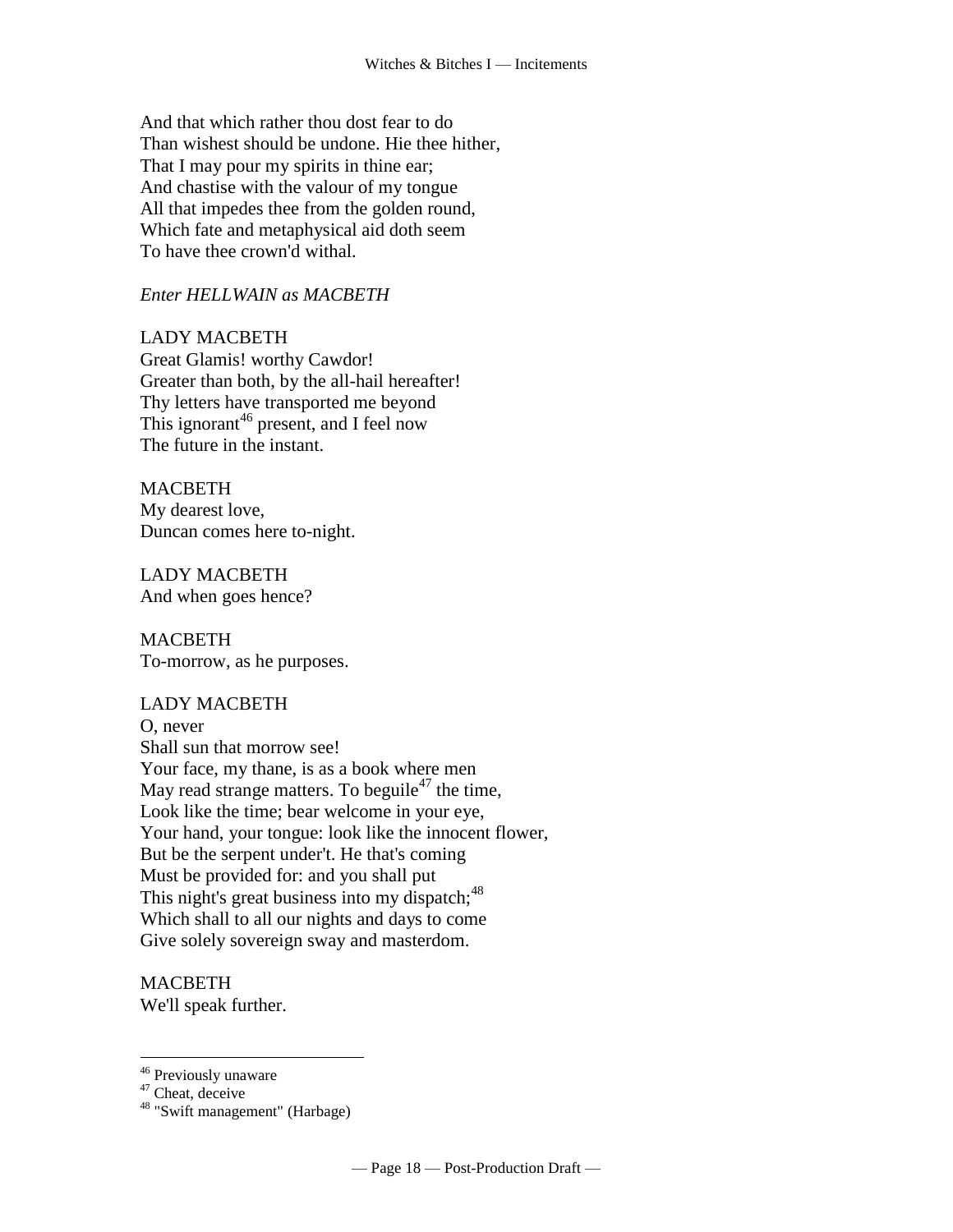# LADY MACBETH Leave all the rest to me.

*SHAITAN approves, as …*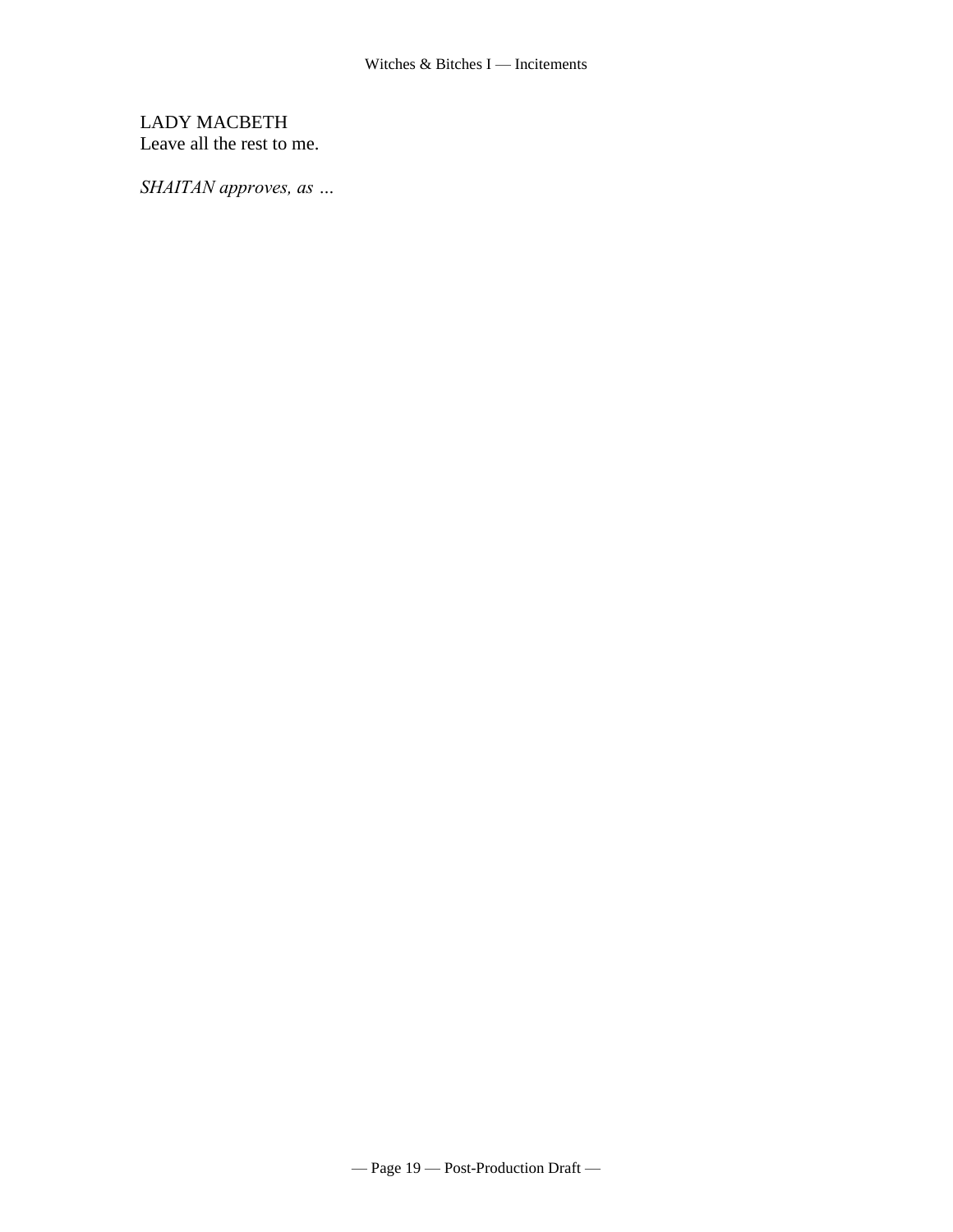# **Interlude 1**

*Thunder and lightning. Return to the cavern and the boiling cauldron, as SHAITAN congratulates the WITCHES*

#### SHAITAN

O well done! I commend your pains; And every one shall share i' the gains. So now about the cauldron sing, Like elves and fairies in a ring.

#### ALL

*Double, double toil and trouble; Fire burn and cauldron bubble.*

#### VARIOUS WITCHES

Scale of dragon, tooth of wolf, Witches' mummy, maw and gulf<sup>49</sup> Of the ravin'd<sup>50</sup> salt-sea shark, Root of hemlock digg'd i' the dark, Liver of blaspheming Jew, Gall of goat, and slips of yew Silver'd in the moon's eclipse, Nose of Turk and Tartar's lips, Finger of birth-strangl′d babe Ditch-deliver'd by a drab,  $51$ Make the gruel thick as slab: Add thereto a tiger's chaudron,<sup>52</sup> For the ingredients of our cauldron.

#### SHAITAN

Cool it with a baboon's blood, Then the charm is firm and good.

#### ALL

 $\overline{a}$ 

*Double, double toil and trouble; Fire burn and cauldron bubble.*

<sup>51</sup> slang for prostitute

<sup>&</sup>lt;sup>49</sup> cavernous mouth

<sup>&</sup>lt;sup>50</sup> glutted

<sup>52</sup> entrails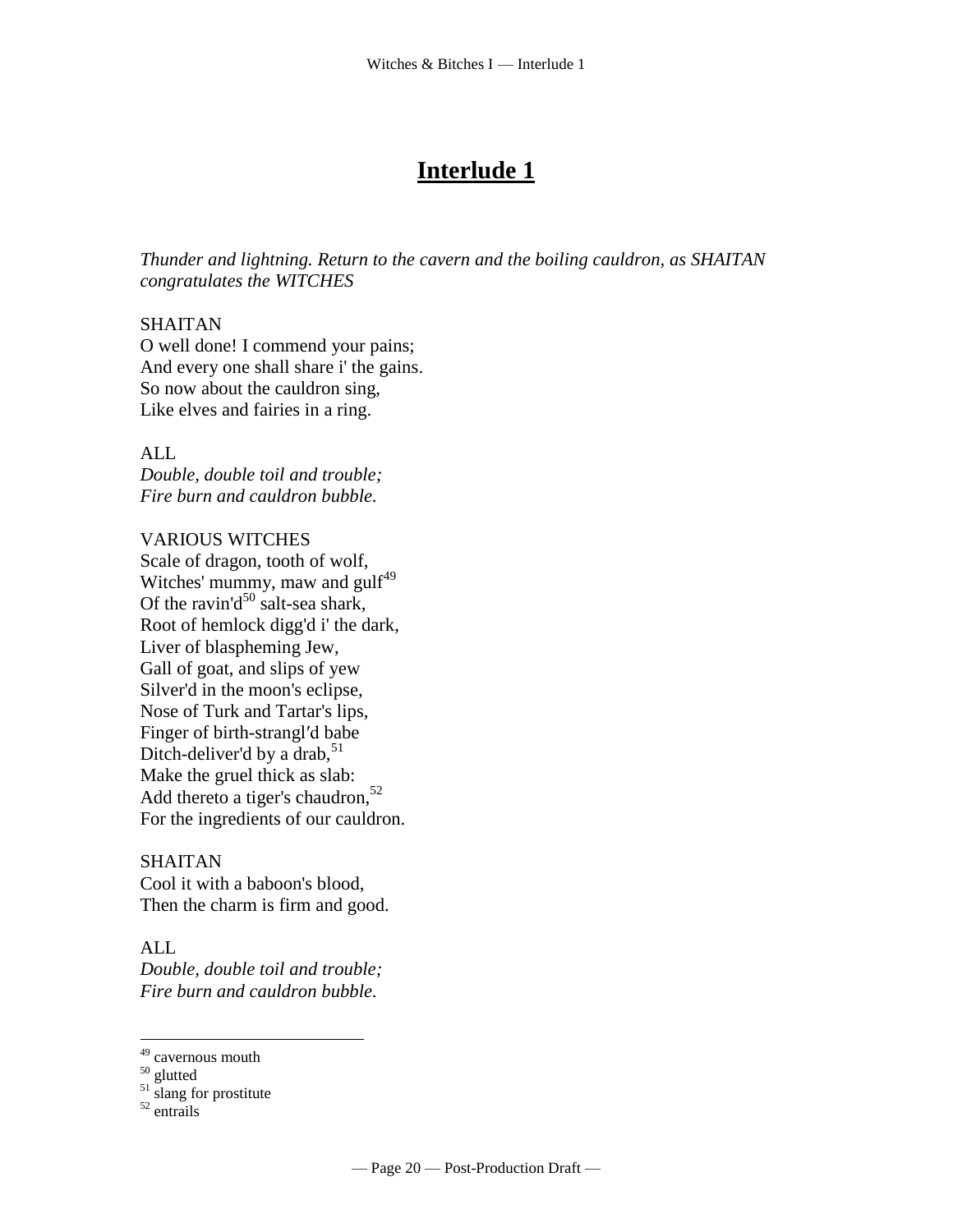*Double, double toil and trouble; Fire burn and cauldron bubble.*

SHAITAN Fair is foul, and foul is fair: Hover through the fog and filthy air!

*All except LADY MACBETH conceal themselves*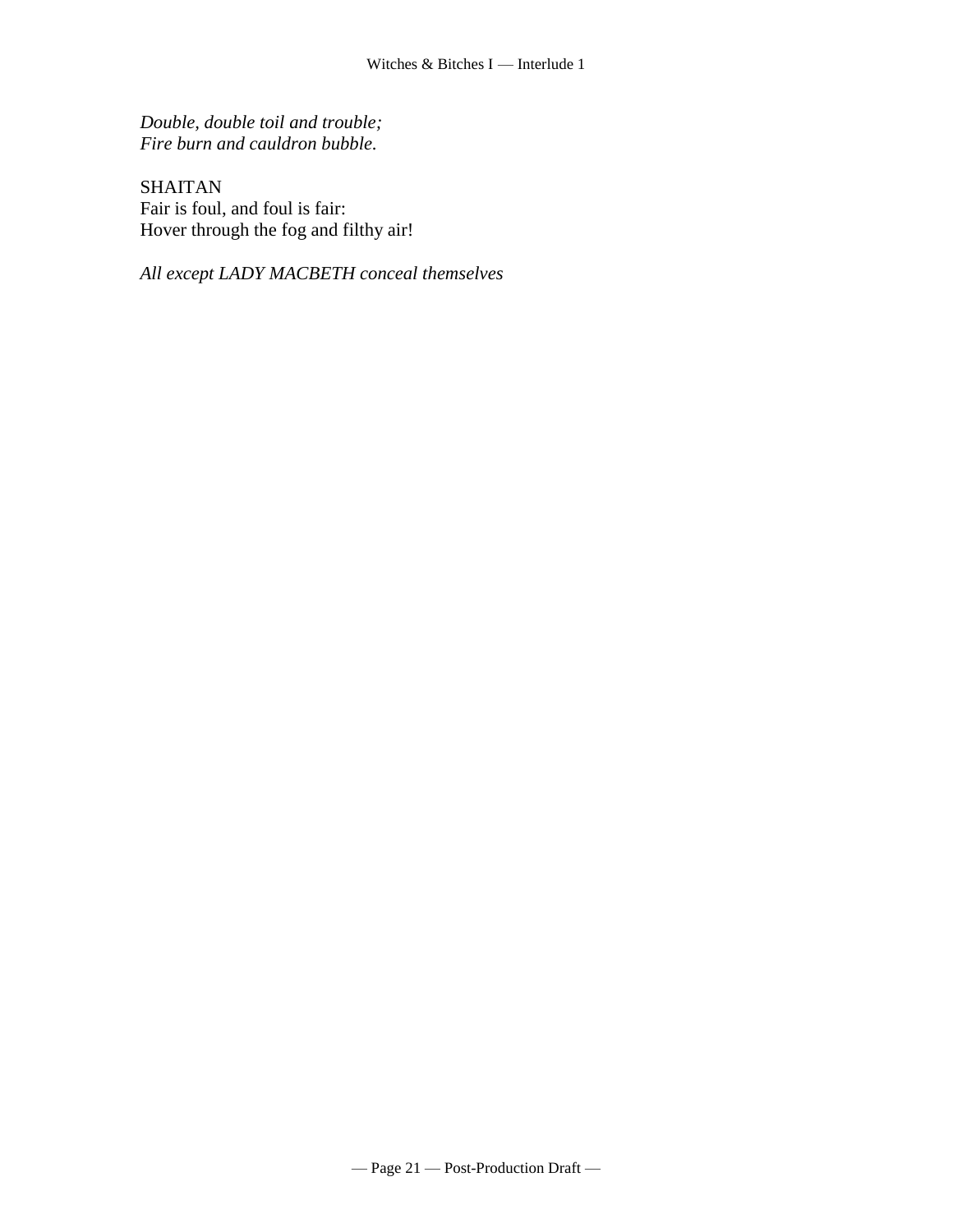# **Scene 2: Commitments**

# *LADY MACBETH steps forward*

LADY MACBETH Come, you spirits That tend on mortal $53$  thoughts, unsex me here, And fill me from the crown to the toe top-full Of direst cruelty! Make thick my blood; Stop up th′ access and passage to remorse, That no compunctious visitings of nature<sup>54</sup> Shake my fell<sup>55</sup> purpose, nor keep peace between The effect and it! Come to my woman's breasts, And take my milk for gall, you murdering ministers,<sup>56</sup> Wherever in your sightless<sup>57</sup> substances You wait on<sup>58</sup> nature's mischief! Come, thick night, And pall thee in the dunnest smoke of hell,  $59$ That my keen knife see not the wound it makes, Nor heaven peep through the blanket of the dark, To cry 'Hold—hold!'

# *LADY MACBETH becomes RATCLIFFE, while TIFFIN and FIRESTONE reveal themselves as CUDDY and BANKS, all taunting MOTHER SAWYER*

**CUDDY** Away—

BANKS With the witch!

ALL Away with the Witch of Edmonton!

*Exeunt*

<sup>&</sup>lt;sup>53</sup> Deadly

<sup>&</sup>lt;sup>54</sup> "Natural feeling" (Harbage)

<sup>&</sup>lt;sup>55</sup> Fierce, cruel, deadly

<sup>56</sup> "Agents" (Harbage)

 $57$  "Invisible" (Harbage)

<sup>58</sup> Serve, aid, support

<sup>&</sup>lt;sup>59</sup> Shroud yourself in the dullest (i.e., thickest, darkest) smoke of hell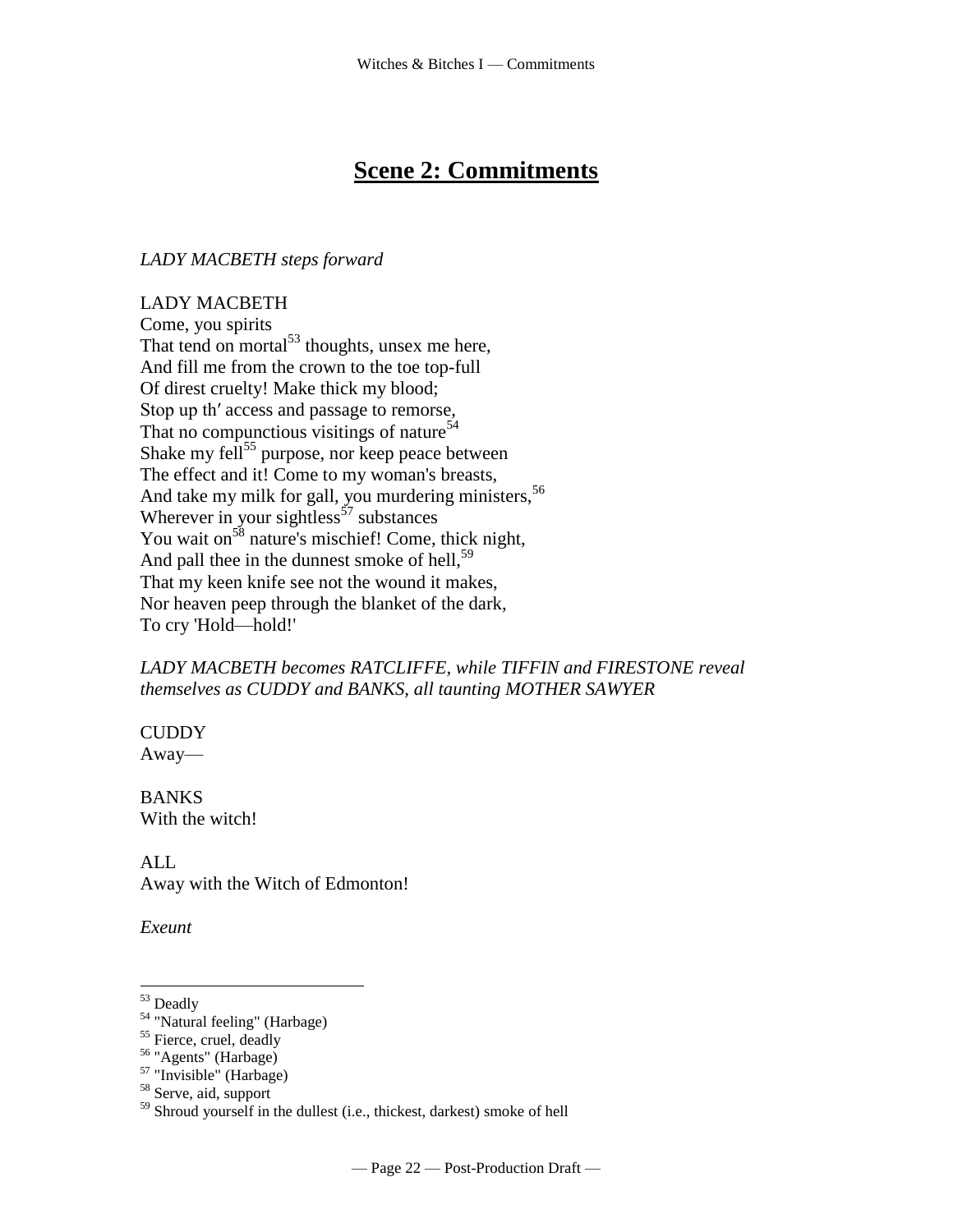# MOTHER SAWYER

Still vex′d? still tortur′d? That curmudgeon Banks Is ground of all my scandal; I am shunn′d And hated like a sickness; made a scorn To all degrees and sexes. I have heard old beldams<sup>60</sup> Talk of familiars in the shape of mice, Rats, ferrets, weasels, and I wot not what, That have appear′d, and suck′d, some say, their blood; But by what means they came acquainted with them I am now ignorant. Would some power, good or bad, Instruct me which way I might be reveng′d Upon this churl, I'd go out of myself, And give this fury leave to dwell within This ruin′d cottage ready to fall with age, Abjure all goodness, be at hate with prayer, And study curses, imprecations, Blasphemous speeches, oaths, detested oaths, Or anything that's ill: so I might work Revenge upon this miser, this black cur, That barks and bites, and sucks the very blood Of me and of my credit. 'Tis all one To be a witch as to be counted one: Vengeance, shame, ruin light upon that canker!

# *Enter a BLACK DOG (SHAITAN)*

DOG Ho! have I found thee cursing? Now thou art Mine own.

MOTHER SAWYER Thine! What art thou?

DOG He thou hast so often Importun′d to appear to thee: the Devil!

MOTHER SAWYER Bless me! the Devil?

#### DOG

 $\overline{a}$ 

Come, do not fear; I love thee much too well To hurt or fright thee; if I seem terrible, It is to such as hate me. I have found Thy love unfeign′d; have seen and pitied

 $60$  1. grandmothers; 2. hags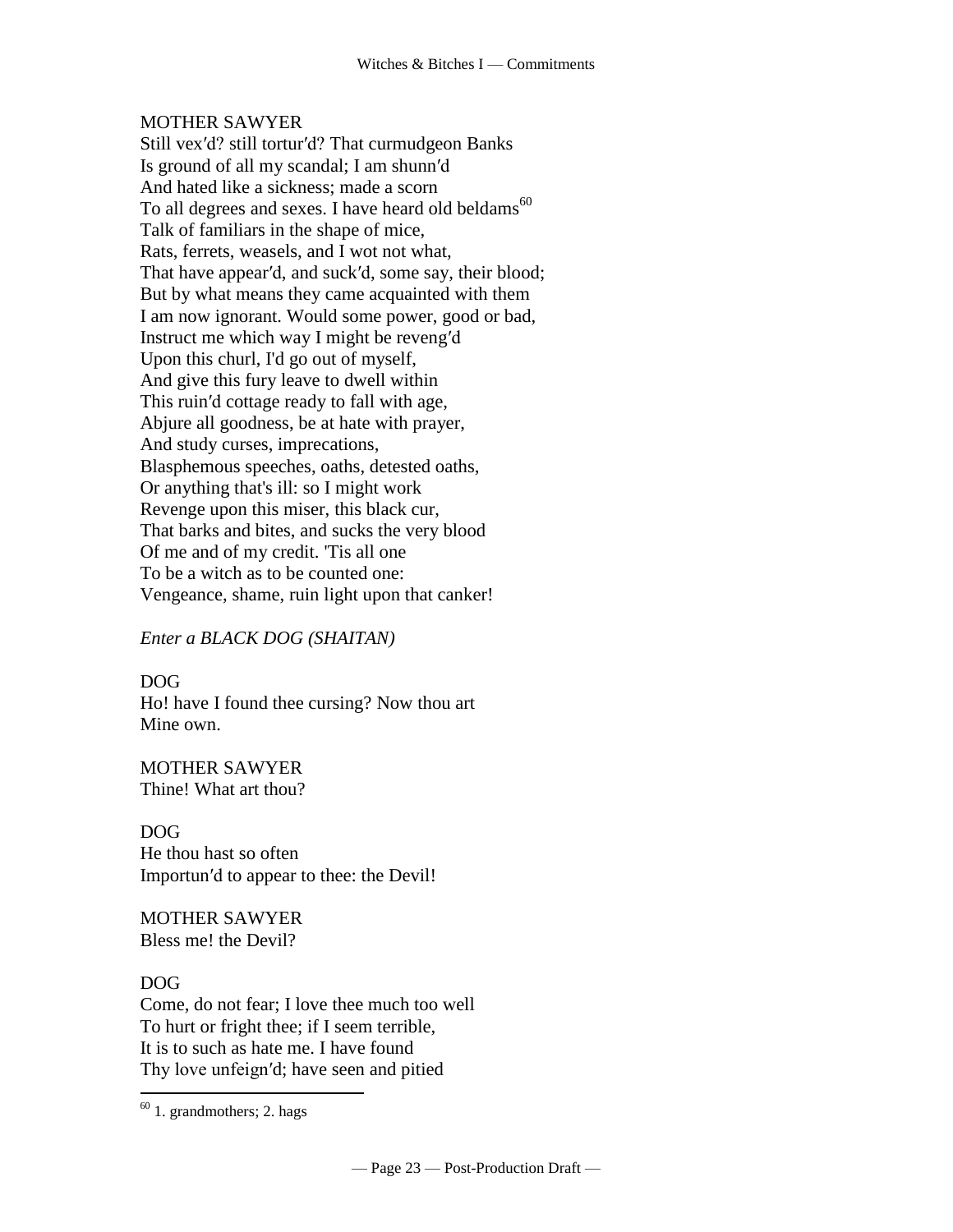Thy open wrongs; and come, out of my love, To give thee just revenge against thy foes.

MOTHER SAWYER May I believe thee?

#### DOG

To confirm't, command me Do any mischief unto man or beast, And I'll effect it—on condition That, uncompell′d, thou make a deed of gift Of soul and body to me.

#### MOTHER SAWYER

Out, alas! My soul and body?

#### DOG

And that instantly, And seal it with thy blood: if thou deniest, I'll tear thy body in a thousand pieces.

#### MOTHER SAWYER

I know not where to seek relief: but shall I, After such covenants seal′d, see full revenge On all that wrong me?

#### DOG

Ha, ha! silly woman! The devil is no liar to such as he loves: Didst ever know or hear the devil a liar To such as he affects?

MOTHER SAWYER Then I am thine; at least so much of me As I can call mine own—

# DOG Equivocations? Art mine or no? speak, or I'll tear—

MOTHER SAWYER All thine.

DOG Seal't with thy blood.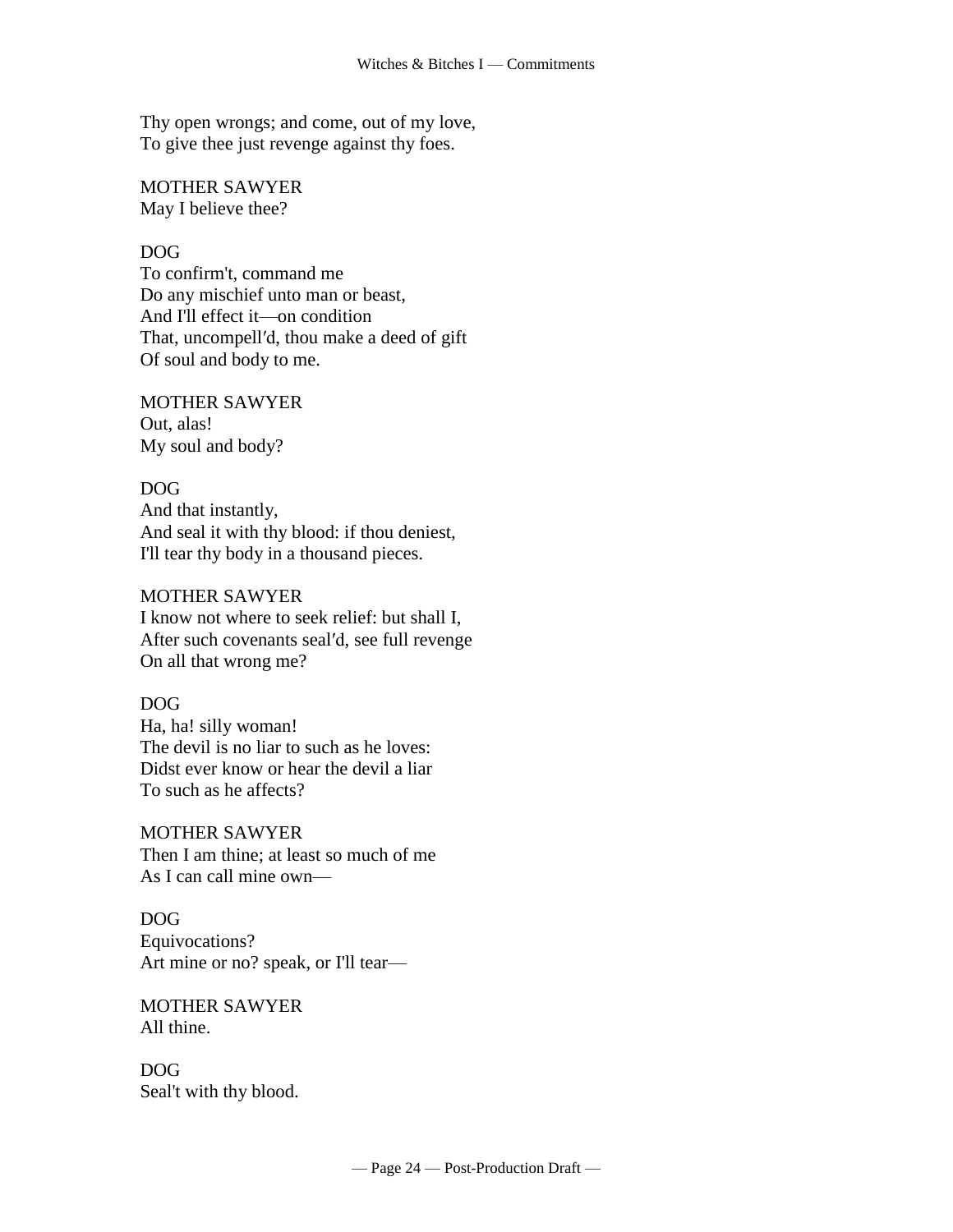*She pricks her arm, which he sucks. Thunder and lightning*

See? Now I dare call thee mine! For proof, command me; instantly I'll run To any mischief; goodness can I none.

MOTHER SAWYER And I desire as little. There's an old churl, One Banks—

DOG That wrong′d thee, lam′d thee, call′d thee witch.

MOTHER SAWYER The same; first upon him I'd be reveng′d.

DOG Thou shalt; do but name how.

MOTHER SAWYER Go, touch his life.

DOG I cannot.

MOTHER SAWYER Hast thou not vow′d? Go, kill the slave!

DOG I wonnot. $61$ 

MOTHER SAWYER I'll cancel, then, my gift.

DOG Ha, ha!

 $\overline{a}$ 

MOTHER SAWYER Dost laugh?! Why wilt not kill him?

DOG Fool, because I cannot. Though we have power, know it is circumscrib′d

<sup>&</sup>lt;sup>61</sup> Will not, do not wish to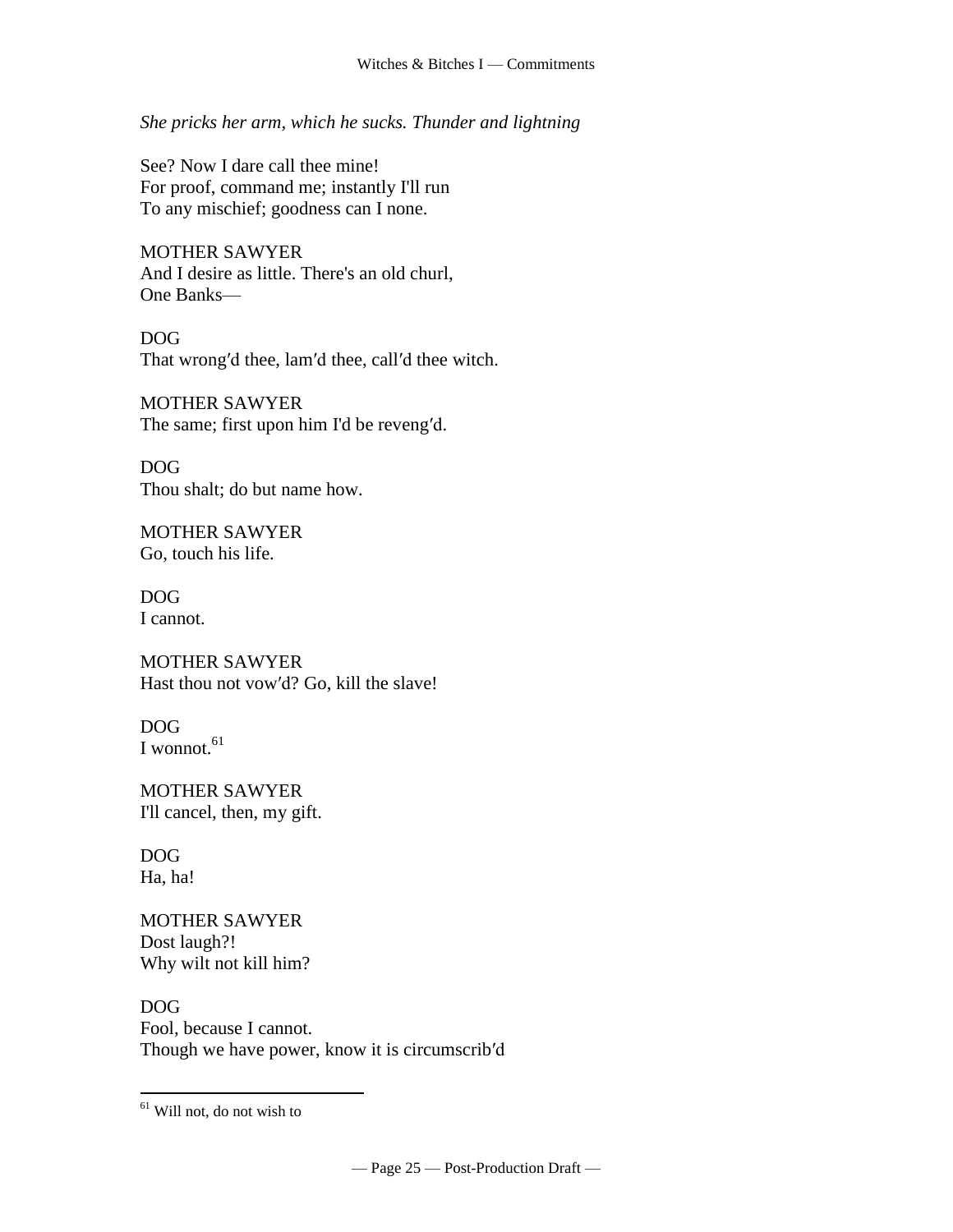And tied in limits: though he be curst to thee, Yet of himself he's loving to the world, And charitable to the poor: now men that, As he, love goodness, though in smallest measure, Live without compass of our reach. His cattle And corn I'll kill and mildew; but his life— Until I take him, as I late found thee, Cursing and swearing—I've no power to touch.

#### MOTHER SAWYER

Work on his corn and cattle, then.

# DOG

I shall. The Witch of Edmonton shall see his fall— If she at least put credit in my power, And in mine only. Make orisons  $62$  to me, And none but me.

#### MOTHER SAWYER

Say how and in what manner.

#### DOG

 I'll tell thee: when thou wishest ill, Corn, man, or beast wouldst spoil or kill, Turn thy back against the sun, And mumble this short orison: "If thou to death or shame pursue 'em,  *Sanctibicetur nomen tuum*."<sup>63</sup>

#### MOTHER SAWYER

 "If thou to death or shame pursue 'em,  *Sanctibicetur nomen tuum*."

#### DOG

Perfect: farewell. Our first-made promises We'll put in execution against Banks.

#### *Exit*

MOTHER SAWYER *Contaminetur nomen tuum.*<sup>64</sup> I'm an expert scholar;

<sup>&</sup>lt;sup>62</sup> Prayers

 $63$  Hallowed be thy name

<sup>&</sup>lt;sup>64</sup> Cursed be thy name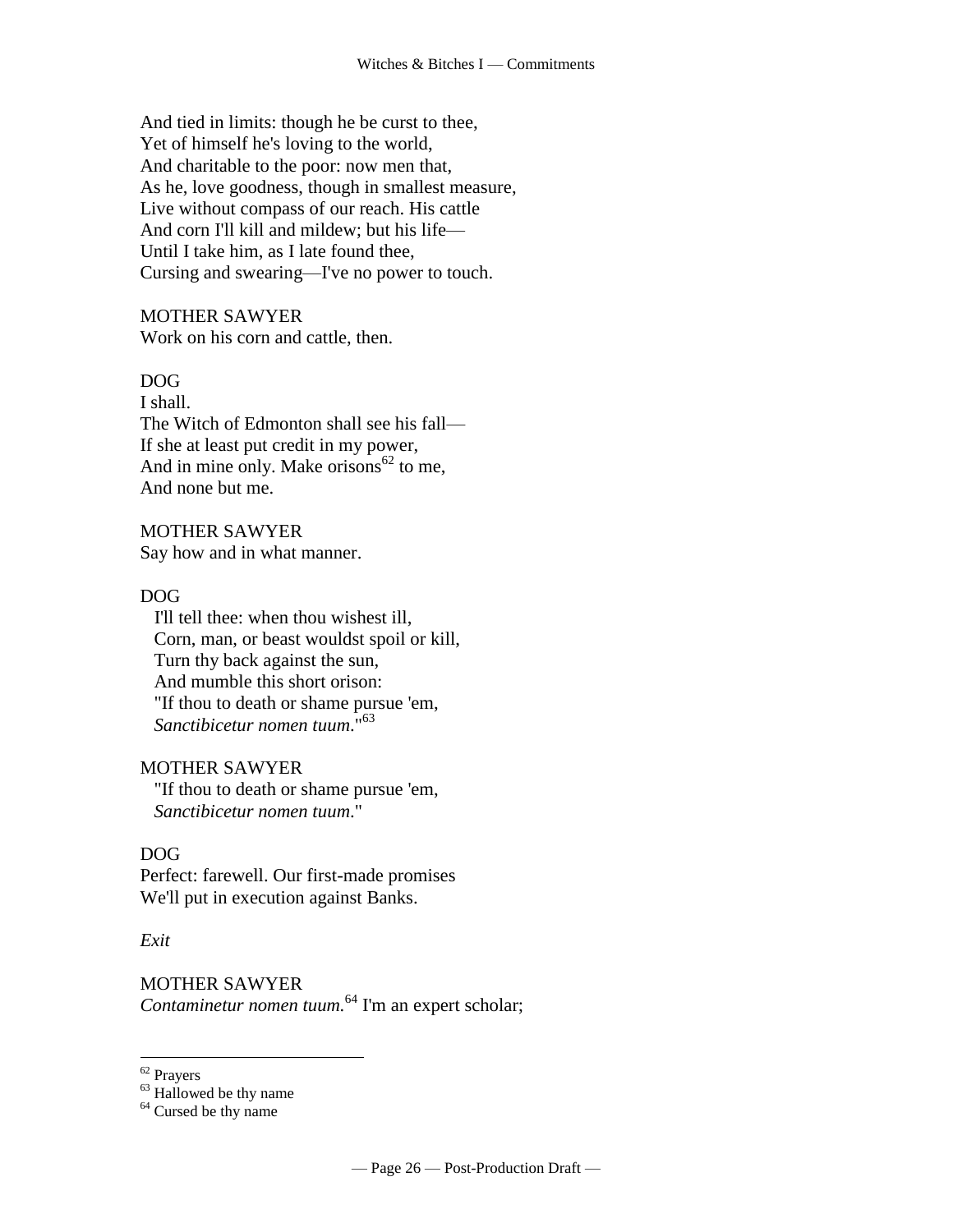Speak Latin, or I know not well what language, As well as the best of 'em—but who comes here?

*Re-enter CUDDY BANKS and crosses the stage*

The son of my worst foe. To death pursue 'em, *Et sanctibicetur nomen tuum.*

*Exit*

#### *Enter HIPPOLITO (HOPPO) and Lady LIVIA the Widow (PUCKLE)*

#### LIVIA

A strange affection, Brother, when I think on't! I wonder how thou cam'st by't.

#### HIPPOLITO

E'en as easily As man comes by destruction, which oft-times He wears in his own bosom.

#### LIVIA

Is the world So populous in women, and creation So prodigal in beauty and so various, Yet does love turn thy point<sup>65</sup> to thine own blood?<sup>66</sup> Tis somewhat too unkindly! $67$  Must thy eye Dwell evilly on the fairness of thy kindred, And seek not where it should? It is confin'd Now in a narrower prison then was made for't!

HIPPOLITO

Never was man′s misery so soon sow'd up, Counting how truly.

# LIVIA

Nay, I love you so, That I shall venture much to keep a change from you So fearful as this grief will bring upon you.

<sup>&</sup>lt;sup>65</sup> 1. Compass-needle; 2. prick, penis

<sup>&</sup>lt;sup>66</sup> Kin, kindred

 $67$  "Against kind, unnatural. With a punning glance at kind=family." (Mulryne)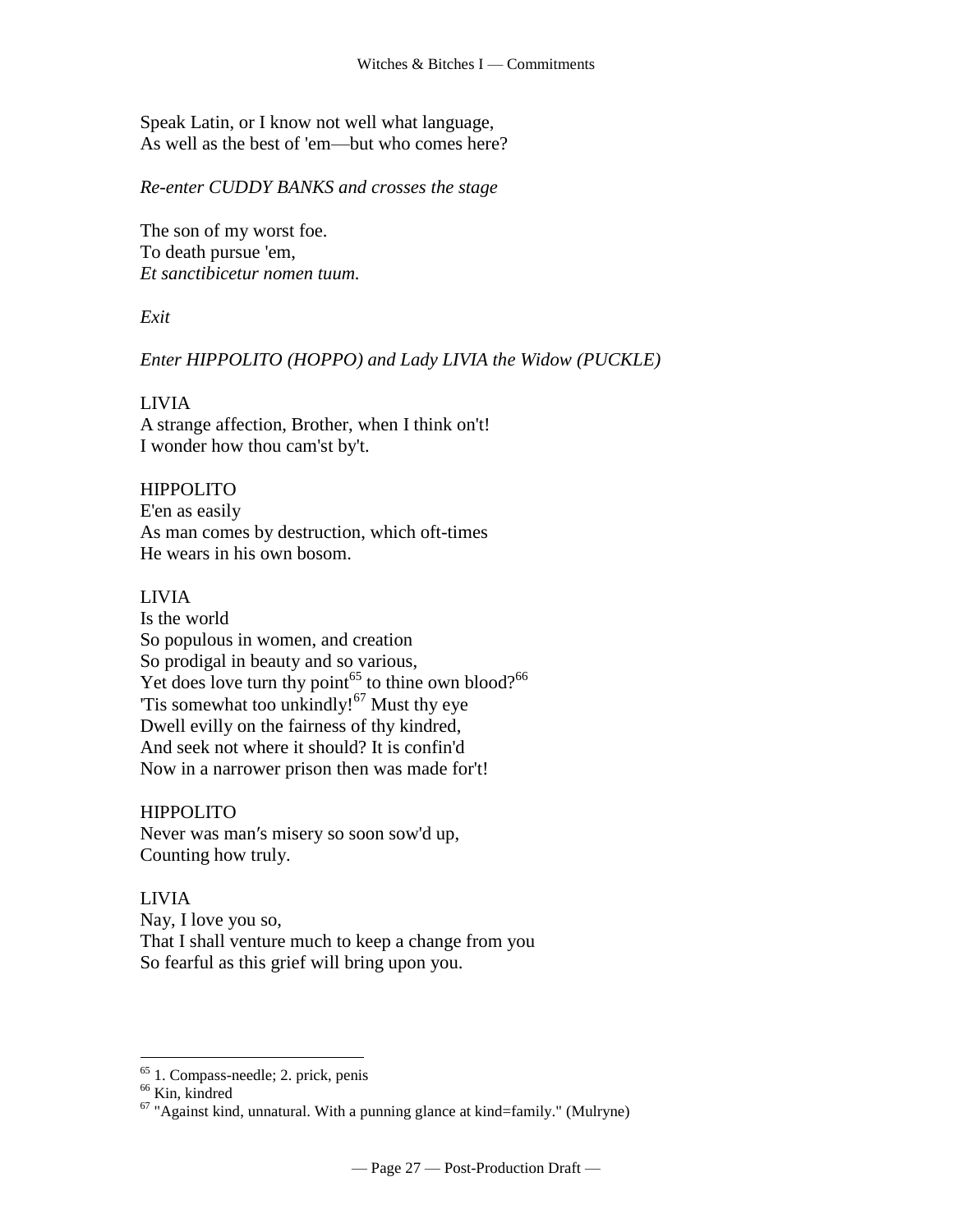# HIPPOLITO

Oh, nothing that can make my wishes perfect!<sup>68</sup>

# LIVIA

Sir, I could give as shrewd a lift to chastity As any she that wears a tongue in Florence; Sh'ad need be a good horse-woman, and sit fast, Whom my strong argument could not fling at last! Prithee take courage, man! This is the comfort: You are not the first, brother, has attempted Things more forbidden than this seems to be. I'll minister all cordials $^{69}$  now to you, Because I'll cheer you up, sir.

# HIPPOLITO

I am past hope.

# LIVIA

Love, thou shalt see me do a strange cure then, As e′er was wrought on a disease so mortal And near akin to shame. When shall you see her?

# HIPPOLITO

Will you believe—death!—sh'has forsworn my company, And seal'd it with a blush.

#### LIVIA

So, I perceive All lies upon my hands then; well, the more glory When the work's finish'd.—How now, Sir, the news?

# *Enter SERVANT (FIRESTONE)*

SERVANT Madam, your niece, the virtuous Isabella, Is lighted now to see you.

LIVIA That's great fortune, Sir, your stars bless.—You simple, lead her in!

*Exit SERVANT*

 $68$  O.E.D.: 1. thoroughly performed, carried out; 2. satisfied, contented

<sup>69</sup> "Medicines stimulating to the heart" (Mulryne)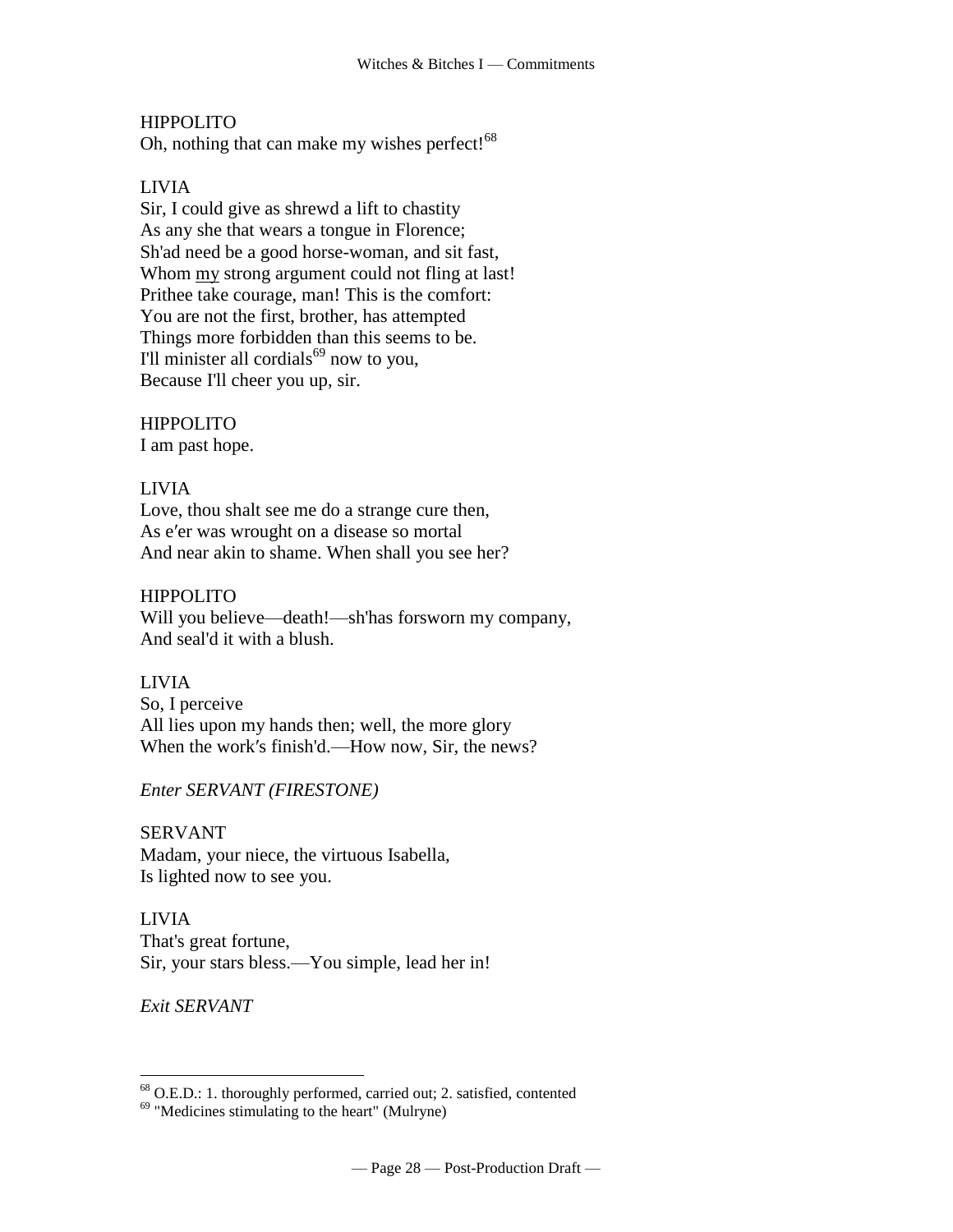**HIPPOLITO** What's this to me?

LIVIA Your absence, gentle Brother; I must bestir my wits for you.

HIPPOLITO Aye, to great purpose.

# *Exit HIPPOLITO*

LIVIA

Beshrew you, would I lov'd you not so well. I am the fondest where I once affect— The carefull'st of their healths, and of their ease forsooth— That I look still but slenderly to mine own. I take a course to pity him so much now, That I have none left for modesty and myself. This 'tis to grow so liberal!

# *Enter apart ISABELLA (HELLWAIN) with SERVANT. Exit SERVANT*

Y'have few sisters That love their brother′s ease 'bove their own honesties; But if you question my affections, That will be found my fault.

*Exeunt LIVIA with ISABELLA*

*Enter SHAITAN as AARON, with a large pie*

AARON

He that had wit would think that I had none, To hide so great a pie under a tree. Know that this pie must bake a stratagem, Which, cunningly effected, will beget A very excellent piece of villainy. And so repose, sweet pie, for their unrest That suckled mother's milk at the empress' breast.

*Hides the pie. Enter TAMORA*

TAMORA My lovely Aaron, wherefore look'st thou sad,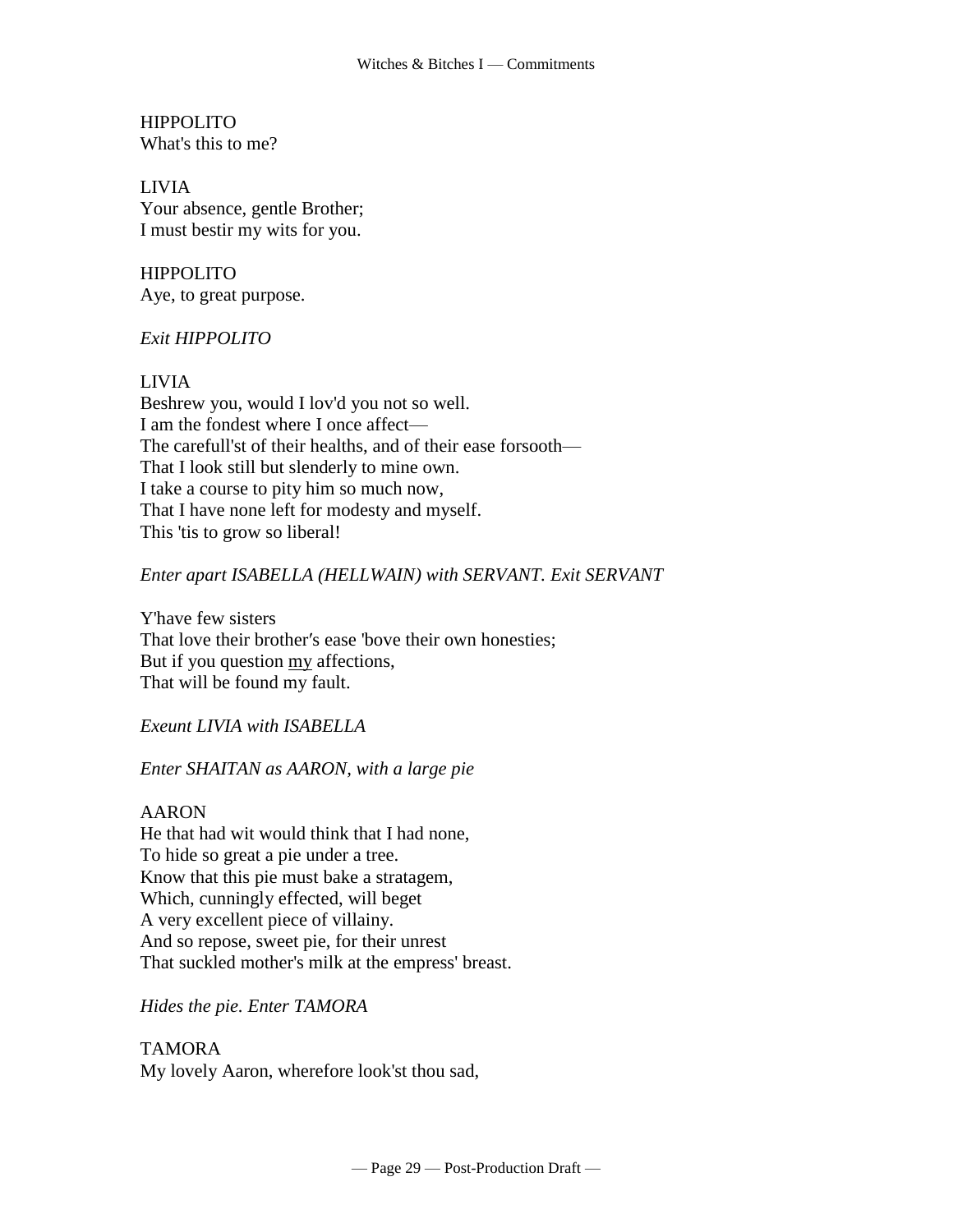When every thing doth make a gleeful boast?<sup>70</sup> The birds chant melody on every bush, The snake lies rolled in the cheerful sun, The green leaves quiver with the cooling wind And make a chequer'd shadow on the ground. Under their sweet shade, Aaron, let us sit, And, after conflict such as was suppos′d The wandering prince and Dido once enjoy'd, $71$ We may, each wreathed in the other's arms, Our pastimes done, possess a golden slumber— Whiles hounds and horns and sweet melodious birds Be unto us as is a nurse's song Of lullaby to bring her babe asleep.

#### AARON

Madam, though Venus govern your desires, Saturn is dominator over mine.<sup>72</sup> What signifies my deadly-standing eye, My silence and my cloudy melancholy? No, madam, these are no venereal signs: Vengeance is in my heart, death in my hand, Blood and revenge are hammering in my head. Hark Tamora, the empress of my soul, Which never hopes more heaven than rests in thee, This is the day of doom for Bassianus: His Philomel must lose her tongue to-day, $^{73}$ Thy sons make pillage of her chastity And wash their hands in Bassianus' blood. Now question me no more; we are espi′d; Here comes a parcel of our hopeful booty, $74$ Which dreads<sup> $75$ </sup> not yet their lives' destruction.

#### *Exeunt*

*However the new arrival is not BASSIANUS but LIVIA, who has almost completed the betrayal of her niece ISABELLA (HELLWAIN)*

#### ISABELLA

Sweet Aunt, in goodness keep not hid from me What may befriend my life!

<sup>70</sup> Display (Cross)

 $71$  Trojan hero Aeneas and Dido of Carthage were lovers, and the 'conflict' referred to is sexual wrestling

 $72$  The dominant force in my horoscope, leading to a cold and gloomy temperament (Cross)

<sup>&</sup>lt;sup>73</sup> In Greek mythology, Philomela was raped and her tongue cut out by Tereus

 $74$  "Part of the prize we hope for" (Cross)

<sup>75</sup> Fears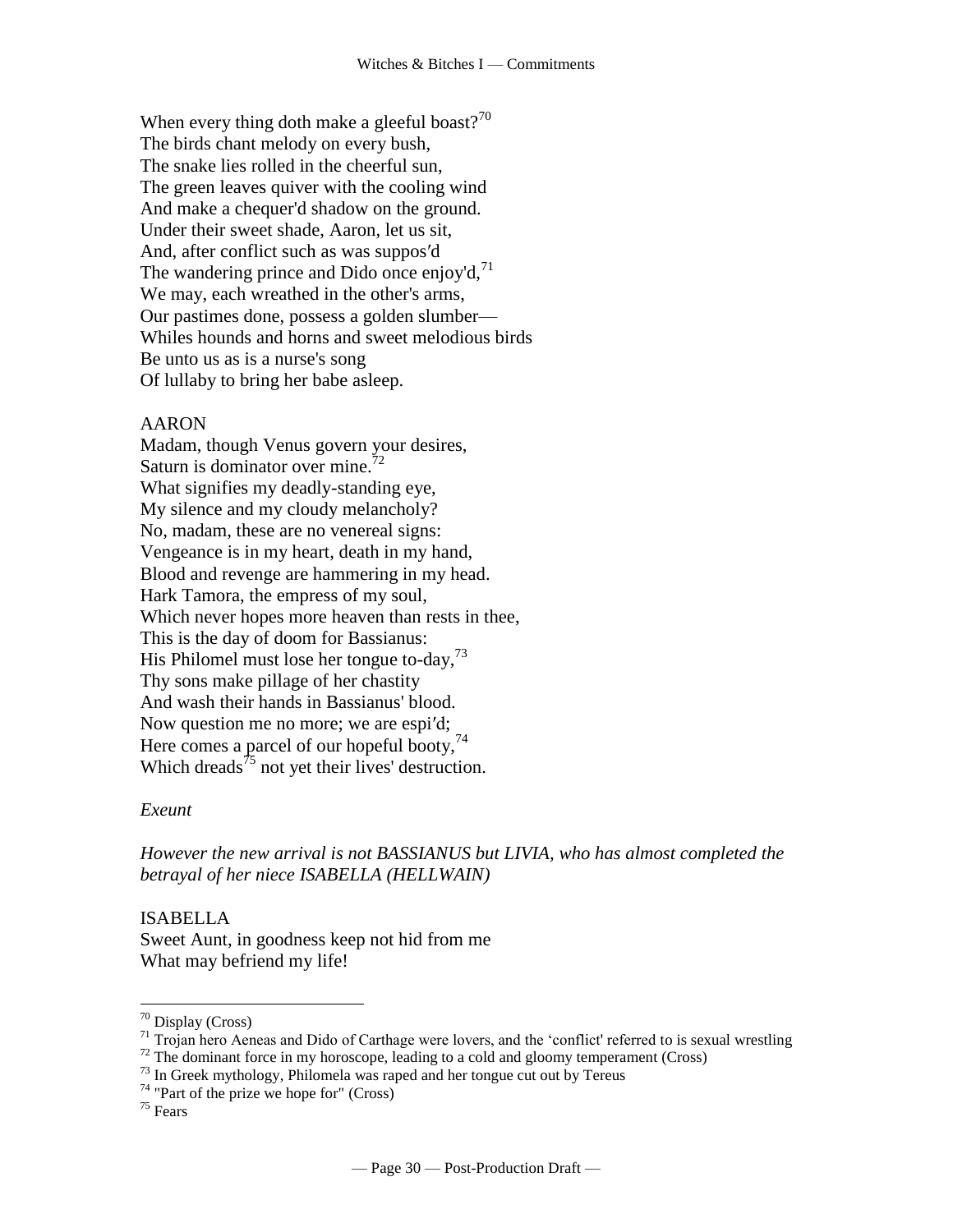#### LIVIA

Yes, yes, I must, When I return to reputation, And think upon the solemn vow I made To your dead mother, my most loving sister— No, 'twas a secret I have took special care of, Deliver′d by your mother on her death bed; That's nine years now, and I'll not part from't yet— Though nev'r was fitter time, nor greater cause for't.

#### ISABELLA

As you desire the praises of a virgin—!

### LIVIA

Say I should trust you now upon an oath, And give you in a secret that  $\sqrt[7]{\ }$ <sup>6</sup> would start<sup>77</sup> you, How am I sure of you, in faith and silence?

#### ISABELLA

Equal assurance may I find in mercy,  $^{78}$ As you for that in me!

#### LIVIA

It shall suffice. Then know, how ever custom has made good For reputation′s sake the names of Niece And Aunt 'twixt you and I, w'are nothing less.

#### ISABELLA

How's that?

#### LIVIA

I told you I should start your blood! You are no more alli'd to any of us, Save what the courtesy of opinion casts Upon your mother′s memory and your name, Than the mer′st stranger is, or one begot At Naples when the husband lies at Rome.<sup>79</sup> Did never the report of that fam'd Spaniard, Marquess of Coria, fill your ear with wonder?

 $\overline{a}$ 

 $79$  Hinting that her (actual) father Fabricio was in Rome on business when she was conceived at Naples

<sup>&</sup>lt;sup>76</sup> That which

 $77$  Startle

 $78$  "Divine mercy, specifically on the Day of Judgement" (Mulryne)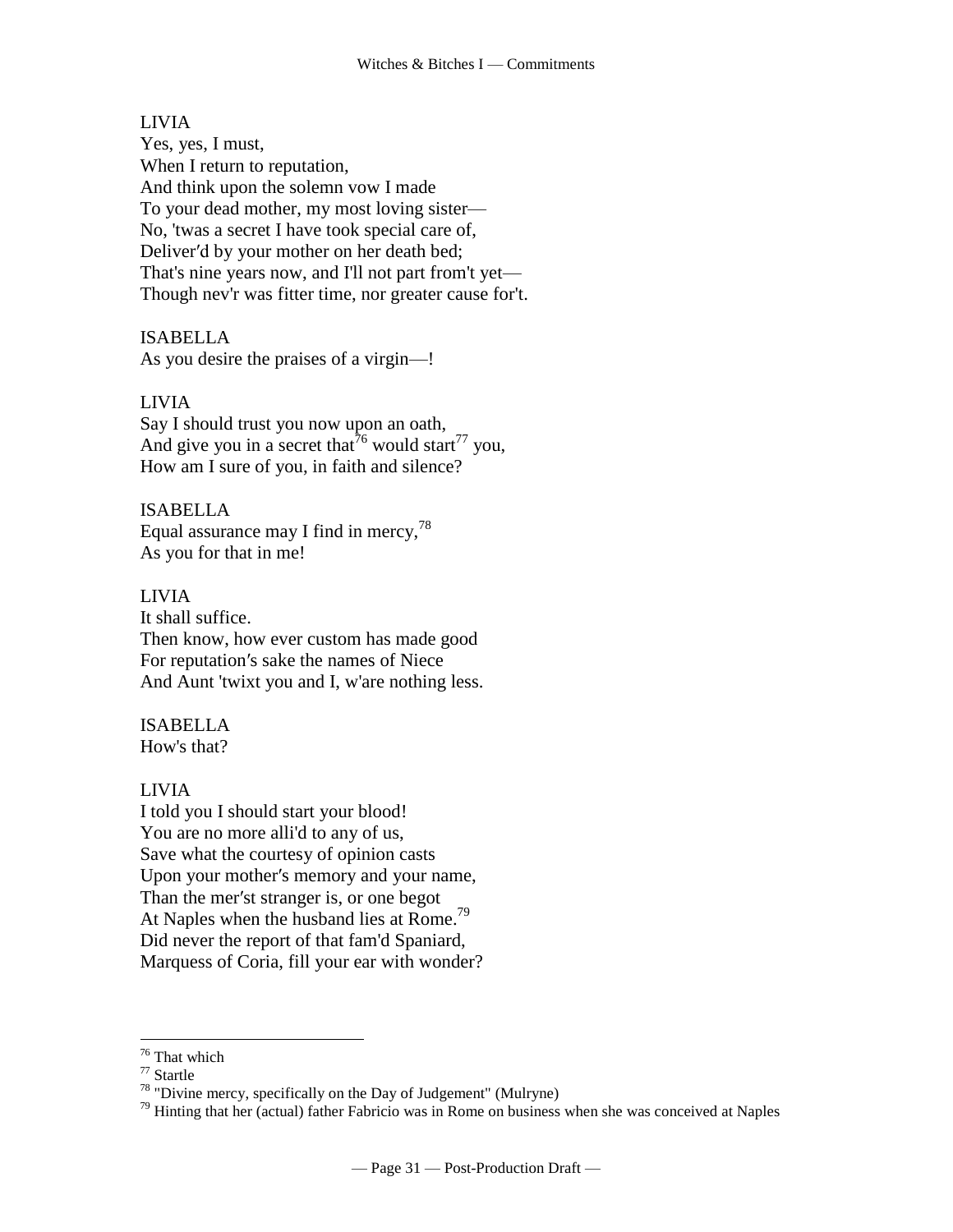## ISABELLA

Yes, what of him? I have heard his deeds of honour Often related when we liv'd in Naples.

#### LIVIA

You heard the praises of your father, then.

# ISABELLA

My Father?!

#### LIVIA

That was he. But all the business So carefully and so discreetly carri′d, That fame receiv'd no spot by't, not a blemish. Your mother was so wary to her end, None knew it but her conscience and her 'friend',<sup>80</sup> Till penitent confession made it mine, And now my pity, yours. It had been long else. How weak his commands now, whom you call Father? How vain all his inforcements, your obedience? And what a largeness in your will and liberty, To take, or to reject, or to do both? For fools will serve to father wisemen′s children. All this y'have time to think on. O, my wench!— Nothing o′erthrows our sex but indiscretion! I pray forget not but to call me Aunt still; Take heed of that, it may be mark'd in time else. But keep your thoughts to yourself from all the world, Kindred, or dearest friend—nay, I entreat you, From him that all this while you have call'd Uncle; Yet let not him know this, I prithee do not. As ever thou hast hope of second pity, $81$ If thou shouldst stand in need on't, do not do't!

ISABELLA Believe my oath, I will not.

LIVIA Why, well said.— [*Aside*] Who shows more craft t' undo a maidenhead, I'll resign my part to her.

*Enter HIPPOLITO*

 $80$  i.e., lover

<sup>&</sup>lt;sup>81</sup> "Hope of my befriending you again" (Mulryne)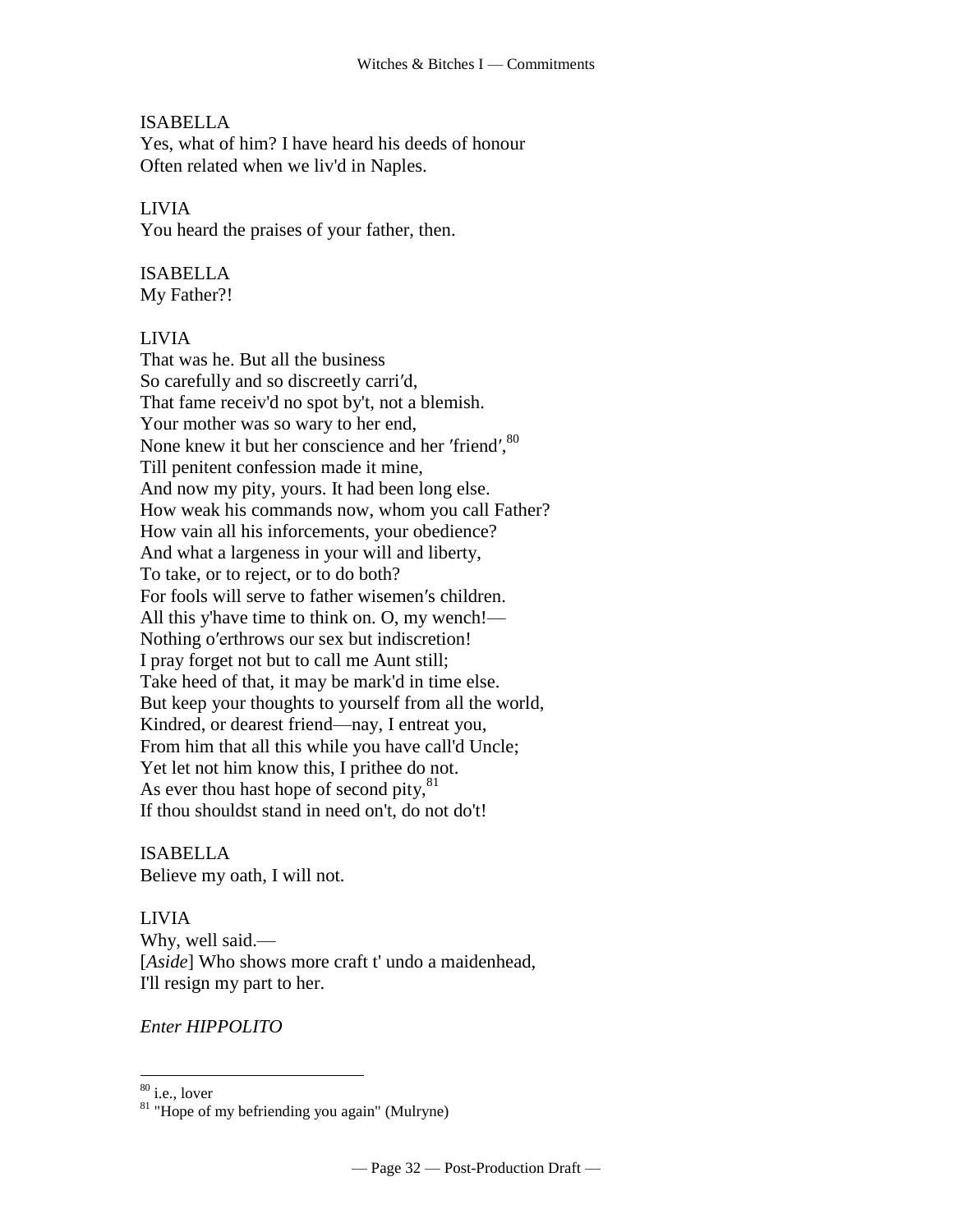She's thine own; go.

*Exeunt, HIPPOLITO after ISABELLA, and LIVIA separately*

*Enter TIFFIN as A FELLOW with a long rapier by his side. Enter severally MOLL and LAXTON, observing her*

MOLL You!—goodman swine's-face!

FELLOW What, will you murder me?

MOLL You remember, slave, how you abus'd me t'other night in a tavern?

**FELLOW** Not I, by this light.

# MOLL

No, but by candlelight you did. You have tricks to save your oaths, reservations have you, and I have reserv′d somewhat for you.

*Strikes him*

As you like that, call for more; you know the sign again.

**FELLOW** Indeed a gentleman should have more manners!

# *Exit FELLOW*

LAXTON

Gallantly perform′d, i'faith, Moll, and manfully! I love thee forever for't! Base rogue! Had he offer'd but the least counterbuff, by this hand I was prepar'd for him.

# MOLL

You prepar'd for him?! Why should you be prepar'd for him? Was he any more than a man?

# LAXTON

 $\overline{a}$ 

No, nor so much by a [yard](http://www.tech.org/~cleary/roar.html#YARD) $^{82}$  and a handful [London measure.](http://www.tech.org/~cleary/roar.html#LONDONME) $^{83}$ 

 $82$  Yard measure, yardstick; slang for penis

<sup>&</sup>lt;sup>83</sup> "London drapers customarily gave a little more than the exact measure" (Cleary)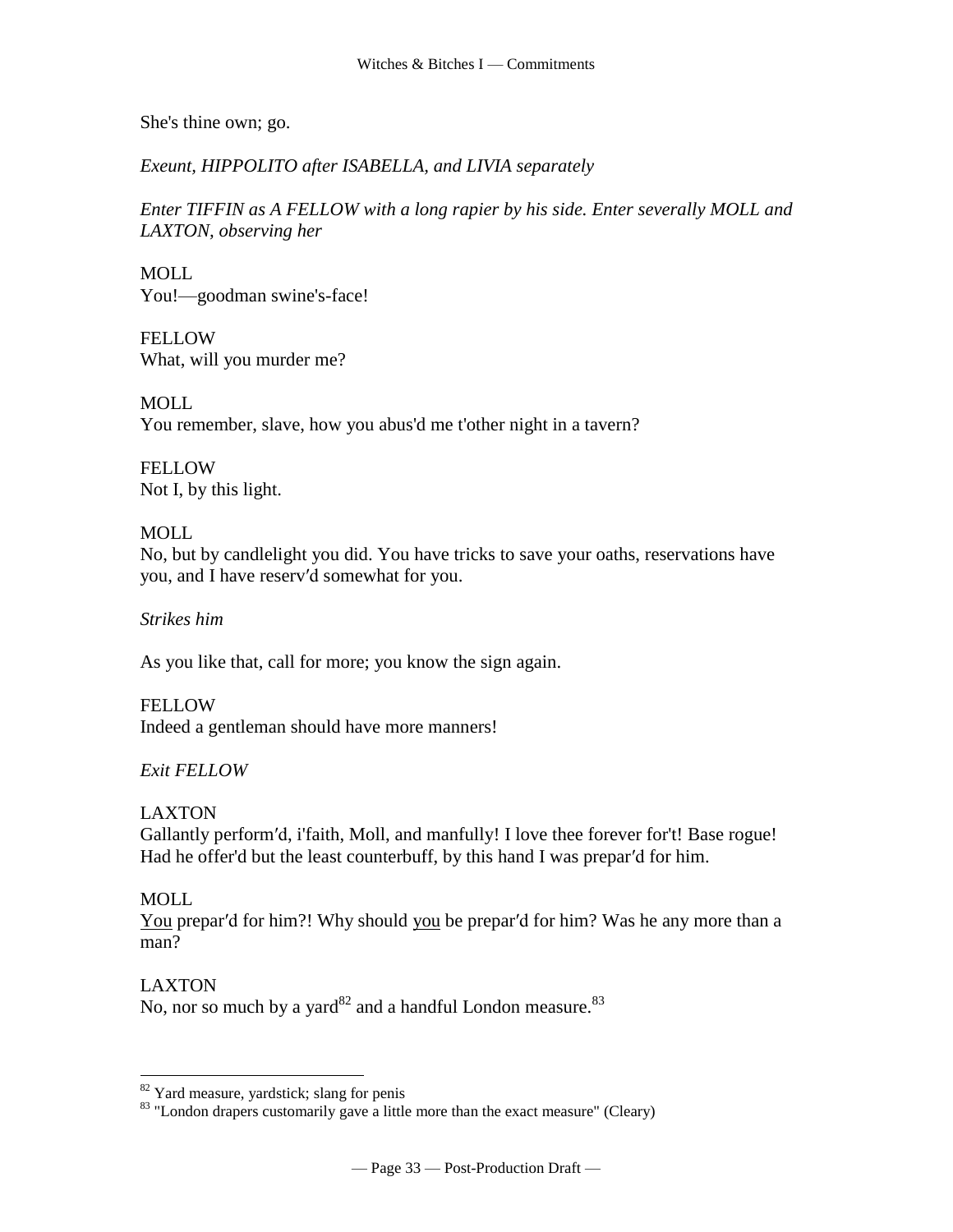## MOLL

Why do you speak this then? Do you think I cannot ride a stone horse unless one lead him by th' [snaffle?](http://www.tech.org/~cleary/roar.html#SNAFFLE)<sup>84</sup>

# LAXTON

Yes, and sit him bravely; I know thou canst, Moll. 'Twas but an honest mistake, and I'll make amends for't. Prithee, sweet, plump Moll, when shall thou and I go out a' town together?

MOLL Whither? To [Tyburn](http://www.tech.org/~cleary/roar.html#TYBURN) $85$  prithee?

# LAXTON

Mass, that's out a' town indeed; thou hang'st so many jests upon thy friends still. I mean honestly to [Brainford,](http://www.tech.org/~cleary/roar.html#BRAINFOR) [Staines](http://www.tech.org/~cleary/roar.html#STAINES) or [Ware.](http://www.tech.org/~cleary/roar.html#WARE) 86

MOLL What to do there?

LAXTON Nothing but be merry and lie together. I'll hire a [coach](http://www.tech.org/~cleary/roar.html#COACH)<sup>87</sup> with four horses.

MOLL

I thought 'twould be a beastly journey. You may leave out one well: three horses will serve if I play the [jade](http://www.tech.org/~cleary/roar.html#JADE)<sup>88</sup> myself.

LAXTON Nay, push, th' art such another kicking wench! Prithee be kind and let's meet.

MOLL 'Tis hard but we shall meet, sir.

LAXTON Nay, but appoint the place then.

*Giving her money*

There's ten angels in fair gold, Moll; you see I do not trifle with you. Do but say thou wilt meet me, and I'll have a coach ready for thee.

<sup>&</sup>lt;sup>84</sup> Simple type of bridle-bit

 $85$  The prison in London where public hangings took place

<sup>&</sup>lt;sup>86</sup> The first two were resorts outside London noted for their numerous prostitutes, the last a trysting-place for lovers (Cleary)

<sup>&</sup>lt;sup>87</sup> "Coaches were popular places for love-making" (Cleary)

<sup>88</sup> An old horse or nag; also slang for a whore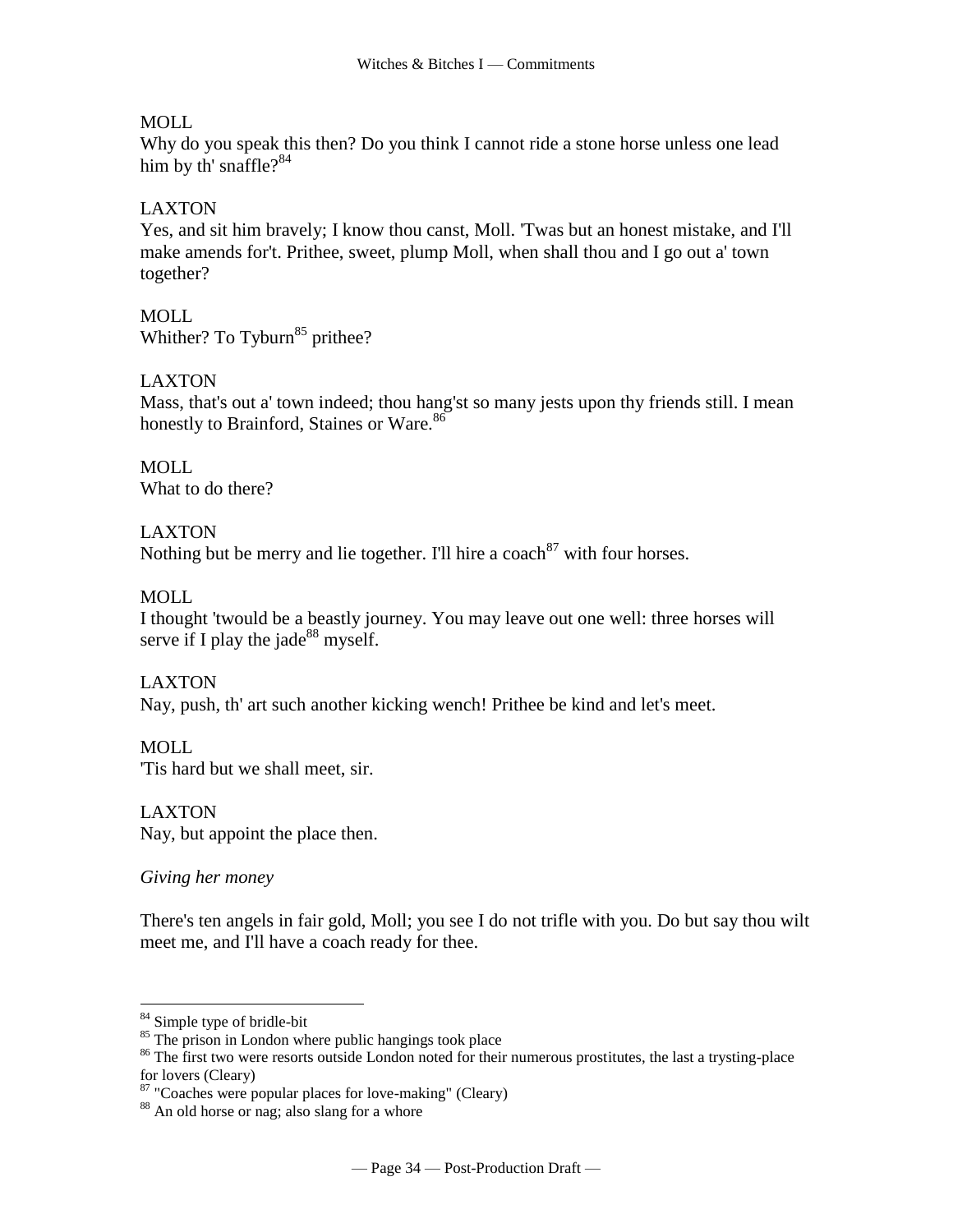MOLL Why, here's my hand I'll meet you, sir.

LAXTON *aside* Oh, good gold!—The place, sweet Moll?

MOLL It shall be your appointment.

LAXTON Somewhat near [Holborn,](http://www.tech.org/~cleary/roar.html#HOLBORN) <sup>89</sup> Moll.

MOLL In [Gray's Inn Fields](http://www.tech.org/~cleary/roar.html#GRAYSINN) $90$  then.

LAXTON A match.

MOLL I'll meet you there.

LAXTON The hour?

MOLL Three.

 $\overline{a}$ 

LAXTON That will be time enough to sup at Brainford.

*Exit LAXTON/SHAITAN. But MOLL/FIRESTONE is not so quick to join the other WITCHES*

<sup>&</sup>lt;sup>89</sup> "The area to the north of the Strand and northwest of the old walled city, a place with an unsavory reputation … also the centre of the legal profession, and contained the Inns of Court" (Cleary)

 $90$  "Open fields to the north of Gray's Inn, used as grounds for recreation but eventually frequented by petty thieves" (Cleary)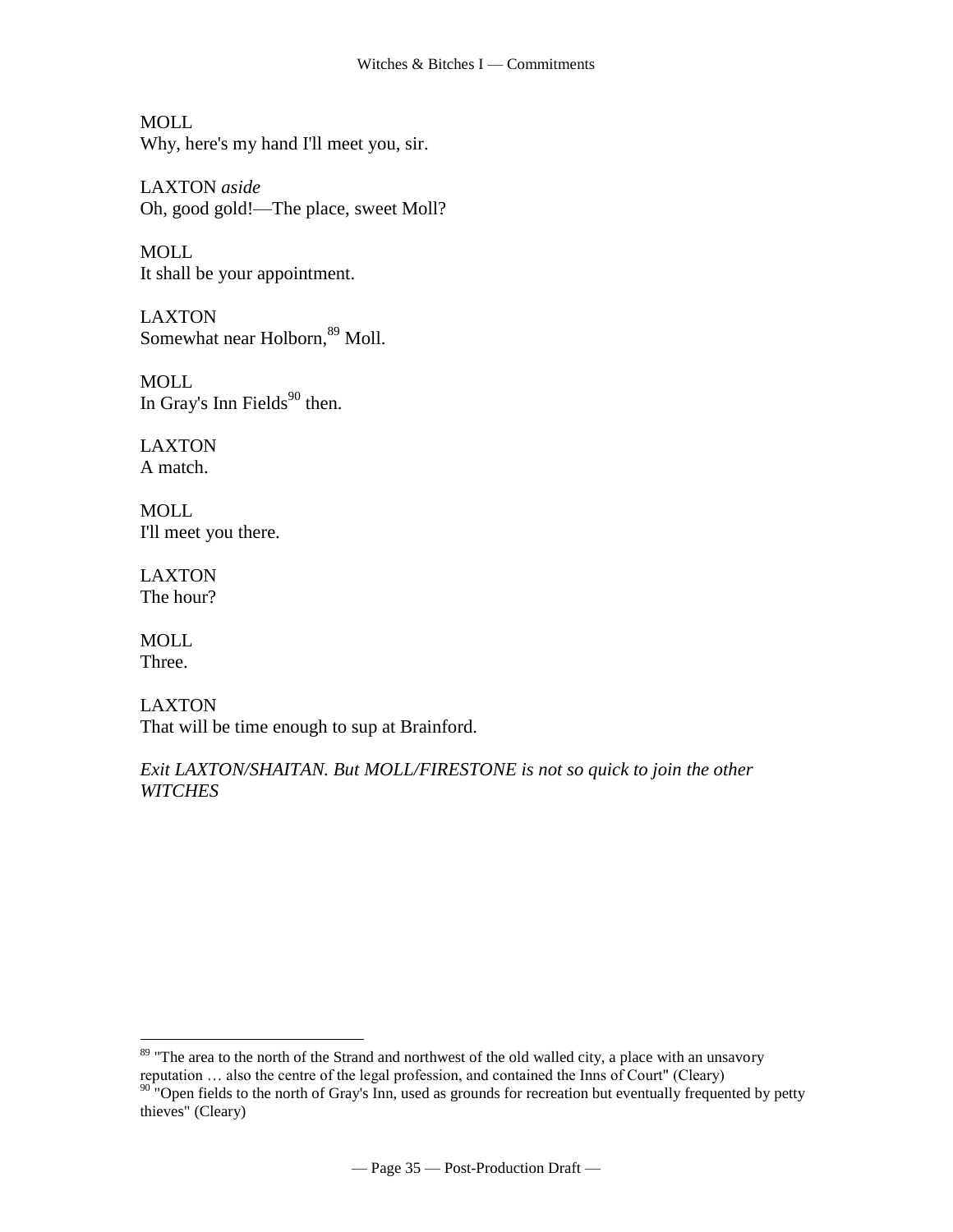# **Interlude 2**

*The cavern again. The WITCHES sing (repeating as necessary):*

# SHAITAN

*Black spirits and white, red spirits and grey, Mingle, mingle, you that mingle may. Titty, Tiffin, keep it stiff in. Firedrake, Puckey, make it lucky. Hellwain, Robin, you must bob in. Round, around, about, about, All ill come in, all good keep out Round, around, about, about, All ill come in, all good keep out.*

ALL

*Double, double, toil and trouble; Fire burn, and cauldron bubble. Double, double, toil and trouble; Fire burn, and cauldron bubble …*

*The chant becomes the conclusion of a Renaissance court ball from which the guests are about to depart as we segue to the next scene …*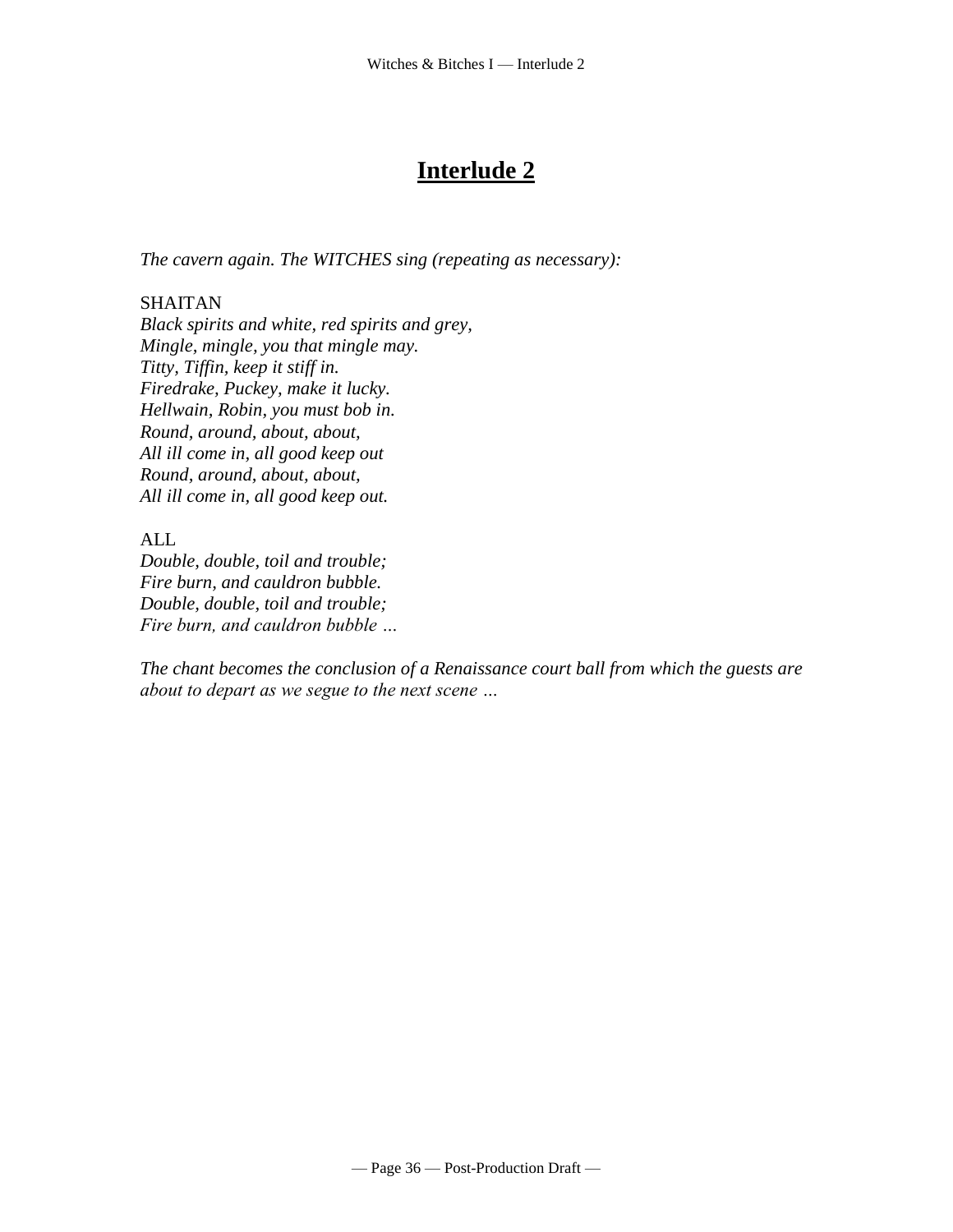# **Scene 3: Transgressions**

*Midnight; torches. SHAITAN watches as the pander FLAMINEO, while FIRESTONE as Duke BRACHIANO dances with VITTORIA (HELLWAIN), and ZANCHE (ROBIN) with two other guests (HOPPO and TIFFIN). STADLIN as the elderly CAMILLO cuts in on the Duke and takes his wife aside*

CAMILLO Vittoria, I cannot be induc'd, or as a man would say incited—

**VITTORIA** To do what, sir?

CAMILLO To lie with you tonight. Your silkworm useth to fast every third day, and the next following spins the better. Tomorrow at night I am for you!

**VITTORIA** You'll spin a fair thread, trust to't.

CAMILLO Good night.

*VITTORIA starts to exit, and is joined by ZANCHE*

FLAMINEO Good night, dear sister.

BRACHIANO *to VITTORIA* Your best of rest.

**VITTORIA** Unto my lord the duke, The best of welcome.

*Exeunt all but BRACHIANO and FLAMINEO*

BRACHIANO Flamineo.

FLAMINEO My lord.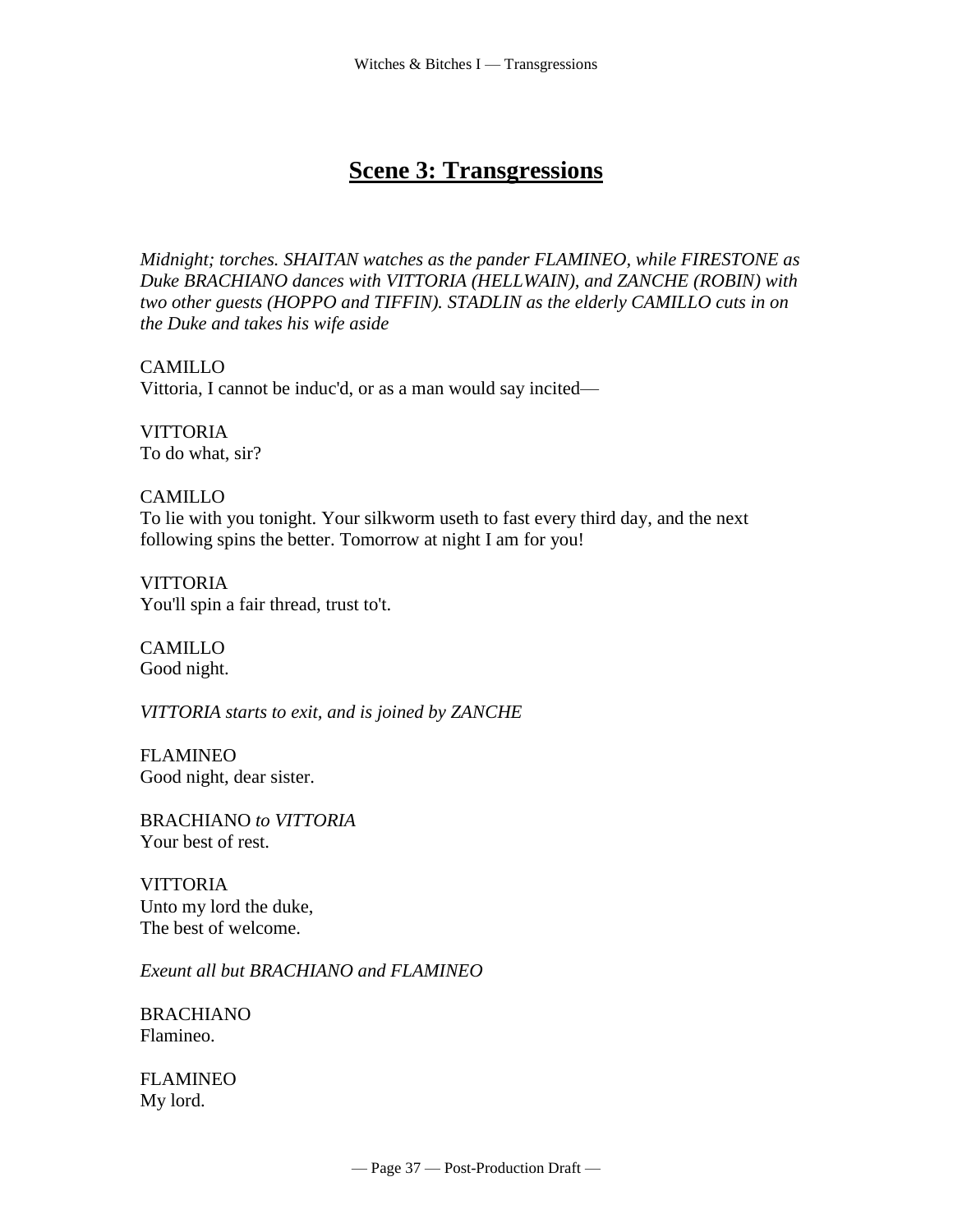BRACHIANO Quite lost, Flamineo.

FLAMINEO Pursue your noble wishes, I am prompt As lightning to your service. O my lord! The fair Vittoria, my happy sister, Shall give you audience.

BRACHIANO Are we so happy?

FLAMINEO Can it be otherwise? Observ'd you not tonight, my honour'd lord, Which way soe'er you went, she threw her eyes? I have dealt already with her chambermaid.

BRACHIANO We are happy above thought, because 'bove merit.

FLAMINEO

'Bove merit! we may now talk freely: 'bove merit! What is 't you doubt? her coyness! That 's but the superficies<sup>91</sup> of lust most women have; yet why should ladies blush to hear that nam'd which they do not fear to handle?<sup>92</sup> Oh, they are politic; they know our desire is increas′d by the difficulty of enjoying; whereas satiety is a blunt, weary, and drowsy passion.

BRACHIANO Oh, but her jealous husband—

FLAMINEO Hang him; a gelding<sup>93</sup> that hath his brains perish'd with quicksilver<sup>94</sup> is not more cold in the liver.<sup>95</sup>

BRACHIANO Oh, should she fail to come—

FLAMINEO Away, away, my lord. See, she comes.

<sup>&</sup>lt;sup>91</sup> Superfluity, overabundance

 $92$  A sexual joke

 $93$  Castrated stallion; originally "gilder", a craftsman who gilds carvings using gold leaf and mercury

<sup>&</sup>lt;sup>94</sup> Mercury, both an industrial component and a treatment for syphilis; its use led to palsy and madness

<sup>&</sup>lt;sup>95</sup> Supposed seat of love and violent passion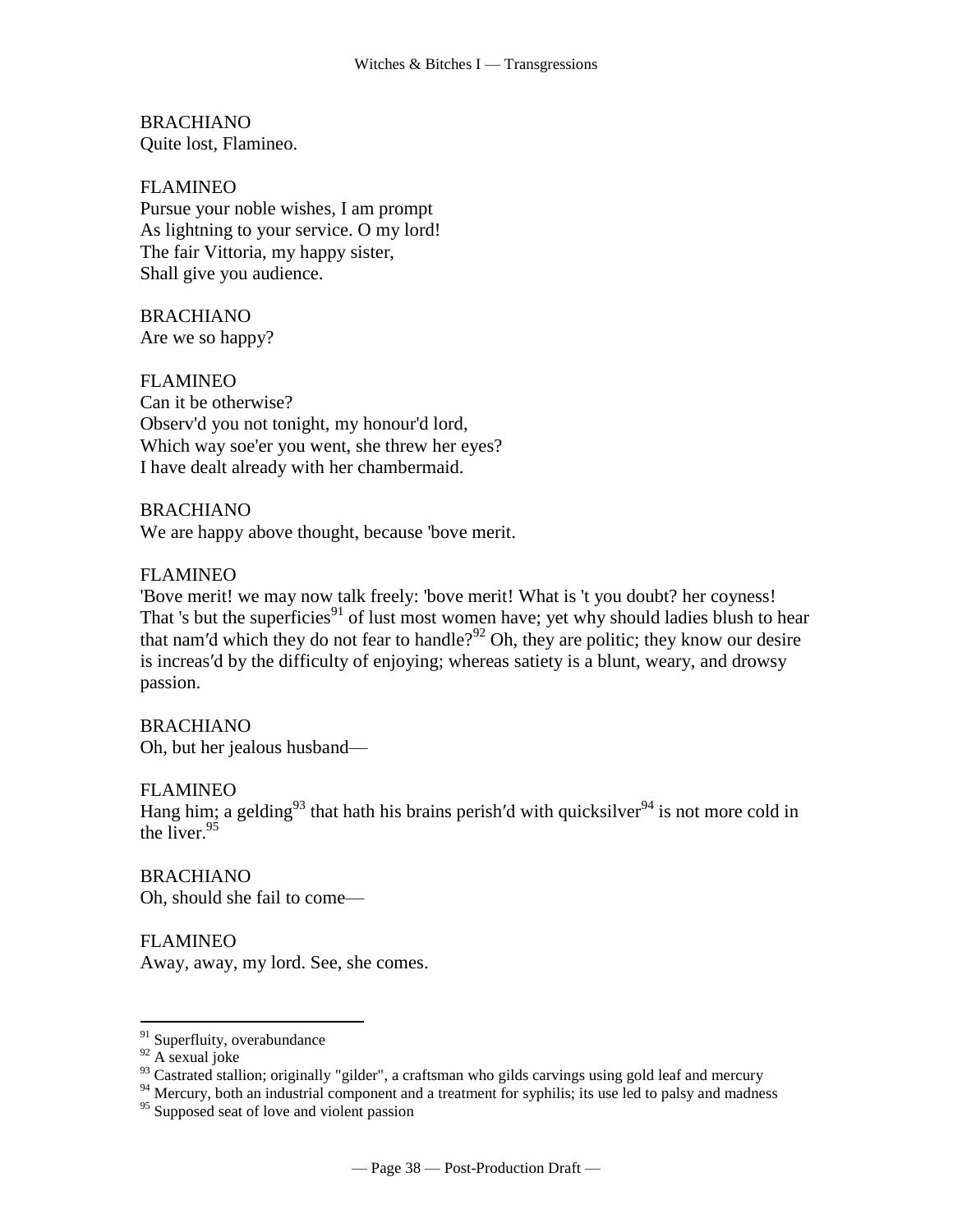#### *Re-enter VITTORIA*

Come, sister, darkness hides your blush. [*Aside*] Women are like curs'd dogs: civility keeps them ti′d all daytime, but they are let loose at midnight; then they do most good, or most mischief.—My lord. [*moves apart*]

*ZANCHE brings out a carpet, spreads it, and joins FLAMINEO apart*

# BRACHIANO

Give credit:<sup>96</sup> I could wish time would stand still, And never end this interview, this hour; But all delight doth itself soon'st devour. Let me into your bosom, happy lady, Pour out, instead of eloquence, my vows. Loose me not, madam, for if you forgo me, I am lost eternally.

## **VITTORIA**

Sir, in the way of pity, I wish you heart-whole.

BRACHIANO You are a sweet physician.

#### VITTORIA

Sure, sir, a loathed cruelty in ladies Is as to doctors many funerals: It takes away their credit.

#### BRACHIANO Excellent creature! We call the cruel fair; what name for you That are so merciful?

ZANCHE *apart to FLAMINEO* See now they close.

FLAMINEO Most happy union.

BRACHIANO What value is this jewel? $97$ 

<sup>&</sup>lt;sup>96</sup> Believe me

 $97$  A jewel was often symbolic of good faith, especially married chastity or virginity (Mulryne)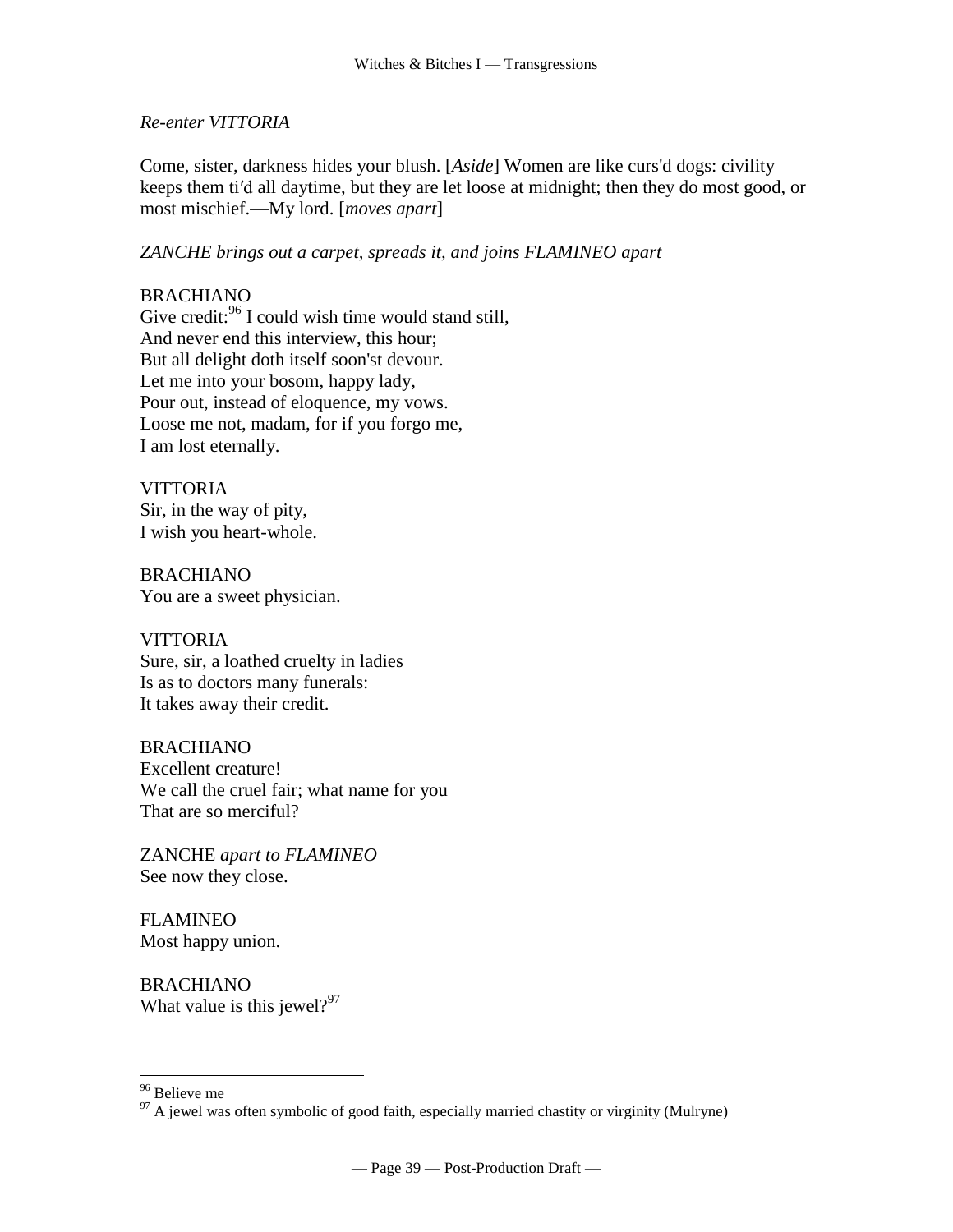VITTORIA 'Tis the ornament of a weak fortune.

BRACHIANO In sooth, I 'll have it; nay, I will but change My jewel for your jewel.

FLAMINEO *apart to ZANCHE* Excellent; His jewel for her jewel: well put in, duke!

BRACHIANO Nay, let me see you wear it.

**VITTORIA** Here, sir?

BRACHIANO Nay, lower, you shall wear my jewel lower.

FLAMINEO *apart to ZANCHE* That 's better: she must wear his jewel lower.

VITTORIA To pass away the time, I 'll tell your grace A dream I had last night.

BRACHIANO Most wishedly.

# **VITTORIA**

A foolish idle dream: Methought I walk′d about the mid of night Into a churchyard, where a goodly yew-tree Spread her large root in ground: under that yew, 98 As I sat sadly leaning on a grave, Chequer'd with cross-sticks,  $^{99}$  there came stealing in Your duchess and my husband; one of them A pickaxe bore, th' other a rusty spade, And in rough terms they 'gan to challenge me About this yew.

BRACHIANO That tree?

<sup>&</sup>lt;sup>98</sup> "Punning on 'you'" (Mulryne)

<sup>&</sup>lt;sup>99</sup> The criss-cross patterns cast by moonlight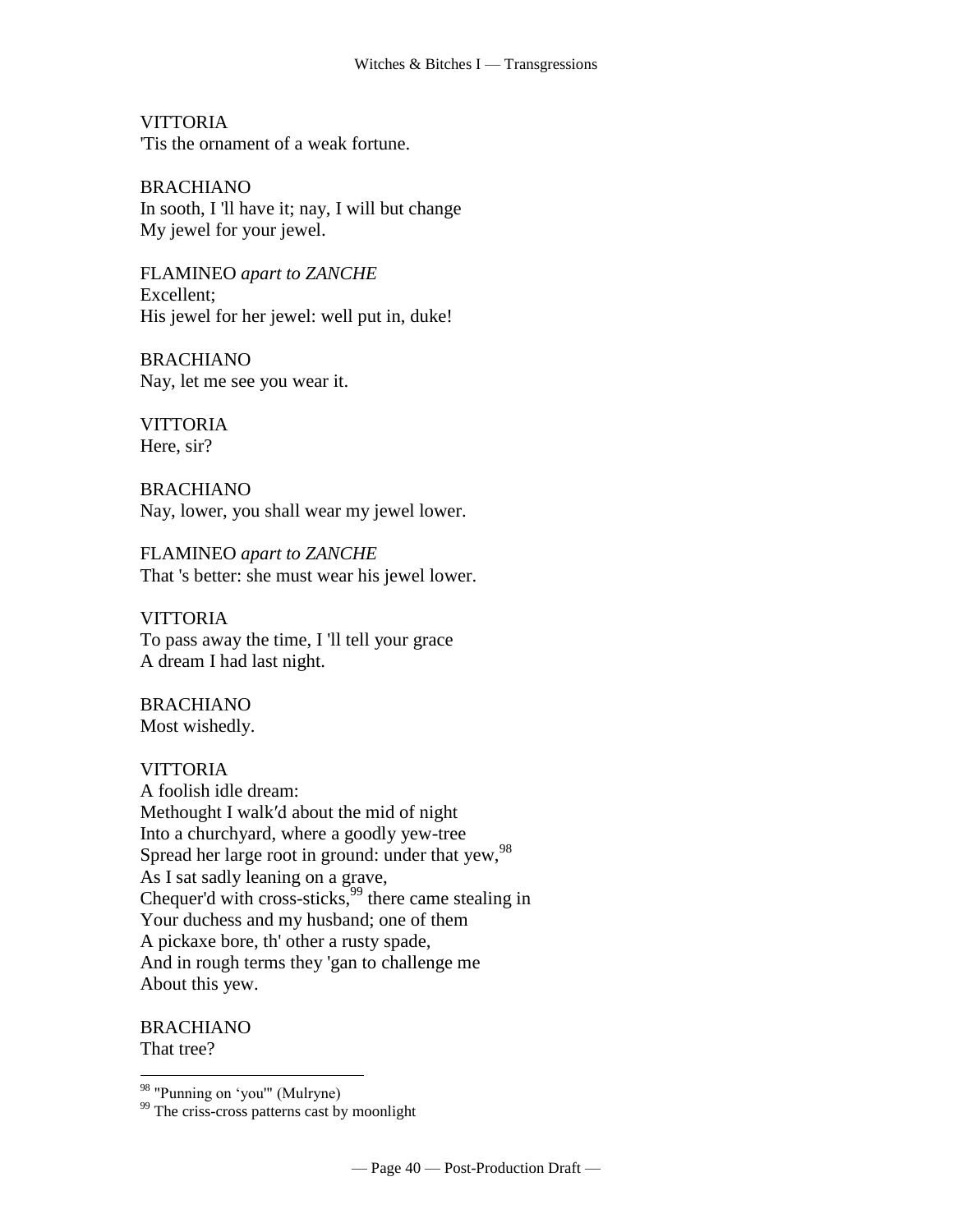# VITTORIA

This harmless yew; They told me my intent was to root up That well-grown yew, and plant i' the stead of it A wither'd blackthorn; and for that they vow'd To bury me alive. My husband straight With pickaxe 'gan to dig, and your fell<sup>100</sup> duchess With shovel, like a fury,  $^{101}$  voided out The earth and scatter'd bones: Lord, how methought I trembled, and yet for all this terror I could not pray.

FLAMINEO *apart to ZANCHE* No; the devil was in your dream.

#### **VITTORIA**

When to my rescue there arose, methought, A whirlwind, which let fall a massy arm From that strong plant; And both were struck dead by that sacred yew, In that base shallow grave that was their due.

FLAMINEO *apart to ZANCHE*

Excellent devil! She hath taught him in a dream To make away his duchess and her husband.

#### BRACHIANO

 $\overline{a}$ 

Sweetly shall I interpret this your dream. You are lodg'd within his arms who shall protect you From all the fevers of a jealous husband, From the poor envy of  $\text{our}^{102}$  phlegmatic<sup>103</sup> duchess. I 'll seat you above law, and above scandal; Give to your thoughts the invention of delight, And the fruition; nor shall government Divide me from you longer than a care To keep you great: you shall to me at once Be dukedom, health, wife, children, friends, and all.

*Exeunt BRACHIANO with VITTORIA*

 $100$  1. Fierce, cruel; 2. hot, angry; 3. deadly

<sup>&</sup>lt;sup>101</sup> Female spirit of vengeance in classical mythology

<sup>&</sup>lt;sup>102</sup> Brachiano, being a duke, uses the royal 'we'

 $103$  Unemotional; having a calm, cold, or sluggish temperament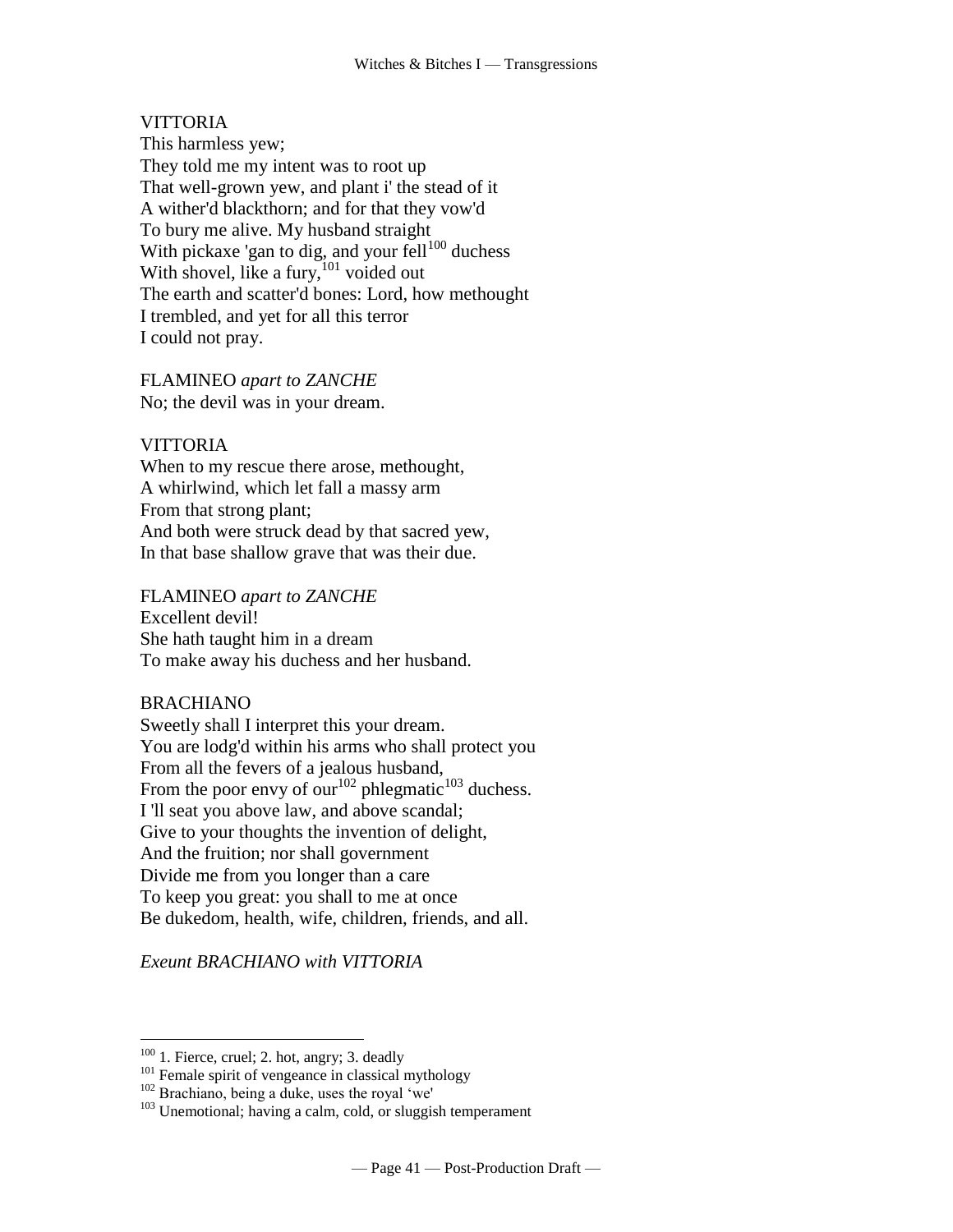*ZANCHE becomes BIANCA, chatting above with the WIDOW (STADLIN), while FLAMINEO/SHAITAN becomes another DUKE, and stares at BIANCA from a distance*

*Enter from a third direction GUARDIANO and LIVIA*

LIVIA How, sir? A gentlewoman—so young, so fair As you set forth—spi'd from the Widow′s window?

GUARDIANO She!

LIVIA Our Sunday-dinner woman?

## GUARDIANO

And Thursday supper-woman, the same still. I know not how she came by her, but I'll swear She's the prime gallant for a face in Florence; And no doubt other parts follow their leader. The Duke himself first spi'd her; I ne'er knew him So infinitely taken with a woman—

# *Exeunt the WIDOW and BIANCA*

Nor can I blame his appetite, or tax His raptures of slight folly. She's a creature Able to draw a State from serious business, And make it their best piece to do her service! What course shall we devise? H'as spoke twice now.

LIVIA Twice?!

# GUARDIANO

'Tis beyond your apprehension How strangely that one look has catch'd his heart! 'Twould prove but too much worth in wealth and favor To those should work his peace.

LIVIA And if I do't not, Or at least come as near it—if your art Will take a little pains, and second me— As any wench in Florence of my standing, I'll quite give oe'r, and shut up shop in cunning.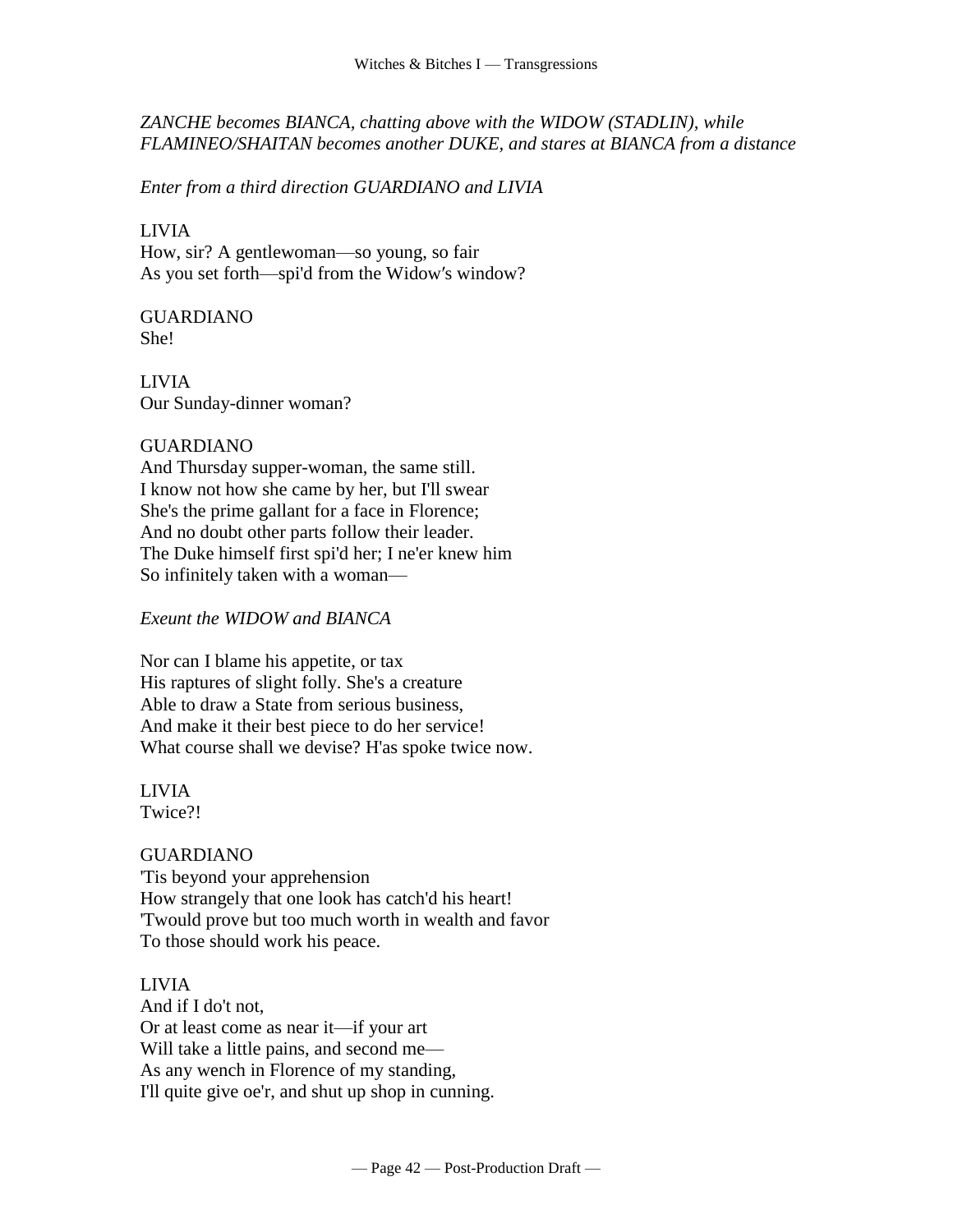#### GUARDIANO

'Tis for the Duke; and if I fail your purpose, All means to come by riches or advancement Miss me, and skip me over.

## LIVIA

Let the old woman then Be sent for with all speed; then I'll begin.

*Exeunt GUARDIANO and LIVIA, as the DUKE—having expressed his satisfaction with the foregoing—becomes DEFLORES*

## *Enter apart BEATRICE courting with ALSEMERO*

#### DEFLORES *aside*

I have watch'd their meetings, and do wonder much What shall become of Piracqo; I'm sure both Cannot be [serv'd](http://www.tech.org/~cleary/change.html#SERVD)<sup>104</sup> unless she transgress. Happily Then I'll put in for one: for if a woman Fly from one [point](http://www.tech.org/~cleary/change.html#POINT) $105$ —from him she makes a husband— She spreads and mounts then like arithmetic: One, ten, one hundred, one thousand, ten thousand Proves in time [sutler](http://www.tech.org/~cleary/change.html#SUTLER)<sup>106</sup> to an [army royal.](http://www.tech.org/~cleary/change.html#ARMYROYA)

*Exit ALSEMERO*

Now do I look to be most richly rail'd at, Yet I must see her.

BEATRICE *aside* Why, put  $case^{107}$  I loath'd him As much as youth and beauty hates a sepulcher, Must I needs show it? Cannot I keep that secret, And serve my turn upon  $\text{him?}^{108}$  See, he's here.— Deflores.

DEFLORES *aside* Ha, I shall run mad with joy! She call'd me fairly by my name, Deflores, And neither rogue nor rascal!

<sup>104</sup> Sexual innuendo

<sup>&</sup>lt;sup>105</sup> Location, compass-point, penis

<sup>&</sup>lt;sup>106</sup> Supplier to an army; also camp-follower and therefore whore

<sup>&</sup>lt;sup>107</sup> Suppose

<sup>&</sup>lt;sup>108</sup> Get what I want out of him, use him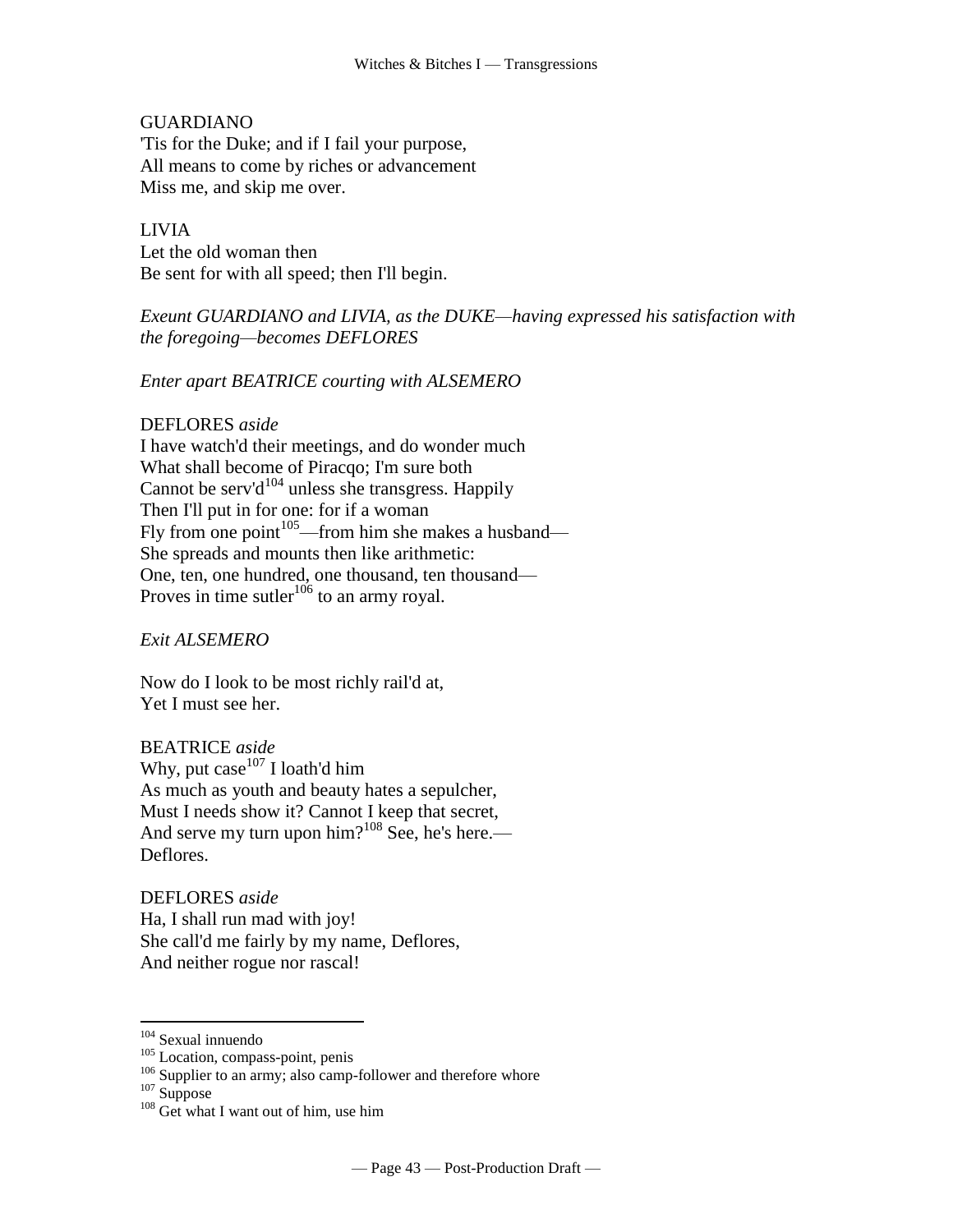## **BEATRICE**

What ha' you done To your face alate? Y'ave met with some good physician; Y'ave [prun'd](http://www.tech.org/~cleary/change.html#PRUND) yourself,<sup>109</sup> methinks: you were not wont To look so [amorously.](http://www.tech.org/~cleary/change.html#AMOROUSL)<sup>110</sup>

#### DEFLORES

Ha! Not I.— [ $Aside$ ] 'Tis the same [physnomy](http://www.tech.org/~cleary/change.html#PHYSNOMY)<sup>111</sup> to a hair and pimple Which she call'd scurvy scarce an hour ago: How is this?

BEATRICE Come hither, nearer, man.

DEFLORES *aside* I'm up to the chin in heaven!

BEATRICE Turn, let me see Fah! 'Tis but the heat of the [liver,](http://www.tech.org/~cleary/change.html#LIVER)<sup>112</sup> I perceive 't I thought it had been worse.

DEFLORES *aside* Her fingers touch'd me; She smells [all amber.](http://www.tech.org/~cleary/change.html#ALLAMBER)<sup>113</sup>

BEATRICE I'll make a water for you shall cleanse this Within a fortnight.

DEFLORES With your own hands, lady?

BEATRICE Yes, mine own, sir; in a work of cure, I'll trust no other.

<sup>&</sup>lt;sup>109</sup> As the rotten or excess branches are pruned from a tree or bush, so Deflores (she suggests) has cut the worst boils from his face

<sup>&</sup>lt;sup>110</sup> Sexy, lover-like

<sup>&</sup>lt;sup>111</sup> Physiognomy

 $112$  The traditional seat of violent passion

<sup>&</sup>lt;sup>113</sup> Ambergris, a key component of perfume (extracted from whales)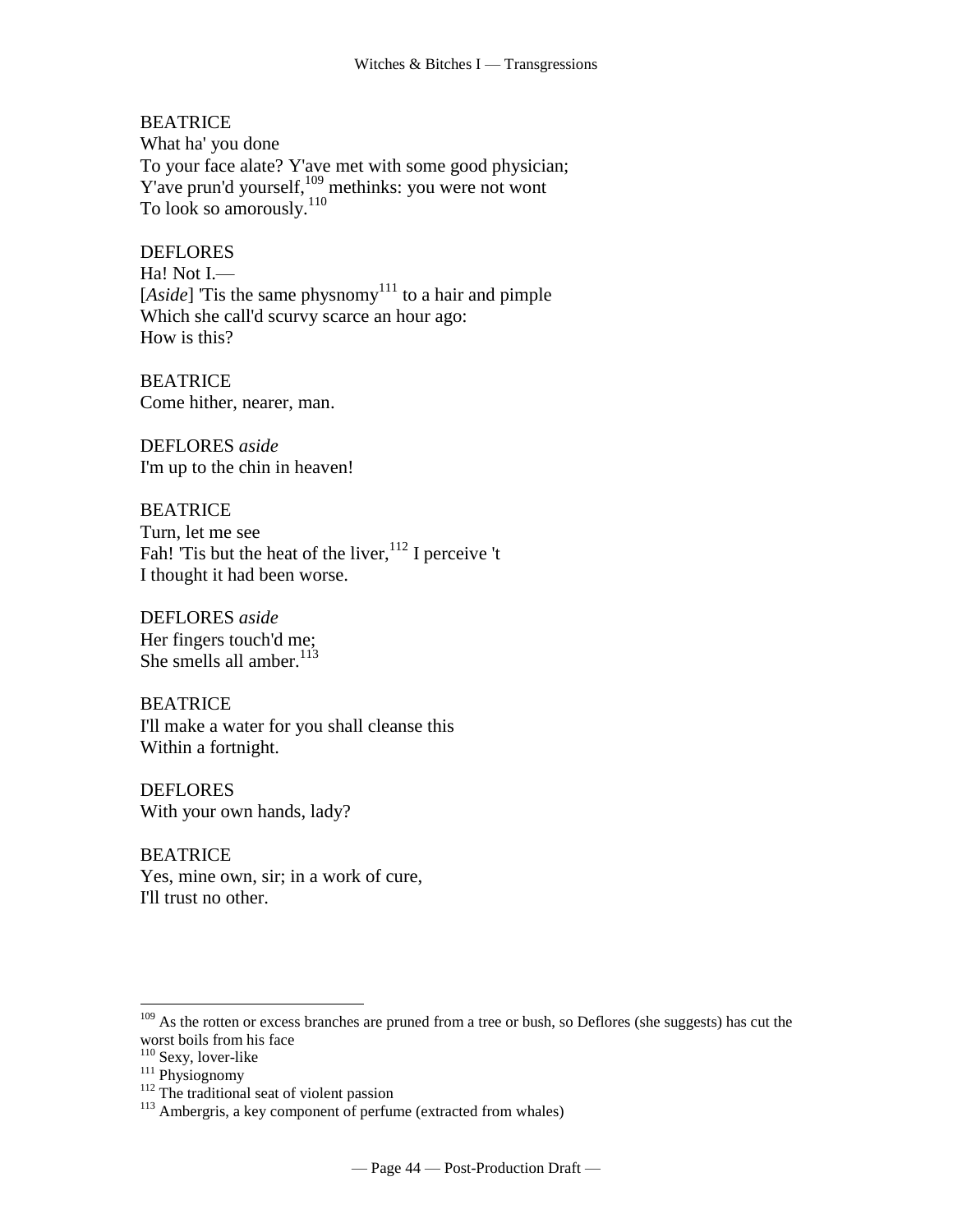DEFLORES *aside* 'Tis half an act of pleasure To hear her talk thus to me.

#### **BEATRICE**

When w'are us'd To a hard face, 'tis not so unpleasing; It mends still in opinion, hourly mends: I see it by experience.

DEFLORES *aside* I was blest To light upon this minute; I'll make use on't.

#### BEATRICE

Hardness becomes the visage of a man well; It argues service, resolution, manhood, If cause were of [employment.](http://www.tech.org/~cleary/change.html#EMPLOYME)<sup>114</sup>

#### DEFLORES

'Twould be soon seen, If e'er your ladyship had cause to use it, I would but wish the honour of a service So happy as that mounts to.<sup>115</sup>

BEATRICE *aside* We shall try you.— Oh, my Deflores!

DEFLORES *aside* How's that? She calls me hers already, 'my Deflores!'— You were about to sigh out somewhat, madam?

BEATRICE No, was I? I forgot. Oh!

**DEFLORES** There 'tis again, The very fellow on't!

<sup>114</sup> "Hardness … service … manhood … employment" all have sexual meanings which Beatrice is using to flatter but Deflores takes as an understood commitment

<sup>&</sup>lt;sup>115</sup> Deflores again employs the sexual meanings of "service" and "mounts", though Beatrice misses it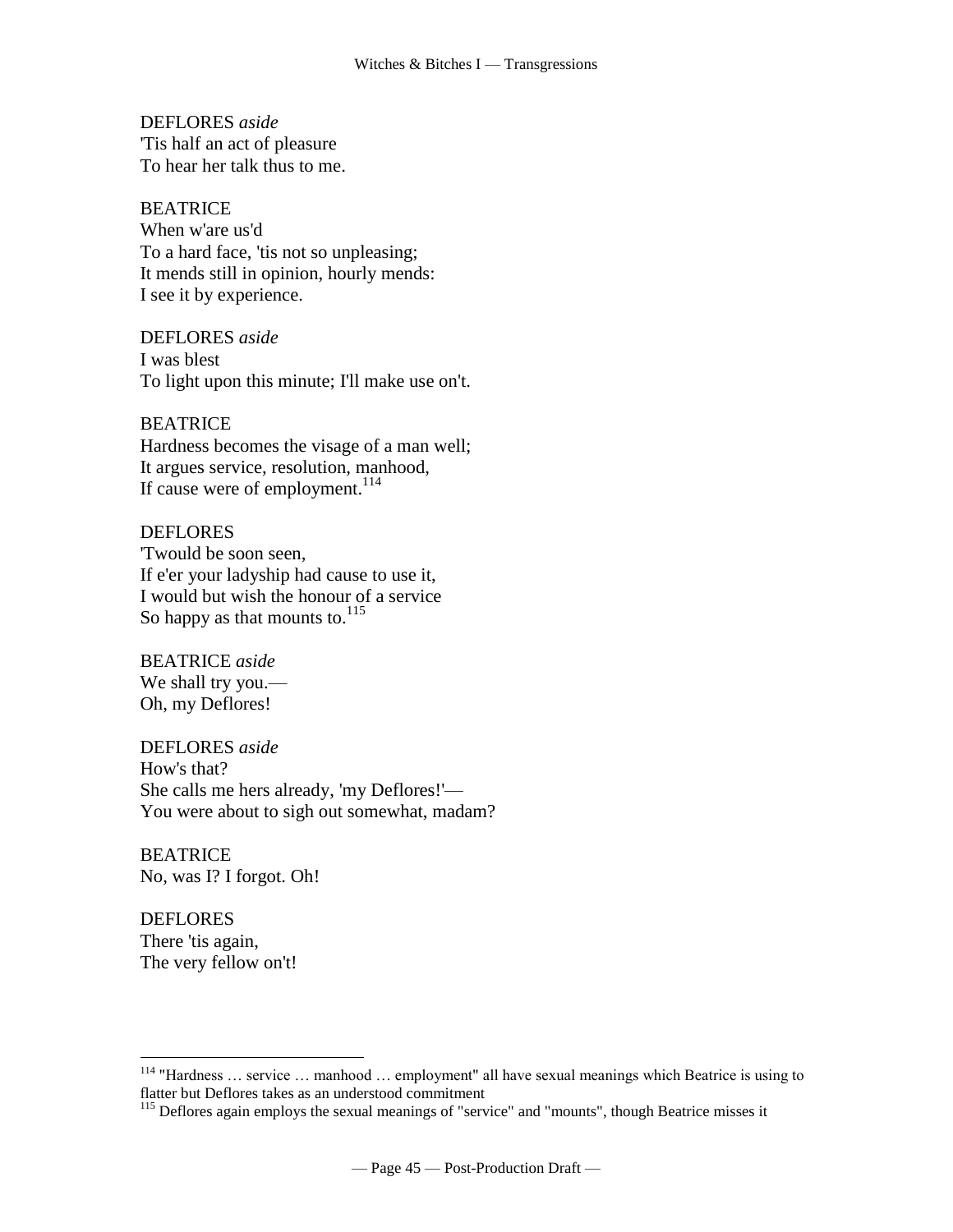**BEATRICE** You are too [quick,](http://www.tech.org/~cleary/change.html#QUICK)  $116 \text{ sir.}$ 

DEFLORES There's no excuse for't, now I heard it twice, madam: That sigh would fain have utterance. Take pity on't And lend it a free word; 'las, how it labours For liberty! I hear the murmur yet Beat at your bosom.

**BEATRICE** Would creation—

**DEFLORES** Ay, well said, that's it.

BEATRICE [—Had form'd me man.](http://www.tech.org/~cleary/change.html#HADFORMD)

**DEFLORES** Nay, that's <u>not</u> it.

BEATRICE Oh, 'tis the soul of freedom! I should not then be forc'd to marry one I hate beyond all depths; I should have power Then to oppose my loathings, nay, remove 'em Forever from my sight.

DEFLORES Oh, blest occasion! [*Kneeling*] Without change to your sex, you have your wishes! Claim so much man in me.

BEATRICE In thee, Deflores? There's small cause for that.

DEFLORES Put it not from me; It's a service that I kneel for to you.

BEATRICE You are too violent [to mean faithfully;](http://www.tech.org/~cleary/change.html#TOMEANFA)  $117$ 

<sup>116</sup> Perceptive (Cleary)

 $117$  To be trusted, or "to intend honest service" (Cleary)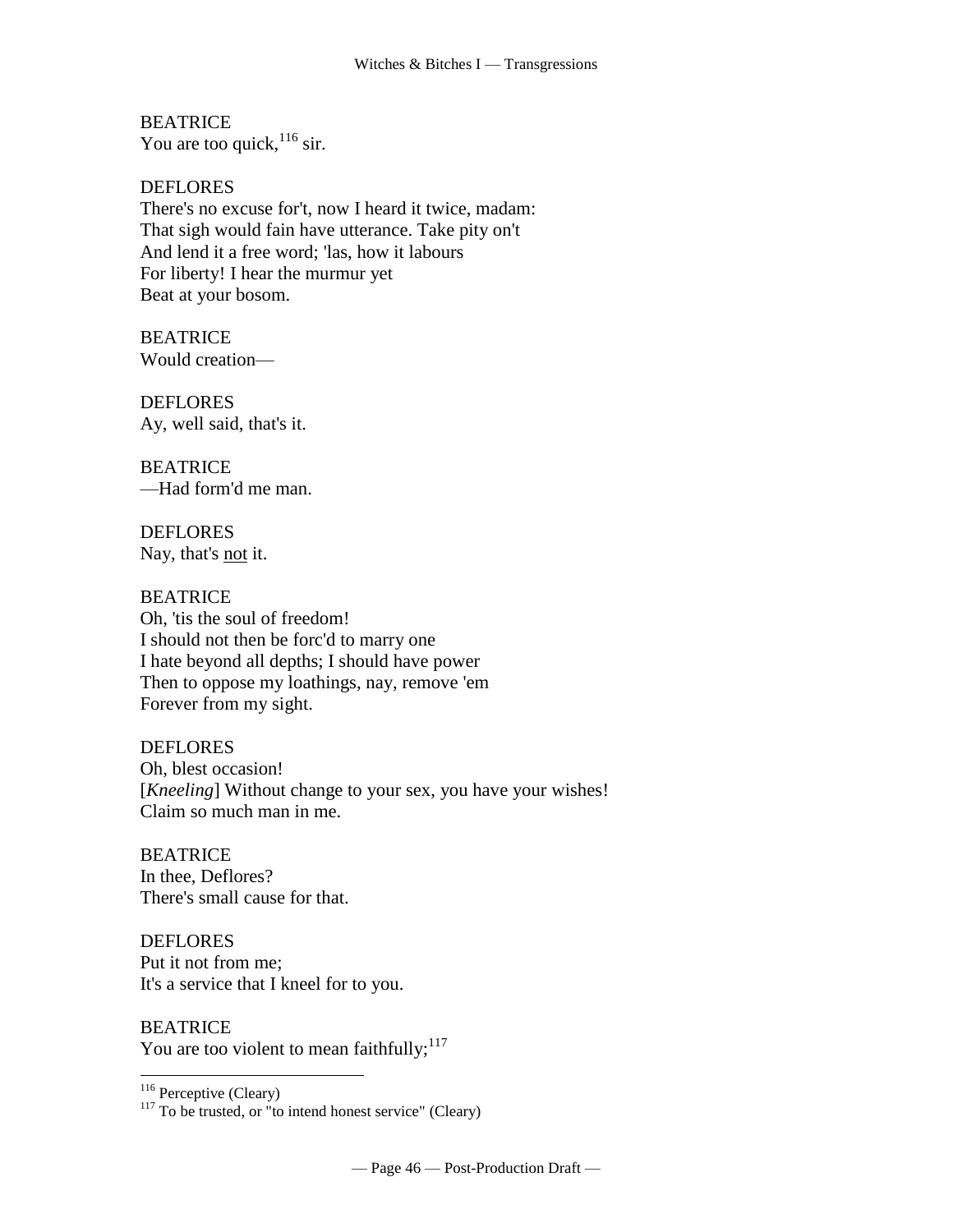There's horror in my service, blood and danger: Can those be things to sue for?

**DEFLORES** If you knew How sweet it were to me to be employ′d In any act of yours, $118$  you would say then I fail'd and us'd not reverence enough When I receive the charge on't.

BEATRICE *aside* This is much, Methinks; belike his wants are greedy, and To such gold tastes like [angels' food.](http://www.tech.org/~cleary/change.html#ANGELSFO)—Rise.

**DEFLORES** I'll have the work first.

BEATRICE *aside* Possible his need Is strong upon him. [*Offering him money*] There's to encourage thee; As thou art [forward](http://www.tech.org/~cleary/change.html#FORWARD) $119$  and thy service dangerous, Thy reward shall be precious.

DEFLORES That I have thought on; I have assur'd myself of that beforehand, And know it will be precious: the thought ravishes!

**BEATRICE** Then take him to thy fury.

DEFLORES I thirst for him.

BEATRICE Alonzo de Piracquo.

DEFLORES *rising* His end's upon him; he shall be seen no more.

**BEATRICE** How lovely now dost thou appear to me! Never was man dearlier rewarded.

<sup>&</sup>lt;sup>118</sup> I.e., sexual act

<sup>&</sup>lt;sup>119</sup> Enterprising, pro-active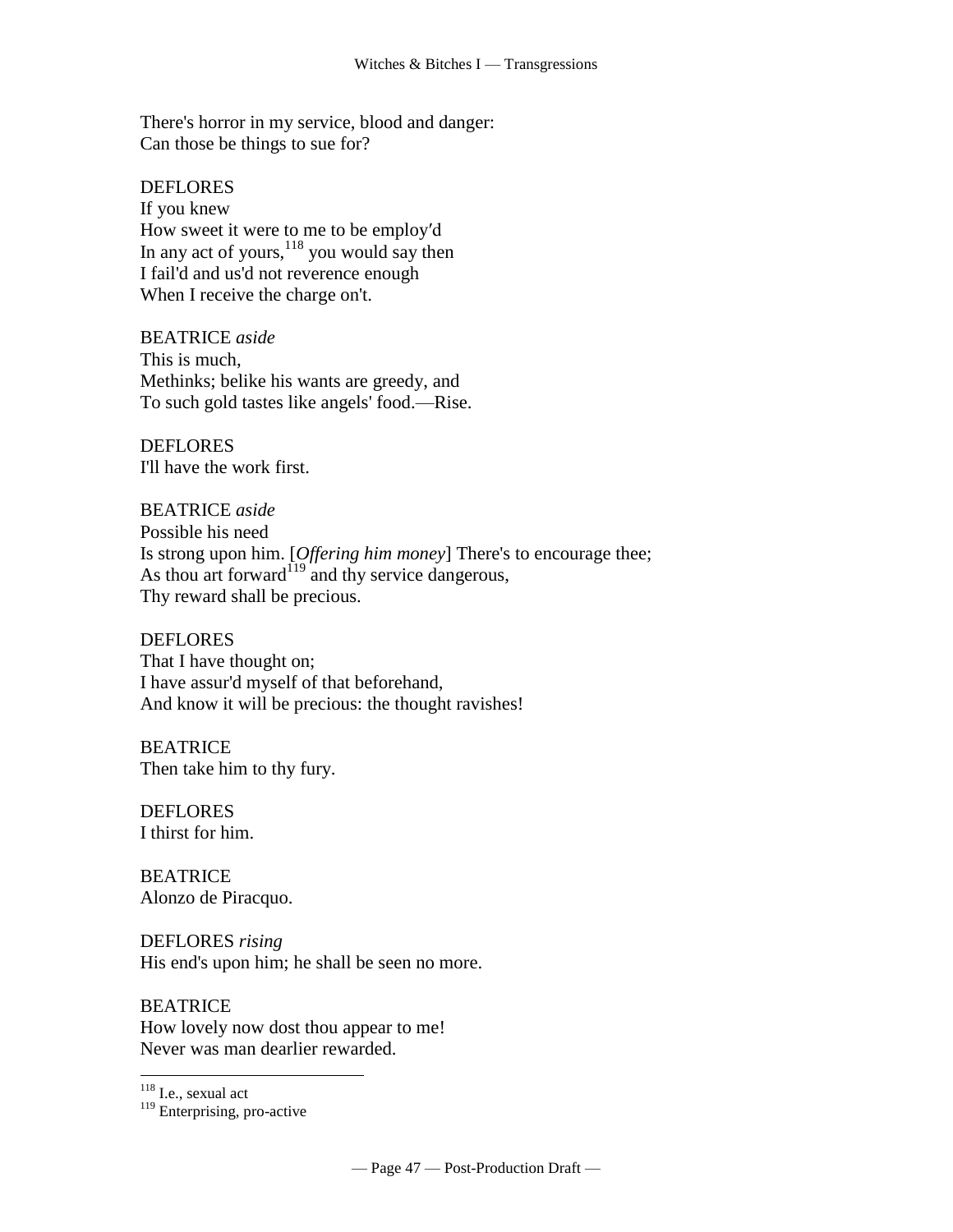**DEFLORES** I do think of that.

**BEATRICE** Be wondrous careful in the execution.

DEFLORES Why, are not both our lives upon the [cast?](http://www.tech.org/~cleary/change.html#CAST) $120$ 

**BEATRICE** Then I throw all my fears upon thy service.

**DEFLORES** They ne'er shall rise to hurt you.

BEATRICE When the deed's done, I'll furnish thee with all things for thy flight; Thou may'st live [bravely](http://www.tech.org/~cleary/change.html#BRAVELY)<sup>121</sup> in another country.

**DEFLORES** Ay, ay, we'll talk of that hereafter.

BEATRICE *aside* I shall rid myself of two inveterate loathings At one time: Piracquo and his dog-face.

*Exit*

# DEFLORES

Oh, my [blood!](http://www.tech.org/~cleary/change.html#BLOOD)<sup>122</sup> Methinks I feel her in mine arms already, Her wanton fingers combing out this beard, And being pleased, praising this bad face! Hunger and pleasure, they'll commend sometimes [Slovenly](http://www.tech.org/~cleary/change.html#SLOVENLY)<sup>123</sup> dishes and feed heartily on 'em; Nay, which is stranger, refuse daintier for 'em! Some women are odd feeders. I'm too loud. Here comes the man goes [supperless](http://www.tech.org/~cleary/change.html#SUPPERLE) to bed, Yet shall not rise tomorrow to his dinner.

*Exit*

 $120$  Throw of the dice, i.e., at risk

<sup>&</sup>lt;sup>121</sup> Sumptuously, splendidly

 $122$  Lust

<sup>123</sup> Foul, nasty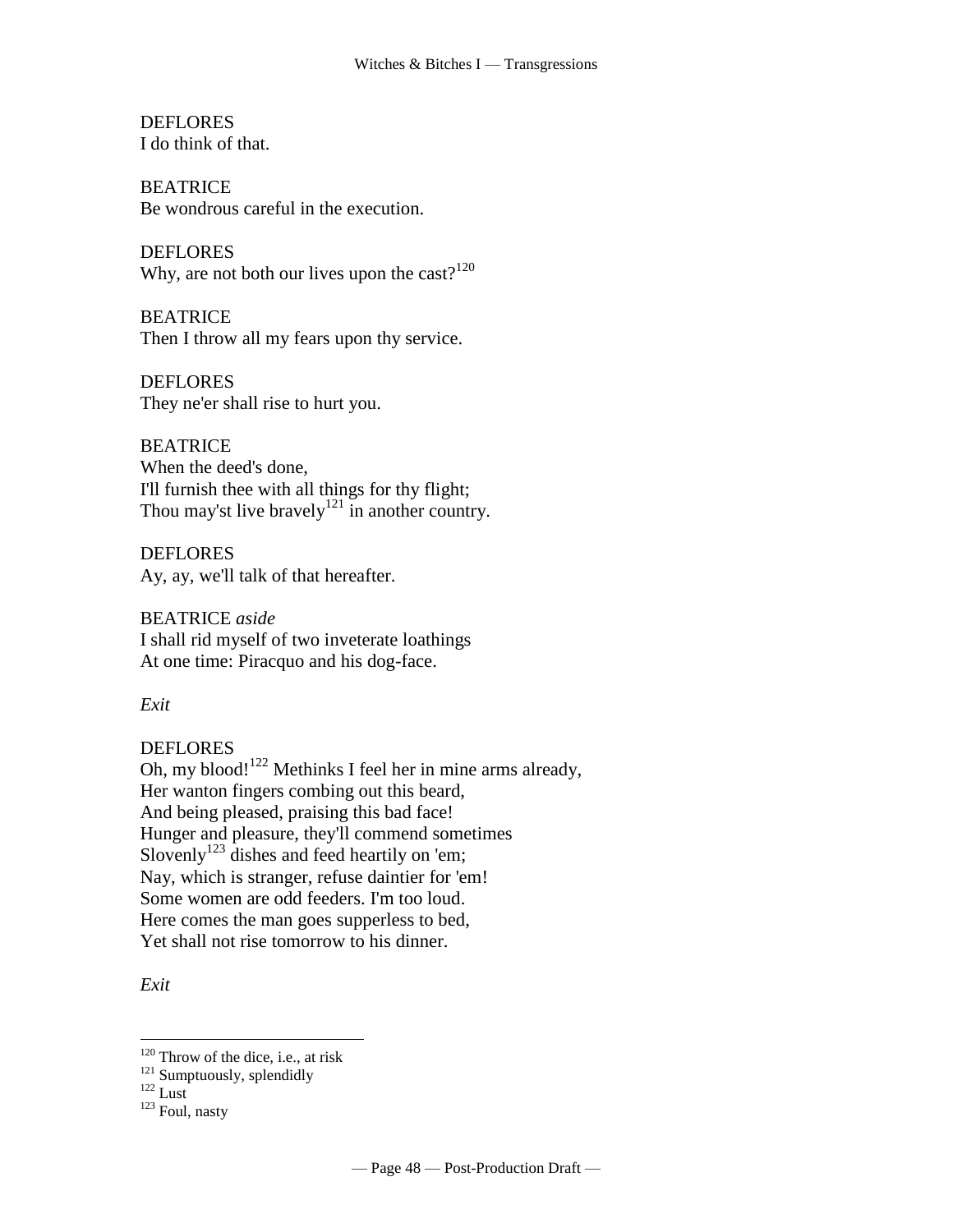*But it is the COUNTRYMEN (OLD BANKS, RATCLIFFE, and CUDDY) who enter*

#### **COUNTRYMEN**

Burn the witch, the witch, the witch, the witch!

# OLD BANKS

My horse this morning runs most piteously of the glanders,  $124$  whose nose yesternight was as clean as any man's here now coming from the barber's; and this, I'll take my death upon't, is long of  $1^{25}$  this jadish<sup>126</sup> witch Mother Sawyer.

## **RATCLIFFE**

I took my wife and a serving-man in our town of Edmonton thrashing in my barn together such corn as country wenches carry to market;<sup>127</sup> and examining my polecat<sup>128</sup> why she did so, she swore in her conscience she was bewitch′d. And what witch have we about us but Mother Sawyer?

#### CUDDY

Rid the town of her, else all our wives will do nothing else but dance about other country maypoles.<sup>129</sup>

## RATCLIFFE

Our cattle fall, our wives fall, our daughters fall, and maidservants fall; and we ourselves shall not be able to stand,<sup>130</sup> if this beast be suffer'd to graze amongst us.

*CUDDY produces a handful of thatch and a lighted torch.*

CUDDY Burn the witch, the witch, the witch, the witch!

**COUNTRYMEN** What hast got there?

# CUDDY

A handful of thatch pluck′d off a hovel of hers! And they say, when 'tis burning, if she be a witch, she'll come running in.

# OLD BANKS

Fire it, fire it! I'll stand between thee and home for any danger.

 $\overline{a}$ 

<sup>128</sup> 1. Small European mammal with a very disagreeable odour; 2. term of contempt for a prostitute, harlot

 $124$  Contagious disease causing swellings beneath the jaw in horses

<sup>125</sup> Because of

 $126$  Slutty (as 'jade' means both old horse and old whore)

<sup>&</sup>lt;sup>127</sup> As 'country wenches' were traditionally typed as tarts, and as 'thrashing' can describe any violent movement, the meaning here is clearly sexual

<sup>&</sup>lt;sup>129</sup> More sexual double meanings

<sup>130</sup> Another *double entendre*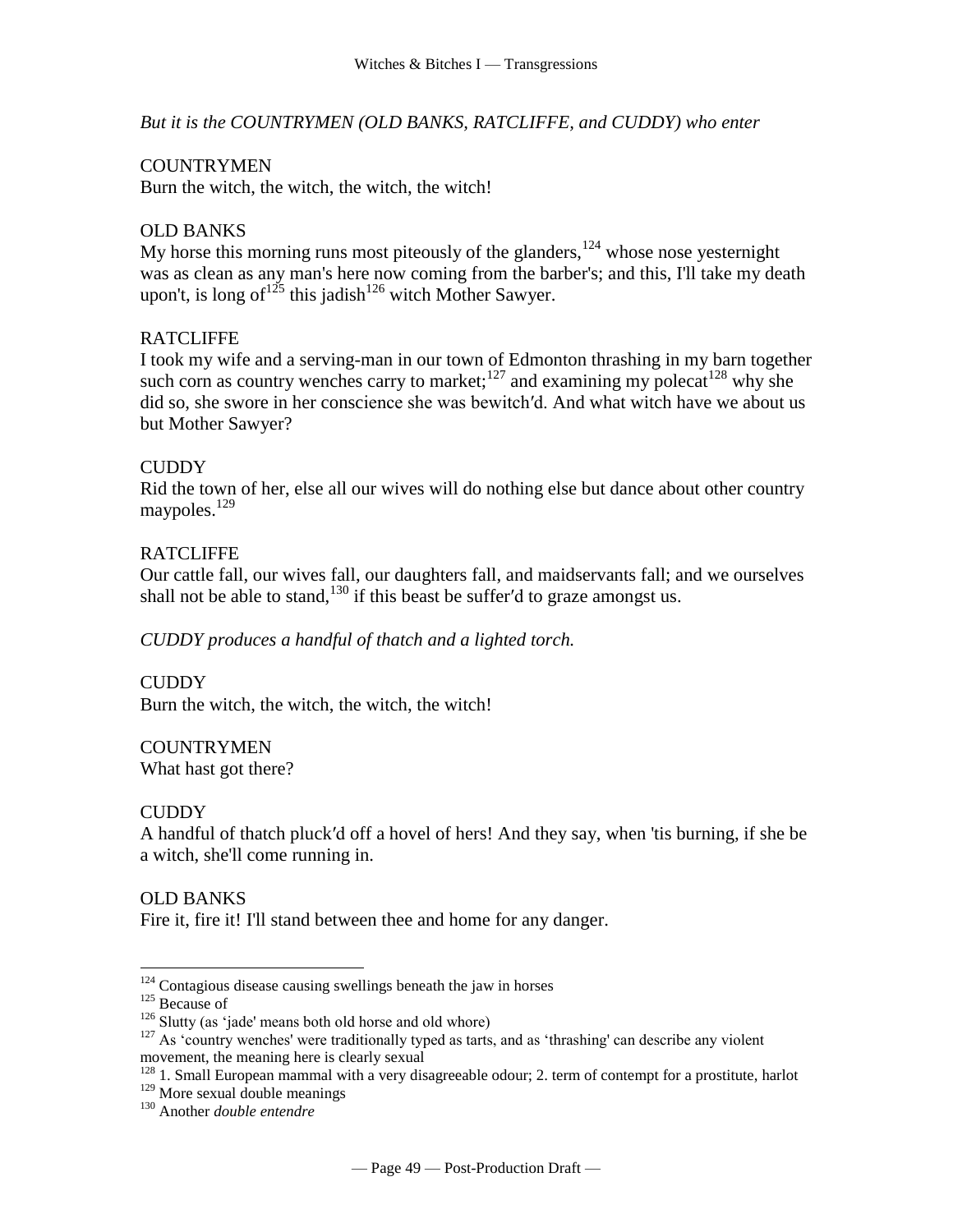*CUDDY sets fire to the thatch. Enter MOTHER SAWYER running*

**COUNTRYMEN** Burn the witch, the witch, the witch, the witch!

MOTHER SAWYER Diseases, plagues, the curse of an old woman Follow and fall upon you!

**CUDDY** Are you come, you old trot?

OLD BANKS You hot whore, must we fetch you with fire in your tail?

**RATCLIFFE** This thatch is as good as a jury to prove she is a witch.

**COUNTRYMEN** Out, witch! beat her, kick her, set fire on her!

MOTHER SAWYER Shall I be murder′d by a bed of serpents? Help, help!

*Enter a JUSTICE (PUCKLE)*

**COUNTRYMEN** Hang her, beat her, kill her!

**JUSTICE** How now! forbear this violence.

MOTHER SAWYER A crew of villains, a knot of bloody hangmen, Set to torment me, I know not why.

#### **JUSTICE**

Alas, neighbour Banks, are you a ringleader in mischief? Fie! To abuse an aged woman.

# OLD BANKS

Woman? a she hell-cat, a witch! To prove her one, we no sooner set fire on the thatch of her house, but in she came running as if the devil had sent her in a barrel of gunpowder which trick as surely proves her a witch as the pox in a snuffling nose is a sign a man is a whore-master.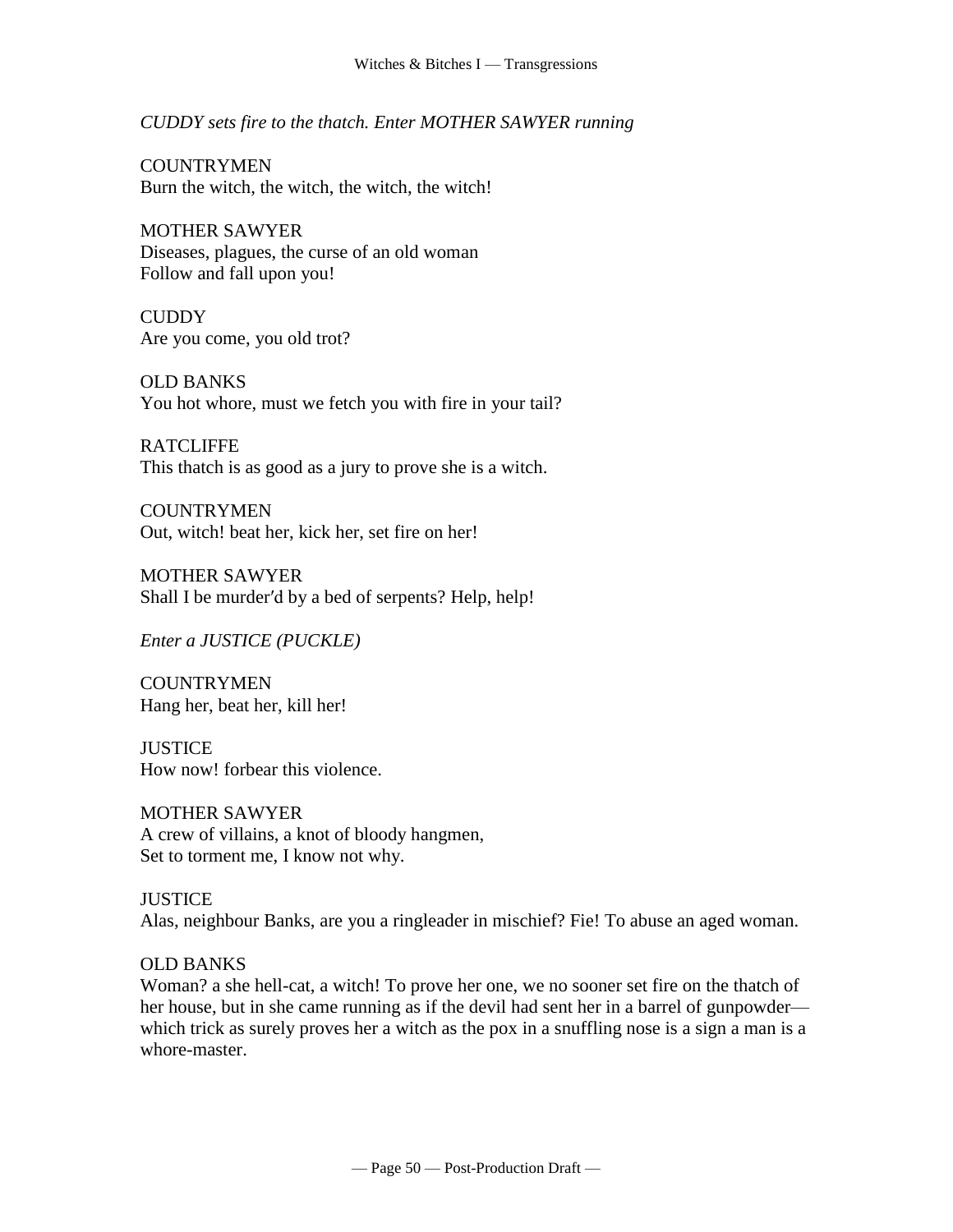**JUSTICE** 

Come, come: firing her thatch? Ridiculous! Take heed, sirs, what you do; unless your proofs Come better arm′d, instead of turning her Into a witch, you'll prove yourselves stark fools.

**COUNTRYMEN** Fools?

**JUSTICE** Arrant fools.

## OLD BANKS

Pray, Master Justice What-do-you-call-'em, hear me but in one thing: this grumbling devil owes me I know no good-will ever since I fell out with her.

MOTHER SAWYER And break'dst my back with beating me.

OLD BANKS I'll break it worse.

MOTHER SAWYER Wilt thou?

**JUSTICE** You must not threaten her: 'tis against law. Go on.

# OLD BANKS

So, sir, ever since, having a dun cow ti′d up in my back yard, let me go thither, or but cast mine eye at her, and if I should be hang′d I cannot choose—though it be ten times in an hour—but run to the cow, and taking up her tail, kiss—saving your worship's reverence—my cow behind, that the whole town of Edmonton has been ready to bepiss themselves with laughing me to scorn!

*Which THE COUNTRYMEN are indeed doing*

**JUSTICE** And this is long of her?

OLD BANKS Who the devil else? for is any man such an ass to be such a baby, if he were not bewitch′d?

#### CUDDY *in stitches*

Nay, if she be a witch, and the harms she does end in such sports, she may scape burning!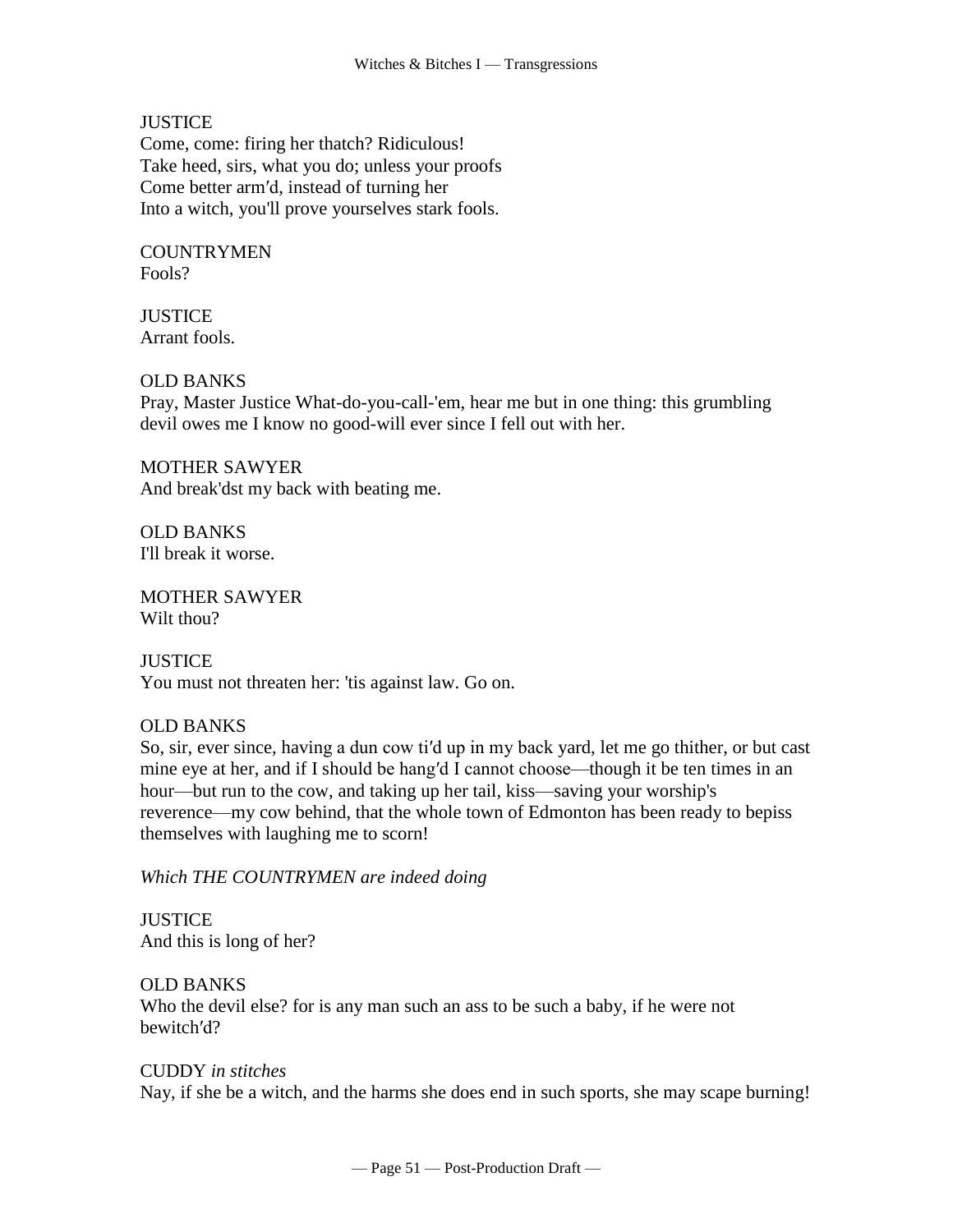**JUSTICE** Go, go: pray, vex her not; she is a subject, And you must not be judges of the law To strike her as you please.

**COUNTRYMEN** No, no, we'll find cudgel<sup>131</sup> enough to strike her.

OLD BANKS Ay; no lips to kiss but my cow's—! [*he cannot bring himself to say it*]

MOTHER SAWYER Rots and foul maladies eat up thee and thine!

**JUSTICE** Let's, then, away.— Old woman, mend thy life; get home and pray.

*Exeunt all but MOTHER SAWYER*

MOTHER SAWYER For his confusion!

*Enter the DOG*

My dear Tom-boy, welcome! I'm torn in pieces by a pack of curs Clapt all upon me, and for want of thee: Comfort me; thou shalt have the teat<sup>132</sup> anon.

DOG Bow, wow! I'll have it now.

MOTHER SAWYER

I am dri′d up With cursing and with madness, and have yet No blood to moisten these sweet lips of thine. Stand on thy hind-legs up—kiss me, my Tommy, And rub away some wrinkles on my brow By making my old ribs to shrug for joy Of thy fine tricks. What hast thou done? Let's tickle! Hast thou struck the horse lame as I bid thee?

 $131$  Club

<sup>&</sup>lt;sup>132</sup> A witch was held to have a nipple at some unusual place on her body from which the familiar could suck blood; Dog previously sucked from Sawyer's arm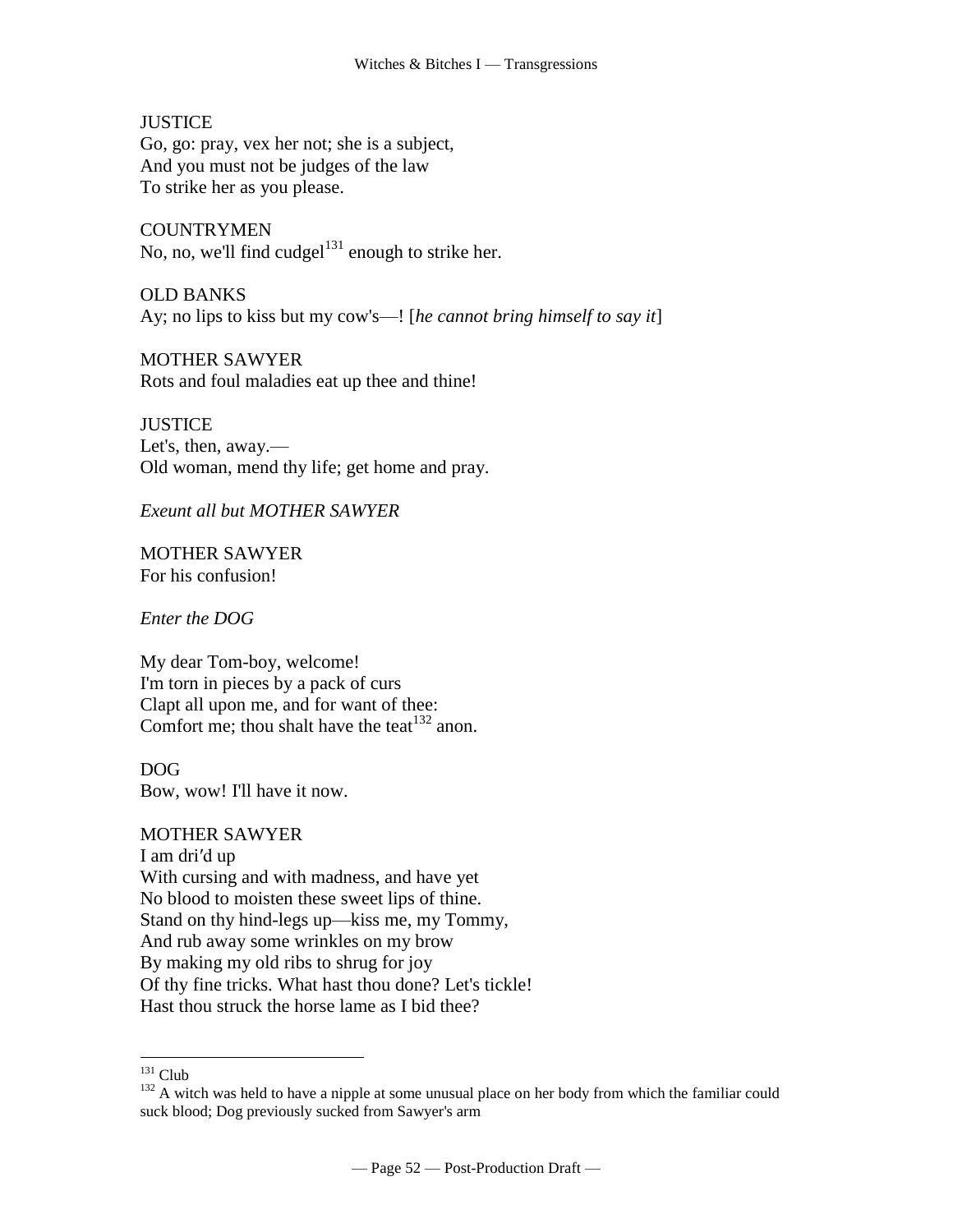DOG Yes: And nipp′d the sucking child.

MOTHER SAWYER Ho, ho, my dainty, My little pearl! no lady loves her hound, Monkey, or parakeet, as I do thee.

DOG The maid has been churning butter nine hours; but it shall not come.

MOTHER SAWYER Let 'em eat cheese and choke.

DOG I had rare sport Tripping the clowns i' th' Morris dance.<sup>133</sup>

#### MOTHER SAWYER

I could dance Out of my skin to hear thee. But, my curl-pate,  $134$ That jade, that foul-tongued whore, Nan Ratcliffe— Who, for a little soap lick'd by my sow, Struck and almost had lam′d it—did not I charge thee To pinch that quean $135$  to th' heart?

DOG Bow, wow, wow! Look here else.

*Enter HELLWAIN as ANN RATCLIFFE, mad*

# ANN

 $\overline{a}$ 

See, see, see! The man i' th' moon has built a new windmill; and what running there's from all quarters of the city to learn the art of grinding!

# MOTHER SAWYER

Nan Ratcliffe, mad! Ho, ho, ho! I thank thee, my sweet mongrel!

<sup>133</sup> "Ritual folk dance mainly danced in rural England from about the 15th century. The name, a variant of 'Moorish,' possibly arose in reference to the dancers' blacking their faces as part of the ritual disguise. It is principally a fertility dance, performed especially in the spring. Danced by groups of men often dressed in white and wearing bells on their legs, the steps are varied and intricate and are maintained in a jog-trot while handkerchiefs are waved in both hands. It calls for individual characters such as a hobbyhorse and a fool." (*Concise Encyclopedia Britannica*) A variant of the Morris is still danced in Newfoundland at Christmas.

<sup>&</sup>lt;sup>134</sup> Curly-head (used to chide affectionately, as with a foolish child or youth)

 $^{135}$  Harlot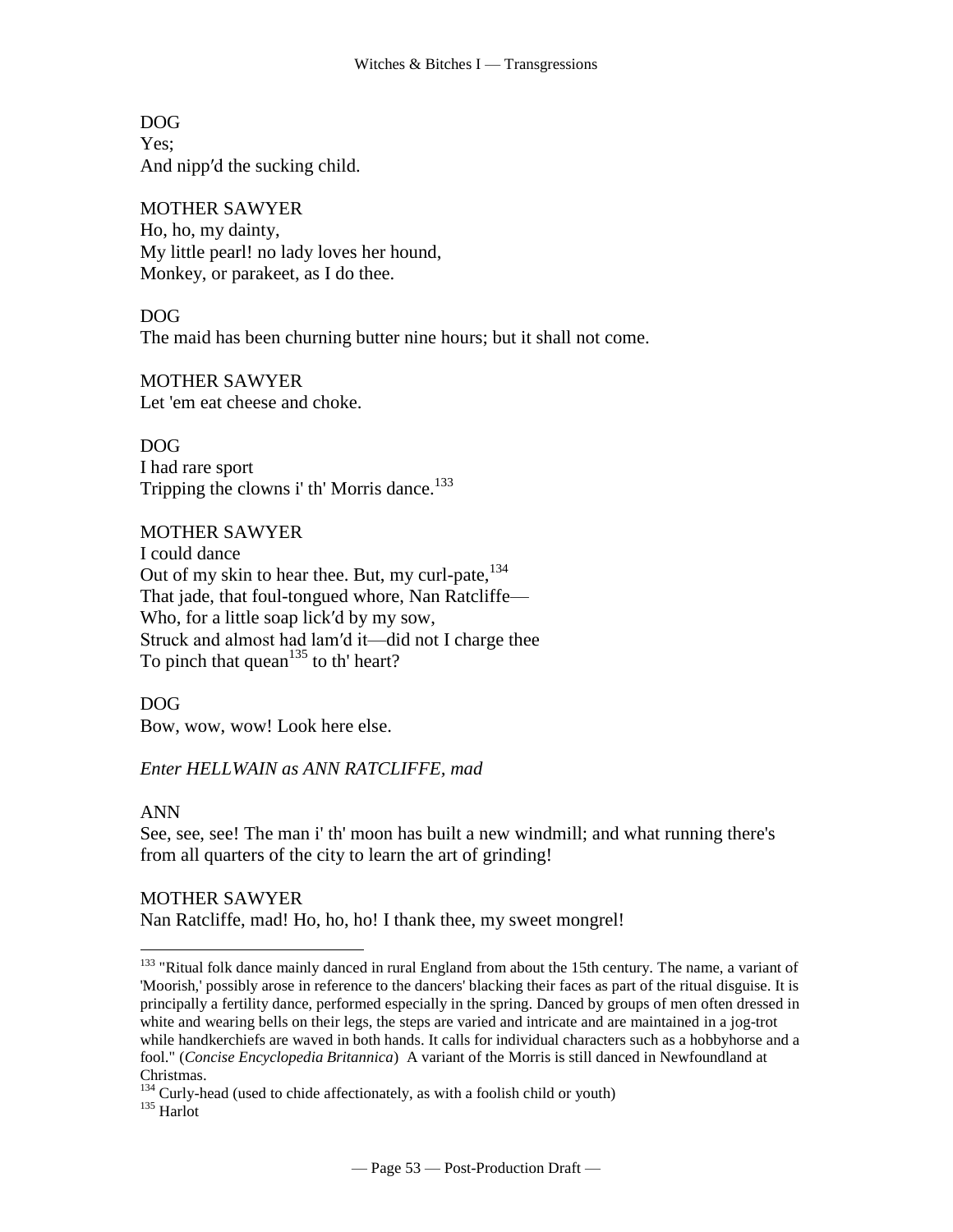# ANN

Hoyday! A pox of the devil's false hopper!<sup>136</sup> All the golden meal runs into the rich knaves' purses, and the poor have nothing but bran. Hey derry down! Are not you Mother Sawyer?

MOTHER SAWYER No, I am a lawyer.

## ANN

Art thou? I prithee let me scratch thy face; for thy pen has flay′d off a great many men's skins. You'll have brave doings in the vacation, for knaves and fools are at variance in every village. I'll sue Mother Sawyer, and her own sow shall give in evidence against her.

MOTHER SAWYER Touch her.

*To the DOG*, *who rubs against ANN. Thunder*

ANN

O, my ribs are made of a pan'd hose,  $137$  and they break! There's a Lancashire hornpipe in my throat; hark, how it tickles it, with doodle, doodle, doodle, doodle! Welcome, sergeants! Welcome, devil!—Hands, hands! Hold hands, and dance around, around, around.

*Dancing, as the DOG slips aside. Re-enter OLD BANKS, with CUDDY and RATCLIFFE*

RATCLIFFE She's here; alas, my poor wife is here!

OLD BANKS Catch her fast, and have her into some close chamber, do; for she's stark mad.

CUDDY BANKS The witch! Mother Sawyer, the witch, the devil!

ANN *repeating* The devil, the witch, the witch, the devil!

RATCLIFFE O, my dear wife! help, sirs!

 $\overline{a}$ 

*ANN is carried off by RATCLIFFE and CUDDY*

 $136$  A large container into which substances are put before being transferred to something else

 $137$  Hose made of strips sewn together (Baskervill)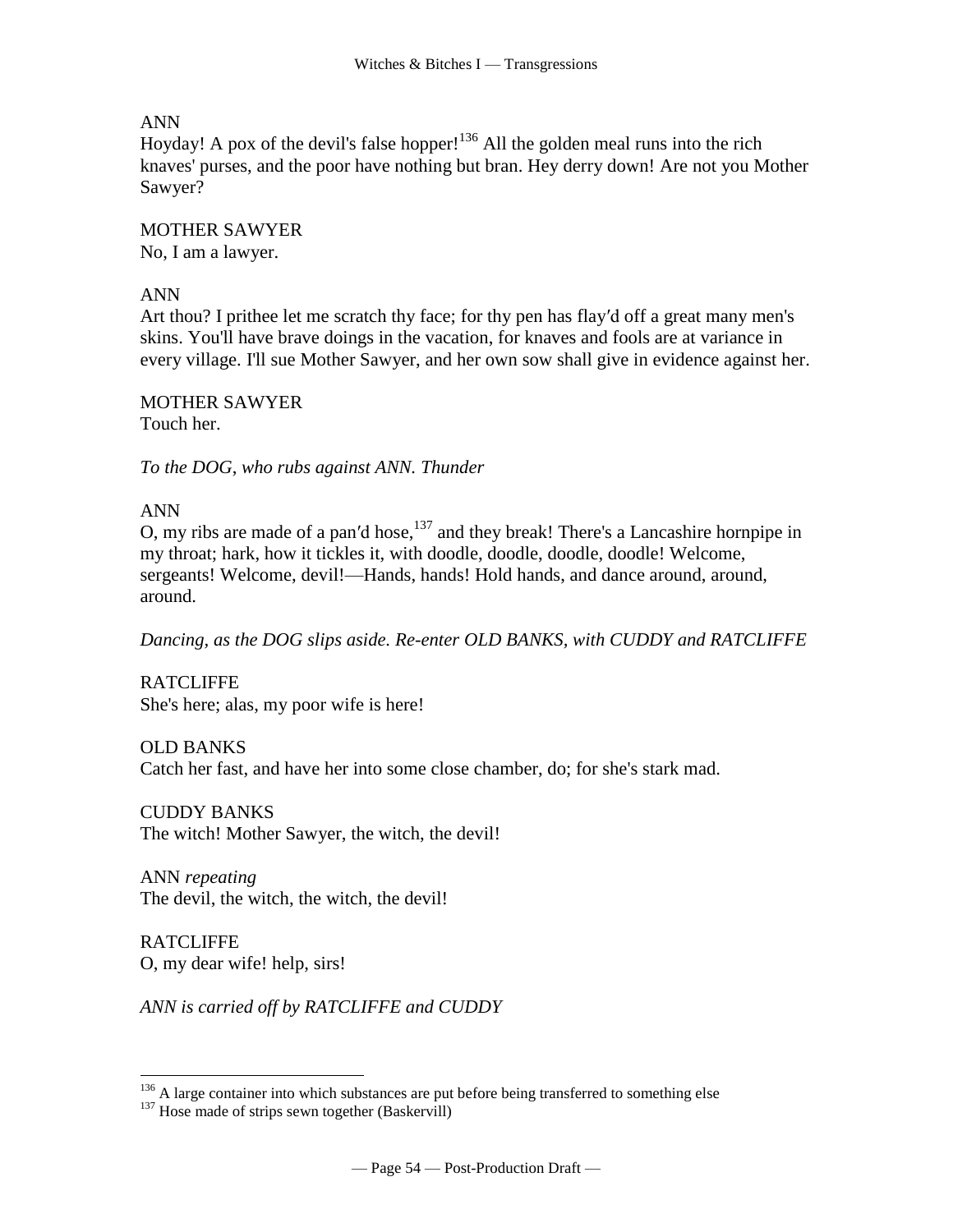OLD BANKS You see your work, Mother Bumby!<sup>138</sup>

MOTHER SAWYER My work? Should she and all you here run mad, is the work mine?

OLD BANKS No, on my conscience, she would not hurt a devil of two years old.

*A scream offstage. Re-enter RATCLIFFE and CUDDY slowly*

How now! What's become of her?

# **RATCLIFFE**

Nothing. She's become nothing but the miserable trunk of a wretched woman. We were in her hands as reeds in a mighty tempest: spite of our strengths away she brake; and nothing in her mouth being heard but "the devil, the witch, the witch, the devil!" she … beat out her own brains, and so died.

CUDDY BANKS It's any man's case, be he never so wise, to die when his brains go a wool-gathering.<sup>139</sup>

## OLD BANKS

Masters, be rul′d by me; let's all to a justice.—Hag, thou hast done this, and thou shalt answer it.

MOTHER SAWYER Banks, I defy thee.

# OLD BANKS

Get a warrant first to examine her, then ship her to Newgate;<sup>140</sup> here's enough, if all her other villainies were pardon′d, to burn her for a witch.—You have a spirit, they say, comes to you in the likeness of a dog; we shall see your cur at one time or other. If we do, unless it be the devil himself, he shall go howling to the jail in one chain, and thou in another.

MOTHER SAWYER Be hang'd thou in a third, $141$  and do thy worst!

*Thunder and lightning as the WITCHES gather again …*

<sup>138</sup> A reference to Lyly's comedy *Mother Bombie*, 1594

<sup>&</sup>lt;sup>139</sup> An expression that normally means wandering or distracted thoughts, here applied literally

 $140$  A prison dating from the 12<sup>th</sup> century, originally in the principal west gate of London

 $141$  I.e., in a third chain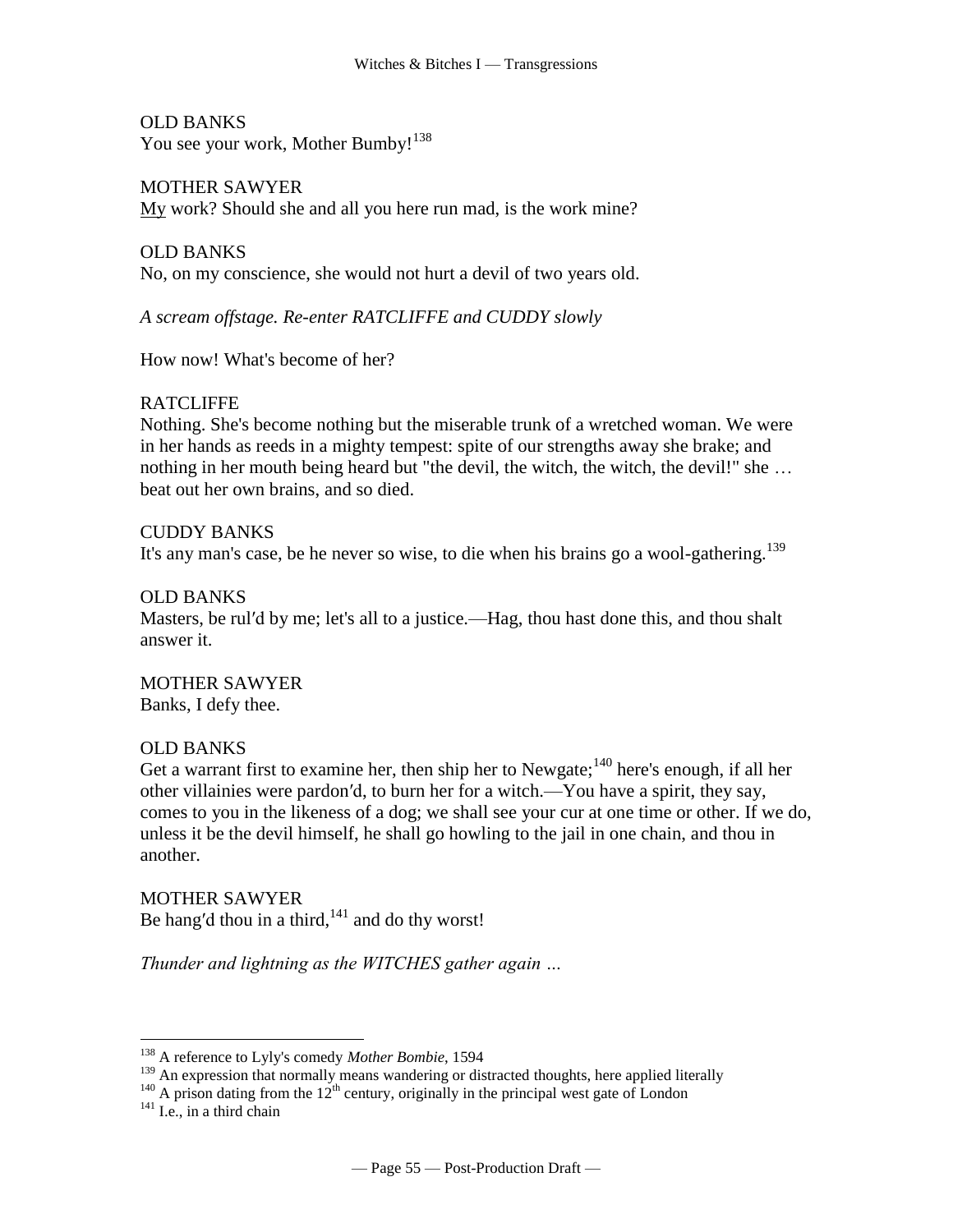# **Act I Finale**

DOG Ha, ha, ha, ha!

PUCKLE All goes still to our delight!

# FIRESTONE

'Tis a base life you lead, Dog: to serve witches, to destroy corn and fruit, to kill harmless cattle and innocent children—

SHAITAN Why these are all my delights, my pleasures, fool!

## PUCKLE

If you had a mind to the game either at bull or bear, Shaitan, I think I could prefer you to Moll Cutpurse.

SHAITAN

Ha, ha! If I were Moll Cutpurse, I should kill all the game—bulls, bears, dogs and all; not a cub to be left!

*All but FIRESTONE laugh*

#### FIRESTONE Ha.

*Goes to help the shaken HELLWAIN back to the group. SHAITAN confronts the two of them*

# SHAITAN

Let not the world witches or devils condemn; They follow us, and then we follow them. [*to ALL*] So prove thy love and service unto me, And brides of Shaitan every one shalt be!

FIRESTONE *aside to HELLWAIN* "And brides of Shaitan—?

HELLWAIN *aside to FIRESTONE* Every one shalt be—!"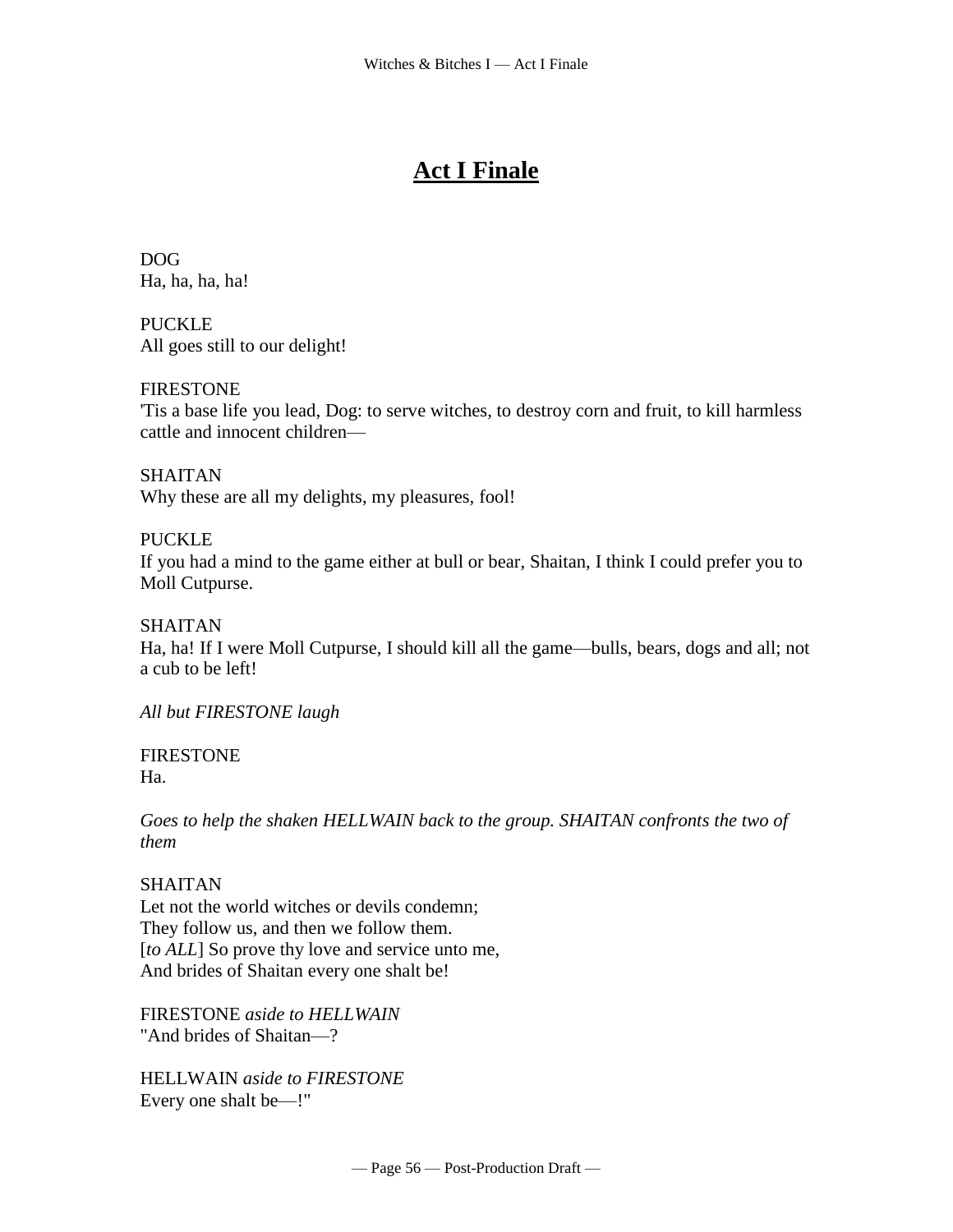*Music*

**STADLIN** Will you come aloft tonight?

SHAITAN I must be furnish'd for the flight. Your vessels and your spells provide, Your charms and every thing beside.

ROBIN, TIFFIN, STADLINE, HOPPO, PUCKLE *Come away, come away, Shaitan, Shaitan, come away. Come away, come away, Shaitan, Shaitan, come away.*

SHAITAN Help, help me, Firestone: I'm too late else.

*During the following, FIRESTONE begins to the ritual anointing of SHAITAN with the potion from the cauldron*

THE WITCHES *repeating Come away, come away, Shaitan, Shaitan, come away …*

#### FIRESTONE

We weird sisters, hand in hand, Posters<sup>142</sup> of the sea and land, Thus do go about, about: Thrice to thine and thrice to mine And thrice again, to make up nine.

THE WITCHES *Come away, come away, Shaitan, Shaitan, come away.*

SHAITAN *I come, I come, I come, I come, With all the speed I may, With all the speed I may.*

**WITCHES** *Come away; come Firestone too,*

<sup>&</sup>lt;sup>142</sup> Swift travellers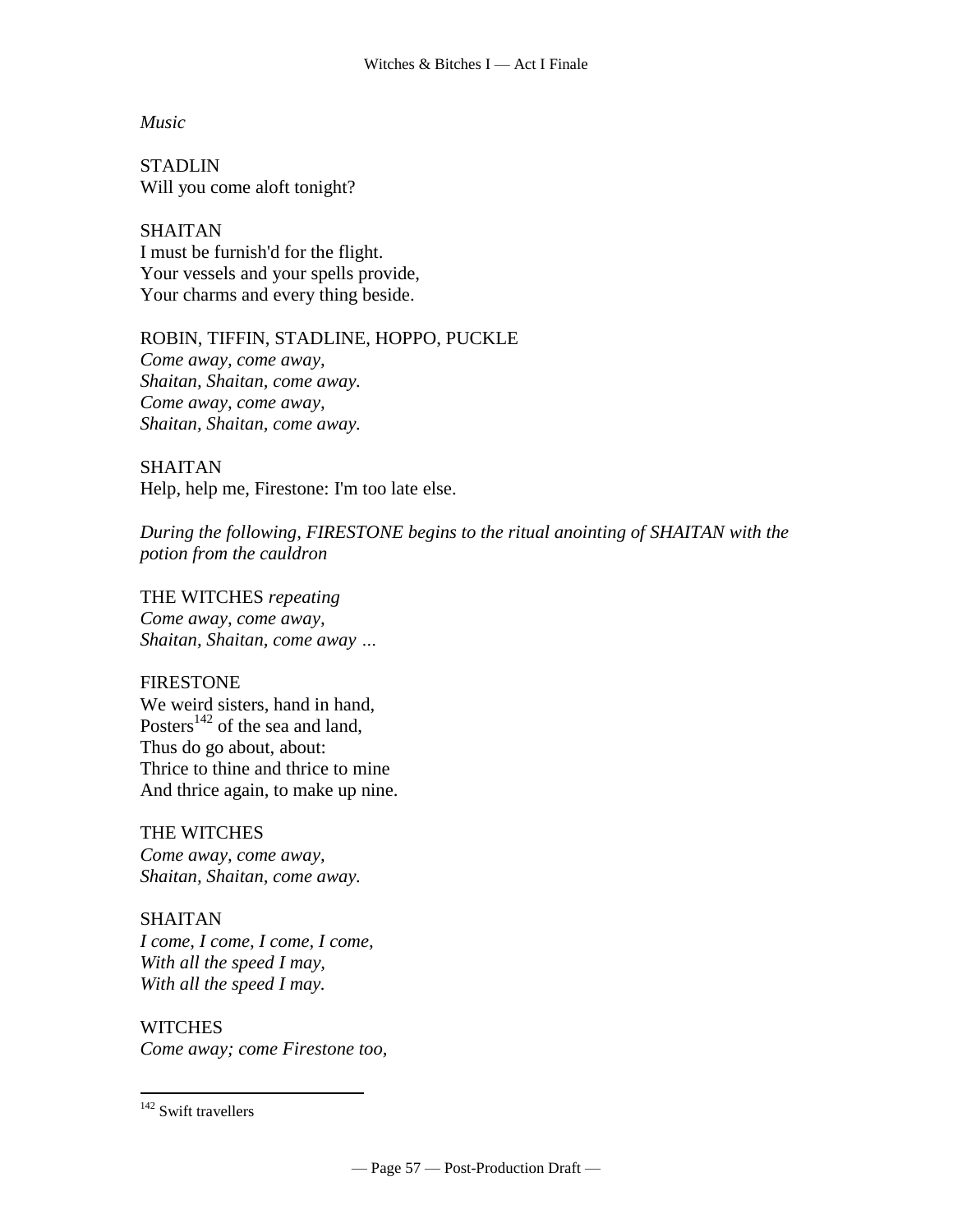*And Hellwain too, we lack but you. Come away, make up the count.*

SHAITAN *I but anoint, and then I mount!*

The moon's a gallant,  $143$  see how [brisk](http://www.tech.org/~cleary/witch.html#BRISK) $144$  she rides.

**STADLIN** Here's a rich evening, Shaitan.

SHAITAN Ay, is't not, wenches— To take a journey of five thousand mile?

FIRESTONE Ours will be more tonight.

SHAITAN Oh, 'twill be precious!

*The ritual anointing is complete*

FIRESTONE Peace! the charm's wound up.

*Thunder*

#### **SHAITAN**

 $\overline{a}$ 

*Now I go, now I fly, All of my sweet sisters and I Oh, what a pleasure to dance a measure Upon the air when the moon shines fair And see the countries sliding by! Oh, what a pleasure to dance a measure Upon the air when the moon shines fair And see the countries sliding by!*

THE WITCHES *overlapping Oh, what a pleasure to dance a measure Upon the air when the moon shines fair And see the countries sliding by!*

<sup>&</sup>lt;sup>143</sup> 1. man of fashion and pleasure; 2. ladies' man or lover

<sup>&</sup>lt;sup>144</sup> 1. lively and active; 2. spruce and well-dressed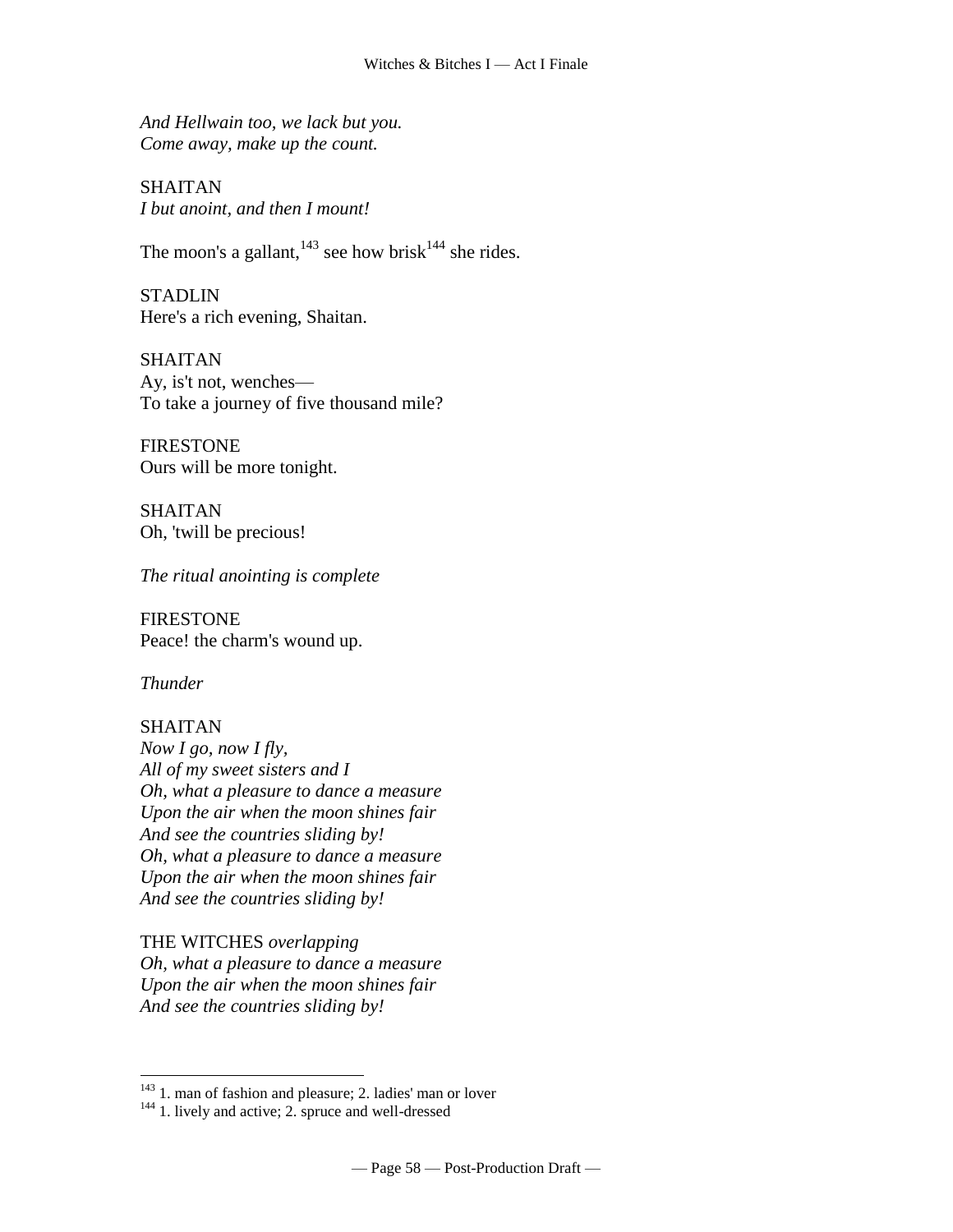*Over [mountains,](http://www.tech.org/~cleary/witch.html#STEEPLES) turrets, towers, We fly for hours and hours! No ring of bell nor yelp of hound— We soar too high to hear the sound, Restoring all our powers, Restoring all our powers.*

# ALL

*Oh, what a pleasure to dance a measure Upon the air when the moon shines fair And see the countries sliding by!*

*Oh, what a pleasure to dance a measure Upon the air when the moon shines fair And see the countries sliding by—!*

*They fly away*

#### *INTERMISSION*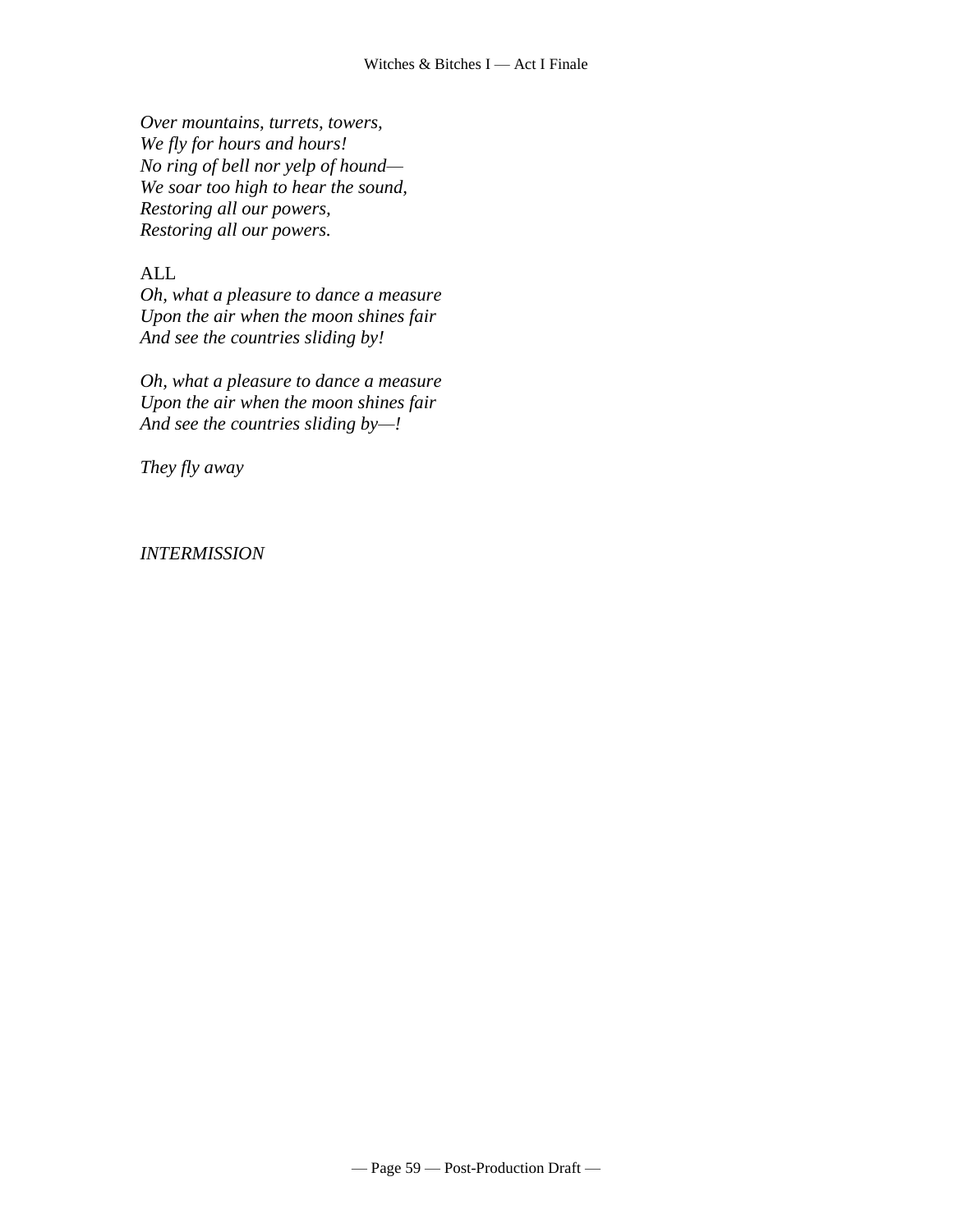# **ACT TWO Entr'Acte**

*THE WITCHES descend from above, still singing*

# **WITCHES**

*Here we go, here we fly, All of my sweet sisters and I. Oh, what a pleasure to dance a measure Upon the air when the moon shines fair And see the countries sliding by!*

*Oh, what a pleasure to dance a measure Upon the air when the moon shines fair And see the countries sliding by!*

FIRESTONE Come, let's make haste; he'll soon be back again.

*They rush to their stations and stir the cauldron. Enter SHAITAN*

# SHAITAN

[Titty and Tiffin, Suckin and Pidgen, Firestone](http://www.tech.org/~cleary/witch.html#TITTYAND) and Robin, [White spirits, black spirits, grey spirits, red spirits,](http://www.tech.org/~cleary/witch.html#TITTYAND)  [Devil-toad, devil-ram, devil-cat, and devil-dam!](http://www.tech.org/~cleary/witch.html#TITTYAND)  [Why, Hoppo and Stadlin, Hellwain and](http://www.tech.org/~cleary/witch.html#TITTYAND) Puckle!

STADLIN Here, sweating at the [vessel](http://www.tech.org/~cleary/witch.html#VESSEL) until we buckle.

SHAITAN Do not neglect to heat it well!

ROBIN It [gallops](http://www.tech.org/~cleary/witch.html#GALLOPS)<sup>145</sup> now—by the rancid smell.

SHAITAN Where's Firestone got to? What herbs hast thou?

 $145$  I.e., boils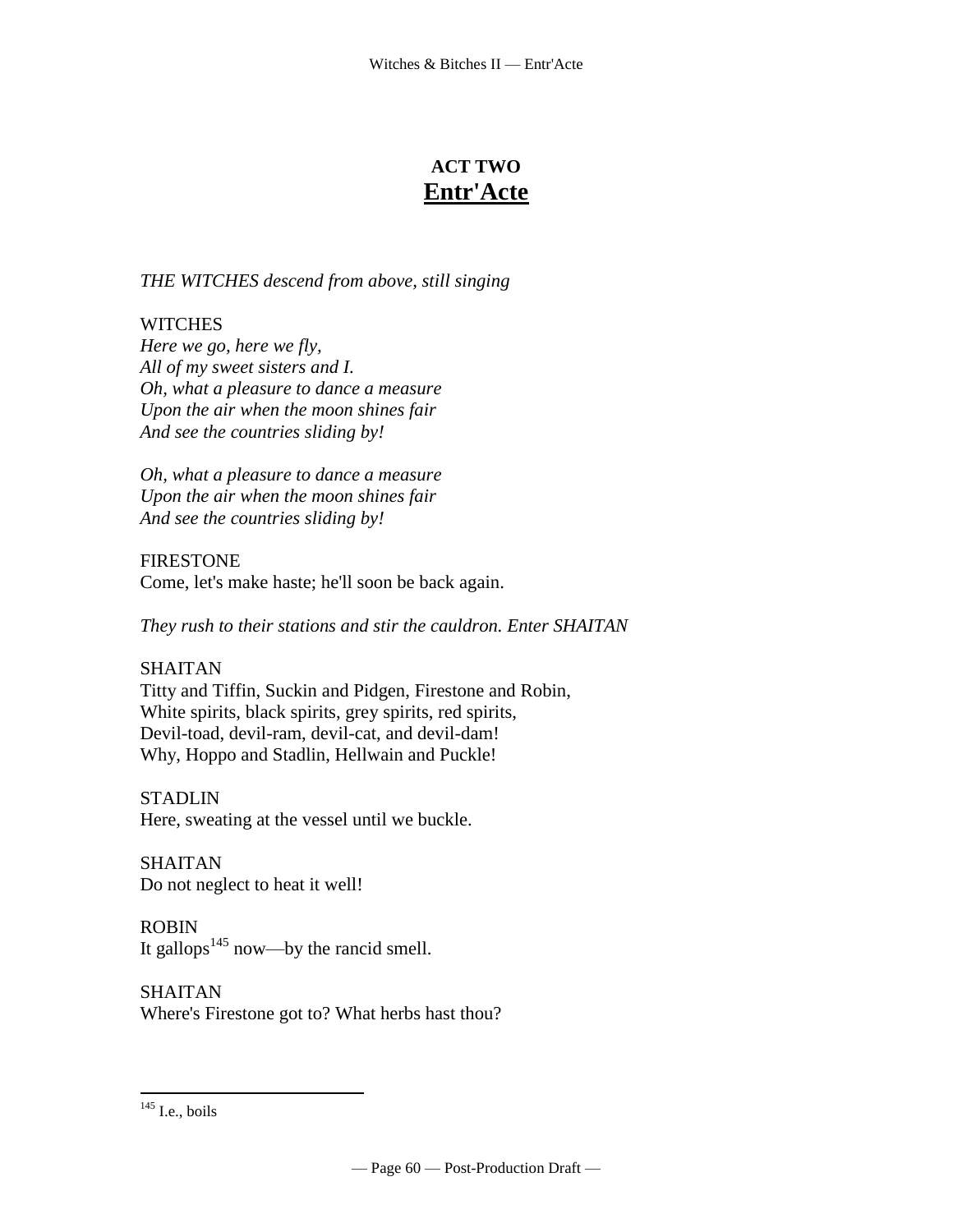FIRESTONE *showing him* [Marmaritin,](http://www.tech.org/~cleary/witch.html#MARMARTI) mandrake, and cud of cow.

SHAITAN Here's *[panax](http://www.tech.org/~cleary/witch.html#PANAX)*, <sup>146</sup> too: I thank thee well.

FIRESTONE My pan aches from kneeling to cut them—hell!

SHAITAN Were all of 'em cropp'd by the moon's fair light?

FIRESTONE I am no [mooncalf!](http://www.tech.org/~cleary/witch.html#MOONCALF) Each blade aright!

SHAITAN Then stir that dear syrup that steeps in the pan With this [privy gristle](http://www.tech.org/~cleary/witch.html#PRIVYGRI) of a hanged man. $147$ 

FIRESTONE *taking it gingerly* Marry, here's stuff indeed! Dear syrup you say?

SHAITAN Now, Firestone!

FIRESTONE Going!

 $\overline{a}$ 

SHAITAN We've no time to play! Are needles stuck in the heart of wax?

PUCKLE 'Tis done, 'tis done; the spell attacks.

SHAITAN Then all is set to show my power And we are ready for the second hour!

*Round about the cauldron go; In the poison'd entrails throw.*

<sup>146</sup> Any of several plants of the genus *Panax*, especially pseudo-ginseng, the forked roots of which are believed to have medicinal properties.

 $147$  Hanging is known to cause erection, and even ejaculation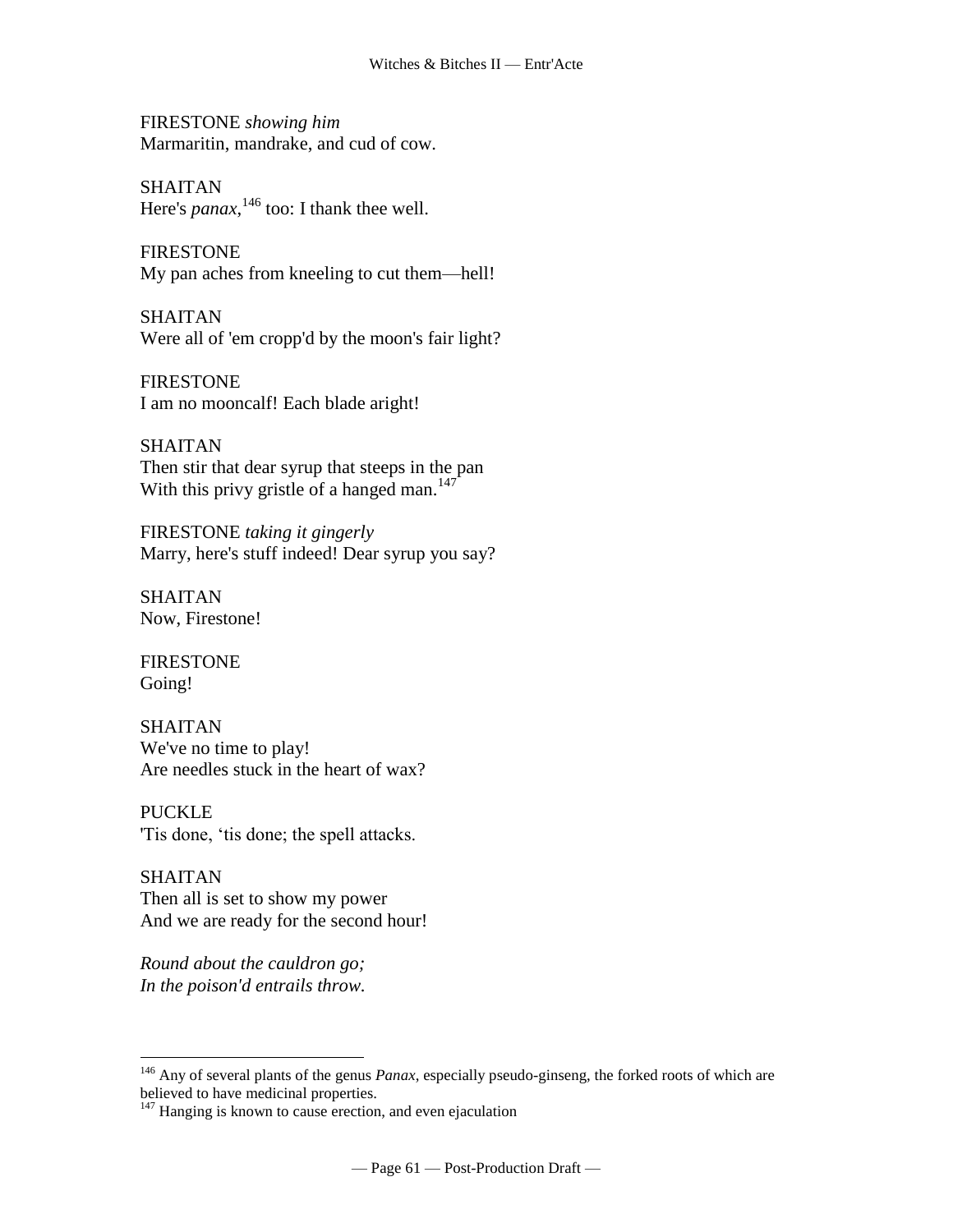**WITCHES** 

*Double, double toil and trouble; Fire burn and cauldron bubble. Double, double toil and trouble; Fire burn and cauldron bubble. Double, double toil and trouble; Fire burn and cauldron bubble …*

SHAITAN Puckle! Stadlin!

*He directs the set-up of the next scene …*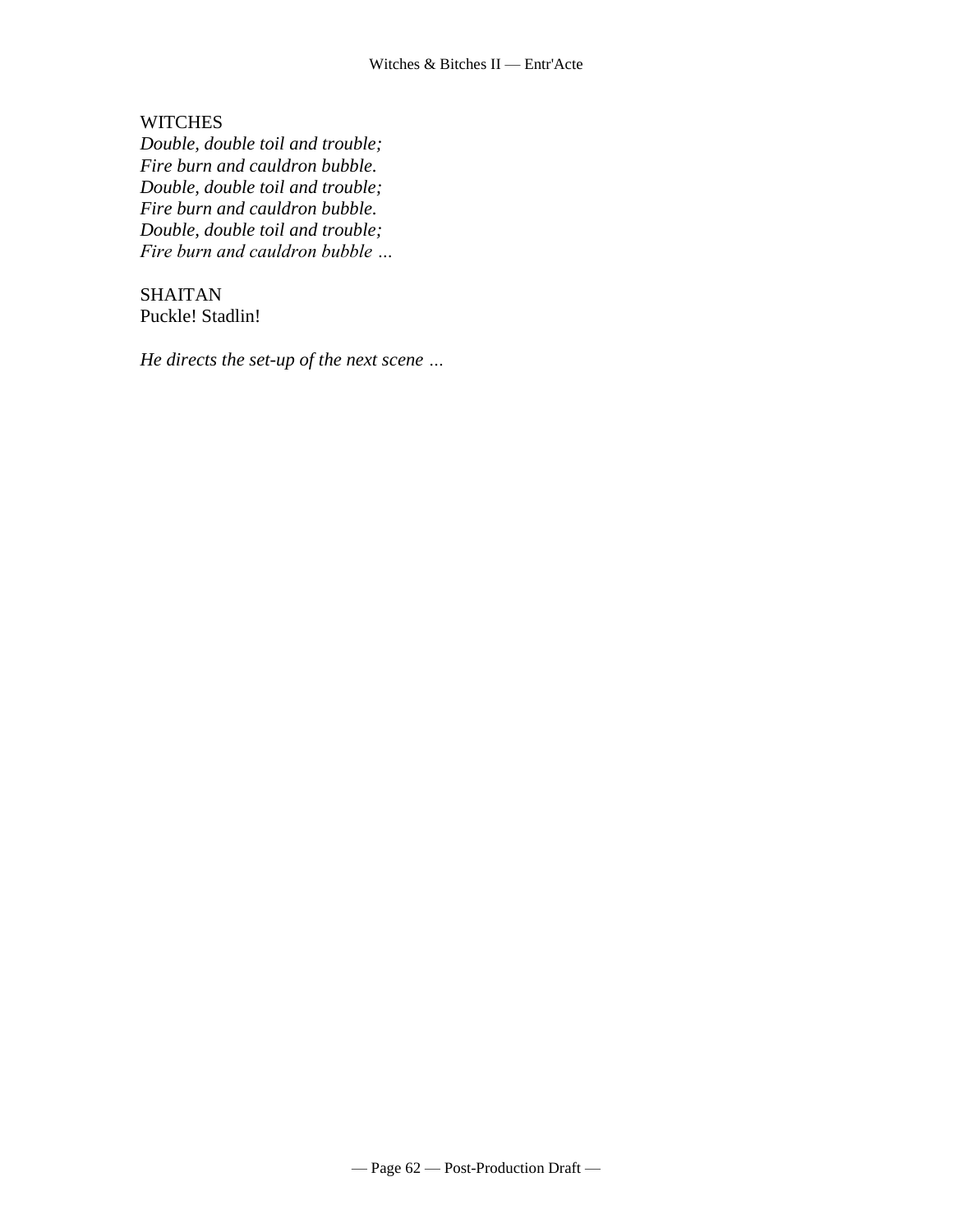# **Scene 4: More Transgressions**

*LIVIA at a chess table; MOTHER (STADLIN) rejoins her*

LIVIA So, have you sent, Widow?

**MOTHER** Yes, Madam.

# LIVIA

Then 'faith, let me entreat you that henceforward All such unkind faults may be swept from friendship. It is a wrong to me, that have ability To bid friends welcome, when you keep 'em from me.

**MOTHER** Here she's, Madam.

*Enter ROBIN as BIANCA with GUARDIANO*

BIANCA *aside* I wonder how she comes to send for me now?

LIVIA *going to greet her* Gentlewoman, y'are most welcome, trust me y'are, As courtesy can make one, or respect Due to the presence of you.

**BIANCA** I give you thanks, Lady.

LIVIA

 $\overline{a}$ 

I heard you were alone, and 't had appear'd An ill condition in me to have kept your company Here from you, and left you all solitary! I rather ventur'd upon boldness then As the least fault, and wish'd your presence here— A thing most happily motion'd of  $148$  that gentleman:

 $148$  Moved or suggested by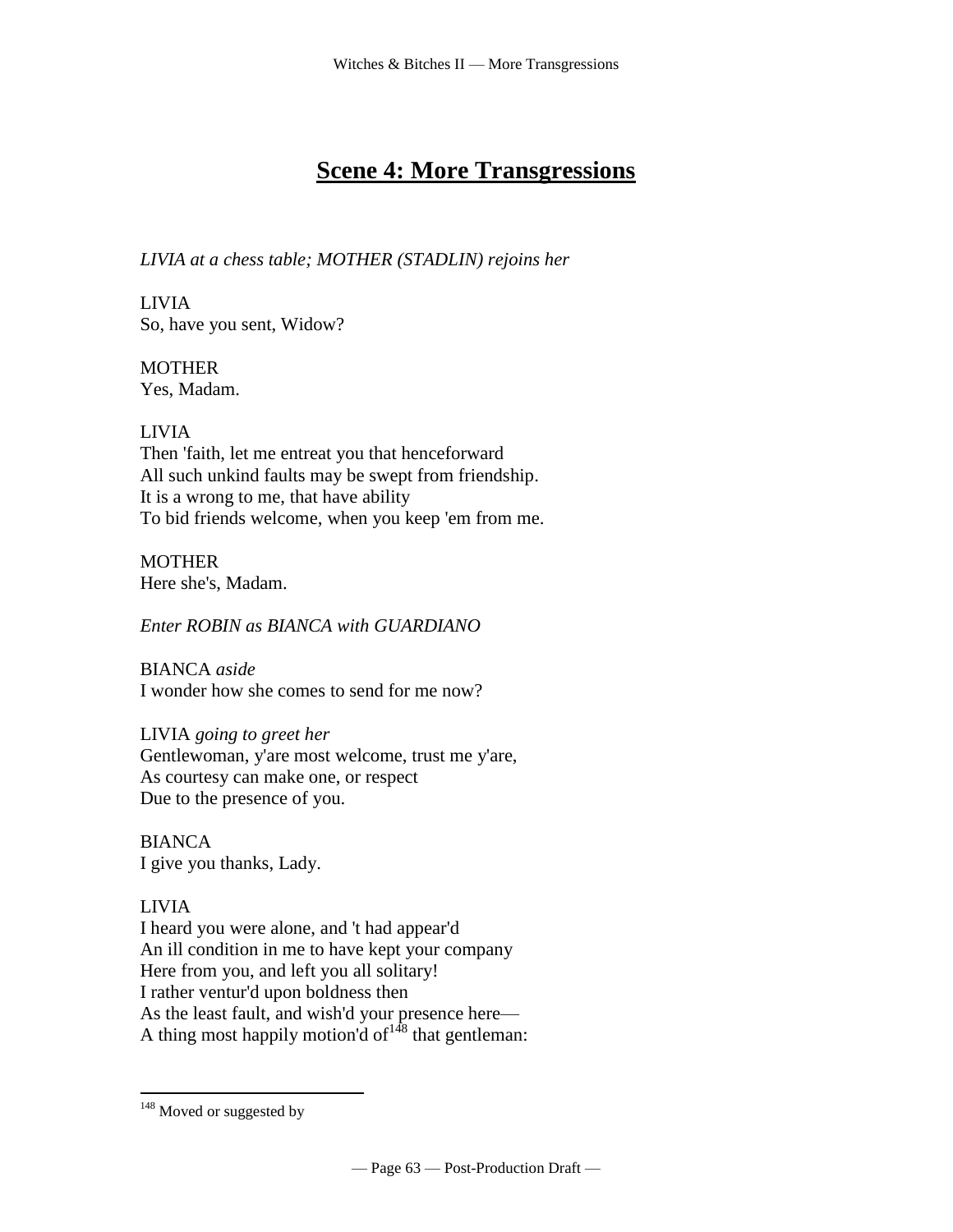A gentleman that ladies' rights stands for. That's his profession!<sup>149</sup>

BIANCA 'Tis a noble one, and honours my acquaintance.

GUARDIANO All my intentions $150$  are servants to such mistresses.

BIANCA 'Tis your modesty, It seems, that makes your deserts speak so low, Sir.

#### LIVIA *moving to the chess table*

Come, Widow; look you, Lady, here's our business: Are we not well employ'd, think you?—an old quarrel Between us that will never be at an end.

#### BIANCA

No, and methinks there's men enough to part you, Lady.

#### LIVIA

I pray sit down, forsooth, if you have the patience To look upon two weak and tedious gamesters.

#### GUARDIANO

Faith, Madam, set these by. The gentlewoman, Being a stranger, would take more delight To see your rooms and pictures.

#### LIVIA

Marry, good sir, And well remember'd! I beseech you show 'em her! That will beguile<sup>151</sup> time well. Here, take these keys. Show her the Monument too, and that's a thing Everyone sees not; you can witness that, Widow.

#### MOTHER

 $\overline{a}$ 

And that's worth sight indeed, Madam.

**BIANCA** Kind Lady, I fear I came to be a trouble to you.

<sup>&</sup>lt;sup>149</sup> "Perhaps double-edged: (1) occupation (2) assertion, pose" (Mulryne)

<sup>150</sup> Endeavours (Mulryne); Guardiano slips a second meaning under 'mistresses'.

<sup>&</sup>lt;sup>151</sup> 1. Deceive, cheat; 2. entertain, amuse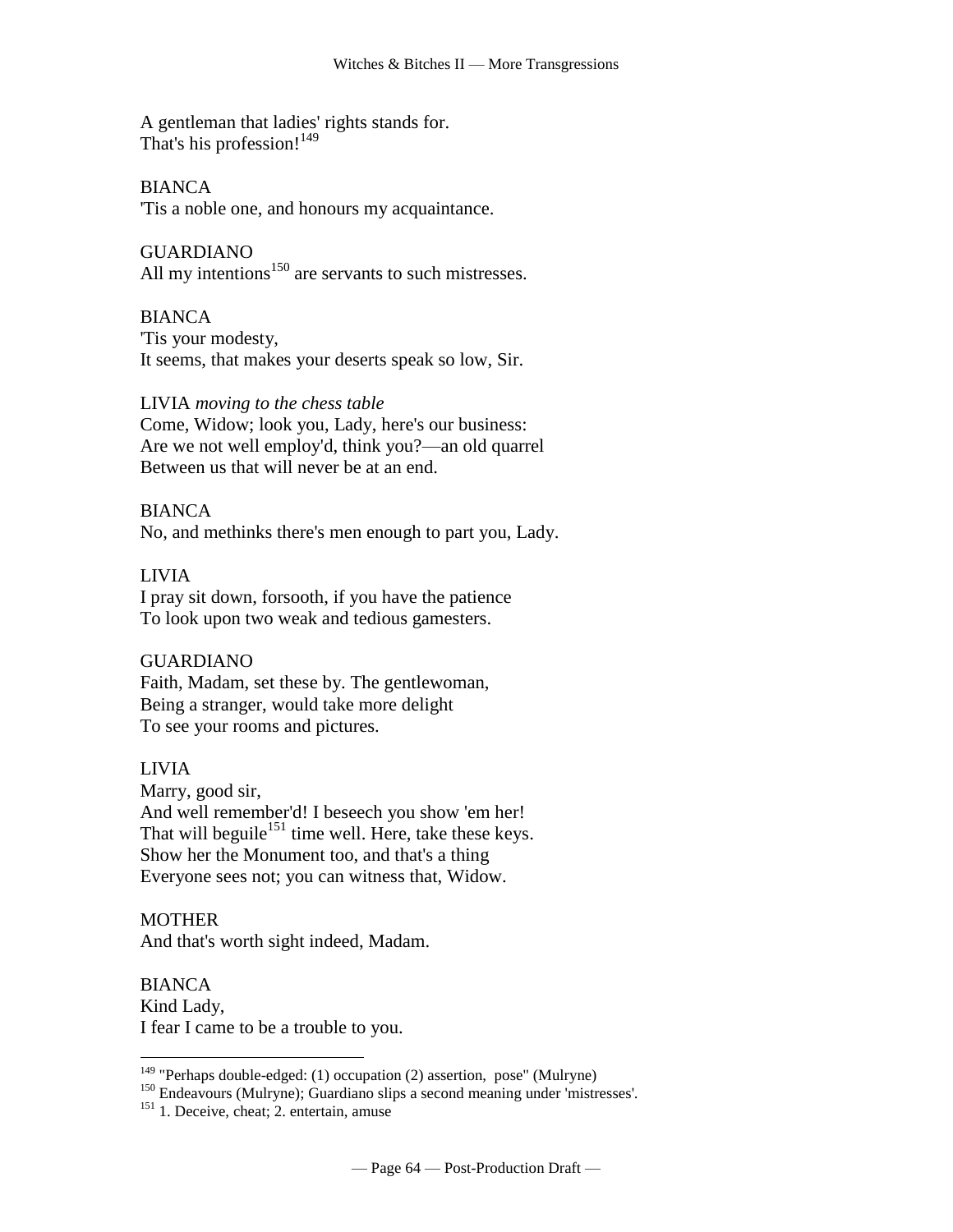LIVIA Oh nothing less, forsooth.

BIANCA And to this courteous gentleman, That wears a kindness in his breast so noble And bounteous to the welcome of a stranger.

#### GUARDIANO

If you but give acceptance to my service, You do the greatest grace and honour to me That courtesy can merit.

BIANCA I were to blame else, And out of fashion much. I pray you lead, Sir.

#### LIVIA

After a game or two, we'll join you gentlefolks.

*Exeunt GUARDIANO and BIANCA*

LIVIA Alas, poor Widow, I shall be too hard for thee.

#### **MOTHER**

Y'are cunning at the game, I'll be sworn, Madam.

#### LIVIA

It will be found so, ere I give you over: She that can place her man well—

MOTHER As you do, Madam.

# LIVIA As I shall, Wench—can never lose her game. Nay, nay, the black king's mine.

MOTHER Cry you mercy, Madam.

LIVIA And this my queen.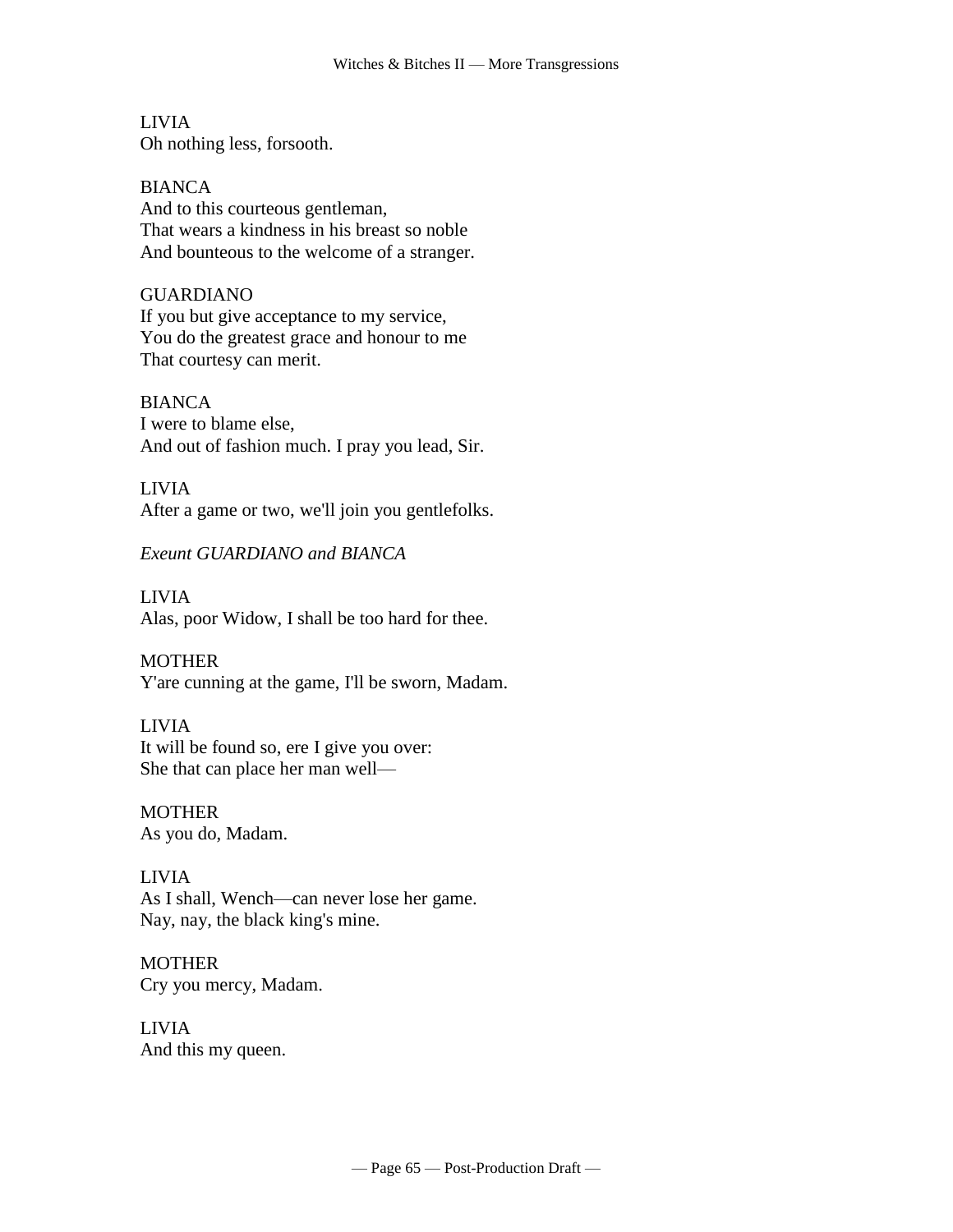# **MOTHER**

I see't now.

LIVIA Here's a duke Will strike a sure stroke for the game anon. Your pawn cannot come back to relieve itself!<sup>152</sup>

## **MOTHER**

I know that, Madam.

#### LIVIA

You play well the whilst; How she belies her skill. I hold<sup>153</sup> two ducats<sup>154</sup> I give you check and mate to your white king: Simplicity itself, your saintish king there.

#### **MOTHER**

Well, ere now, Lady, I have seen the fall of subtlety. Jest on.

*Enter above GUARDIANO and BIANCA*

#### BIANCA Trust me Sir, Mine eye ne'er met with fairer ornaments.

## GUARDIANO Nay, livelier, I'm persuaded, neither Florence Nor Venice can produce.<sup>155</sup>

BIANCA Sir, my opinion Takes your part highly.

GUARDIANO There's a better piece Yet than all these.

*Enter SHAITAN as the DUKE, behind them above*

<sup>&</sup>lt;sup>152</sup> The chess piece now called the castle was previously called either the 'rook' or the 'duke'. And Bianca as 'pawn' can only move forward, never back. (Mulryne)

<sup>&</sup>lt;sup>153</sup> Bet, wager

<sup>&</sup>lt;sup>154</sup> 1. A gold coin of varying value used in most European countries; 2. a silver coin in Italy.

<sup>155</sup> Guardiano has been showing her 'naked pictures'—as we later learn.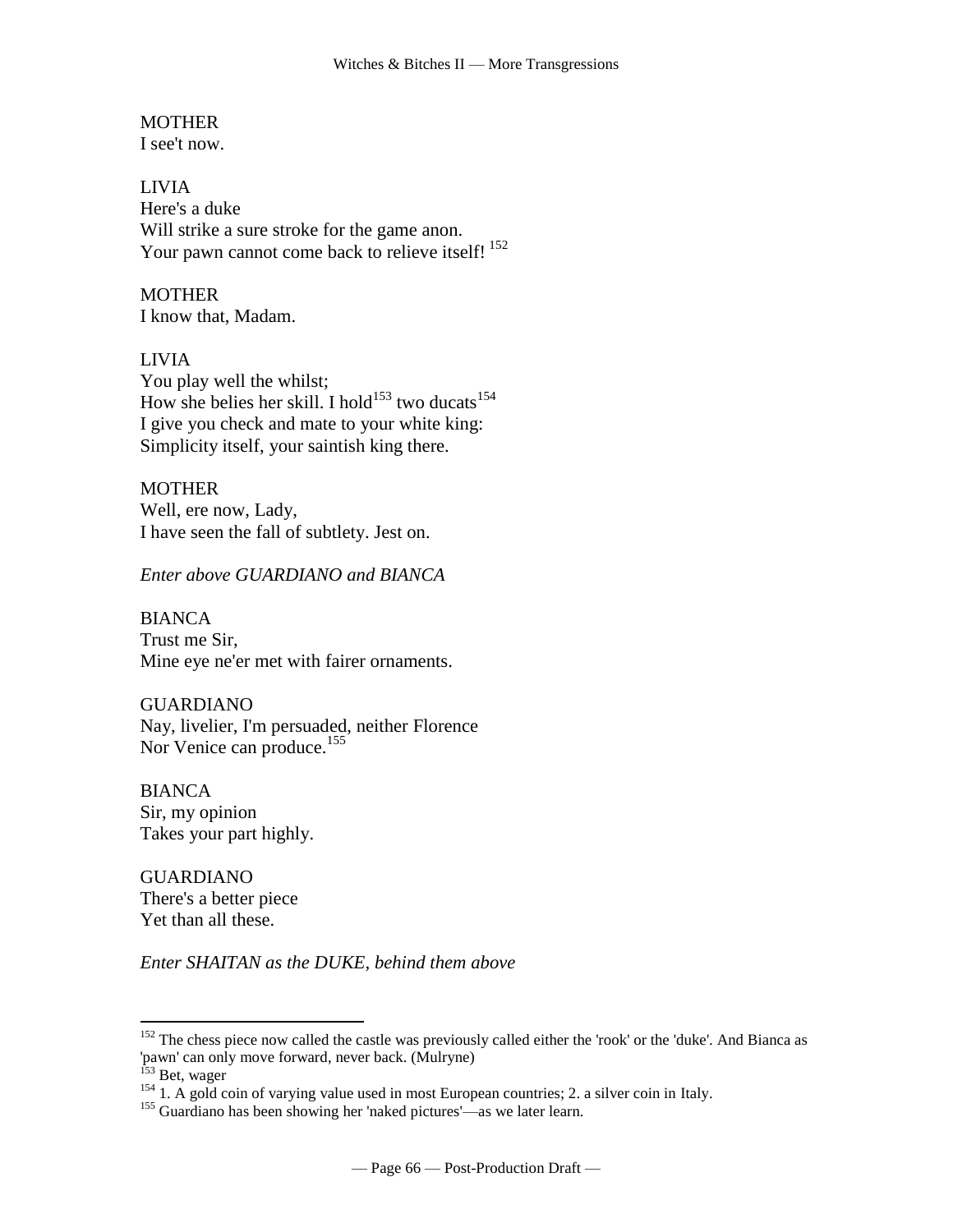BIANCA Not possible, Sir!

GUARDIANO Believe it! You'll say so when you see't. Turn but your eye now; Y'are upon't presently.<sup>156</sup>

*Exit*

BIANCA Oh, Sir!

DUKE He's gone, Beauty! Pish, look not after him: He's but a vapor, That when the sun appears, is seen no more.

#### *He takes hold of her*

BIANCA Oh, treachery to honour!

#### DUKE

Prithee tremble not; I feel thy breast shake like a turtle<sup>157</sup> panting Under a loving hand that makes much on't; Why art so fearful? As I'm friend to brightness,<sup>158</sup> There's nothing but respect and honour near thee: You know me, you have seen me; here's a heart Can witness I have seen thee.

#### BIANCA

The more's my danger! [*She starts to struggle*]

#### DUKE

 $\overline{a}$ 

The more's thy happiness! Pish! strive not, Sweet; This strength were excellent employ'd in love now, But here 'tis spent amiss; strive not to seek Thy liberty, and keep me still in prison.<sup>159</sup> I'faith you shall not out till I'm releas'd now;

 $156$  I.e., at once. (And 'upon it' has a graphic sexual implication)

 $157$  Turtledove

<sup>&</sup>lt;sup>158</sup> I.e., beauty (Mulryne)

<sup>&</sup>lt;sup>159</sup> Barred from you, unsatisfied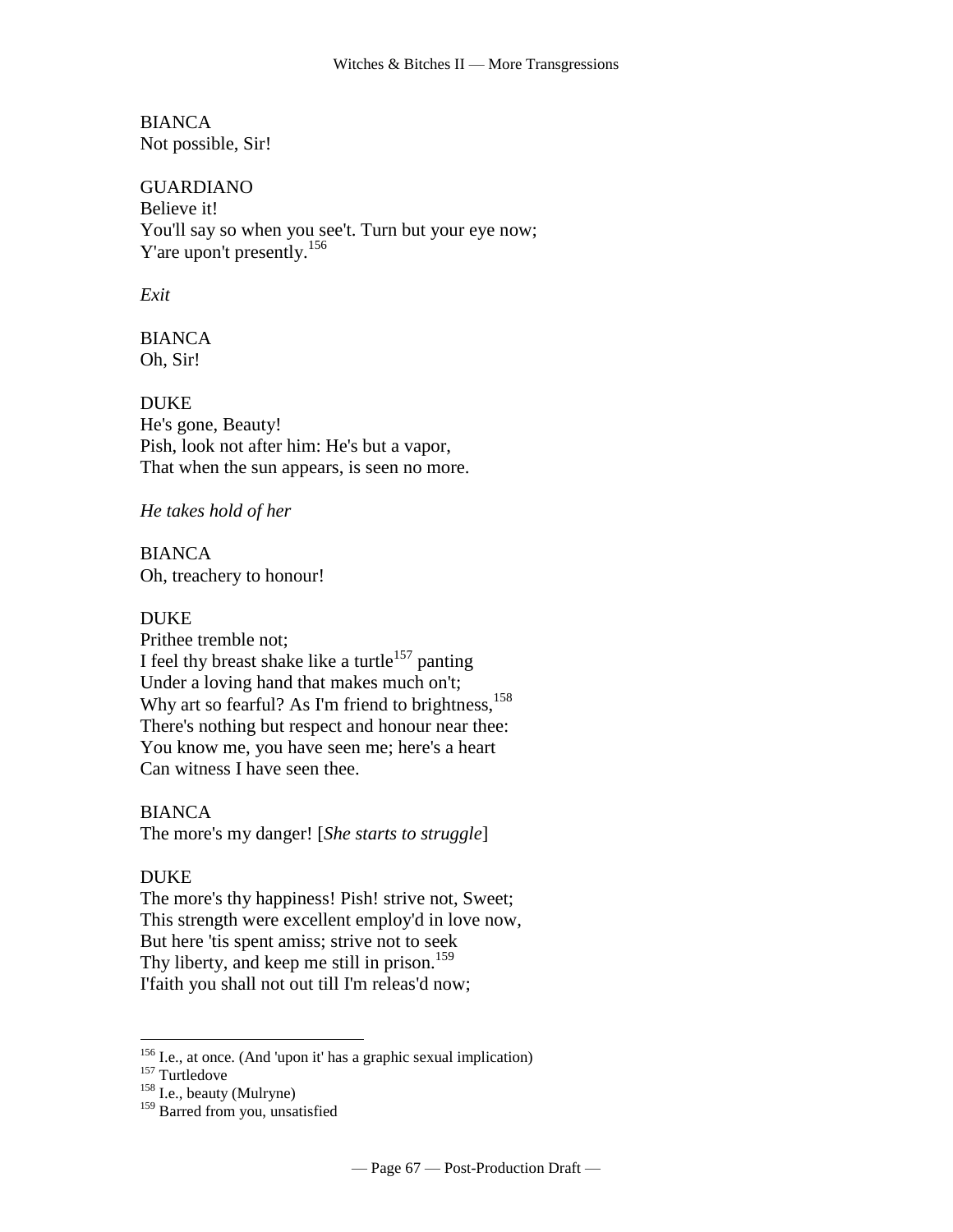We'll be both freed together, or stay still<sup>160</sup> by't;  $\text{So}^{161}$  is captivity pleasant.

BIANCA Oh, my Lord!

#### **DUKE**

I am not here in vain; have but the leisure To think on that, and thou'lt be soon resolv'd. Take warning, I beseech thee.

BIANCA Oh, my extremity! My Lord, what seek you?

DUKE Love.

BIANCA 'Tis gone already: I have a husband.

DUKE That's a single comfort, Take a friend<sup>162</sup> to him.

**BIANCA** That's a double mischief, Or else there's no religion.

DUKE I can command, Think upon that; yet if thou truly knewest The infinite pleasure my affection gives, You'd make more haste to please me.

BIANCA Why should you seek, Sir, To take away that you can never give?

DUKE

 $\overline{a}$ 

But I give better in exchange: wealth, honour. She that is fortunate in a duke's favor

<sup>160</sup> Stay where we are

 $162$  I.e., lover

<sup>&</sup>lt;sup>161</sup> Thus, in that manner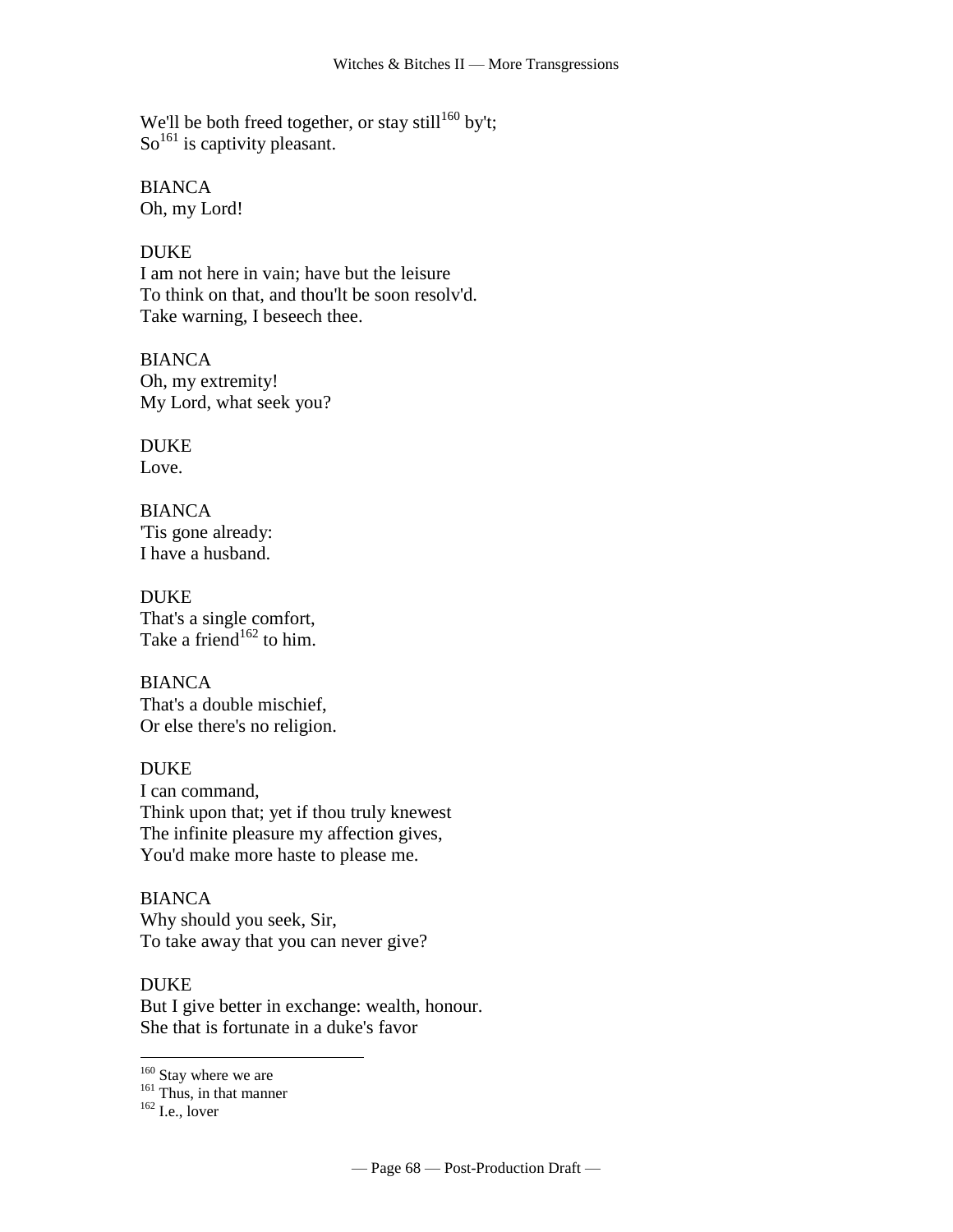Lights on  $163$  a tree that bears all women's wishes. If your own mother saw you pluck fruit there, She would commend your wit. Take hold of glory! Let storms come when they list, $164$  they find thee shelter'd: Should any doubt arise, let nothing trouble thee; Put trust in our love for the managing Of all to thy heart's peace. We'll walk together, And show a thankful joy for both our fortunes.

*Exeunt above*

## LIVIA

Did not I say my duke would fetch you over,<sup>165</sup> Widow?

## **MOTHER**

I think you spoke in earnest when you said it, Madam.

## LIVIA

And my black king makes all the haste he can, too.

MOTHER Well, Madam, we may meet with him in time yet.

LIVIA I have given thee blind mate twice.<sup>166</sup>

**MOTHER** You may see, Madam, My eyes begin to fail.

#### LIVIA I'll swear they do, Wench.

*Enter apart GUARDIANO*

# GUARDIANO

I can but smile as often as I think on't, How prettily the poor fool was beguil'd, How unexpectedly. It's a witty age: Yet to prepare her stomach by degrees

<sup>&</sup>lt;sup>163</sup> Discovers, lands upon (alights like a bird). The allusion also casts Bianca as Eve, with the Duke as the Serpent.

<sup>164</sup> Wish, want

<sup>&</sup>lt;sup>165</sup> "Get the better of you" (Mulryne)

<sup>&</sup>lt;sup>166</sup> A checkmate that is not perceived as such by the opponent.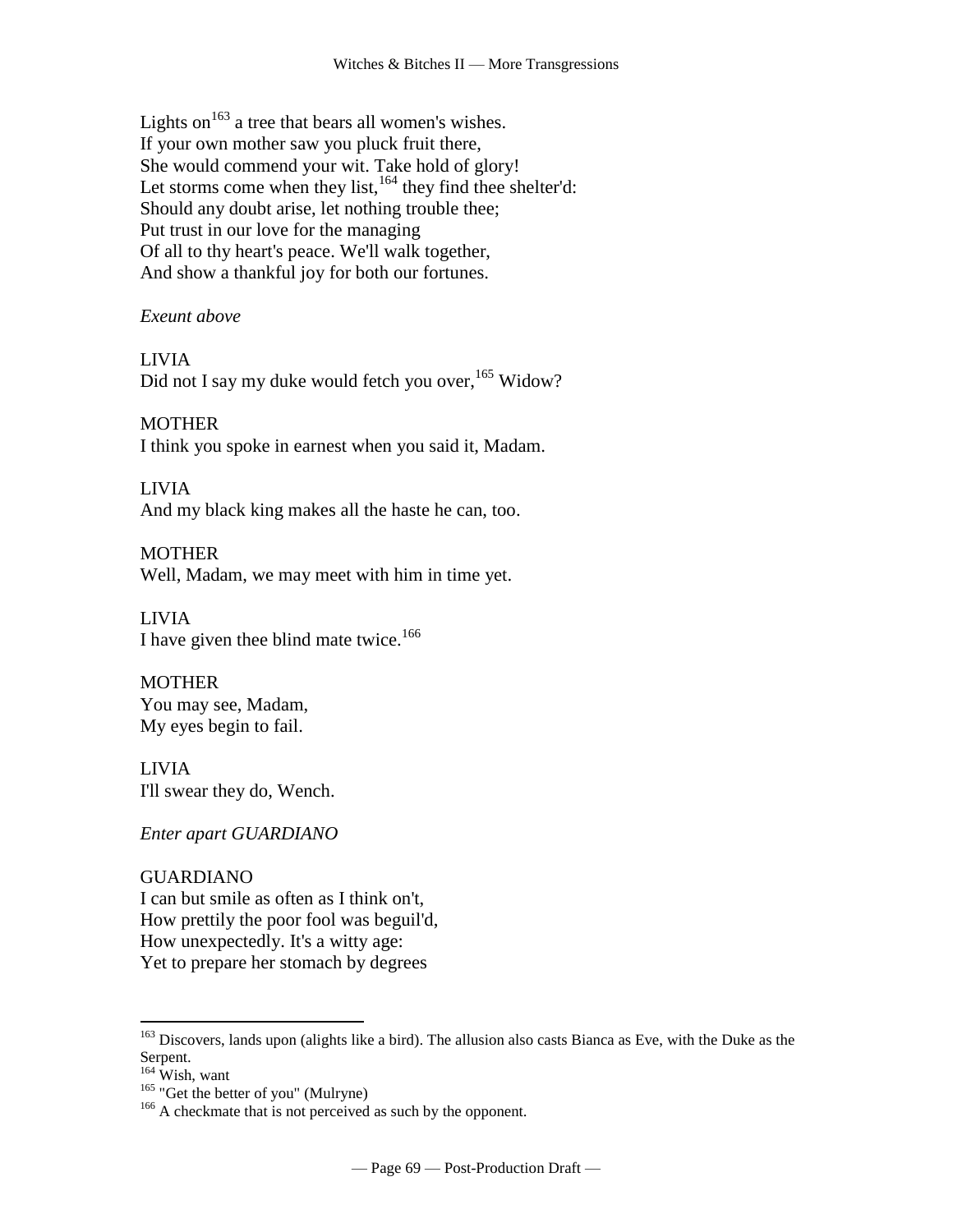To Cupid's feast, because I saw 'twas queazy, I show'd her naked pictures by the way.

LIVIA The game's e'en at the best now; you may see, Widow, How all things draw to an end.  $167$ 

**MOTHER** E'en so do I, Madam.

LIVIA Has not my duke bestir'd himself?

**MOTHER** Yes, faith, Madam; h'as done me all the mischief in this game.

LIVIA H'as show'd himself in's kind.<sup>168</sup>

**MOTHER** In's kind, call you it? I may swear that.

LIVIA Yes faith, and keep your oath.

GUARDIANO Hark, list, there's somebody coming down; 'tis she.

*Enter BIANCA*

BIANCA *aside*

Now bless me from a blasting; $169$  I saw that now Fearful for any woman's eye to look on Yet since mine honour's leprous, why should I Preserve that fair that caus'd the leprosy? Come poison all at once!—[*Apart to GUARDIANO*] Thou in whose baseness The bane of virtue broods, I'm bound in soul Eternally to curse thy smooth brow'd treachery, That wore the fair veil of a friendly welcome, And I a stranger. Now I am made bold, I thank thy treachery; sin and I'm acquainted, No couple greater; and I'm like that great one,

 $167$  A double meaning.

<sup>&</sup>lt;sup>168</sup> Behaved himself according to his true nature.

<sup>&</sup>lt;sup>169</sup> The exclamation means 'preserve me from a pestilence' or possible even 'hellfire'.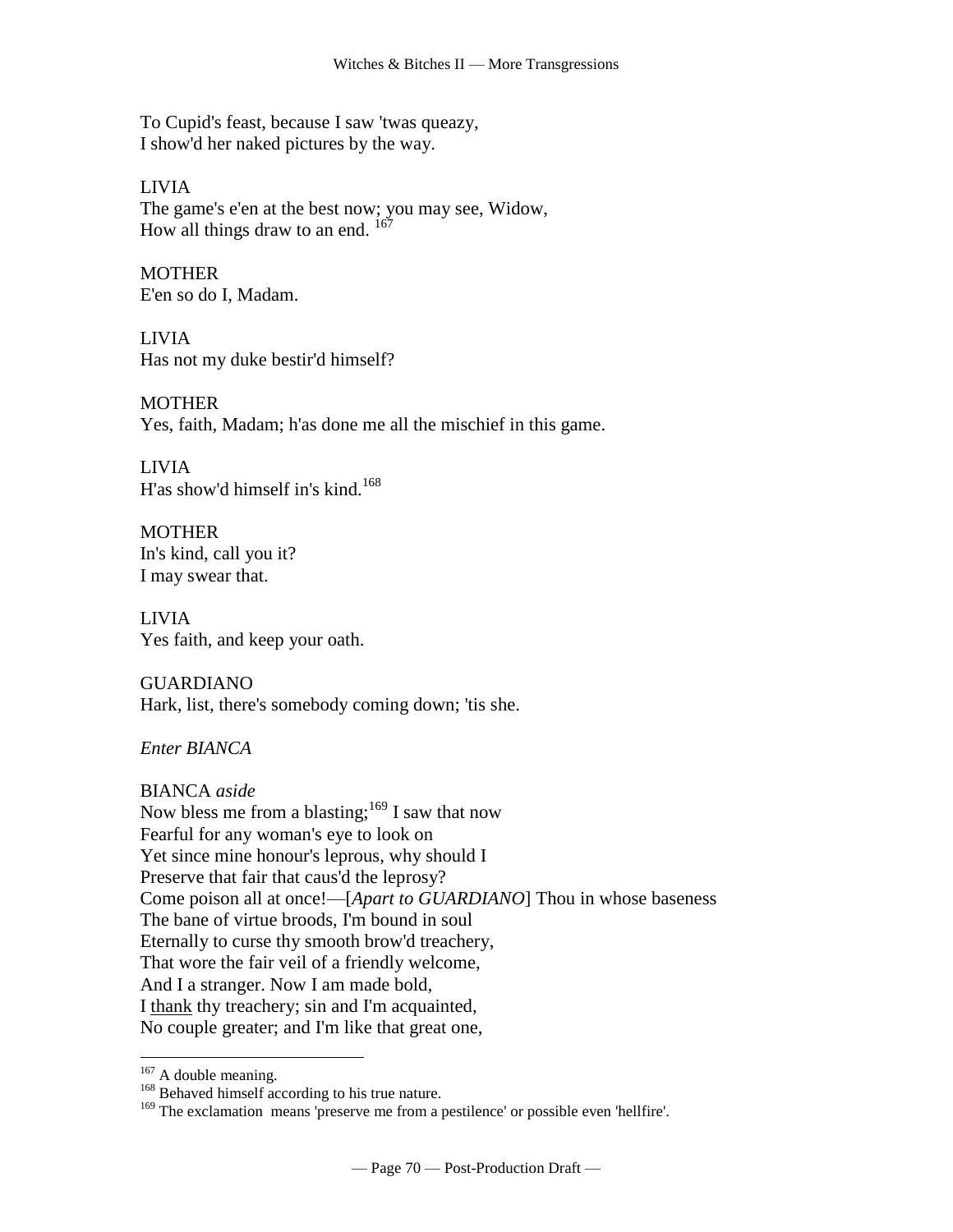Who "likes the treason well, but hates the traitor"; So I hate thee, slave.

GUARDIANO *apart to BIANCA* Well, so the Duke love me, I fare not much amiss then.

BIANCA *moving to the gamesters* At it still, Mother?

**MOTHER** You see we sit by't. Are you so soon return'd?

LIVIA *aside* So lively, and so cheerful, a good sign that.

**MOTHER** You have not seen all since, sure?

## BIANCA

That have I, Mother, The Monument and all.<sup>170</sup> I'm so beholding<sup>171</sup> To this kind, honest, courteous gentleman— You'd little think it, Mother, show'd me all, Had me<sup>172</sup> from place to place so fashionably! The kindness of some people, how't exceeds! 'Faith, I have seen that I little thought to see I'th' morning when I rose.

## MOTHER

Nay, so I told you Before you saw't, it would prove worth your sight I give you great thanks for my daughter, Sir, And all your kindness towards her.

GUARDIANO O good Widow! Much good may't do her—[*Aside*] forty weeks hence, i'faith.

*Enter SERVANT (FIRESTONE)*

 $170$  Bianca is now in on the use of 'The Monument' to refer to the Duke's apparently impressive sexual equipment

 $17\overline{1}$  Indebted

 $172$  Who took or guided me (with a hidden sexual implication in 'had')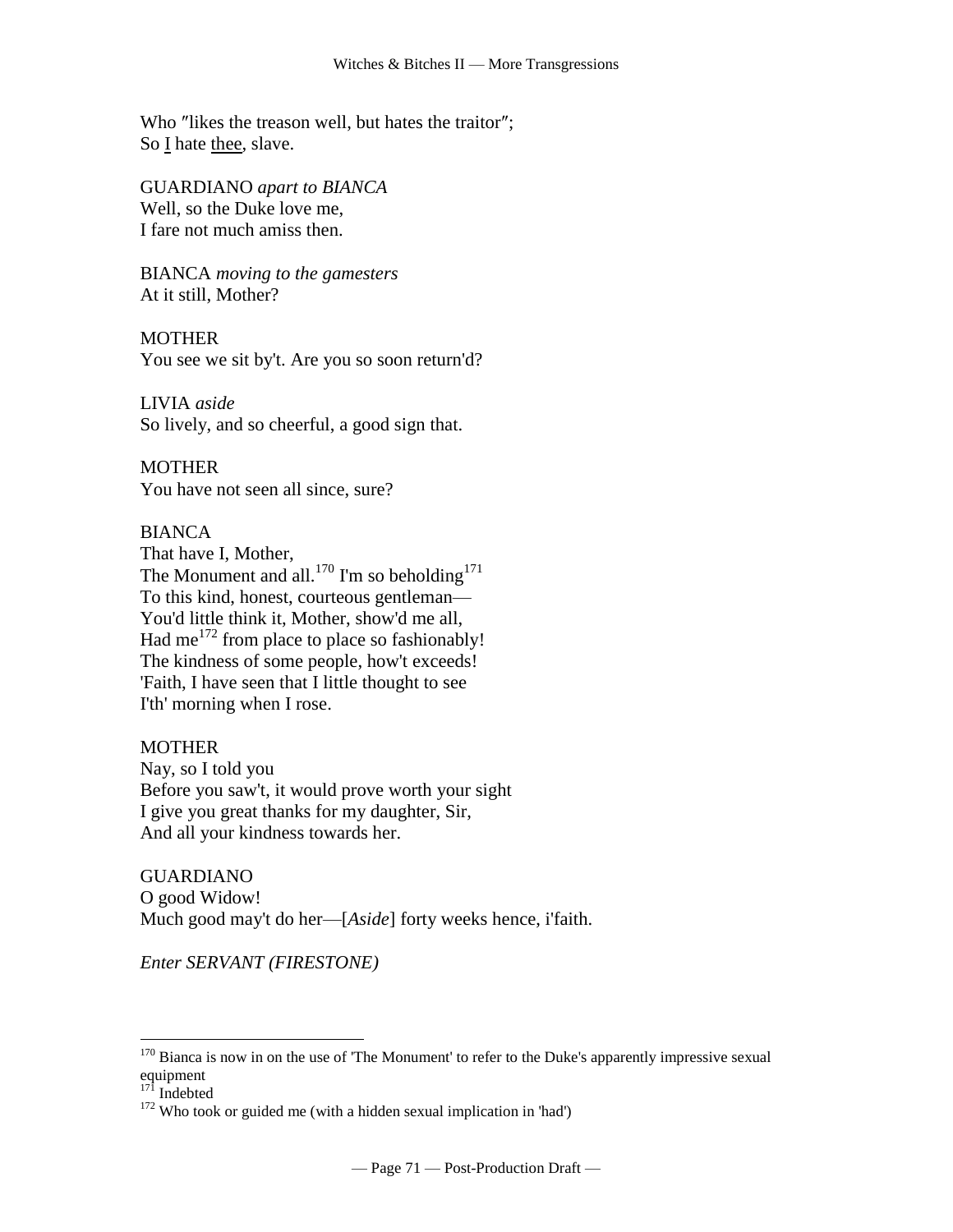LIVIA Now, Sir.

SERVANT May't please you, Madam, to walk in? Supper's upon the table.

LIVIA Yes, we come; Will't please you, Gentlewoman?

BIANCA Thanks, virtuous Lady.— [*Aside to LIVIA*] Y'are a damn'd bawd!—[*Aloud*] I'll follow you, forsooth; Pray take my mother in.—[*Again aside to LIVIA*] An old ass go with you!— [*Aloud*] This gentleman and I vow not to part.

LIVIA Then get you both before.

**BIANCA** There lies his art!<sup>173</sup>

*Exeunt*

# LIVIA

Widow, I'll follow you. [*Aside*] Is't so—'damn'd bawd'? Are you so bitter? 'Tis but want of use; Her tender modesty is sea-sick a little, Being not accustom'd to the breaking billow Of woman's wavering faith, blown with temptations. 'Tis but a qualm of honour, 'twill away— A little bitter for the time, but lasts not. Sin tastes at the first draught like wormwood water,<sup>174</sup> But drunk again, 'tis nectar ever after!

*Exit*

 $\overline{a}$ 

*Enter LADY MACBETH to MACBETH*

MACBETH How now! what news?

 $173$  He's good at that (i.e., clearing the way for the Duke).

<sup>&</sup>lt;sup>174</sup> A drink prepared from wormwood, proverbial for its bitterness. (Mulryne)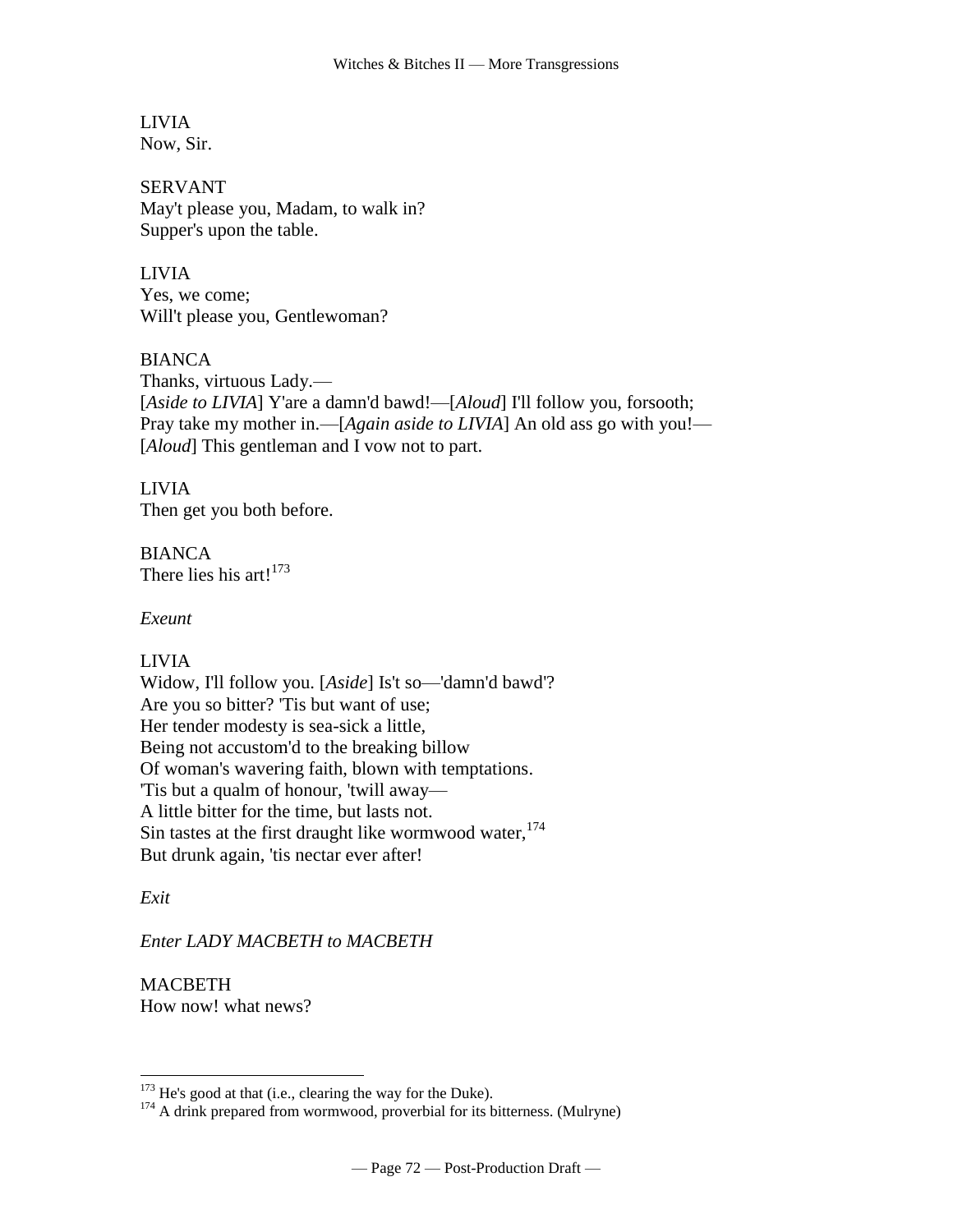LADY MACBETH He has almost supp'd: why have you left the chamber?

MACBETH Hath he ask'd for me?

LADY MACBETH Know you not he has?

#### MACBETH

We will proceed no further in this business: He hath honour'd me of late; and I have bought $175$ Golden opinions from all sorts of people, Which would be worn now in their newest gloss, Not cast aside so soon.

#### LADY MACBETH

Was the hope drunk Wherein you dress'd yourself? Hath it slept since? And wakes it now, to look so green and pale At what it did so freely? From this time Such I account thy love. Art thou afeard To be the same in thine own act and valour As thou art in desire? Wouldst thou have that Which thou esteem'st the ornament of life, And live a coward in thine own esteem, Letting 'I dare not' wait upon 'I would,' Like the poor cat i' the adage?<sup>176</sup>

#### **MACBETH**

Prithee, peace: I dare do all that may become a man; Who dares do more is none.

#### LADY MACBETH

What beast was't, then, That made you break this enterprise to me? When you durst do it, then you were a man; And, to be more than what you were, you would Be so much more the man. Nor time nor place Did then adhere, and yet you would make both: They have made themselves, and that their fitness now

<sup>&</sup>lt;sup>175</sup> Earned

<sup>&</sup>lt;sup>176</sup> Proverb, saying.—about the cat "who wants the fish but doesn't want to get its paws wet." (Harbage)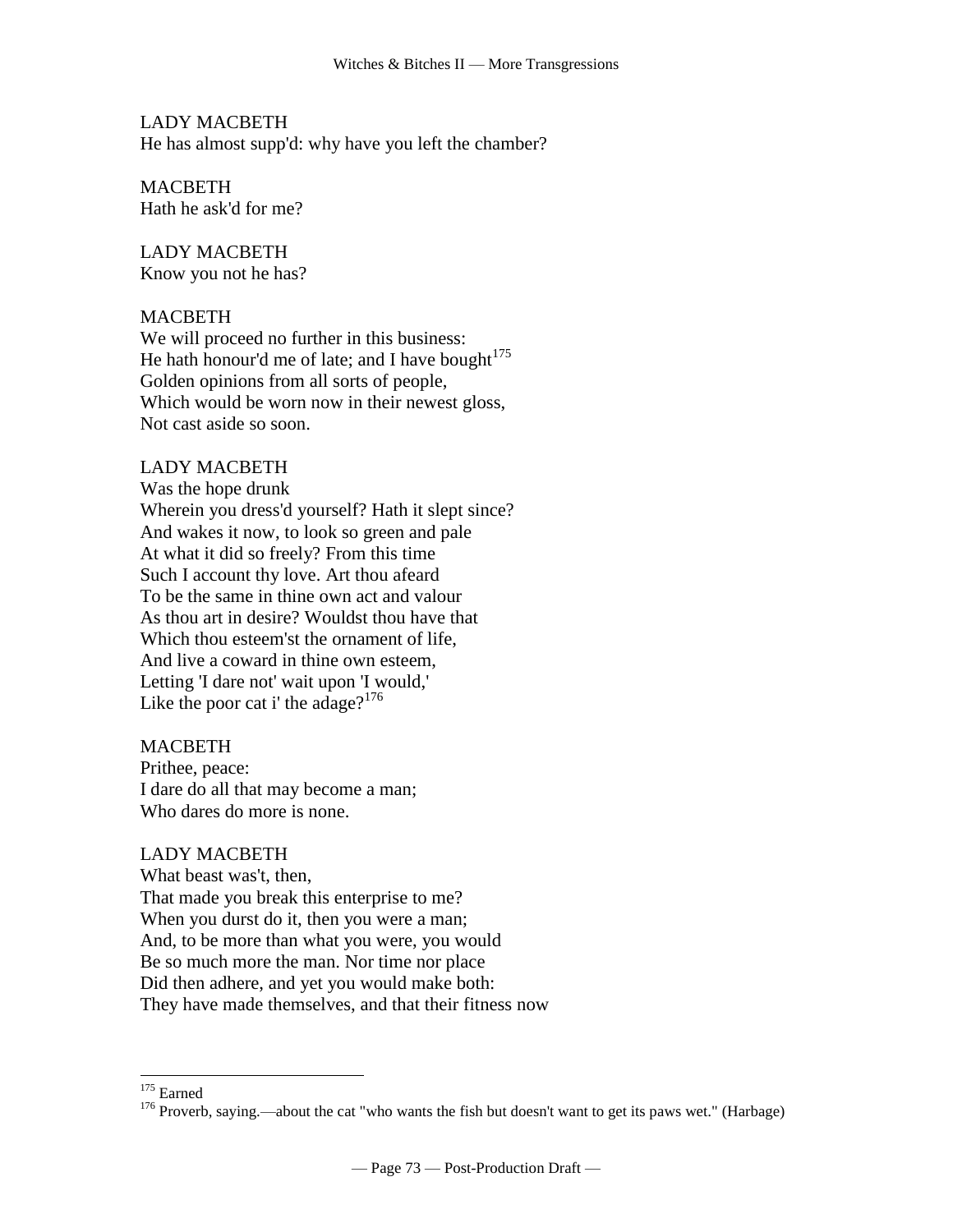Does unmake you. $177$  I have given suck, and know How tender 'tis to love the babe that milks me: I would, while it was smiling in my face, Have pluck'd my nipple from his boneless gums, And dash'd the brains out, had I so sworn as you Have done to this.

#### MACBETH If we should fail?

#### LADY MACBETH

We fail!

But screw your courage to the sticking-place,  $178$ And we'll not fail. When Duncan is asleep— Whereto the rather shall his day's hard journey Soundly invite him—his two chamberlains Will I with wine and wassail so convince<sup>179</sup> That memory, the warder<sup>180</sup> of the brain, Shall be a fume; $^{181}$  and when in swinish sleep Their drenched natures lie as in a death, What cannot you and I perform upon The unguarded Duncan? What not put upon His spongy officers, who shall bear the guilt Of our great quell? $182$ 

#### **MACBETH**

Bring forth men-children only; For thy undaunted mettle $183$  should compose Nothing but males. Will it not be receiv'd, When we have mark'd with blood those sleepy two Of his own chamber and us'd their very daggers, That they have done't?

LADY MACBETH Who dares receive it other,  $184$ As we shall make our griefs and clamour roar Upon his death?

 $177$  Neither time nor place were then felicitous, and yet you wanted to force them both; now that they have created themselves, their very fitness has unnerved you.

 $178$  Notch on a cross-bow that holds the taut string ready to shoot. (Harbage)

<sup>&</sup>lt;sup>179</sup> With wine and spiced ale so overcome them ...  $180$  Guardian

<sup>&</sup>lt;sup>181</sup> A confusing vapour

<sup>&</sup>lt;sup>182</sup> Kill, murder, termination, victory

<sup>&</sup>lt;sup>183</sup> 1. Dispositon, temperament; 2. spirit, courage

<sup>&</sup>lt;sup>184</sup> Interpret it otherwise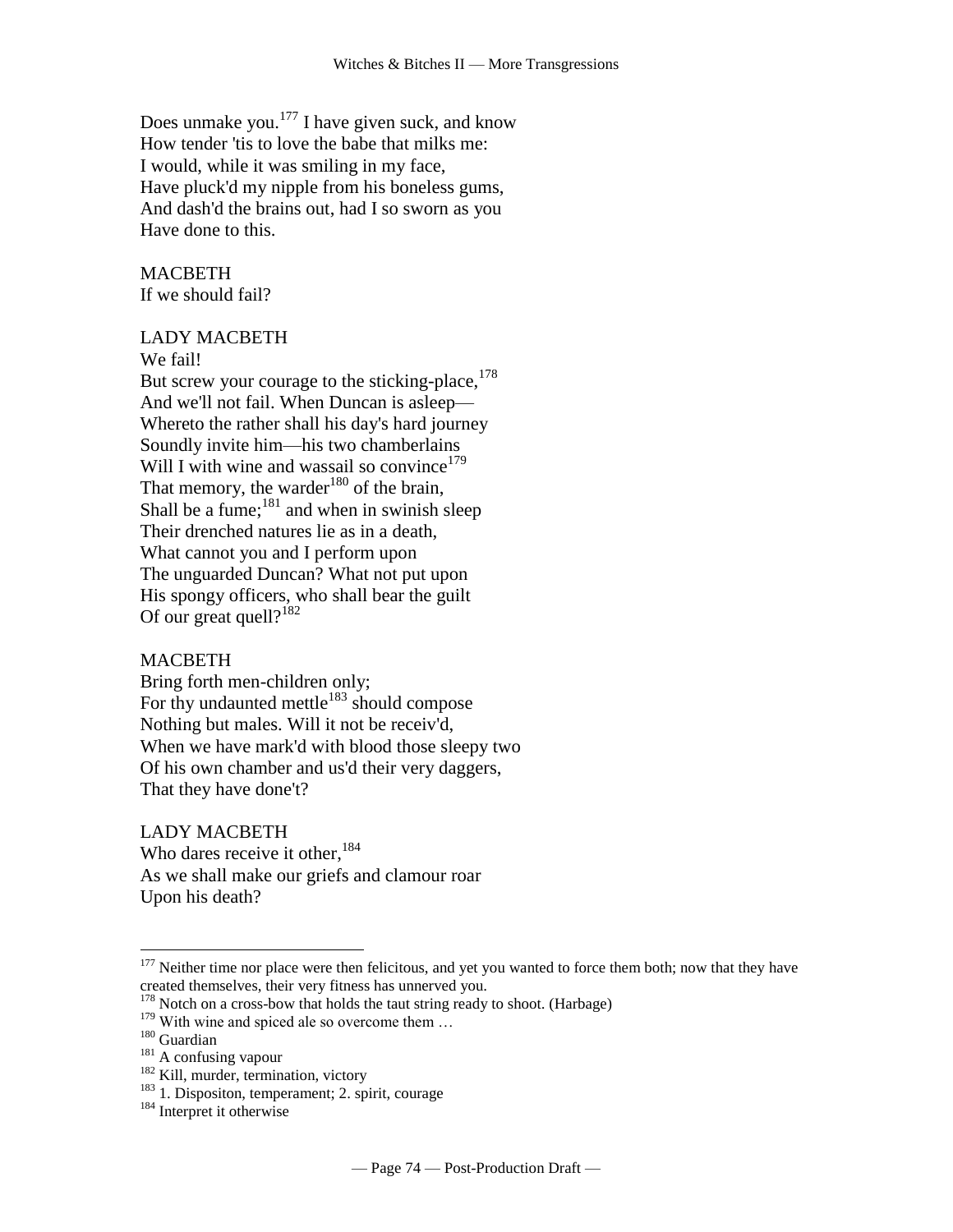## **MACBETH**

I am settl'd, and bend up Each corporal agent to this terrible feat. Away, and mock<sup>185</sup> the time with fairest show: False face must hide what the false heart doth know.

*Exeunt. From the other WITCHES, a sound like the hissing and rattling of a nest of snakes has begun to rise*

*Enter AARON and TAMORA, fresh from another bout of love-making*

## TAMORA

Ah, my sweet Moor, sweeter to me than life!

*Enter BASSIANUS (STADLIN) and LAVINIA, and fall back when they spy the lovers*

## AARON

No more, great empress; Bassianus comes. Be cross with him; and I'll go fetch thy sons To back thy quarrels, whatsoe'er they be.

## *Exit AARON, as sound intensifies*

## BASSIANUS *coming forward*

Who have we here? Rome's royal emperess? Why have you wander'd to an obscure plot, Accompanied but with a barbarous Moor, If foul desire had not conducted you?

## LAVINIA

Jove shield your husband from his hounds today— Tis pity they should take him for a stag!<sup>186</sup>

**BASSIANUS** The king my brother shall have note of this!

LAVINIA Good king, to be so mightily abus'd!

TAMORA Why have I patience to endure all this?!

*The sound from the rest of the ensemble has grown into …*

<sup>185</sup> Deceive

<sup>&</sup>lt;sup>186</sup> A taunting reference to the horns of a cuckold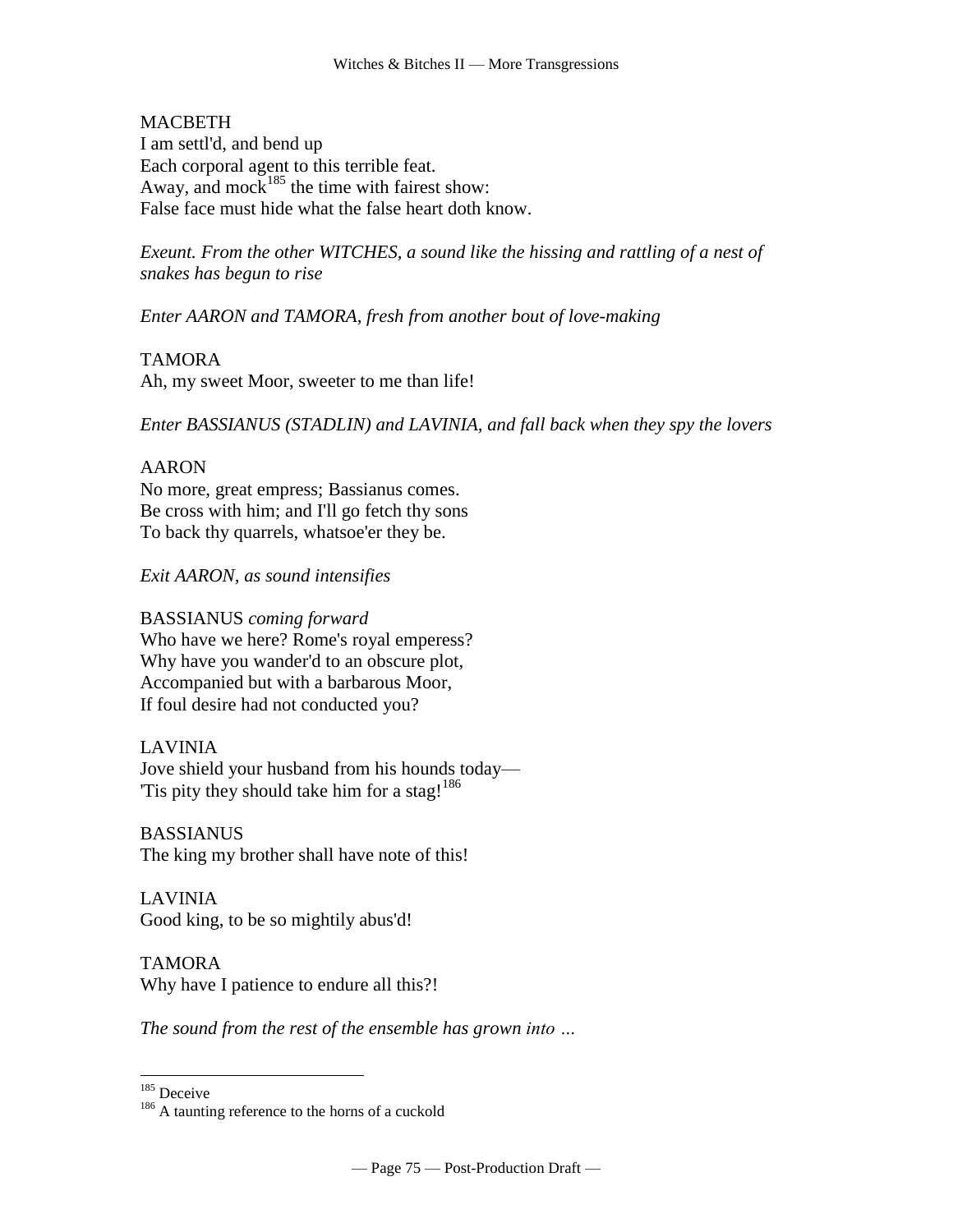# **Interlude 3**

*A more insistent chant than ever before, with a dangerous undercurrent*

THE WITCHES *Round, around, about, about, All ill come in, all good keep out! Round, around, about, about, All ill come in, all good keep out!*

*Double, double, toil and trouble; Fire burn, and cauldron bubble. Double, double, toil and trouble; Fire burn, and cauldron bubble …*

*Abruptly, SHAITAN/AARON sends CHIRON and DEMETRIUS into the scene*

SHAITAN Chiron! Demetrius!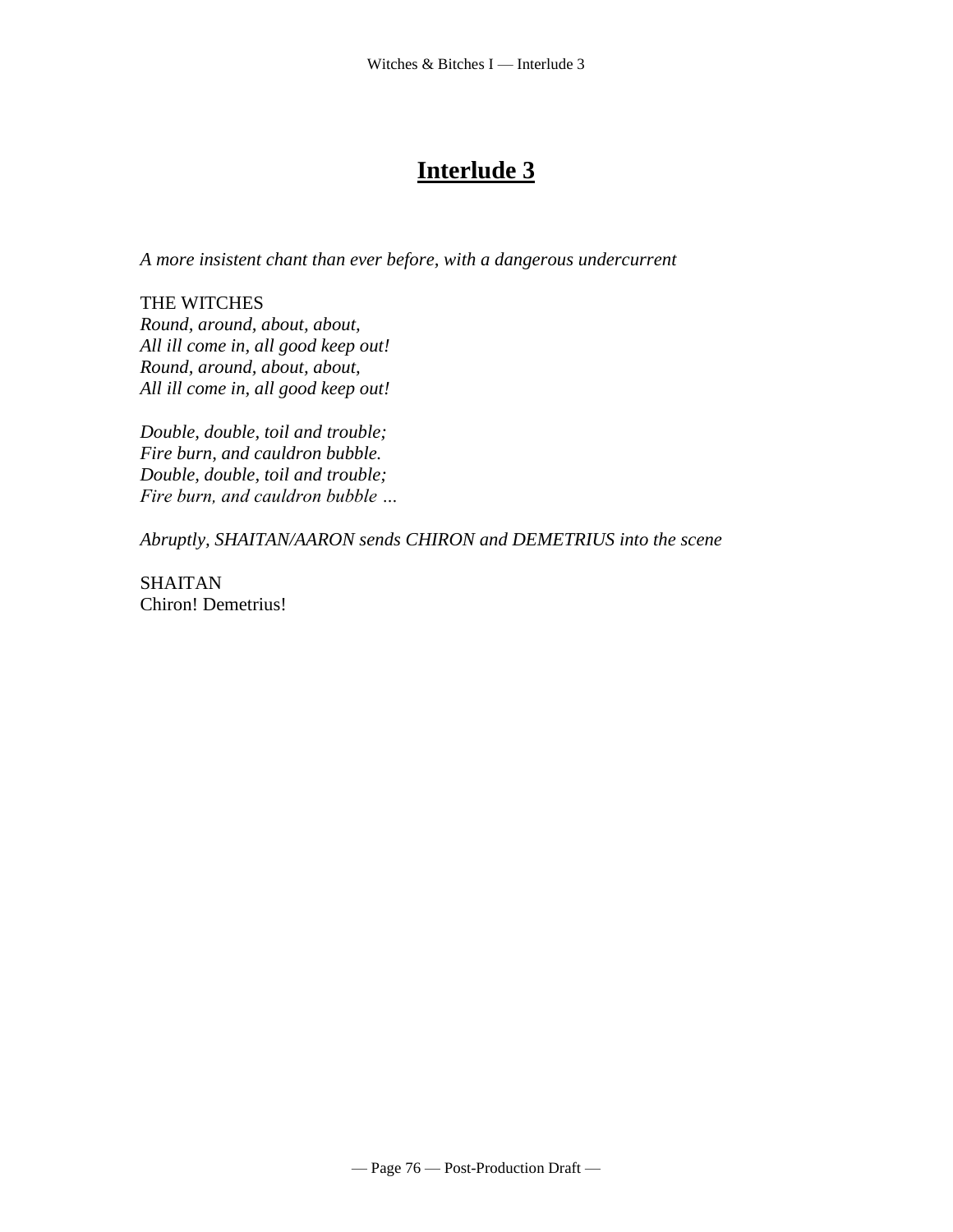# **Scene 5: Bloodshed**

# *Enter CHIRON and DEMETRIUS*

DEMETRIUS How now, dear sovereign, and our gracious mother! Why doth your highness look so pale and wan?

# TAMORA

Have I not reason, think you, to look pale? These two have 'ticed $187$  me hither to this place, And straight they told me they would bind me here Unto the body of a dismal yew, And leave me to this miserable death—

# *CHIRON and DEMETRIUS are speechless with surprise*

—And then they call'd me foul adulteress, Lascivious Goth, and all the bitterest terms That ever ear did hear to such effect: And, had you not by wondrous fortune come, This vengeance on me had they executed. Revenge it, as you love your mother's life, Or be ye not henceforth called my children.

## DEMETRIUS

This is a witness that I am thy son.

*Stabs BASSIANUS*

CHIRON And this for me, struck home to show my strength.

*Also stabs BASSIANUS, who dies*

## LAVINIA

Ay, come, Medusa, come!<sup>188</sup>—nay, barbarous Tamora, For no name fits thy nature but thy own!

 $\overline{a}$ <sup>187</sup> Enticed

<sup>&</sup>lt;sup>188</sup> Medusa was the serpent-haired monster of Greek myth whose glance turned men to stone.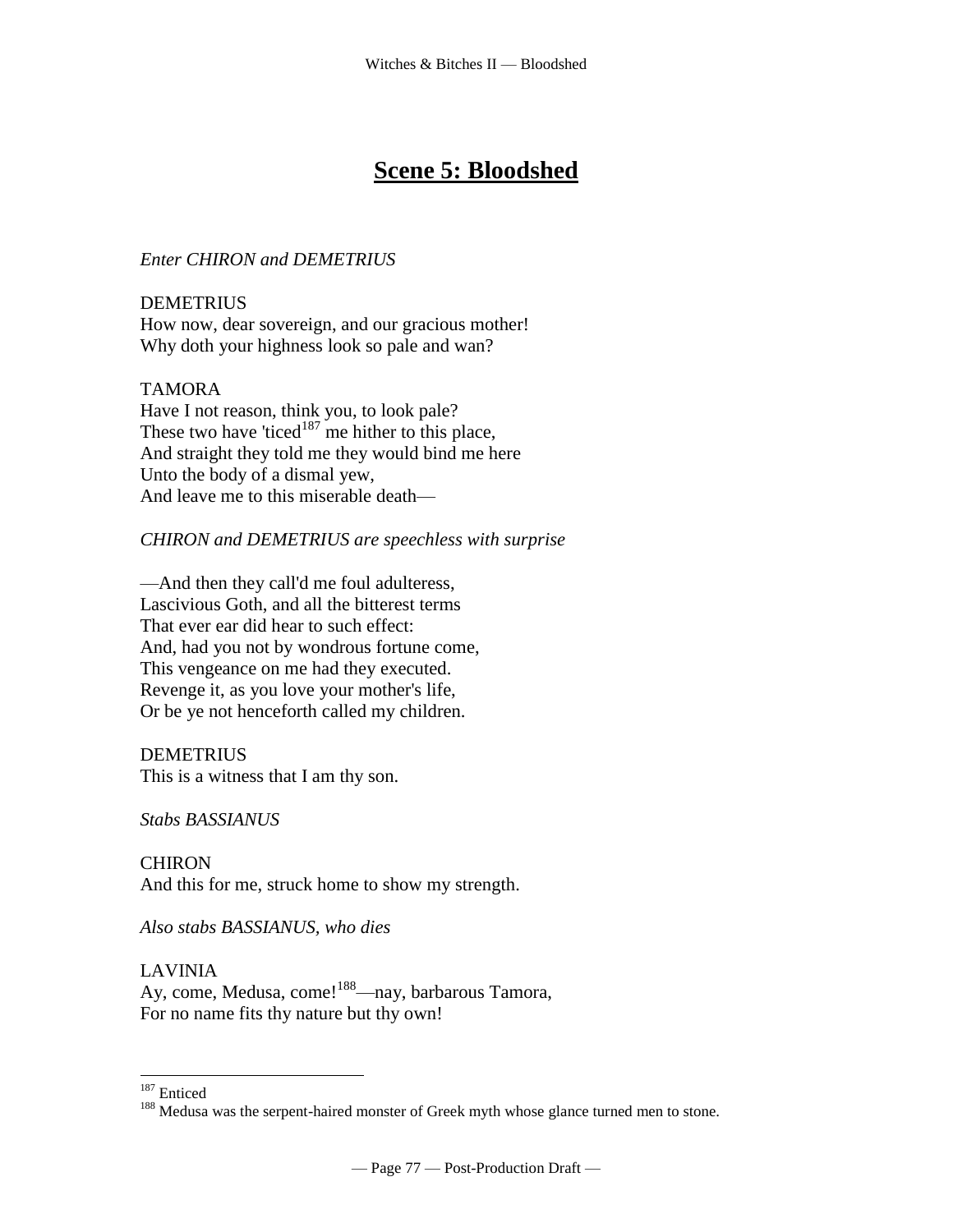## TAMORA

Give me thy poniard; $189$  you shall know, my boys, Your mother's hand shall right your mother's wrong.

## **DEMETRIUS**

Stay, madam; here is more belongs to her. This minion<sup>190</sup> stood upon<sup>191</sup> her chastity, Upon her nuptial vow, her loyalty, And with that painted $192$  hope braves your mightiness; And shall she carry this unto her grave?

# **CHIRON**

An if she do, I would I were an eunuch. Drag hence her husband to some secret hole, And make his dead trunk pillow to our lust.

## TAMORA

But when ye have the honey ye desire, Let not this wasp outlive, us both to sting.

## CHIRON

I warrant you, madam, we will make that sure. Come, mistress, now perforce we will enjoy That nice-preserved honesty<sup>193</sup> of yours.

## LAVINIA

O Tamora! thou bear'st a woman's face—

## TAMORA

I will not hear her speak; away with her!

## LAVINIA

Sweet lords, entreat her hear me but a word.

## DEMETRIUS

What, wouldst thou have me prove myself a bastard?

# LAVINIA

'Tis true; the raven doth not hatch a lark: Yet have I heard—O, could I find it now!— Some say that ravens foster forlorn children,

<sup>&</sup>lt;sup>189</sup> Dagger

<sup>&</sup>lt;sup>190</sup> 1. Servile or obsequious follower; 2. darling, favourite; 3. mistress, paramour

 $191$  Made much of (Cross)

<sup>192</sup> Imagined, unrealistic

<sup>&</sup>lt;sup>193</sup> "Carefully guarded chastity" (Cross)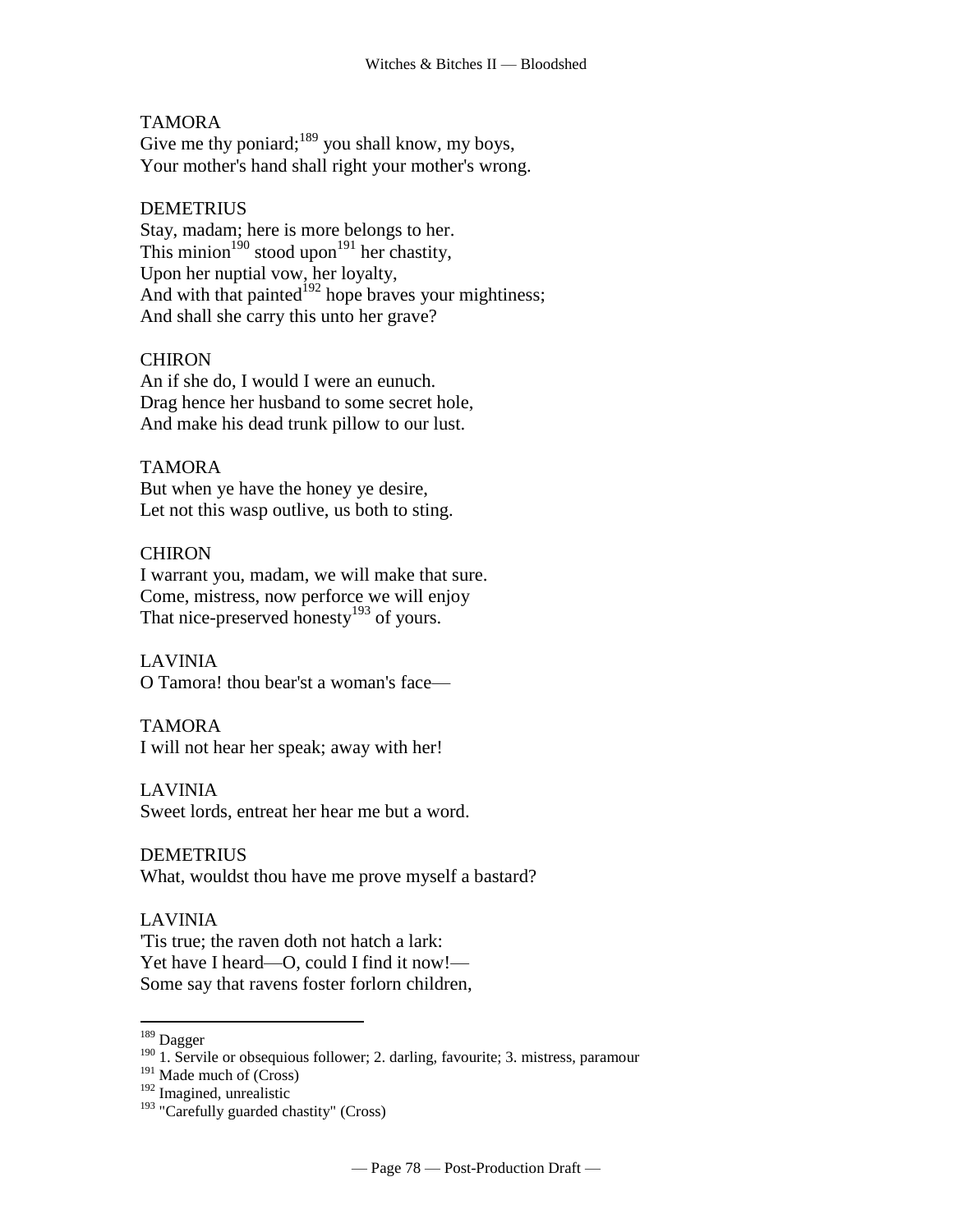The whilst their own birds famish in their nests: O, be to me, though thy hard heart say no, Nothing so kind, but something pitiful!<sup>194</sup>

# TAMORA

I know not what it means; away with her!

## LAVINIA

O, let me teach thee! for my father's sake, That gave thee life, when well he might have slain thee, Be not obdurate, open thy deaf ears.

# TAMORA

Hadst thou in person ne'er offended me, Even for his sake am I pitiless. Remember, boys, I pour'd forth tears in vain, To save your brother from the sacrifice? But fierce Andronicus would not relent; Therefore, away with her, and use her as you will, The worse to her, the better lov'd of me.

## LAVINIA

O Tamora, be call'd a gentle queen, And with thine own hands kill me in this place! For 'tis not life that I have begg'd so long; Poor I was slain when Bassianus died.

## TAMORA

What begg'st thou, then? Fond $195$  woman, let me go!

## LAVINIA

'Tis present death I beg; and one thing more— O, keep me from their worse than killing lust, And tumble me into some loathsome pit, Where never man's eye may behold my body: Do this, and be a charitable murderer.

## TAMORA

So should I rob my sweet sons of their fee: No, let them satisfy their lust on thee.

## DEMETRIUS

Away! for thou hast stay'd us here too long.

 $194$  Not as kind as the raven, yet a little capable of pity

<sup>195</sup> Foolish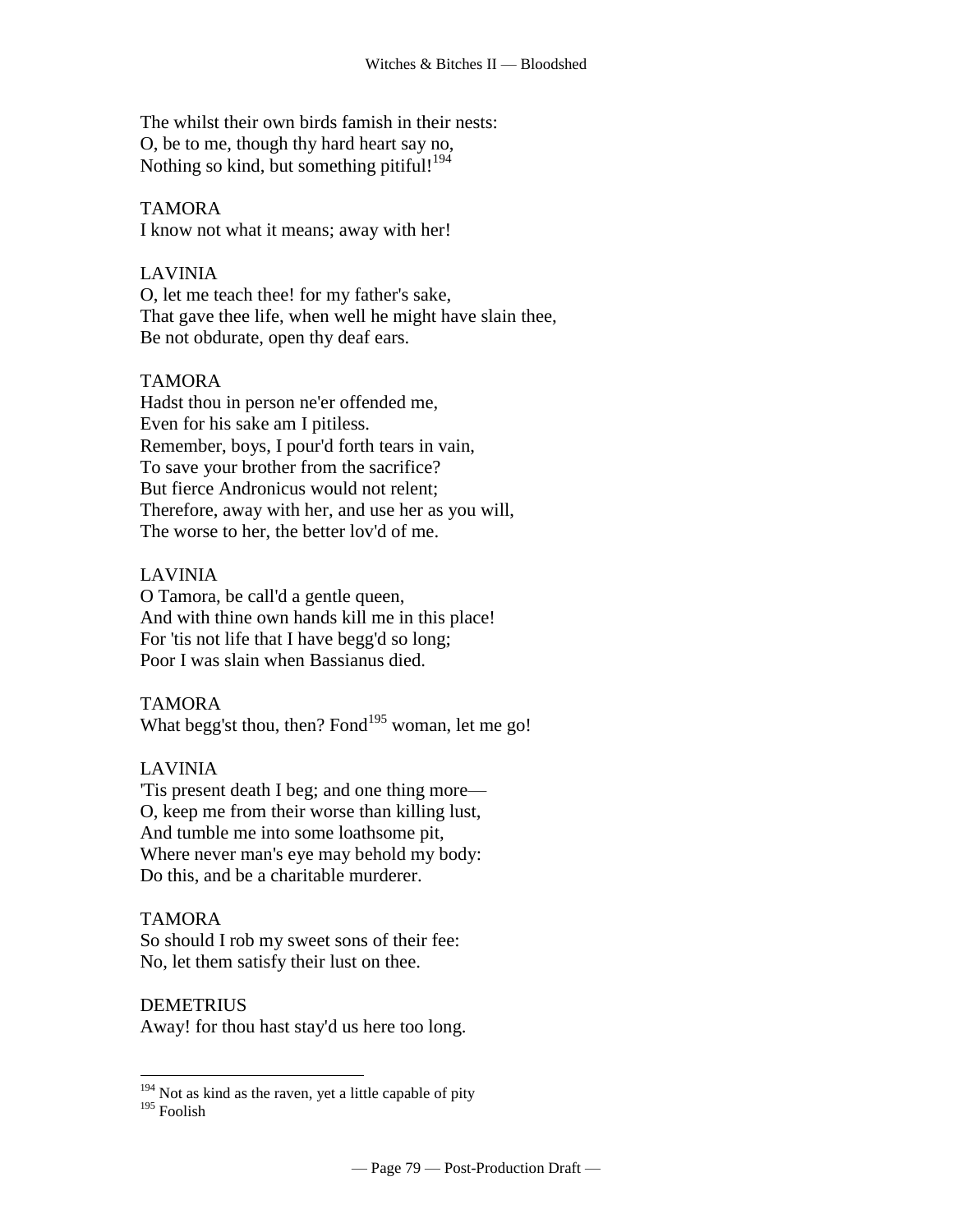LAVINIA

No grace? no womanhood? Ah, beastly creature! The blot and enemy to our general name!<sup>196</sup> Confusion fall—

CHIRON Nay, then I'll stop your mouth.

*He does so by cutting out her tongue*

Bring thou her husband: This is the hole where Aaron bid us hide him.

*DEMETRIUS throws the body of BASSIANUS into the pit; then exeunt DEMETRIUS and CHIRON, dragging off LAVINIA*

TAMORA Farewell, my sons: see that you make her sure. Ne'er let my heart know merry cheer indeed, Till all the Andronici be made away!<sup>197</sup> Now will I hence to seek my lovely Moor, And let my spleenful sons this trull<sup>198</sup> deflow'r.

*AARON/SHAITAN meets her, exulting, and they watch as …*

*Enter MACBETH to LADY MACBETH, with two bloody daggers beneath his cloak*

LADY MACBETH My husband!

**MACBETH** I have done the deed. Didst thou not hear a noise?

LADY MACBETH I heard the owl scream and the crickets cry. Did not you speak?

**MACBETH** When?

LADY MACBETH Now.

<sup>&</sup>lt;sup>196</sup> I.e., the name of womankind

<sup>197</sup> Killed

<sup>198</sup> Whore, strumpet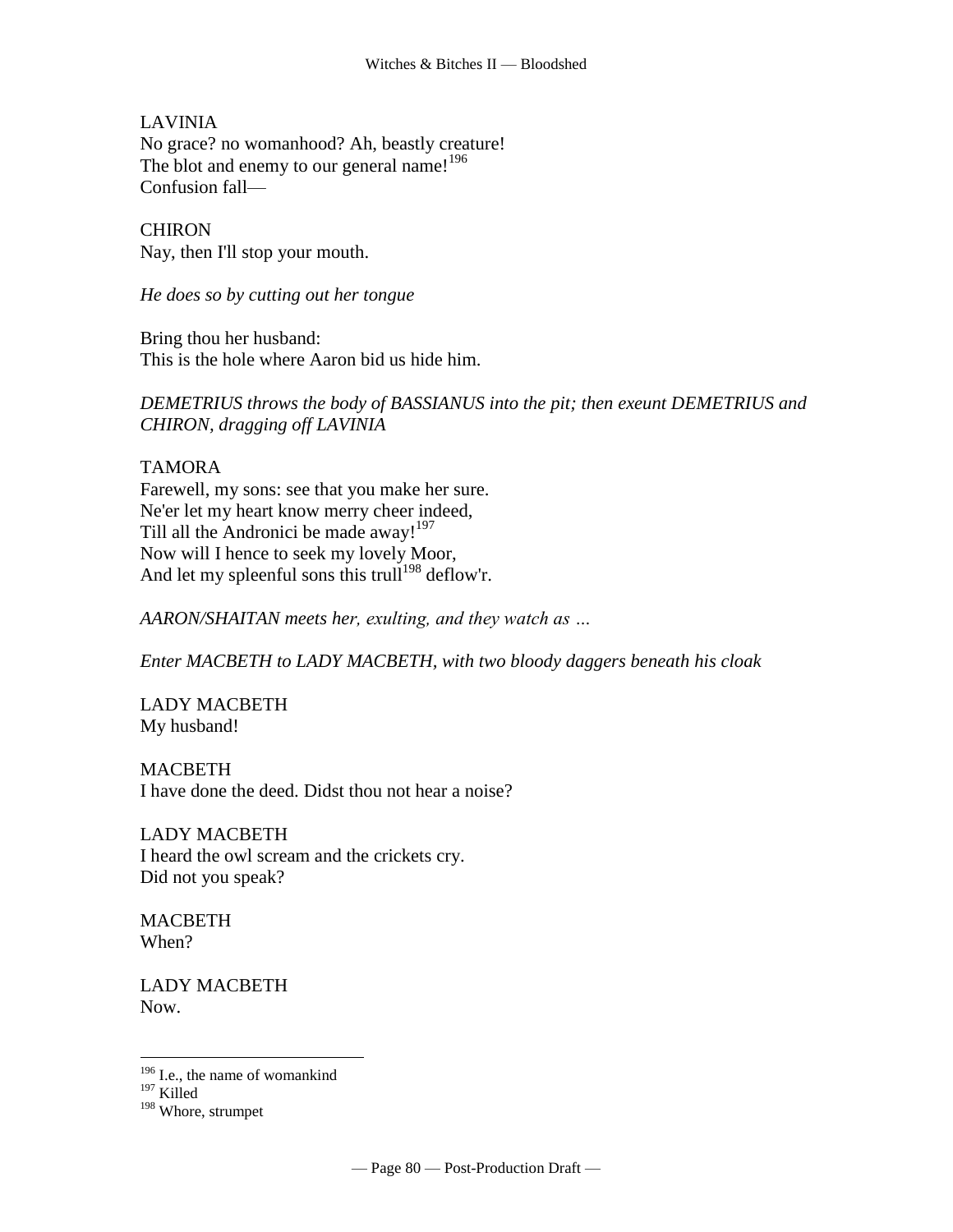MACBETH As I descended?

LADY MACBETH Ay.

# **MACBETH** Hark!

*Hears nothing. Looking on his hands*

This is a sorry sight.

# LADY MACBETH

A foolish thought, to say a sorry sight.

# **MACBETH**

There's one did laugh in's sleep, and one cried 'Murder!' That they did wake each other. I stood and heard them: But they did say their prayers, and address'd them Again to sleep.

LADY MACBETH There are two lodg'd together?

# MACBETH

One cried 'God bless us!' and 'Amen' the other; As they had seen me with these hangman's hands. List'ning their fear, I could not say 'Amen,' When they did say 'God bless us!'

LADY MACBETH Consider it not so deeply.

# MACBETH

But wherefore could not I pronounce 'Amen'? I had most need of blessing, and 'Amen' Stuck in my throat.

LADY MACBETH These deeds must not be thought After these ways; so, it will make us mad.

# MACBETH

Methought I heard a voice cry 'Sleep no more! Macbeth does murder sleep', the innocent sleep,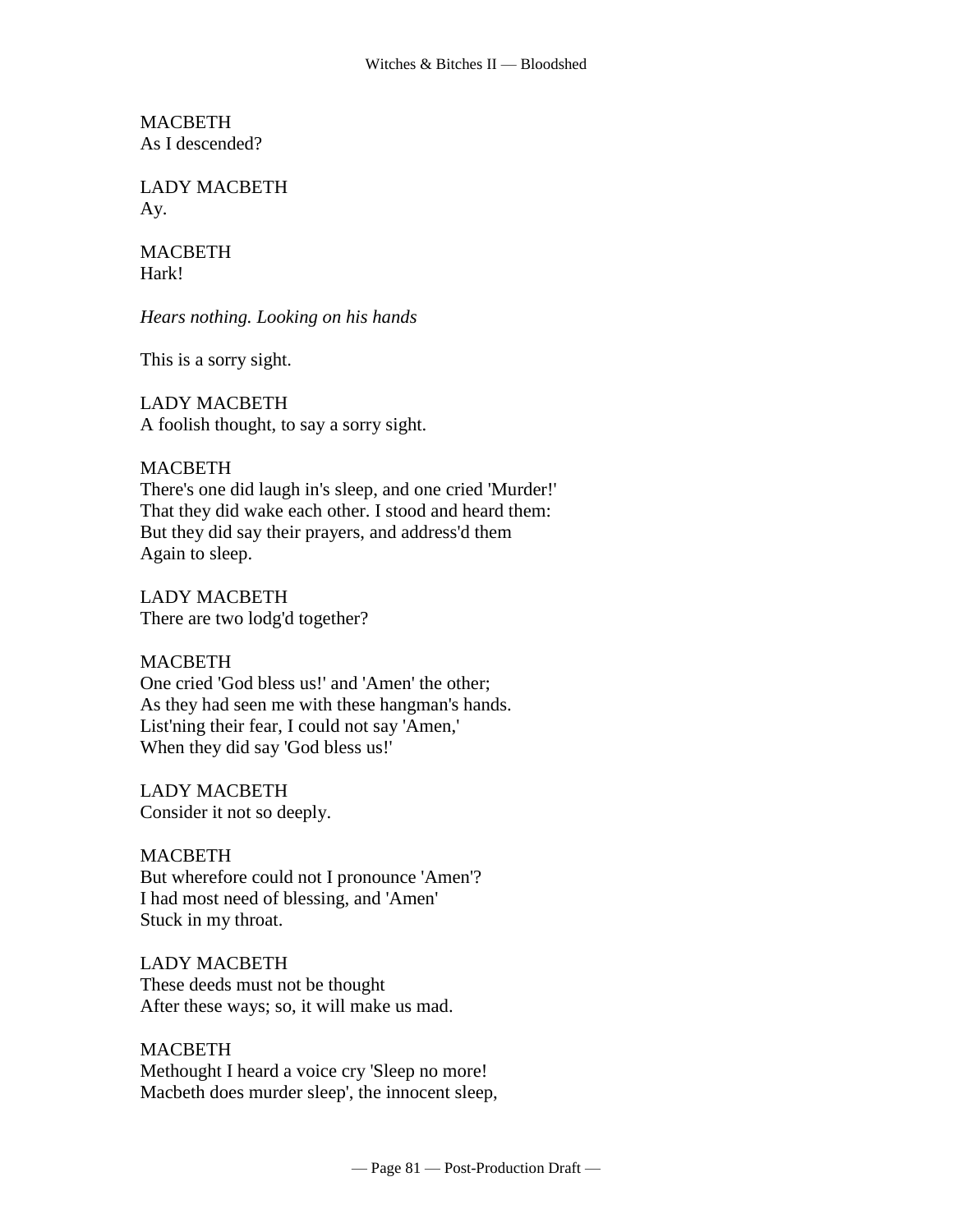Sleep that knits up the ravell'd sleeve<sup>199</sup> of care, The death of each day's life, sore labour's bath, Balm of hurt minds, great nature's second course, Chief nourisher in life's feast,—

LADY MACBETH What do you mean?

## MACBETH

Still it cried 'Sleep no more!' to all the house: 'Glamis hath murder'd sleep, and therefore Cawdor Shall sleep no more; Macbeth shall sleep no more!'

## LADY MACBETH

Who was it that thus cried? Why, worthy thane, You do unbend your noble strength, to think So brainsickly of things. Go get some water, And wash this filthy witness $^{200}$  from your hand.

*As he moves to do so, she spies the daggers*

Why did you bring these daggers from the place? They must lie there: go carry them; and smear The sleepy grooms with blood.

## MACBETH

I'll go no more: I am afraid to think what I have done; Look on't again I dare not.

## LADY MACBETH

Infirm of purpose! Give me the daggers! The sleeping and the dead Are but as pictures: 'tis the eye of childhood That fears a painted devil. If he do bleed, I'll gild $^{201}$  the faces of the grooms withal, For it must seem their guilt.

## *Exit. Knocking within (coming from SHAITAN)*

MACBETH

Whence is that knocking?

 $200$  Evidence

<sup>&</sup>lt;sup>199</sup> The image of re-knitting an unraveled sleeve is clear today, but the original spelling 'sleave' referred to straightening out a tangled skein of floss-silk

 $^{201}$  Apply gold leaf (i.e., paint with the blood of a king)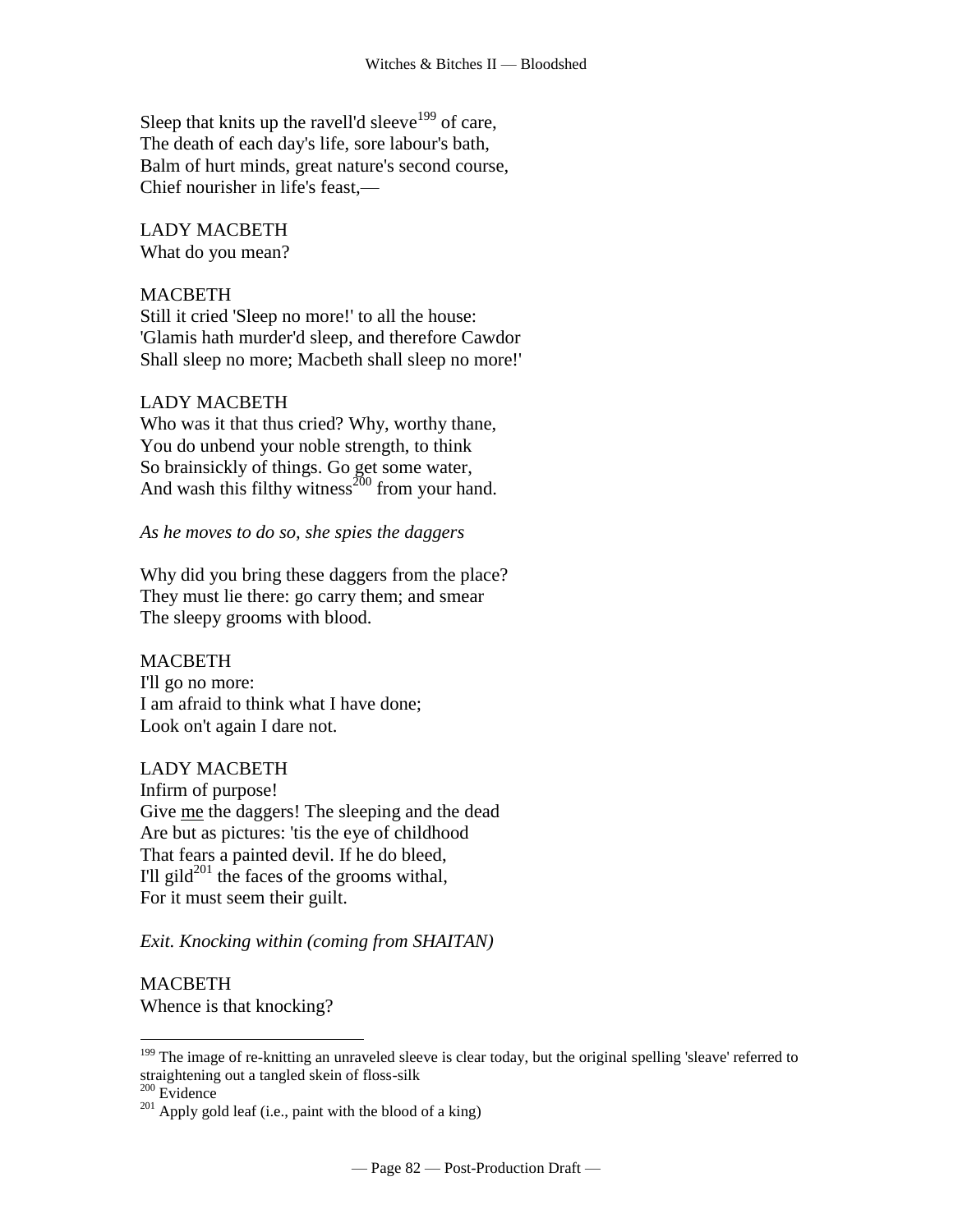How is't with me, when every noise appals me? What hands are here? ha! they pluck out mine eyes. Will all great Neptune's ocean wash this blood Clean from my hand? No, this my hand will rather The multitudinous seas incarnadine, $202$ Making the green one red.

# *Re-enter LADY MACBETH*

LADY MACBETH My hands are of your colour; but I shame To wear a heart so white!

# *Knocking within*

I hear a knocking At the south entry. Retire we to our chamber; A little water clears us of this deed— How easy is it, then!

# *Knocking within*

Hark! more knocking. Get on your nightgown lest occasion call us; Be not lost so poorly in your thoughts!

# *Exit*

MACBETH To know my deed, 'twere best not know myself.

*Knocking within—SHAITAN is mocking HELLWAIN/MACBETH*

Wake Duncan with thy knocking! I would thou couldst!

*Exit* 

*Enter BEATRICE to admit SHAITAN—who has become DEFLORES, fresh from killing Piracquo*

**BEATRICE** Deflores.

<sup>202</sup> Turn red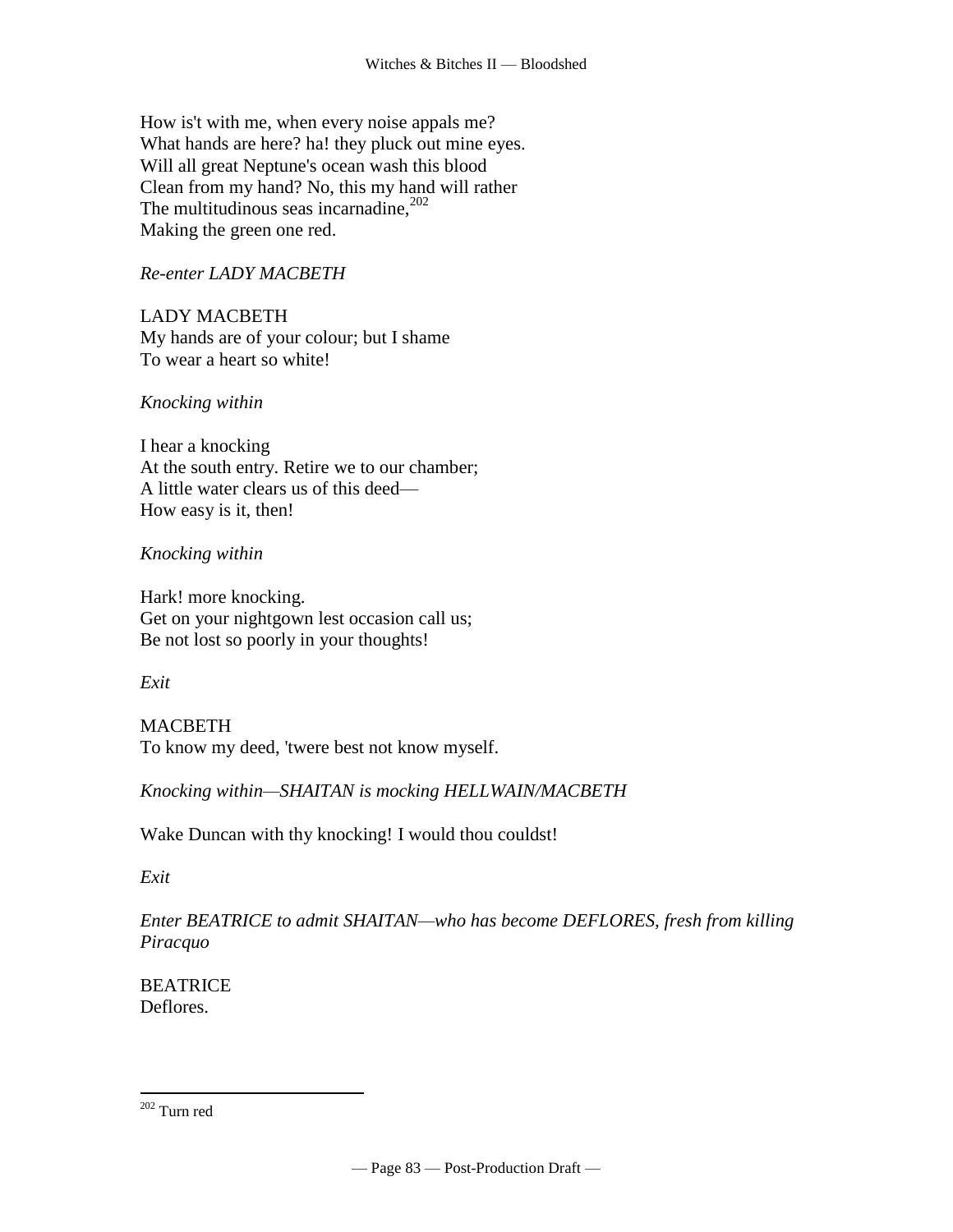**DEFLORES** Lady.

BEATRICE Thy looks promise cheerfully.

**DEFLORES** All things are [answerable:](http://www.tech.org/~cleary/change.html#ANSWERAB) $203$  time, circumstance, Your wishes and my service.

**BEATRICE** Is it done then?

DEFLORES Piracquo is no more.

BEATRICE My joys start at mine eyes; our sweet'st delights Are evermore born weeping.

DEFLORES I've a [token](http://www.tech.org/~cleary/change.html#TOKEN) for you.

*He gives her a small object wrapped in a handkerchief*

BEATRICE *unwrapping it* For me?

DEFLORES But it was sent somewhat unwillingly: I could not get the ring without the finger.

BEATRICE *dropping it* Bless me! What hast thou done?

**DEFLORES** Why, is that more Than killing the whole man? I cut his heart strings [A greedy hand thrust in a dish at court](http://www.tech.org/~cleary/change.html#AGREEDYH)  [In a mistake hath had as much as this.](http://www.tech.org/~cleary/change.html#AGREEDYH) [*picking it up again*]

**BEATRICE** 'Tis the first token my father made me send him.

 $203$  "In agreement" (Cleary)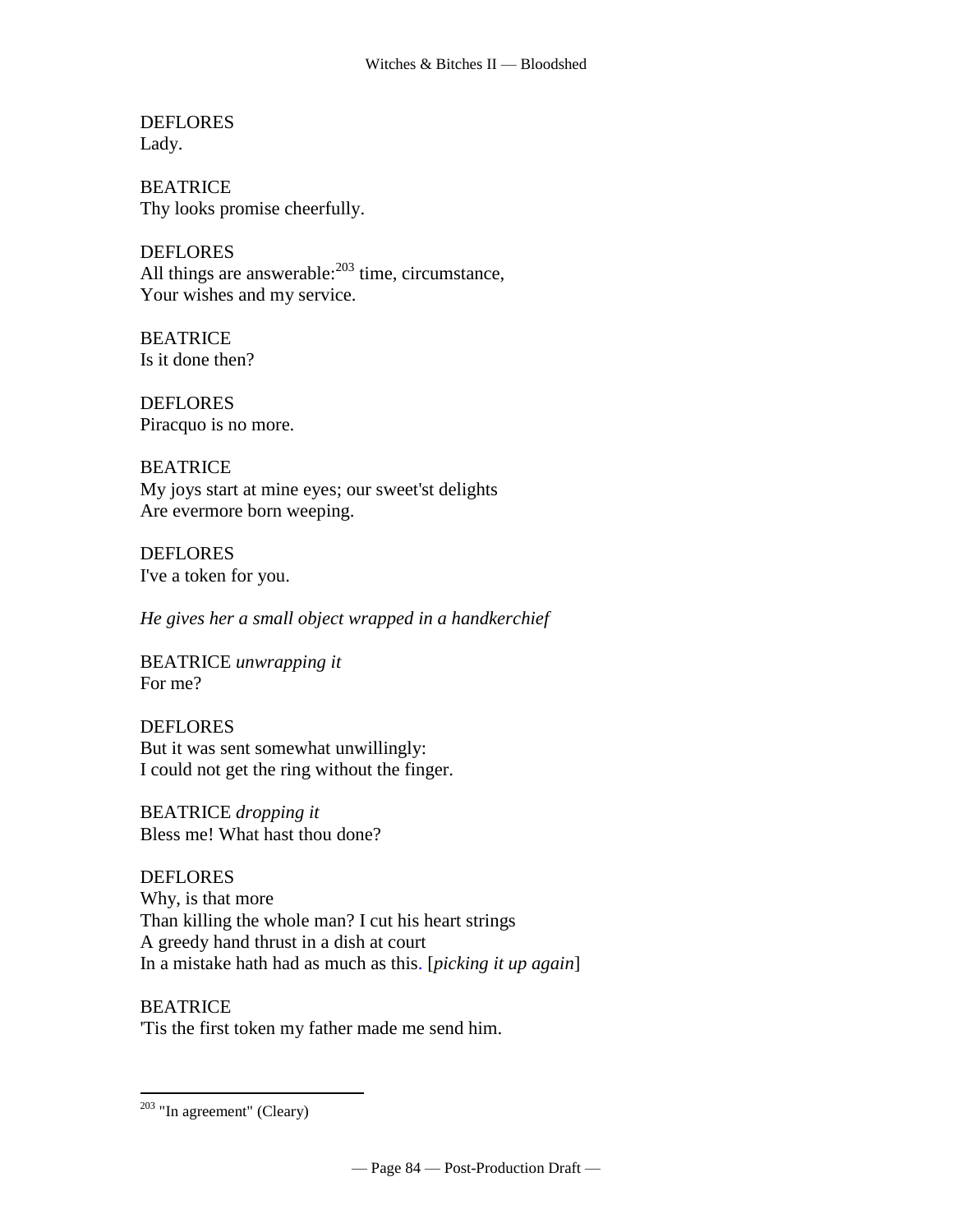**DEFLORES** And I made him send it back again For his last token. I was loathe to leave it, And I'm sure dead men have no use of jewels.

BEATRICE 'Tis soon apply'd: all dead men's fees are yours, sir.

**DEFLORES** Well, being my fees I'll take it; Great men have taught me that, or else my merit Would scorn the way on't.

**BEATRICE** It might justly, sir. Then look you, here's three thousand golden florins; $^{204}$ I have not meanly thought upon thy merit.

DEFLORES What, salary? Now you move me!

BEATRICE How, Deflores?

## DEFLORES

 $\overline{a}$ 

Do you place me in the rank of verminous fellows To destroy things for wages? Offer gold? The lifeblood of man! Is anything Valued too precious for my recompense?

**BEATRICE** I understand thee not.

DEFLORES I could ha' hir'd A [journeyman](http://www.tech.org/~cleary/change.html#JOURNEYM)<sup> $205$ </sup> in murder at this rate, And mine own conscience might have [slept at ease](http://www.tech.org/~cleary/change.html#SLEPTATE) And had the work brought home!

BEATRICE *aside* I'm in a labyrinth; What will content him? I would fain be rid of him.— I'll double the sum, sir.

 $204$  A gold coin first issued at Florence, Italy, in 1252

 $205$  One step above an apprentice (i.e., not yet a master of the craft)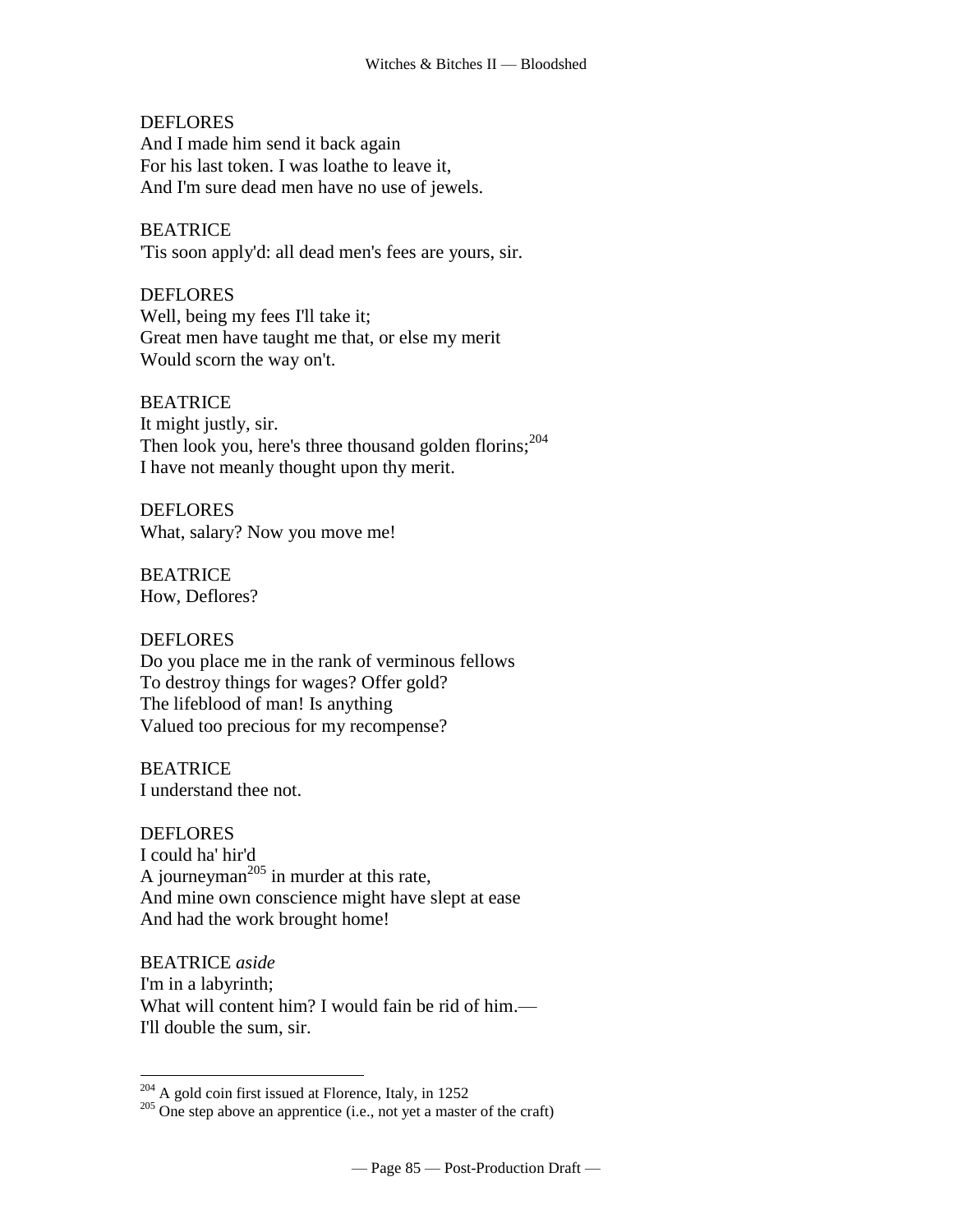**DEFLORES** You take a course To double my vexation, that's the good you do.

#### BEATRICE *aside*

Bless me! I am now in worse plight than I was; I know not what will please him.—For my fear's sake, I prithee make away with all speed possible Send thy demand in writing, it shall follow thee; But prithee take thy flight.

**DEFLORES** You must fly too then.

BEATRICE  $I<sup>2</sup>$ 

**DEFLORES** I'll not stir a foot else.

BEATRICE What's your meaning?

#### **DEFLORES**

Why, are not you as guilty—in, I'm sure, As deep as I? And we should stick together. Come, your fears counsel you but ill: my absence Would draw suspect upon you instantly; There were no rescue for you.

BEATRICE *aside* He speaks home.

DEFLORES Nor is it fit we two engag'd so jointly Should part and live asunder.

*He tries to kiss her*

BEATRICE How now, sir? This shows not well!

DEFLORES What makes your lip so strange? This must not be 'twixt us.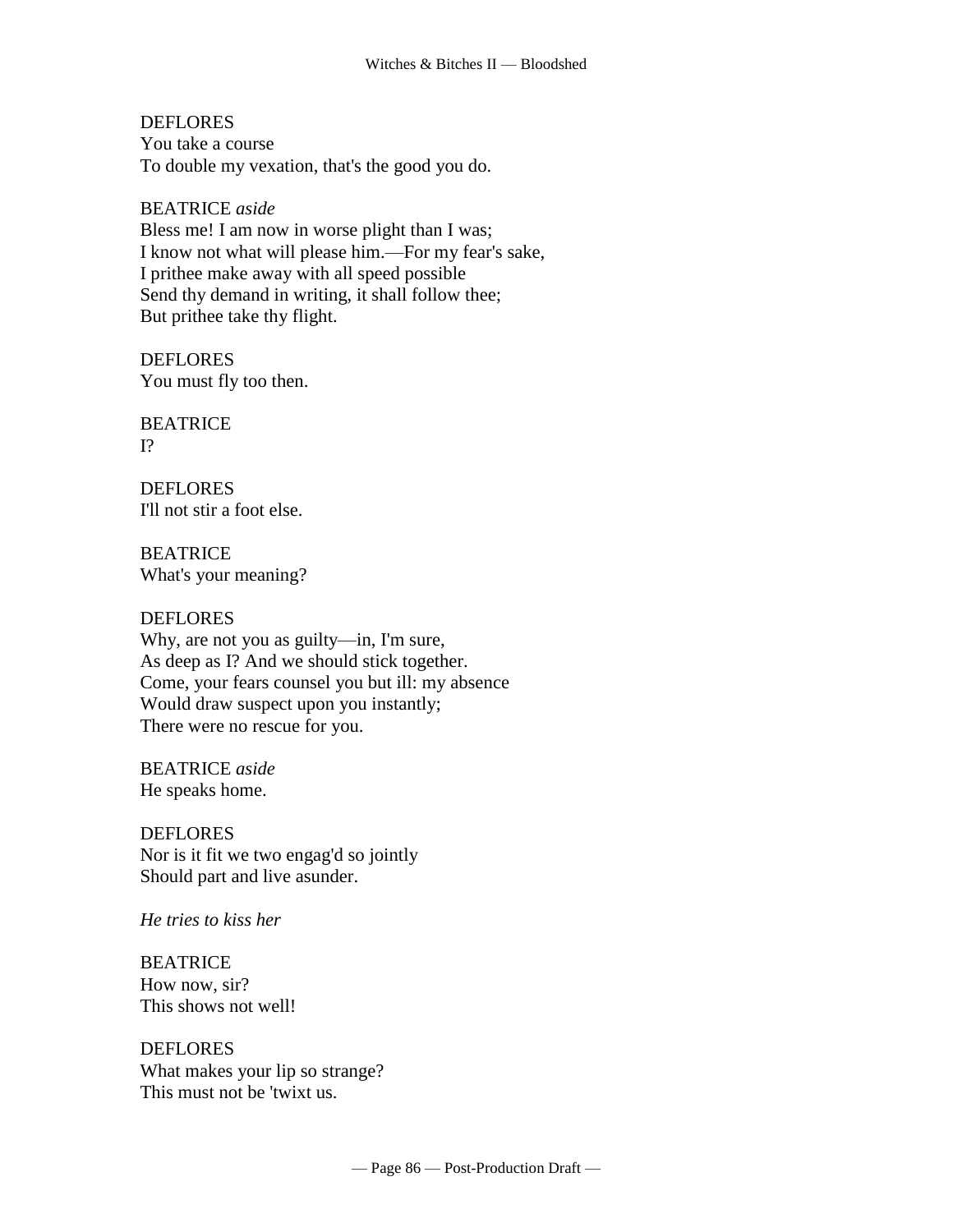BEATRICE *aside* The man talks wildly.

DEFLORES Come, kiss me with a zeal now!

BEATRICE *aside* Heaven, I [doubt](http://www.tech.org/~cleary/change.html#DOUBT2) $^{206}$  him!

DEFLORES I have eas'd You of your trouble; think on't: I'm in pain And must be eas'd of you; 'tis a charity. Justice invites your blood to understand me.

#### BEATRICE I dare not.

DEFLORES Quickly!

## **BEATRICE**

Oh, I never shall! Speak it yet further off that I may lose What has been spoken, and no sound remain on't! I would not hear so much offence again For such another deed.

## DEFLORES

Soft, lady, soft; The last is not yet paid for. Oh, this act Has put me into [spirit;](http://www.tech.org/~cleary/change.html#SPIRIT) <sup>207</sup> I was as greedy on't As the parch'd earth of moisture when the clouds weep. Did you not mark [I wrought myself into't?](http://www.tech.org/~cleary/change.html#IWROUGHT)<sup>208</sup> Nay, su′d and kneel'd for't? Why was all that pains took? You see I have thrown contempt upon your gold; And were I not resolv'd in my belief That thy virginity were perfect in thee, I should but take my recompense with grudging, As if I had but half my hopes I agreed for.

## BEATRICE

Why, 'tis impossible thou canst be so wicked,

<sup>&</sup>lt;sup>206</sup> Fear, distrust

 $207$  1. Courage; 2. sexual desire (Cleary)

<sup>&</sup>lt;sup>208</sup> "Worked to be given the task" (Cleary)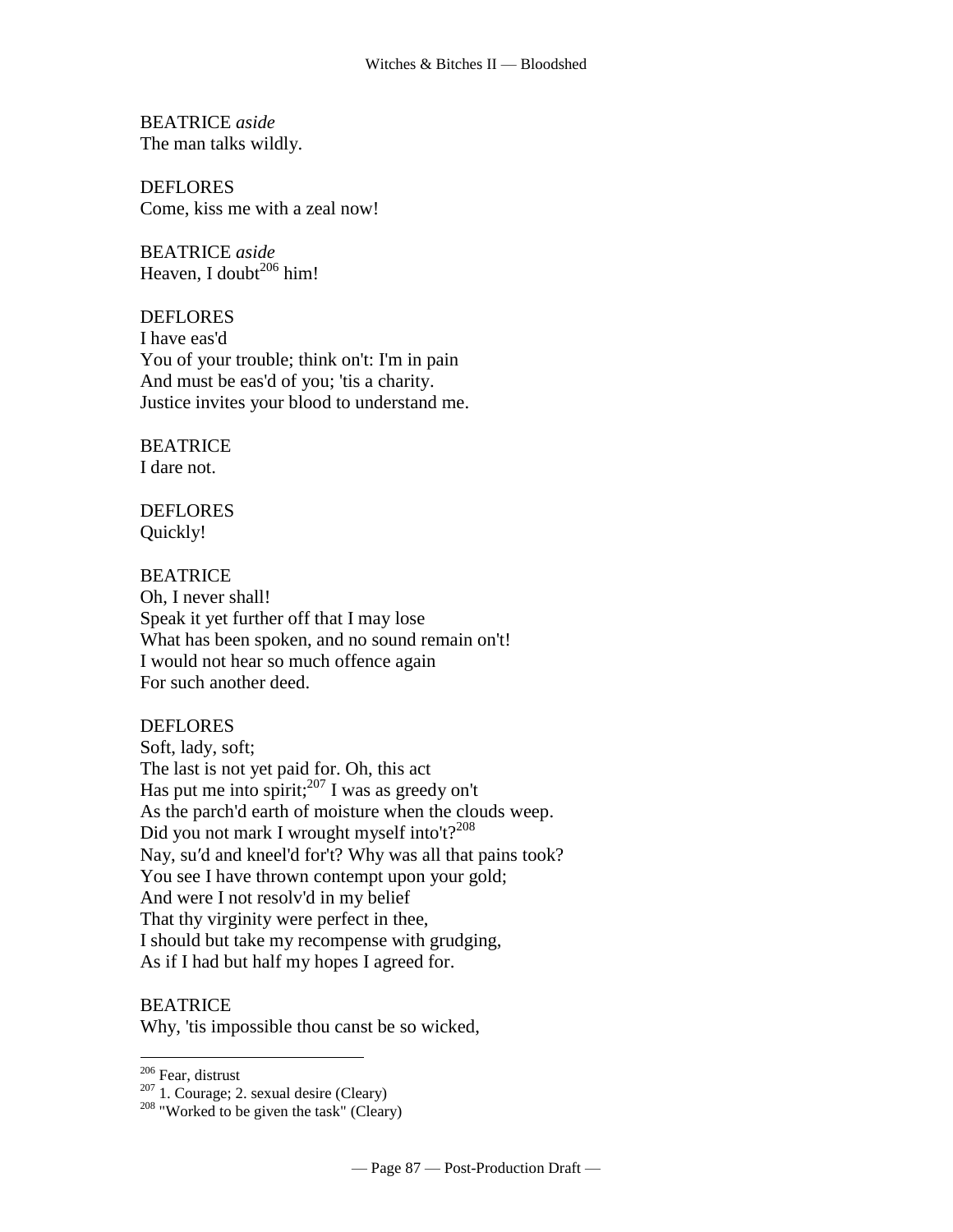Or shelter such a cunning cruelty, To make his death the murderer of my honour! Thy language is so bold and vicious, I cannot see which way I can forgive it With any modesty.

DEFLORES Push, you forget yourself: A woman dipp'd in blood and talk of modesty?!

## BEATRICE

Oh, misery of sin! Would I had been bound Perpetually unto my living hate In that Piracquo than to hear these words! Think but upon the [distance that creation](http://www.tech.org/~cleary/change.html#DISTANCE)  [Set 'twixt thy blood and mine,](http://www.tech.org/~cleary/change.html#DISTANCE)<sup>209</sup> and keep thee there!

## **DEFLORES**

Look but into your conscience, read me there: 'Tis a true book; you'll find me there your equal! Push, fly not to your birth, but settle you In what the act has made you; y'are [no more](http://www.tech.org/~cleary/change.html#NOMORE) now.<sup>210</sup> You must forget your parentage to me; Y'are the deed's creature: by that name You lost your [first condition,](http://www.tech.org/~cleary/change.html#FIRSTCON)<sup>211</sup> and I [challenge](http://www.tech.org/~cleary/change.html#CHALLENG)<sup>212</sup> you, As peace and innocency has turn'd you out And made you one with me.

BEATRICE With thee, foul villain?

## **DEFLORES**

Yes, my fair murderess! Do you [urge](http://www.tech.org/~cleary/change.html#URGE) $^{213}$  me? Though thou writ'st maid, thou whore in thy affection: 'Twas chang'd from thy first love, and that's a kind Of whoredom in thy heart; and [he's chang'd](http://www.tech.org/~cleary/change.html#HESCHANG)<sup>214</sup> now To bring thy second on, thy Alsemero, Whom, by all sweets that ever darkness tasted, If I enjoy thee not, thou ne'er enjoy'st.

<sup>214</sup> Exchanged

<sup>&</sup>lt;sup>209</sup> The distinction in their family bloodlines or class

<sup>210</sup> The old you no longer exists.

<sup>&</sup>lt;sup>211</sup> By the name of murderess you lost your original innocence ...  $2^{12}$  Claim (Cleary)

<sup>213</sup> Challenge, provoke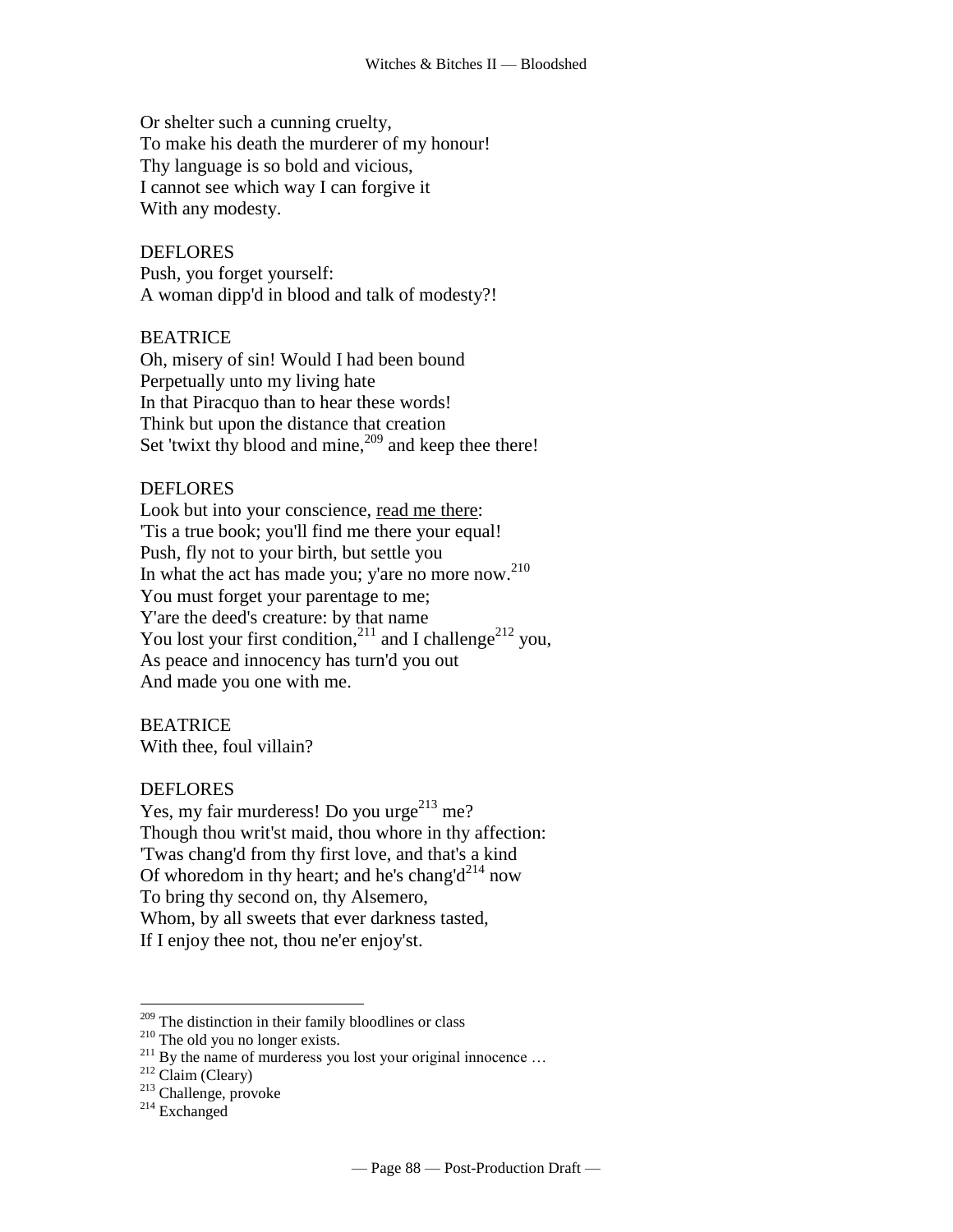I'll blast the hopes and joys of marriage; I'll confess all, my life I rate at nothing.

BEATRICE Deflores!

## DEFLORES

I shall rest from all lovers' plagues then; I live in pain now: that shooting eye Will burn my heart to cinders.

BEATRICE Oh, sir, hear me!

DEFLORES She that in life and love refuses me, In death and shame my partner she shall be.

BEATRICE *on her knees* Stay, hear me once for all: I make thee master Of all the wealth I have in gold and jewels; Let me go poor unto my bed with honour And I am rich in all things.

## DEFLORES

Let this silence thee: The wealth of all Valencia shall not buy My pleasure from me. Can you weep fate from its determin'd purpose? So soon may you weep me.

BEATRICE Vengeance begins; Murder, I see, is follow'd by more sins. [Was my creation in the womb so curs'd](http://www.tech.org/~cleary/change.html#WASMYCRE)  [It must engender with a viper first?](http://www.tech.org/~cleary/change.html#WASMYCRE) $2^{15}$ 

DEFLORES *raising her* Come, rise and shroud your blushes in my bosom.—

*He embraces her*

<sup>&</sup>lt;sup>215</sup> Was such a curse laid on me before birth that I am doomed to surrender my maidenhead to a poisonous serpent?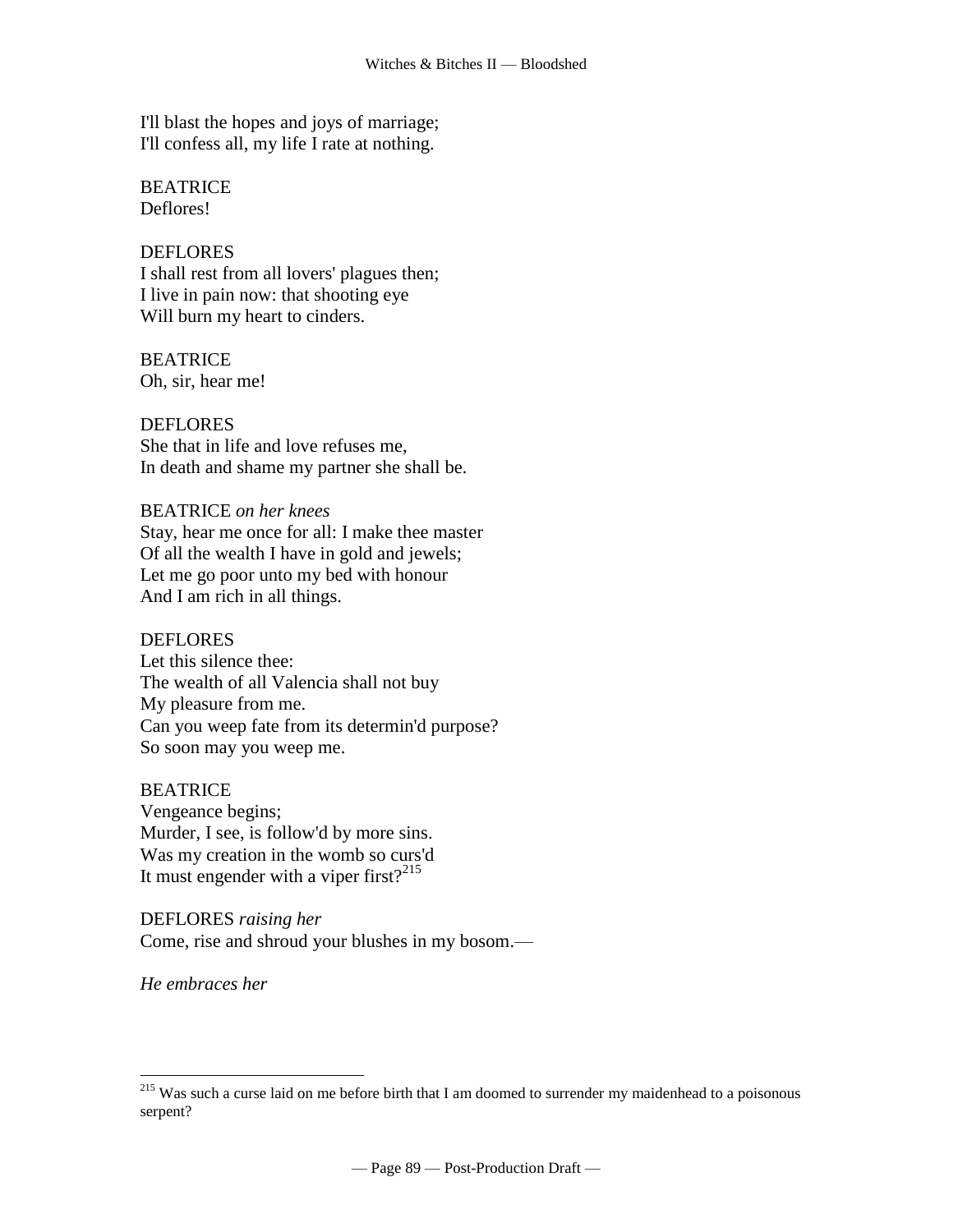Silence is one of pleasure's best [receipts:](http://www.tech.org/~cleary/change.html#RECEIPTS)  $2^{16}$ Thy peace is wrought forever in this yielding. 'Las, how the [turtle](http://www.tech.org/~cleary/change.html#TURTLE)<sup>217</sup> pants! Thou'lt love anon What thou so fear'st and faint'st to venture on.

*Exeunt, entwined. The other WITCHES, who have gathered to watch as the scene progressed, are uneasy with what is happening to ROBIN. But then …* 

*A tall figure—heavily veiled and in a wedding dress under SHAITAN'S robe—bounces onto the stage and skips about flouncing skirts and flirting with each of them in an energetic send-up. Is this SHAITAN in drag, mocking what has just happened? The others quickly recover from their confusion, improvise the complementary roles of horny old men, and start to enjoy themselves.*

**TIFFIN** See where she comes!

**PUCKLE** A proper lusty presence!

**STADLIN** A goodly, personable creature—Just of her pitch was my first wife!

**HOPPO** Hide not our happiness too long. Let's salute her, gentlemen! $^{218}$ 

**OTHERS** Yes! Salute her! [*et cetera ad lib*]

*They pursue her. Suddenly she unmasks herself; they find that it is not SHAITAN but MOLL CUTPURSE*

PUCKLE & TIFFIN Heart! Who's this? Moll?

**HOPPO** Hell, darkness and death!

**STADLIN** A devil rampant!

MOLL Not I, not I! Why, what's the matter with you?

<sup>216</sup> Recipes; i.e., prescriptions

<sup>217</sup> Turtledove

 $218$  The Elizabethan way to salute a lady on first meeting is to kiss her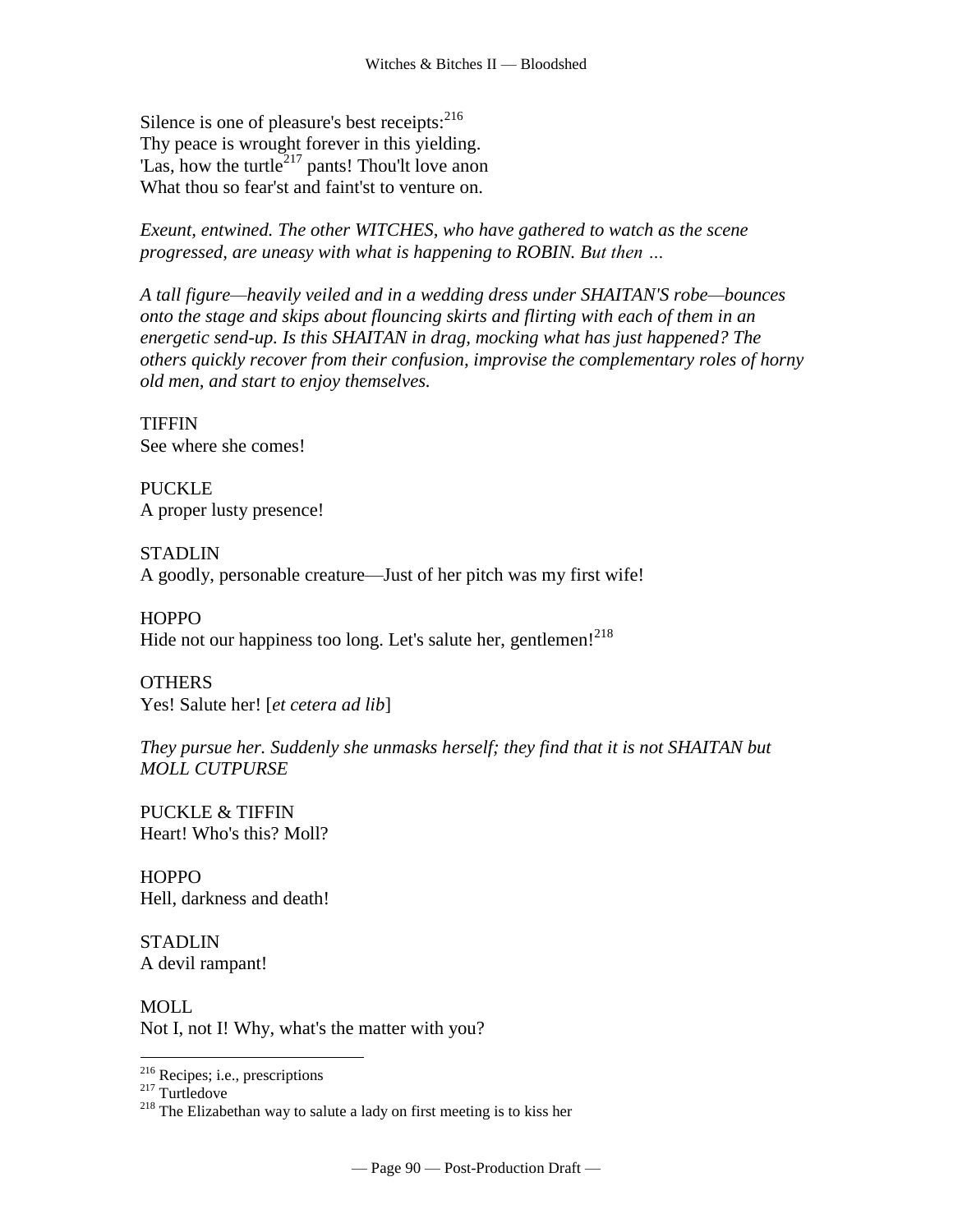Now are you gull'd as you deserve! Thank me for't; Methinks you should be proud of such a sister, As good a man as any.

STADLIN Monstrous impudence!

# MOLL

You do not know the benefits I bring with me: Now all the town will take regard on you, And all your enemies fear you for my sake No Dog dares work on you to make you wife While y'ave a Roaring Girl as friend for life!

# STADLIN *with sarcasm*

Forgive me, worthy gentlewoman; now so clear I see the brightness of thy worth appear!

PUCKLE

Thou art a mad girl, and yet I cannot now Condemn thee.

## MOLL

Condemn me? Troth, and $^{219}$  you should, madam, I'd give you the slip at gallows and cozen<sup>220</sup> the court! Heard you this jest, my ladies?

#### **TIFFIN** What is it, Moll?

# MOLL.

There's one who says he wants to mate with me, But never dreams that I will ne'er agree!

#### **OTHERS** Who?

HOPPO *echoed by others* Laxton!

STADLIN *overriding them* Shaitan!

 $\overline{a}$  $^{219}$  If

<sup>220</sup> Trick, deceive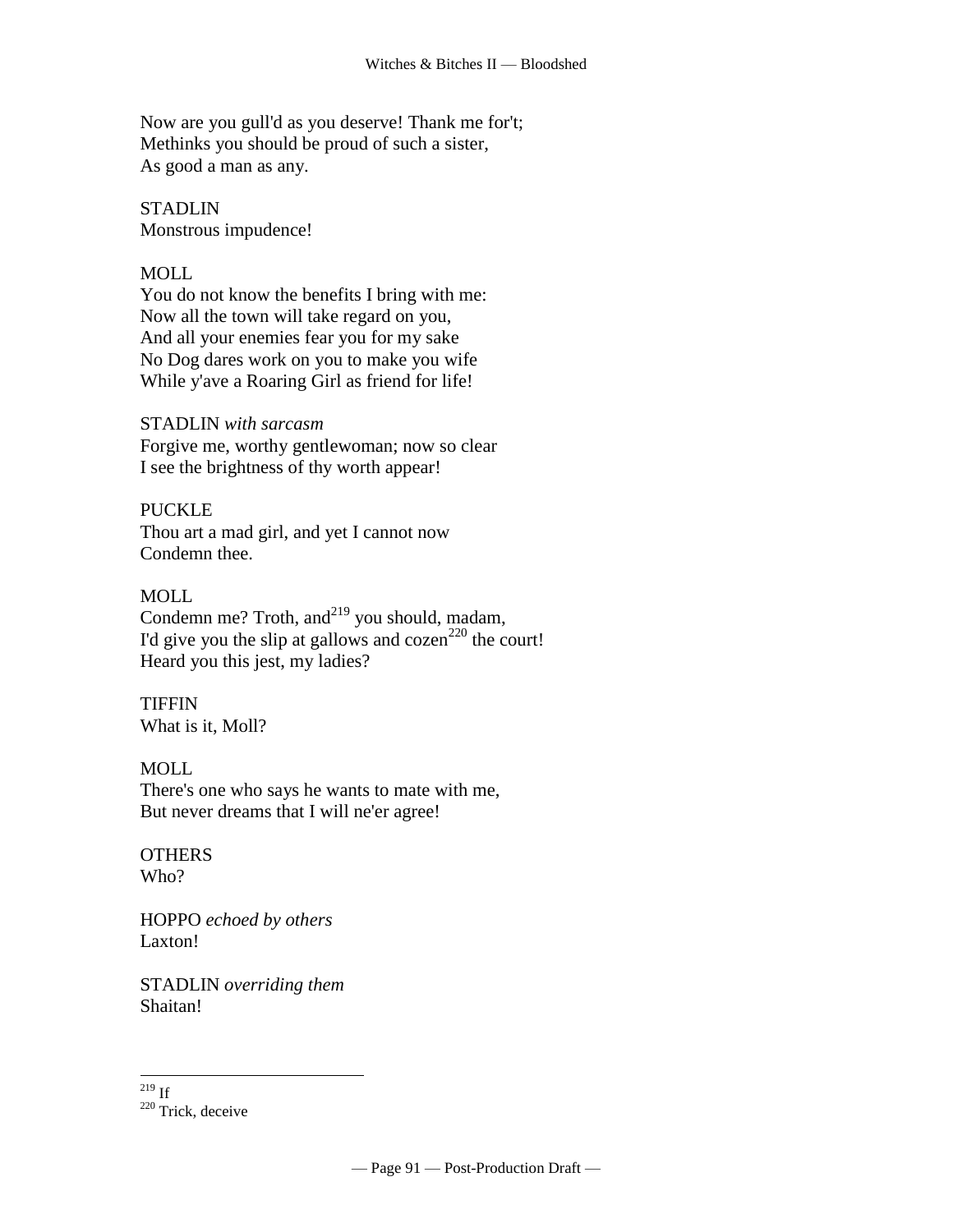**OTHERS** Shaitan? Oh—!

MOLL Perhaps for my mad going some reprove me: I please myself and care not else who loves me.

HELLWAIN In troth, a brave mind, Moll!

**TIFFIN** So when wilt marry?

## MOLL

 $\overline{a}$ 

Who, I, madam? I'll tell you when, i'faith: I shall marry when you shall hear Gallants void from sergeants' fear, Honesty and truth unslander'd, Woman mann'd but never pander'd, [Cheaters](http://www.tech.org/~cleary/roar.html#CHEATER2) [booted but not coach'd,](http://www.tech.org/~cleary/roar.html#BOOTEDBU)<sup>221</sup> [Vessels](http://www.tech.org/~cleary/roar.html#VESSELS)<sup>222</sup> older ere they're broach'd If my mind be then not varied, Next day following, I'll be married!

**STADLIN** This sounds like Doomsday!

MOLL Then were marriage best— For if I should repent, I were soon at rest!

*THE OTHERS applaud and begin to celebrate, when …*

 $221$  "Rich or respectable enough to be well-shod but not enough to ride in coaches" (Cleary) <sup>222</sup> Maidenheads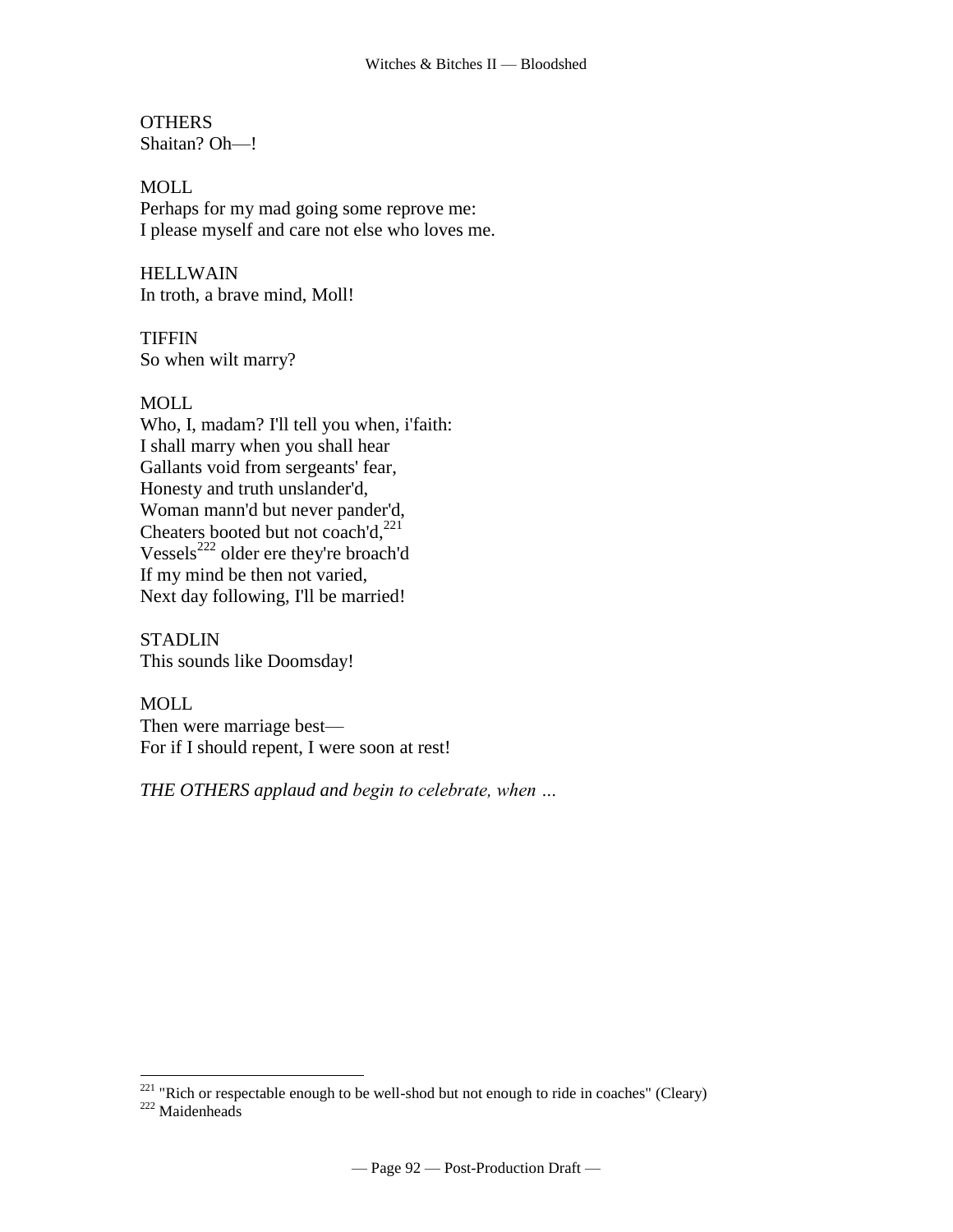# **Interlude 4**

*Thunder and lightning. Enter a furious SHAITAN, who bears a wriggling sack*

**HOPPO** Why, how now, Shaitan? You look angerly.

# SHAITAN

Have I not reason, beldams as you are, Saucy and overbold? How did you dare To trade and traffic with mortal folk In riddles and disguises' smoke— And I, the master of your charms, The close contriver of all harms, Was never call'd to bear my part, Or show the glory of our art?

*The WITCHES cower*

Sister Firestone, thou'rt still about some villainy?

FIRESTONE Not I, forsooth.

*She surrenders SHAITAN's robe*

## SHAITAN

Send Stadlin to me, and a [brazen](http://www.tech.org/~cleary/witch.html#BRAZEN)<sup>223</sup> dish, that I may set one to squeezing these serpents.

*STADLIN comes forward, and HELLWAIN brings a dish.*

FIRESTONE Here's Stadlin, and Hellwain with the dish.

*SHAITAN gives STADLIN a dead child's body*

Here, take this [unbaptised](http://www.tech.org/~cleary/witch.html#UNBAPTIS) brat.  $224$ Boil it well, preserve the fat:

<sup>223</sup> Brass

<sup>&</sup>lt;sup>224</sup> Not only were unbaptised infants believed to be unprotected against witchcraft, but they might be rendered into magical potions to enable such things as flying.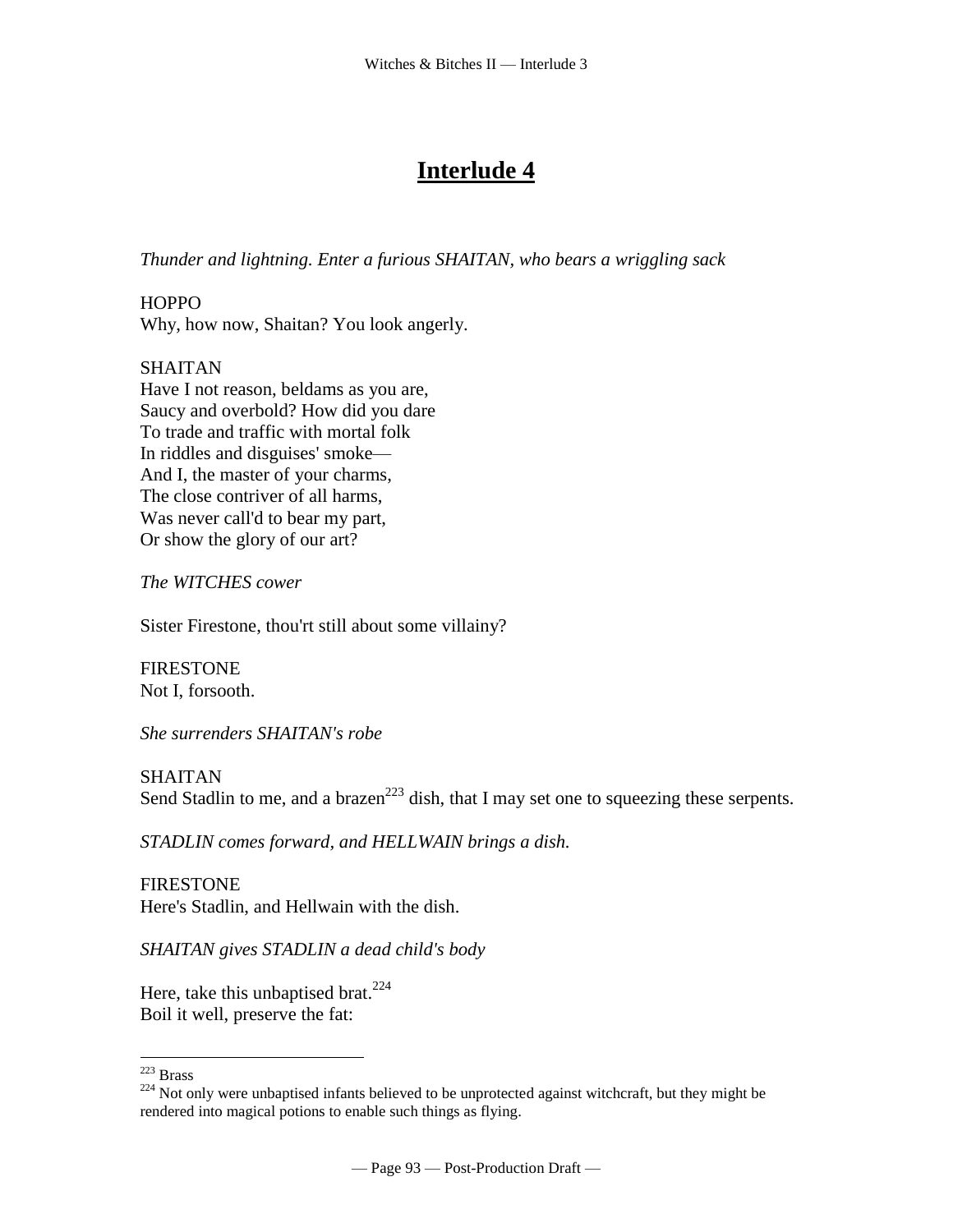You know 'tis [precious](http://www.tech.org/~cleary/witch.html#PRECIOUS)<sup> $225$ </sup> to transfer Our 'nointed flesh into the air.

**STADLIN** Where be the magic herbs?

**SHAITAN** Down his throat: He's stuff'd like a capon fit to bloat. *[Aconitum,](http://www.tech.org/~cleary/witch.html#ACONITUM) frondes*, and [flitter-mouse](http://www.tech.org/~cleary/witch.html#FLITTERM)<sup>226</sup>— Take care not to spill lest the fire douse.

*STADLIN moves away*

SHAITAN *turning to HELLWAIN* What young folk now can pleasure us, Deflower'd through an [incubus?](http://www.tech.org/~cleary/witch.html#INCUBUS)<sup>227</sup> Know'st that, Hellwain?

**HELLWAIN** Done and done.

SHAITAN *seizing her* Last night thou got'st the Widow's son; I knew by his black cloak, lin'd with [yallow.](http://www.tech.org/~cleary/witch.html#YALLOW) I think thou'st spoil'd him: he is but callow. I'll have him next [mounting,](http://www.tech.org/~cleary/witch.html#MOUNTING) $^{228}$  his soul devour.

HELLWAIN But—

SHAITAN *dumping the serpents into her dish* Go feed the vessel for the rest o' the hour!

*HELLWAIN moves off* 

All make amends now: get you gone, And at the pit of Acheron<sup>229</sup> Meet me ere morning. Thither we

 $\overline{a}$ 

 $228$  Next flight, but with a sexual implication

 $225$  I.e., essential

<sup>226</sup> *Aconitum*: one of the most poisonous of British plants, also called monk's hood and wolf's bane. *Frondes populeas*: poplar leaves. Flitter-mouse: bat.

 $2^{27}$  Lascivious demon said to possess mortals as they sleep—and often to be responsible for the birth of demons, witches, and deformed children.

<sup>&</sup>lt;sup>229</sup> In Greek myth, one of the rivers of the Underworld (Hades). In Hellenistic and Latin poetry the name denoted the Underworld itself.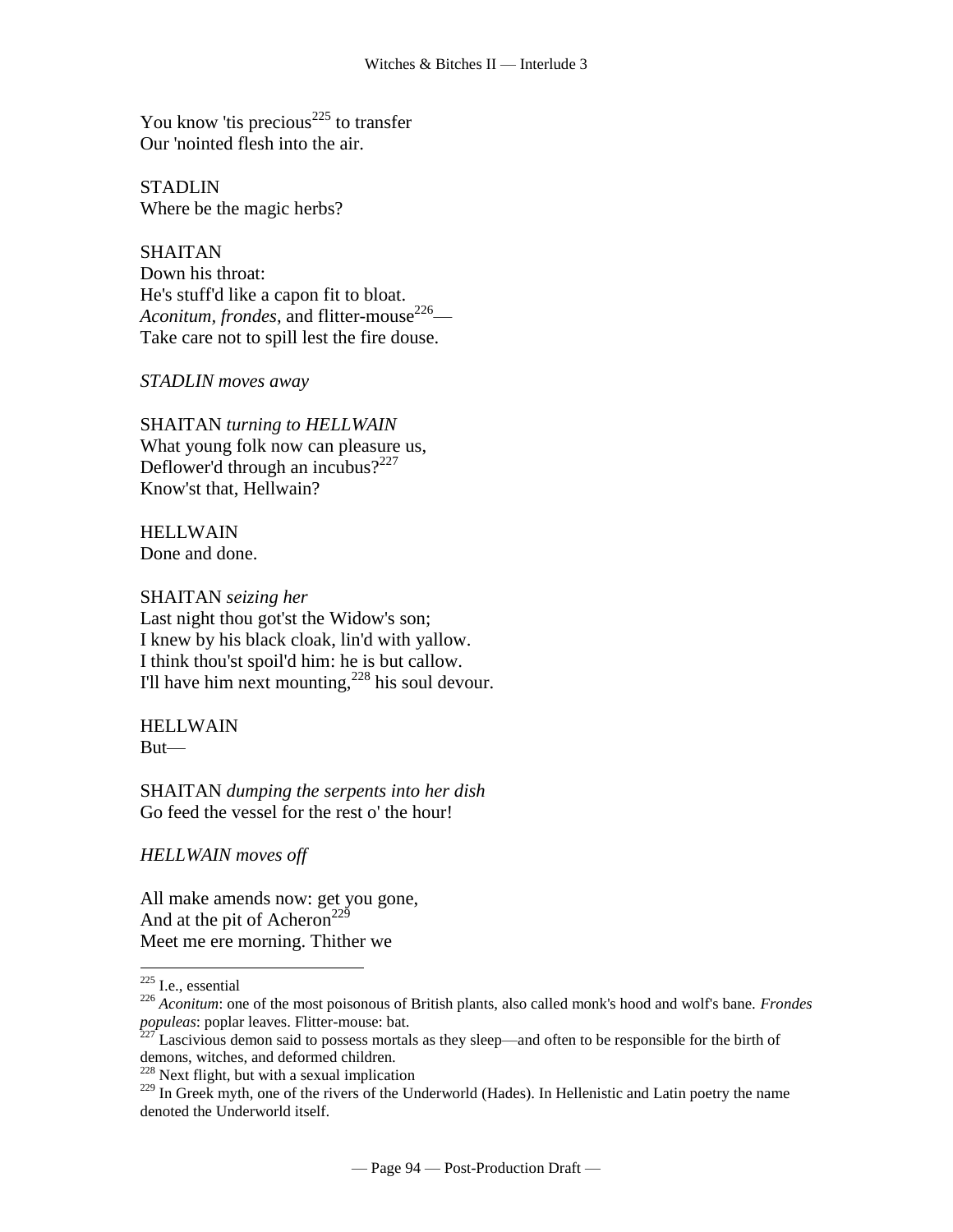Fulfil our characters' destiny, As by the strength of their illusion We draw all on to their confusion! Now for the air; this night we spend Unto a dismal and a fatal end— Great business must be wrought ere noon Before the setting of the moon!

*SHAITAN, becoming the DUKE, singles ROBIN out as BIANCA, as they dissolve into the next scene …*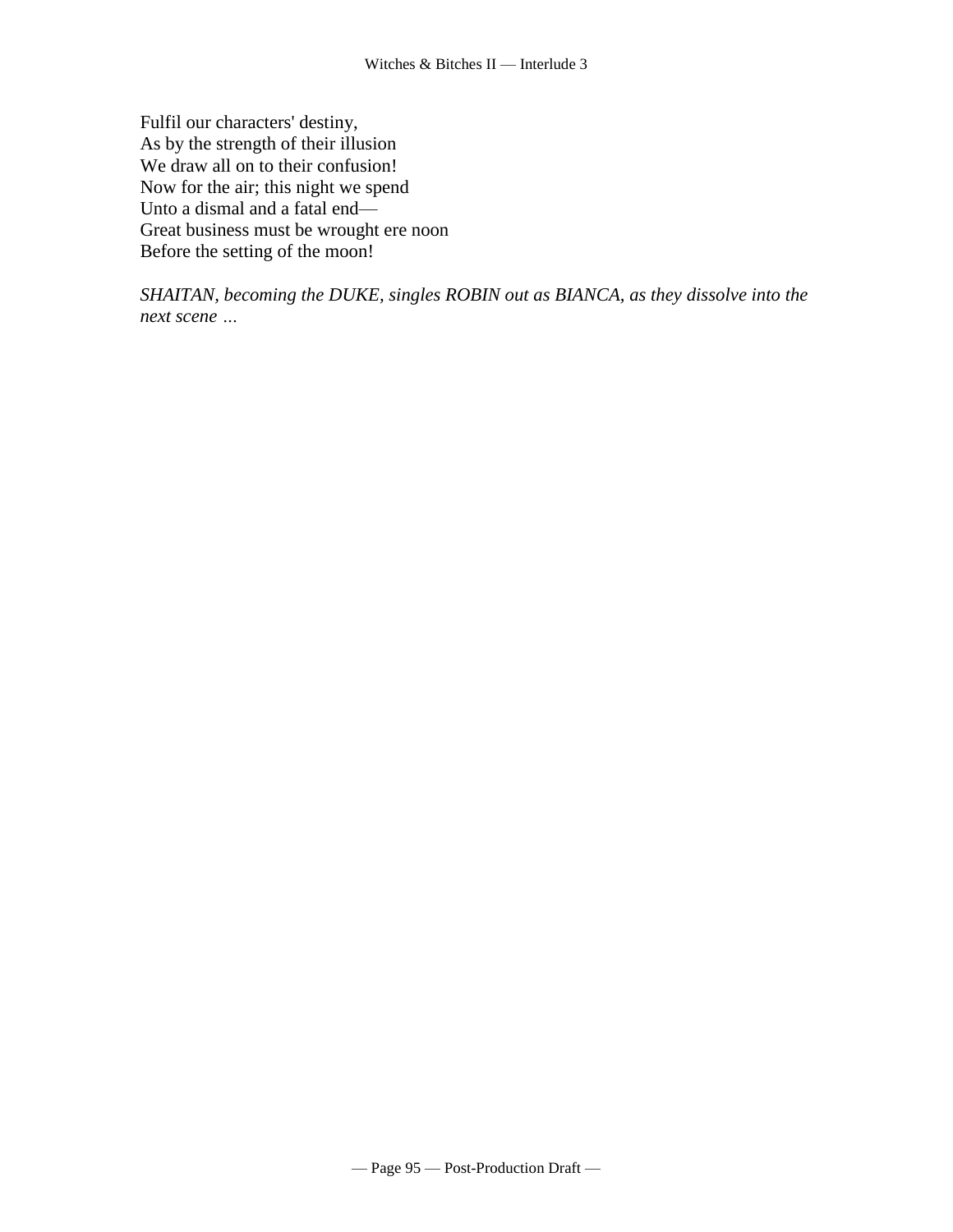# **Scene 6: Turning the Tables**

*The DUKE shields BIANCA from the approach of her husband LEANTIO (HELLWAIN), then summons LIVIA and MOTHER. LIVIA is struck dumb at the sight of LEANTIO*

*SHAITAN settles above to bill and coo with his new mistress, while gloating over LIVIA's humiliation*

LIVIA Is that your son, Widow?

**MOTHER** 

Yes, did your Ladyship never know that till now?

## LIVIA

No, trust me, did I— [*Aside*] Nor ever truly felt the power of love And pity to a man till now I knew him! I have enough to buy me my desires And yet to spare; that's one good comfort.—Hark you? Pray let me speak with you, Sir, before you go?

LEANTIO

With me, Lady? You shall, I am at your service.

LIVIA *unable to find words; aside* I am as dumb to any language now But love's as one that never learn'd to speak! I am not yet so old, but he may think of me. My own fault, I have been idle a long time; But I'll begin the week, and paint tomorrow! I never thriv'd so well, as when I us'd it.— Sweet Sir!

LEANTIO *to the distant BIANCA* As long as mine eye saw thee, I half enjoy'd thee.

LIVIA *aside* This makes me madder to enjoy him now.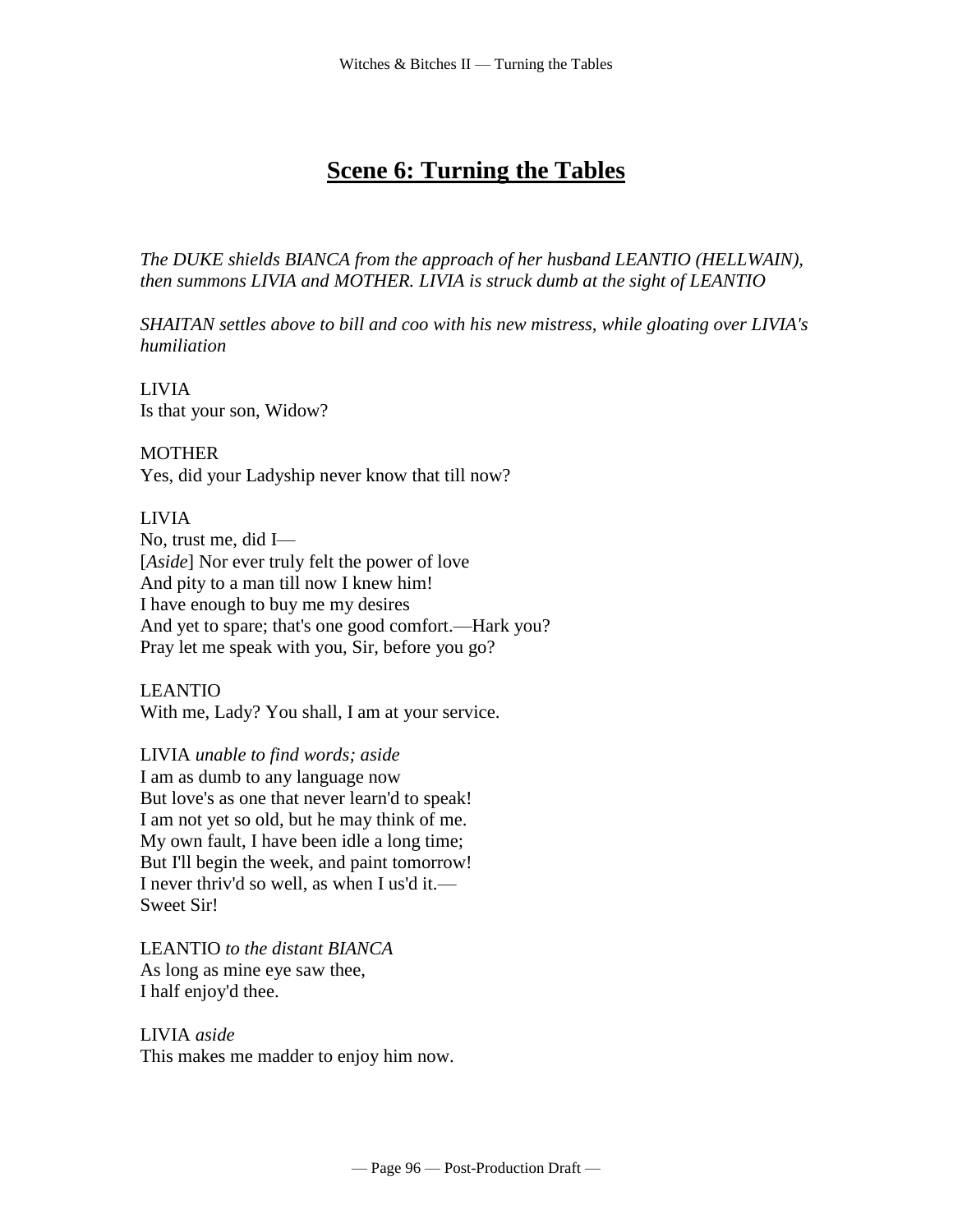LEANTIO Canst thou forget The dear pains my love took, when we embrac'd As if we had been statues only made for't, And kiss'd as if our lips had grown together?

LIVIA *aside* I shall grow madder yet!—Sir?

LEANTIO Cry mercy, Lady. What would you say to me? My sorrow makes me so unmannerly, So comfort bless me, I had quite forgot you.

LIVIA *aside* He's vex'd in mind; I came too soon to him. Where's my discretion now, my skill, my judgment? I'm cunning in all arts but my own love!— Sir? … Sweet Sir?

*Exit following LEANTIO, as SHAITAN roars with laughter*

*Now, summoned by SHAITAN, enter on one side LADY MACBETH in nightgown with a taper, and on the other a DOCTOR (TIFFIN) to join MOTHER—who has become the GENTLEWOMAN* 

# GENTLEWOMAN

Lo you, here she comes! This is her very guise; and, upon my life, fast asleep! Observe her; stand close. $^{230}$ 

DOCTOR How came she by that light?

GENTLEWOMAN Why, it stood by her: she has light by her continually; 'tis her command.

DOCTOR You see, her eyes are open.

GENTLEWOMAN Ay, but their sense is shut.

DOCTOR What is it she does now? Look, how she rubs her hands.

 $230$  I.e., concealed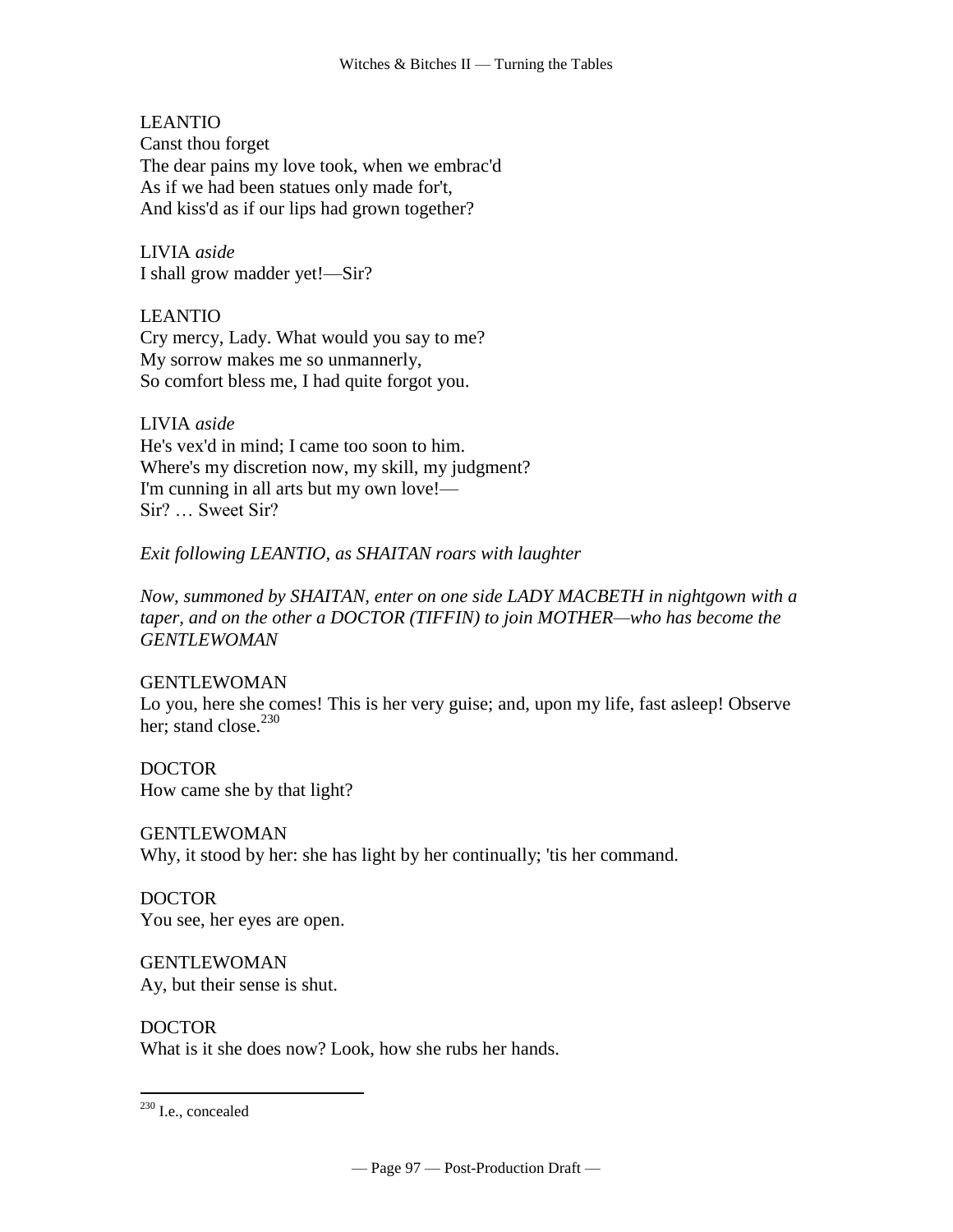#### GENTLEWOMAN

It is an accustom'd action with her, to seem thus washing her hands: I have known her continue in this a quarter of an hour.

LADY MACBETH Yet here's a spot.

DOCTOR Hark! she speaks.

#### LADY MACBETH

Out, damn'd spot! out, I say!—One … two …<sup>231</sup> Why, then, 'tis time to do't.—Hell is murky!—Fie, my lord, fie! a soldier, and afeard? What need we fear who knows it, when none can call our power to account?—Yet who would have thought the old man to have had so much blood in him.

DOCTOR Do you mark that?

## LADY MACBETH

The thane of Fife had a wife: where is she now?—What, will these hands ne'er be clean?—No more o' that, my lord, no more o' that: you mar all with this starting.<sup>232</sup>

DOCTOR Go to, go to; you have known what you should not.

GENTLEWOMAN

She has spoke what she should not, I am sure of that: heaven knows what she has known.

## LADY MACBETH

Here's the smell of the blood still: all the perfumes of Arabia will not sweeten this little hand. Oh, oh, oh!

DOCTOR What a sigh is there! The heart is sorely charg'd.<sup>233</sup>

#### GENTLEWOMAN

I would not have such a heart in my bosom for the dignity of the whole body.

DOCTOR

This disease is beyond my practice.

<sup>&</sup>lt;sup>231</sup> She hears an internal clock strike the hour

<sup>&</sup>lt;sup>232</sup> Alarmed or fearful movements

<sup>233</sup> Burdened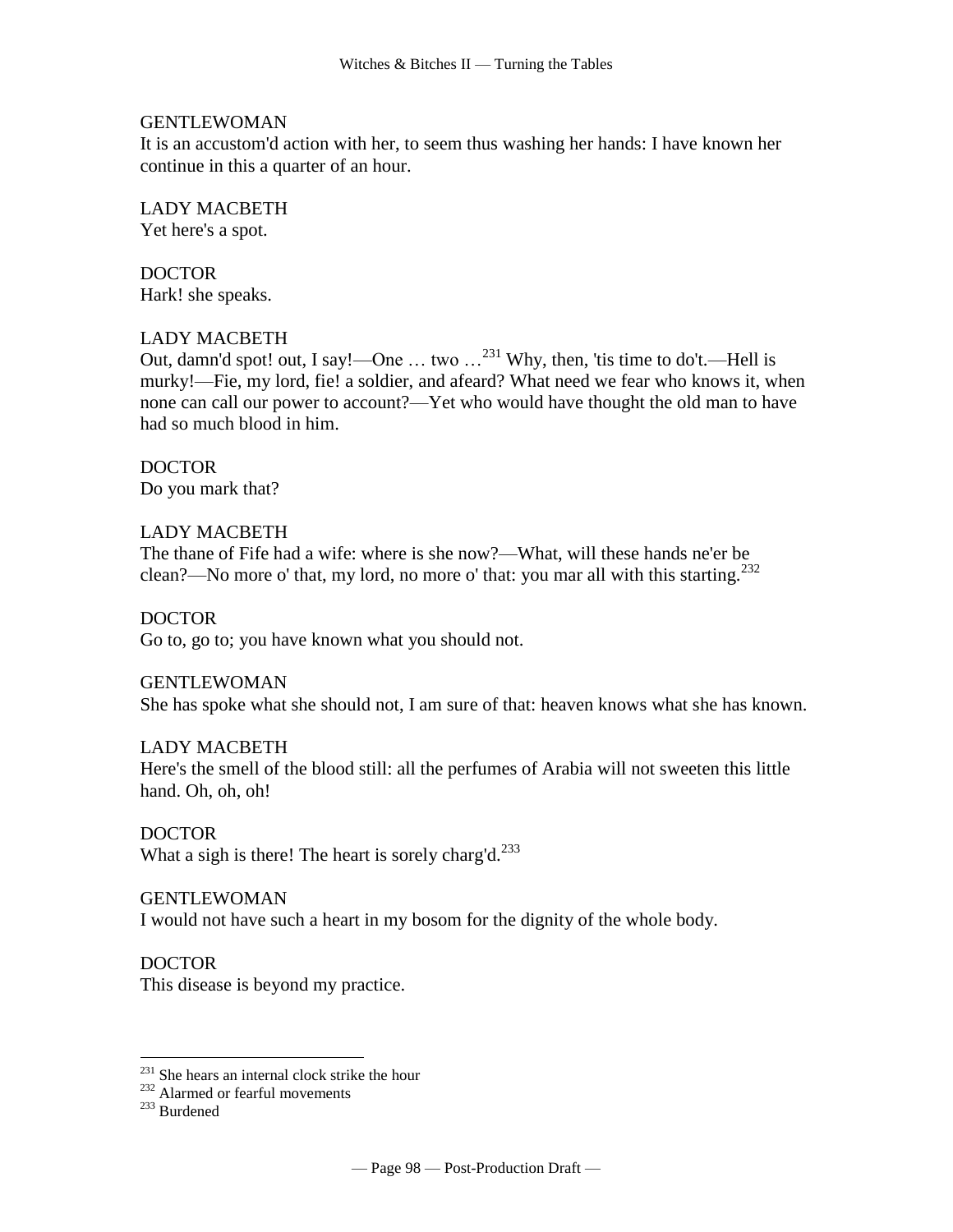#### LADY MACBETH

Wash your hands, put on your nightgown; look not so pale.—I tell you yet again, Banquo's buried; he cannot come out on's grave.

#### DOCTOR

Even so?

#### LADY MACBETH

To bed, to bed! There's knocking at the gate: come, come, come, come, give me your hand. What's done cannot be undone.—To bed, to bed, to bed!

*Exit*

*SHAITAN, again roaring with laughter, becomes CARDINAL MONTICELSO. BRACHIANO and the remaining WITCHES assemble for the arraignment of VITTORIA, who enters guarded to the prisoner's dock*

CARDINAL MONTICELSO *to VITTORIA* Stand to the table, gentlewoman.— Observe this creature here, my honour'd lords: A woman of most prodigious spirit, In her effected. $234$ 

**VITTORIA** 

My honourable lord, It doth not suit a reverend cardinal To play the lawyer thus.

#### CARDINAL MONTICELSO

Oh, your trade instructs your language! You see, my lords, what goodly fruit she seems; Yet like those apples travellers report To grow where Sodom and Gomorrah<sup>235</sup> stood, I will but touch her, and you straight shall see She'll fall to soot and ashes. Were there a second paradise to lose,  $236$ This devil would betray it.

**VITTORIA** O poor Charity! Thou art seldom found in scarlet.<sup>237</sup>

<sup>&</sup>lt;sup>234</sup> Realized, made actual

<sup>&</sup>lt;sup>235</sup> The doomed Old Testament cities of excess and sexual iniquity

<sup>236</sup> I.e., another expulsion from the Garden of Eden

<sup>&</sup>lt;sup>237</sup> The colour of a cardinal's robes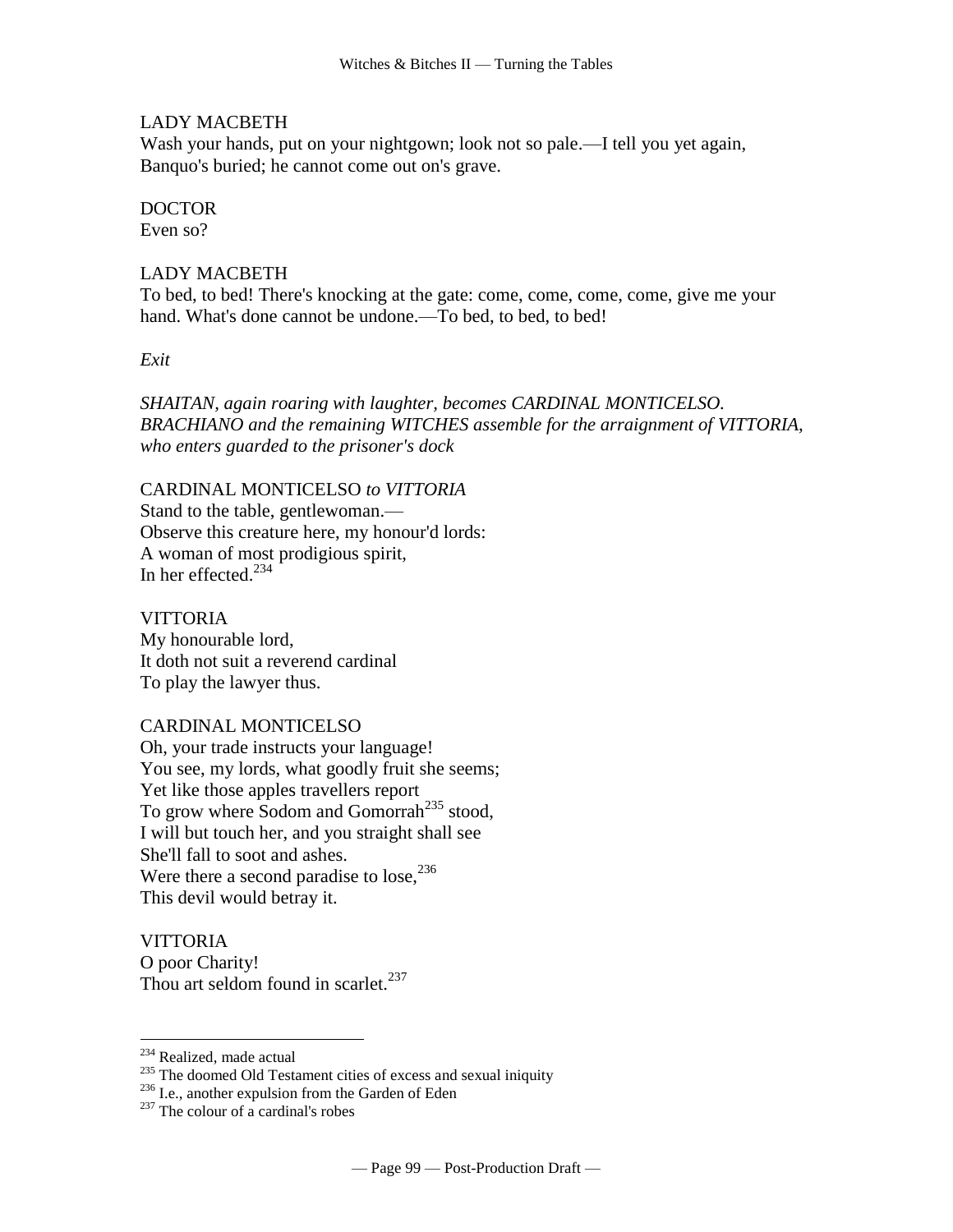#### CARDINAL MONTICELSO

Who knows not how, when several night by night $^{238}$ Her gates were chok'd with coaches, and her rooms Outbrav'd the stars with several kind of lights— When she did counterfeit a prince's court In music, banquets, and most riotous surfeits— This whore forsooth was holy.

**VITTORIA** Ha! whore! what 's that?

#### CARDINAL MONTICELSO

Shall I expound whore to you? Sure I shall; I 'll give their perfect character. They are first, Sweetmeats which rot the eater; in man's nostrils Poison'd perfumes. They are cozening alchemy—<sup>239</sup>

**VITTORIA** This character 'scapes me.

#### CARDINAL MONTICELSO

You, gentlewoman? Take from all beasts and from all minerals Their deadly poison——

VITTORIA Well, what then?

## CARDINAL MONTICELSO I 'll tell thee; I 'll find in thee a 'pothecary's shop, To sample them all!

STADLIN She hath liv'd ill.

 $\overline{a}$ 

TIFFIN True, but the cardinal 's too bitter.

CARDINAL MONTICELSO You know what 'whore' is! Next<sup>240</sup> the devil adultery, Enters the devil murder—your unhappy husband!

<sup>239</sup> The misleading (and ultimately fruitless) 'science' that promised to turn base metals to gold  $240$  I.e., next to

<sup>&</sup>lt;sup>238</sup> Night after night, one after another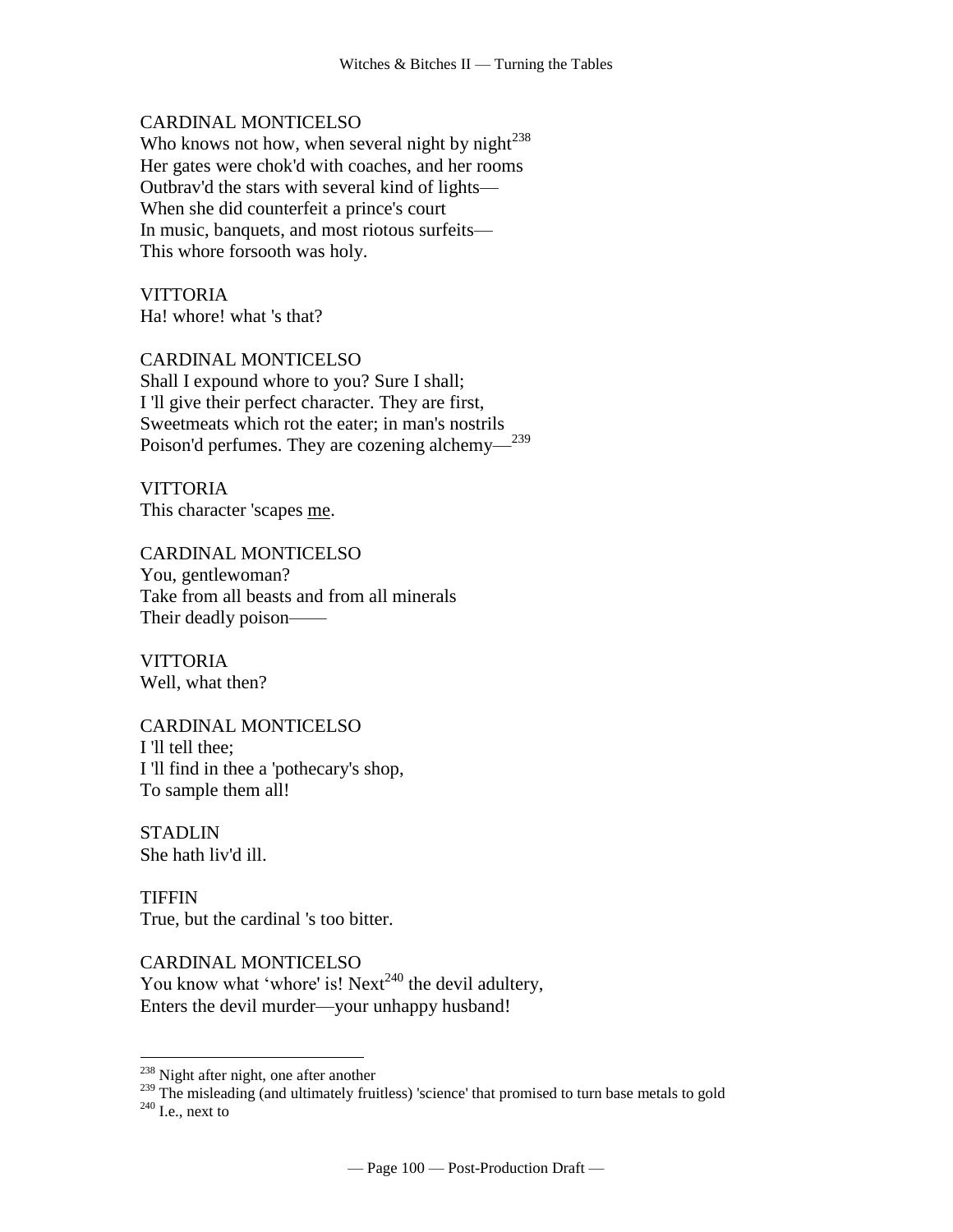And look upon this creature was<sup>241</sup> his wife! She comes not like a widow; she comes arm'd With scorn and impudence! Is this a mourning-habit? $242$ 

## **VITTORIA**

Had I foreknown his death, as you suggest, I would have bespoke my mourning.<sup>243</sup>

CARDINAL MONTICELSO Oh, you are cunning!

## VITTORIA

You shame your wit and judgment, To call it so. What! is my just defence From him that is my judge call'd impudence? Let me appeal then from this Christian court To the uncivil Tartar!<sup>244</sup>

CARDINAL MONTICELSO See, my lords, She scandals<sup>245</sup> our proceedings.

VITTORIA Find me but guilty, sever head from body, We'll part good friends: I scorn to hold my life At yours, or any man's entreaty, sir.<sup>246</sup>

ROBIN She hath a brave spirit!

CARDINAL MONTICELSO Well, well, such counterfeit jewels Make true ones oft suspected.

#### **VITTORIA**

You are deceiv'd: For know, that all your strict-combined heads, Which strike against this mine of diamonds, Shall prove but glassen<sup>247</sup> hammers: they shall break.

 $\overline{a}$ 

 $247$  Made of glass

 $241$  I.e., who was

 $242$  Mourning dress, outfit

 $243$  I.e., ordered mourning-clothes for myself

<sup>&</sup>lt;sup>244</sup> 1. A member of any of the pagan Turkic and Mongolian peoples of central Asia who invaded western Asia and eastern Europe in the Middle Ages; 2. any person regarded as ferocious or violent.

 $245$  I.e., scandalizes

 $^{246}$  I scorn to attempt to keep my life by begging you or any other man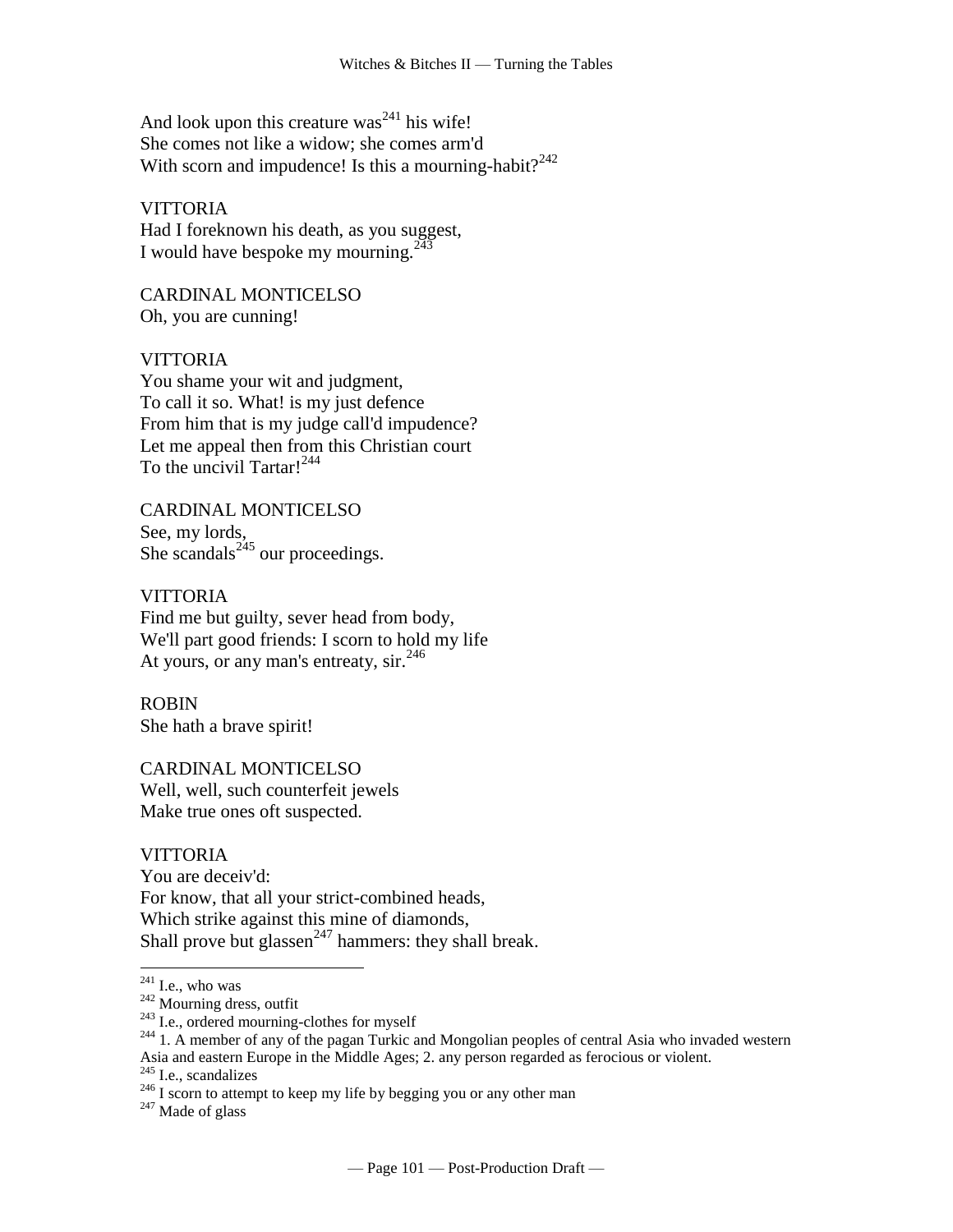These are but feigned shadows of my evils. Terrify babes, my lord, with painted devils; I am past such needless palsy. For your names Of 'whore' and 'murderess', they proceed from you As if a man should spit against the wind: The filth returns in 's face.

CARDINAL MONTICELSO Pray you, mistress, satisfy me one question: Who lodg'd beneath your roof that fatal night Your husband broke his neck?

BRACHIANO That question Enforceth me break silence:  $I$  was there.

CARDINAL MONTICELSO Your business, my lord the duke?

BRACHIANO Why, I came to comfort her, And take some course for settling her estate. ′Twas strangely fear'd—

CARDINAL MONTICELSO Who made you overseer?

BRACHIANO Why, my charity, my charity, which should flow From every generous and noble spirit, To orphans and to widows.

CARDINAL MONTICELSO 'Twas your lust!

BRACHIANO Cowardly dogs bark loudest. Sirrah priest, I'll talk with you hereafter. Do you hear? The sword you frame of such an excellent temper, I'll sheath in your own bowels, Monticelso! No one injures me with impunity!

*Exit*

CARDINAL MONTICELSO *to VITTORIA* Your champion's gone.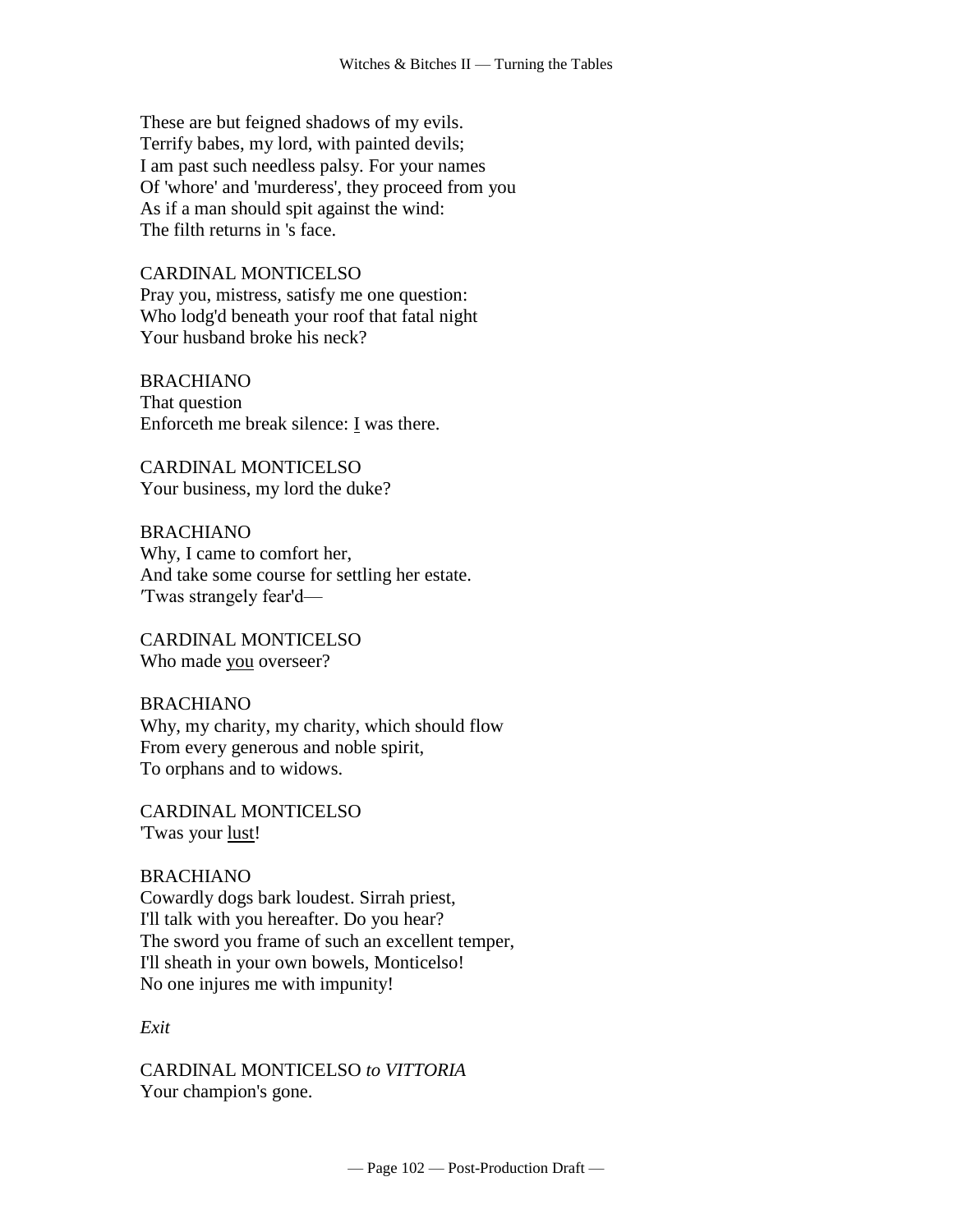**VITTORIA** The wolf may  $\text{pray}^{248}$  the better.

CARDINAL MONTICELSO Now the duke's left, I will produce a letter Wherein 'twas plotted, he and you should meet Down by the River Tiber;—view 't, my lords— Where after wanton bathing and the heat Of a lascivious banquet—I pray read it, I shame to speak the rest.

## *He hands a letter to one of the LORDS/WITCHES*

## VITTORIA

Grant I was tempted; Temptation to lust proves not the act! Condemn you me for that the duke did love me? So may you blame some fair and crystal river For that some melancholic man hath drown'd himself in 't! Sum up my faults, I pray, and you shall find That beauty and gay clothes, a merry heart, And a good stomach<sup>249</sup> to feast, are all— All the poor crimes that you can charge me with. In faith, my lord, you might go pistol flies, The sport would be more noble!

## *Some of the other WITCHES/LORDS agree*

CARDINAL MONTICELSO If the devil Did ever take good shape, behold his picture.

VITTORIA You have one virtue left: you will not flatter me.

CARDINAL MONTICELSO My lord duke sent to you a thousand ducats The twelfth of August.

**VITTORIA** 'Twas to keep my husband From prison; I paid use<sup>250</sup> for 't.

<sup>248</sup> With a pun on 'prey'—or *vice versa*

 $249$  I.e., appetite

 $250$  Interest; i.e., it was a loan rather than a gift or a fee.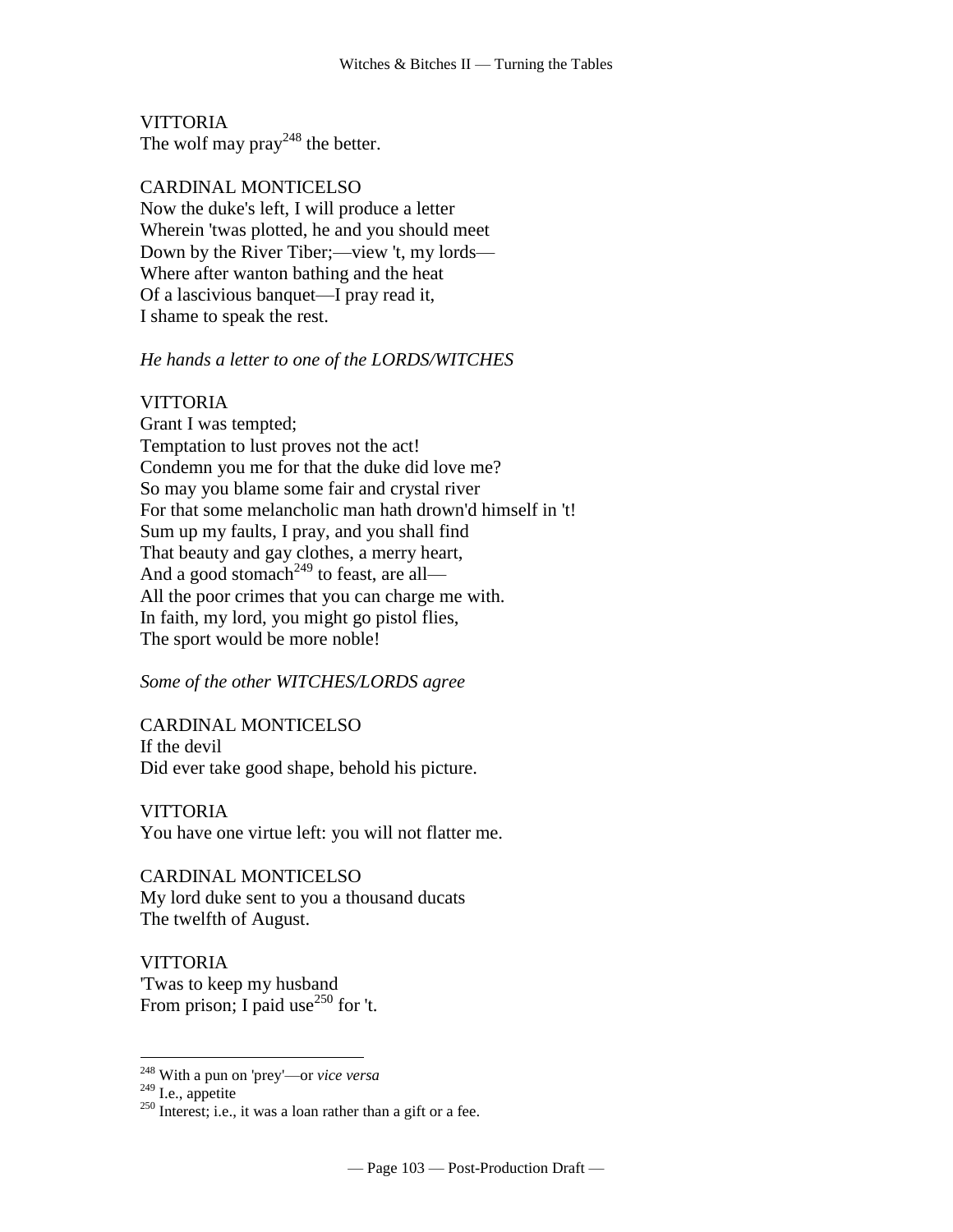CARDINAL MONTICELSO I rather think, 'Twas interest for his lust!

**VITTORIA** Who says so but Yourself?—! If you be my accuser, Pray cease to be my judge; come from the bench, Give in your evidence 'gainst me, and let these $^{251}$ Be moderators.

*Increasingly the other WITCHES/LORDS are taking VITTORIA's side. Exit STADLIN in disgust*

My lord cardinal—

CARDINAL MONTICELSO You were born in Venice, honourably descended From the Vittelli. 'Twas my cousin's fate, Ill may I name the hour, to marry you; He bought you of your father.

VITTORIA H<sub>a!</sub>

CARDINAL MONTICELSO I yet but draw the curtain; now to your picture: You came from thence a most notorious strumpet,  $252$ And so you have continu'd!

VITTORIA My lord!

CARDINAL MONTICELSO Nay, hear me, You shall have time to prate. Your public fault, Join'd to th' condition of the present time, Takes from you all the fruits of noble pity— Such a corrupted trial have you made Both of your life and beauty, and been styl'd No less an ominous fate than blazing stars

 $^{251}$  I.e., the ambassadors and, in this case, the audience

<sup>252</sup> Slut, harlot, tart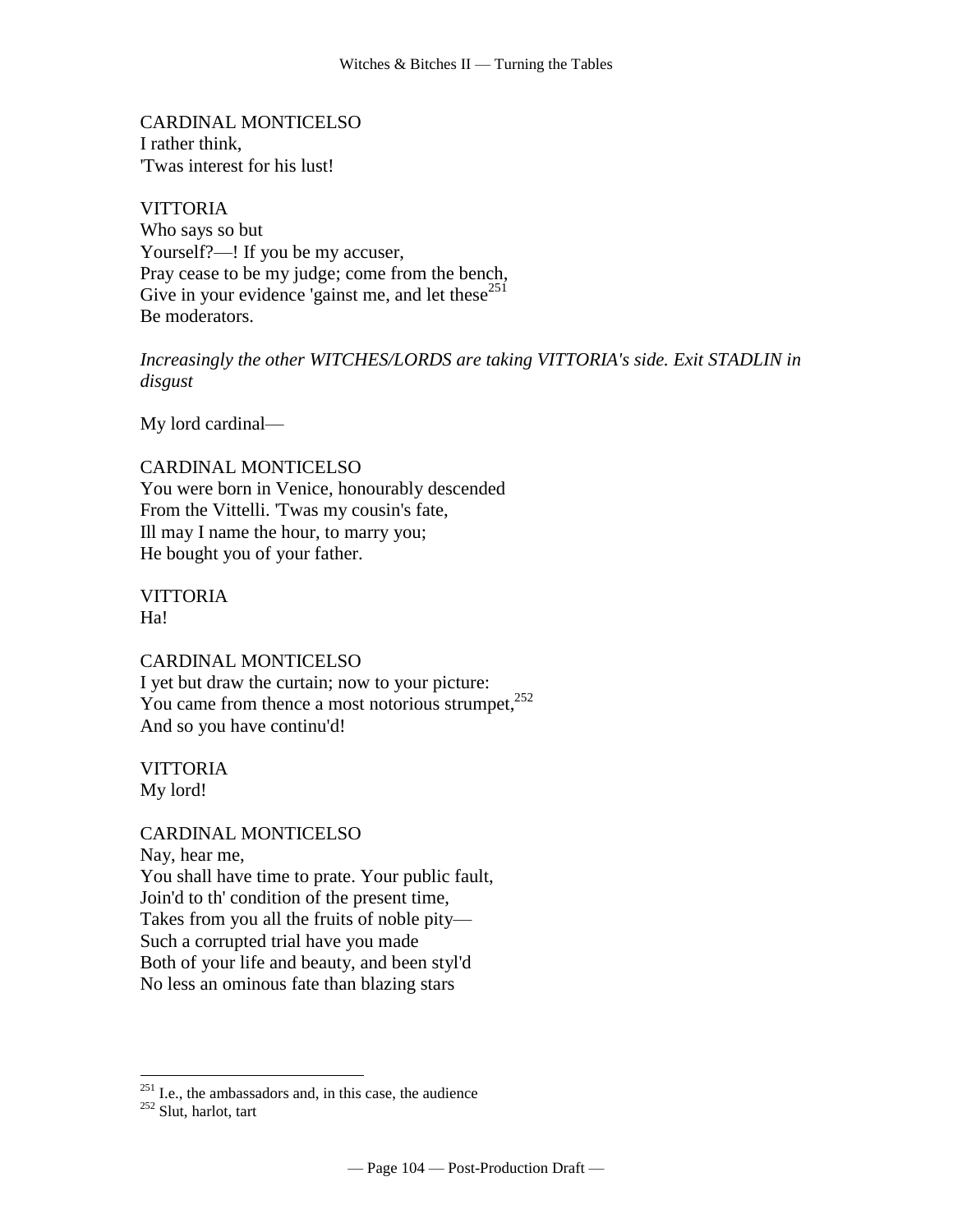To princes.<sup>253</sup> Hear your sentence: you are confin'd Unto a house of convertites, and your bawd-

**VITTORIA** A house of convertites? And what is that?

CARDINAL MONTICELSO A house of penitent whores! Away with her, Take her hence!

**VITTORIA** A rape! a rape!

CARDINAL MONTICELSO  $How?$ 

**VITTORIA** Yes: you have ravish'd justice— Forc'd her to do your pleasure!

CARDINAL MONTICELSO Fie, she's mad—

**VITTORIA** Die with those pills in your most cursed maw Should bring you health! or while you sit o' th' bench, Let your own spittle choke you—

CARDINAL MONTICELSO She's turn'd Fury!

# **VITTORIA**

 $\overline{a}$ 

—That the last day of judgment may so find you, And leave you the same devil you were before! For since you cannot take my life for deeds, Take it for words. O woman's poor revenge, Which dwells but in the tongue! I will not weep; No, I do scorn to call up one poor tear To fawn on your injustice: bear me hence Unto this house of—what's your title?

CARDINAL MONTICELSO Convertites.

<sup>&</sup>lt;sup>253</sup> "Been ... princes": Earned the reputation of being every bit as deadly an omen to princes as a blazing comet.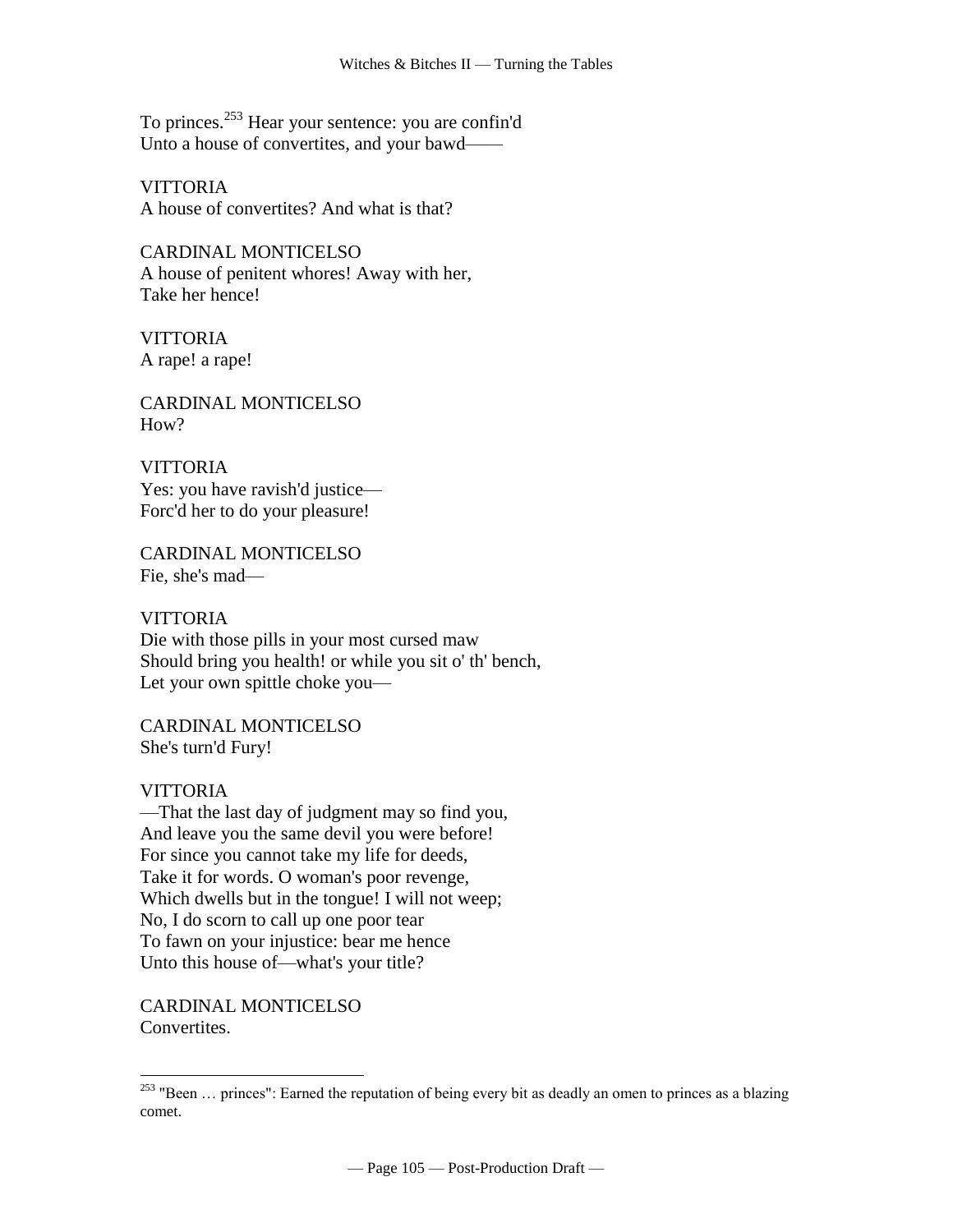## VITTORIA

It shall not be a house of convertites! My mind shall make it honester to me Than the Pope's palace, and more peaceable Than thy soul, though thou art a cardinal. Know this, and let it somewhat raise your spite: Through darkness diamonds spread their richest light!

*Exit SHAITAN, furious, with the remaining WITCHES clamouring against him* 

#### *Enter MOTHER SAWYER; the OTHERS draw back to watch*

## MOTHER SAWYER

Still wrong'd by every slave, and not a dog Bark in his dame's defence? I am call'd witch, Yet am myself bewitch'd from doing harm. Have I giv'n up myself to thy black lust Thus to be scorn'd? Not see me in three days! I'm lost without my Tomalin; prithee come— Revenge to me is sweeter far than life— And break from hell, I care not! Could I run Like a swift powder-mine beneath the world, Up would I blow it all to find out thee, Though I lay ruin'd in it. Not yet come? I must, then, fall to my old prayer: *Sanctibicetur nomen tuum.—*

#### THE WITCHES *echoing*

*Sanctibicetur nomen tuum. Sanctibicetur nomen tuum. Sanctibicetur nomen tuum.—*

#### MOTHER SAWYER

Not yet come! The worrying of wolves, biting of mad dogs, the manges, and the—

*Enter the DOG, still in a foul temper*

DOG How now! Whom art thou cursing?

MOTHER SAWYER Thee! For not attending on me!

DOG Ha! Bow, wow!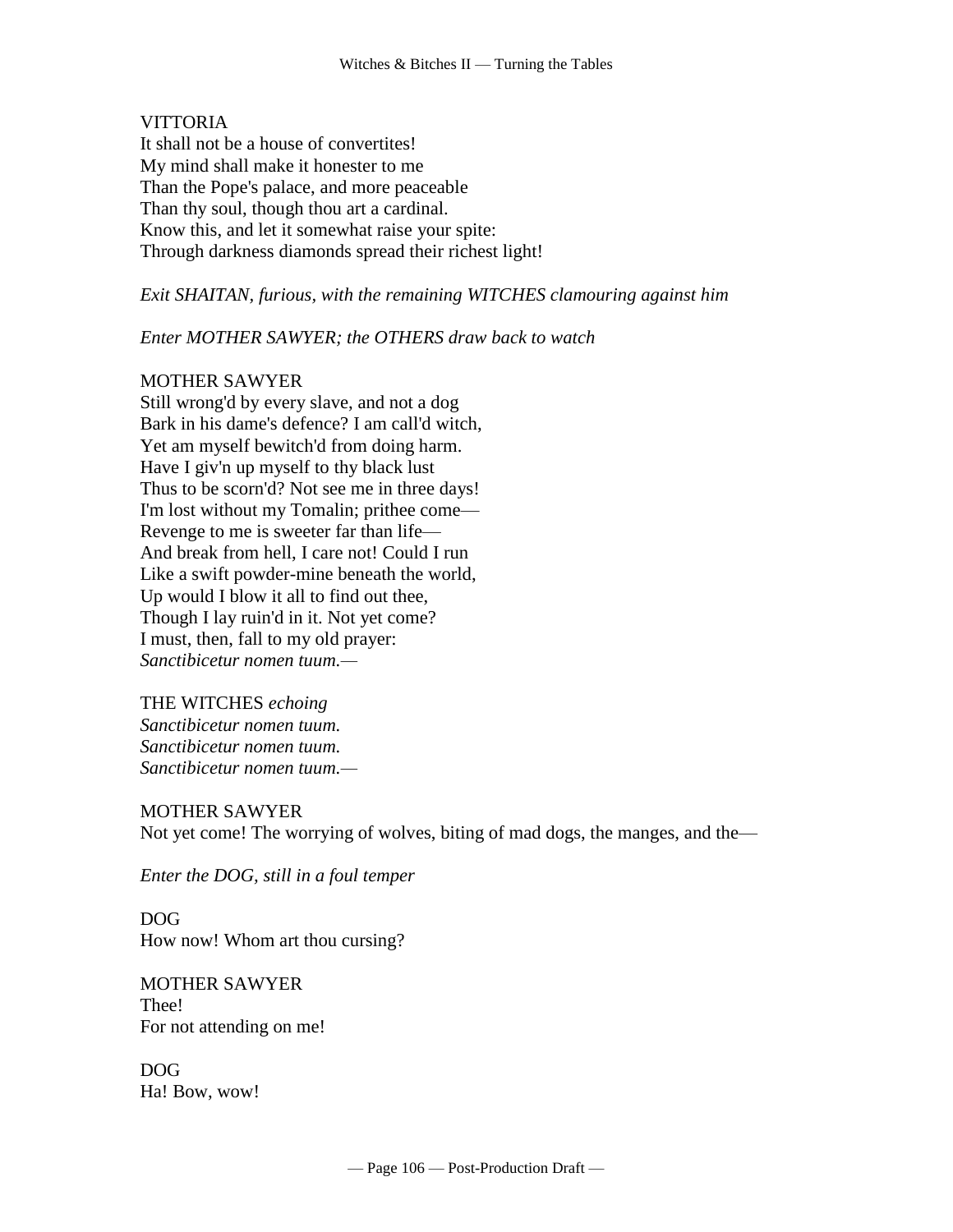MOTHER SAWYER If thou my old dog art, go and bite such As I shall set thee on.

# DOG

I will not.

MOTHER SAWYER I'll sell myself to twenty thousand fiends To have thee torn in pieces, then!

# DOG

Thou canst not; thou art so ripe to fall into hell, that no more of my kennel will so much as bark at him that hangs thee.

MOTHER SAWYER I shall run mad!

# DOG

Do so! Thy time is come to curse, and rave, and die. The glass of thy sins is full, and it must run out at gallows. And ere the executioner catch thee full in's claws, thou'lt confess all.

MOTHER SAWYER Out, ugly cur!

DOG Out, witch! Thy trial's at hand: Our prey being had, the devil does laughing stand!

MOTHER SAWYER Forsake me? O, thou viper! All take heed How they believe the devil: at last he'll cheat you!—

DOG Away with her! Away!

MOTHER SAWYER —There is no damned conjuror like the devil!

*DOG lunges at her with a roar, but the WITCHES block his path*

HELLWAIN 'Tis thou hast brought her to the gallows, Shaitan!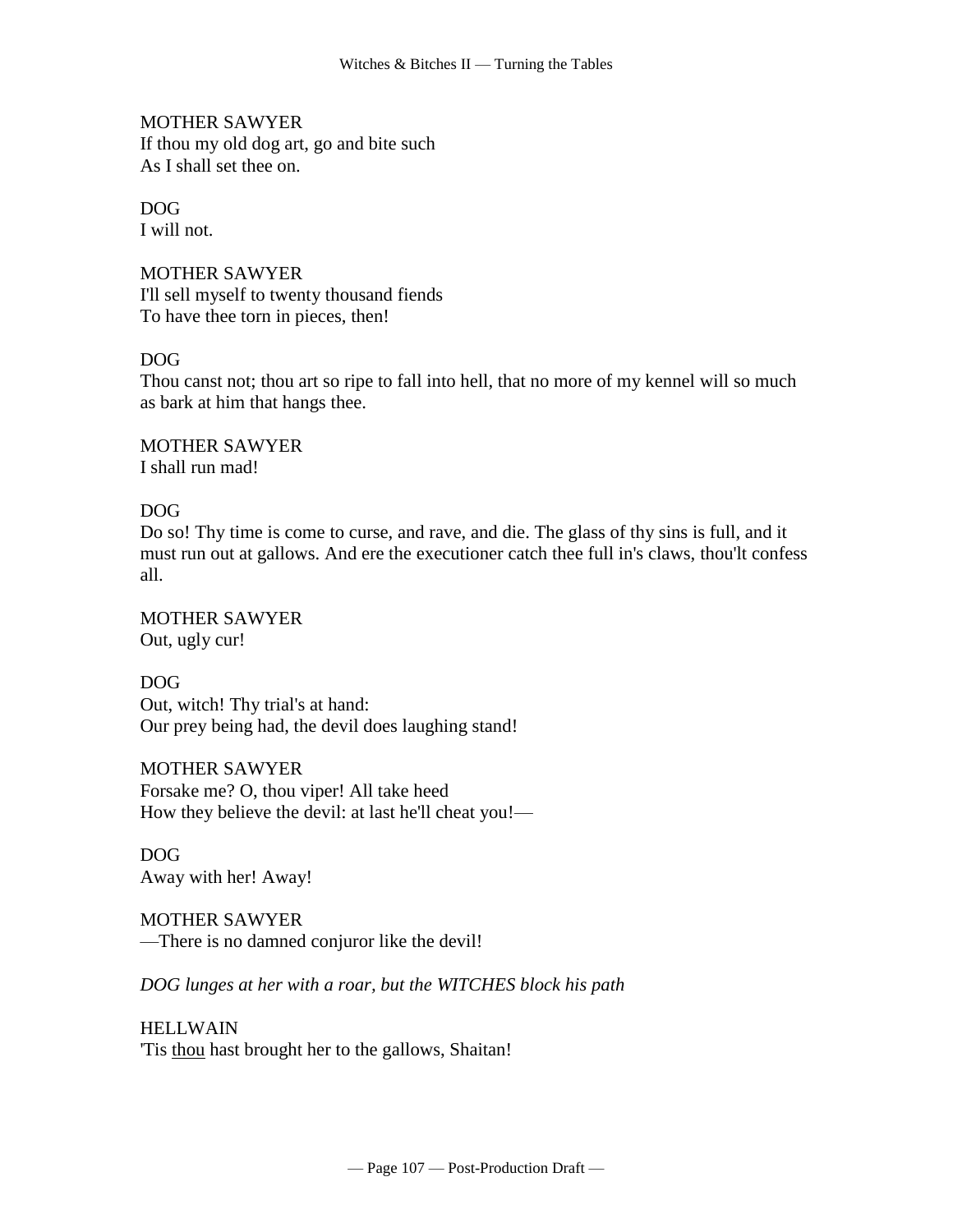**OTHERS** 'Tis thou! 'Tis thou!

SHAITAN Right! I served her to that purpose—'twas my wages!

*He removes his Dog mask*

I am no baby, I—that with base prayers I should repent the evils I have done; Ten thousand worse than ever yet I did Would I perform if I might have my will!

*In a fury, SHAITAN retrieves the large pie from hiding and forces that and a cook's hat on HOPPO, who must against her will revert to TITUS ANDRONICUS*

*Enter hastily SATURNINUS (PUCKLE), TAMORA, and LAVINIA veiled. HELLWAIN reluctantly returns to LUCIUS. The Company sit down, and TITUS attempts to serve them*

SHAITAN *overlapping* Eat! … Eat! …

TITUS ANDRONICUS *agitated* Welcome, my gracious lord; welcome, dread queen; Welcome, ye warlike Goths; welcome, Lucius; And welcome, all: although the cheer be poor, 'Twill fill your stomachs; please you eat of it.

SHAITAN *overlapping* Eat! … Eat! … Eat!

**SATURNINUS** Why art thou thus attir'd, Andronicus?

TITUS ANDRONICUS Because I would be sure to have all well, To entertain your highness and your empress.

TAMORA We are beholding to you, good Andronicus.

*SHAITAN forces HOPPO roughly aside, taking over the role of TITUS himself and furiously doling out the contents of the pie*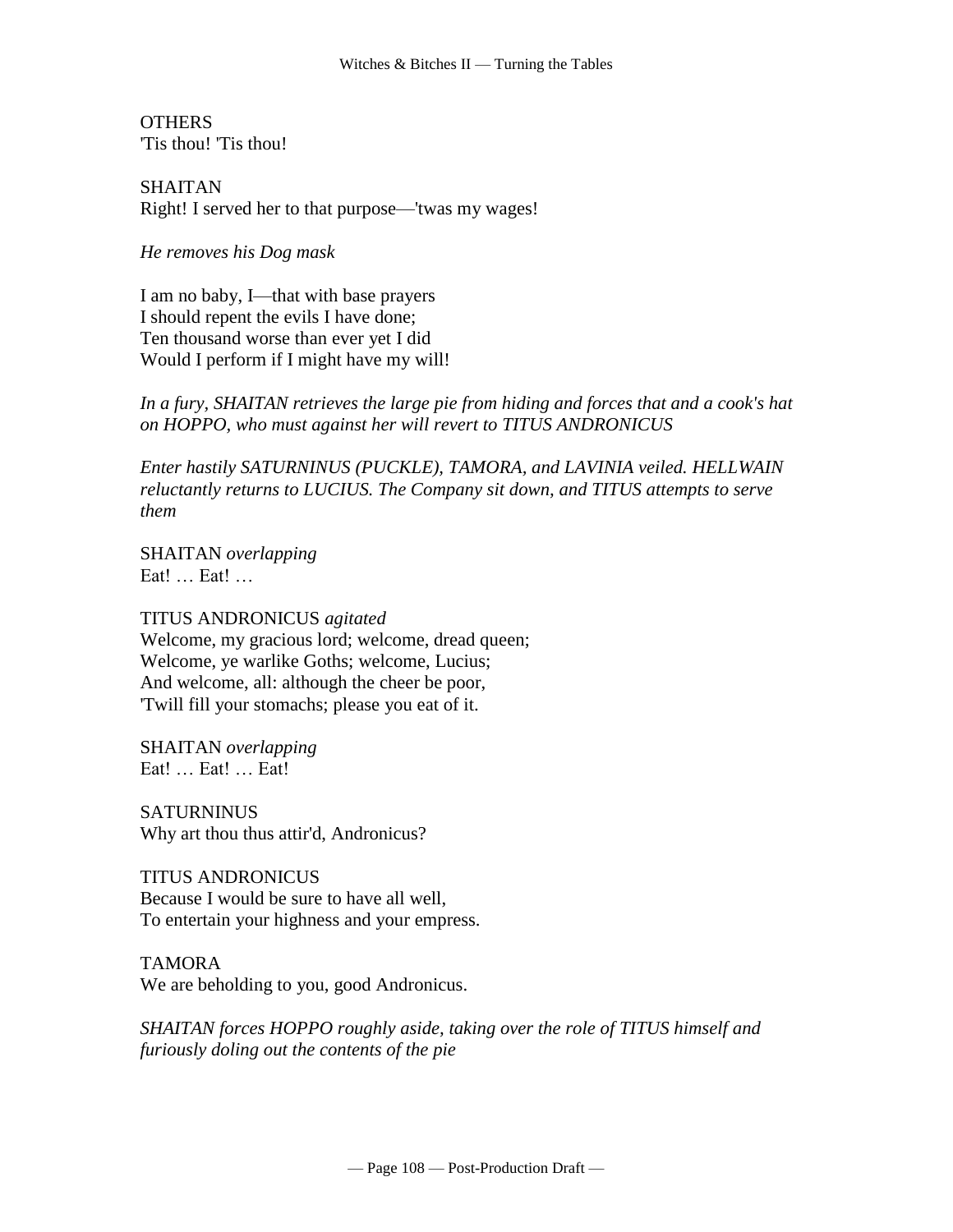TITUS ANDRONICUS

An if your highness knew my heart, you were! My lord the emperor, resolve me this: Was it well done of rash Virginius<sup>254</sup> To slay his daughter with his own right hand, Because she was enforc'd, $^{255}$  stain'd, and deflower'd?

**SATURNINUS** It was, Shait—Andronicus.

TITUS ANDRONICUS Your reason, mighty lord?

**SATURNINUS** Because the girl should not survive her shame, And by her presence still renew his sorrows.

## TITUS ANDRONICUS

A reason mighty, strong, and effectual; A pattern, precedent, and lively warrant For me, most wretched, to perform the like. Die, die, Lavinia, and thy shame with thee—

*Kills LAVINIA*

**SATURNINUS** What hast thou done, unnatural and unkind?

#### TITUS ANDRONICUS

Kill'd her for whom my tears have made me blind. I am as woeful as Virginius was, And have a thousand times more cause than he To do this outrage; and it now is done.

SATURNINUS What, was she ravish'd? Tell who did the deed.

TITUS ANDRONICUS Will't please you eat? Will't please your highness feed?

TAMORA

 $\overline{a}$ 

Why hast thou slain thine only daughter thus?

 $^{254}$  In 451BC, Lucius Virginius, a respected centurion, was forced to stab his daughter Virginia in the Forum to protect her from further abduction and rape by a leading decemvir—an abuse that so outraged the populace that it precipitated the fall of the decemviri and the return of the Republic. <sup>255</sup> Raped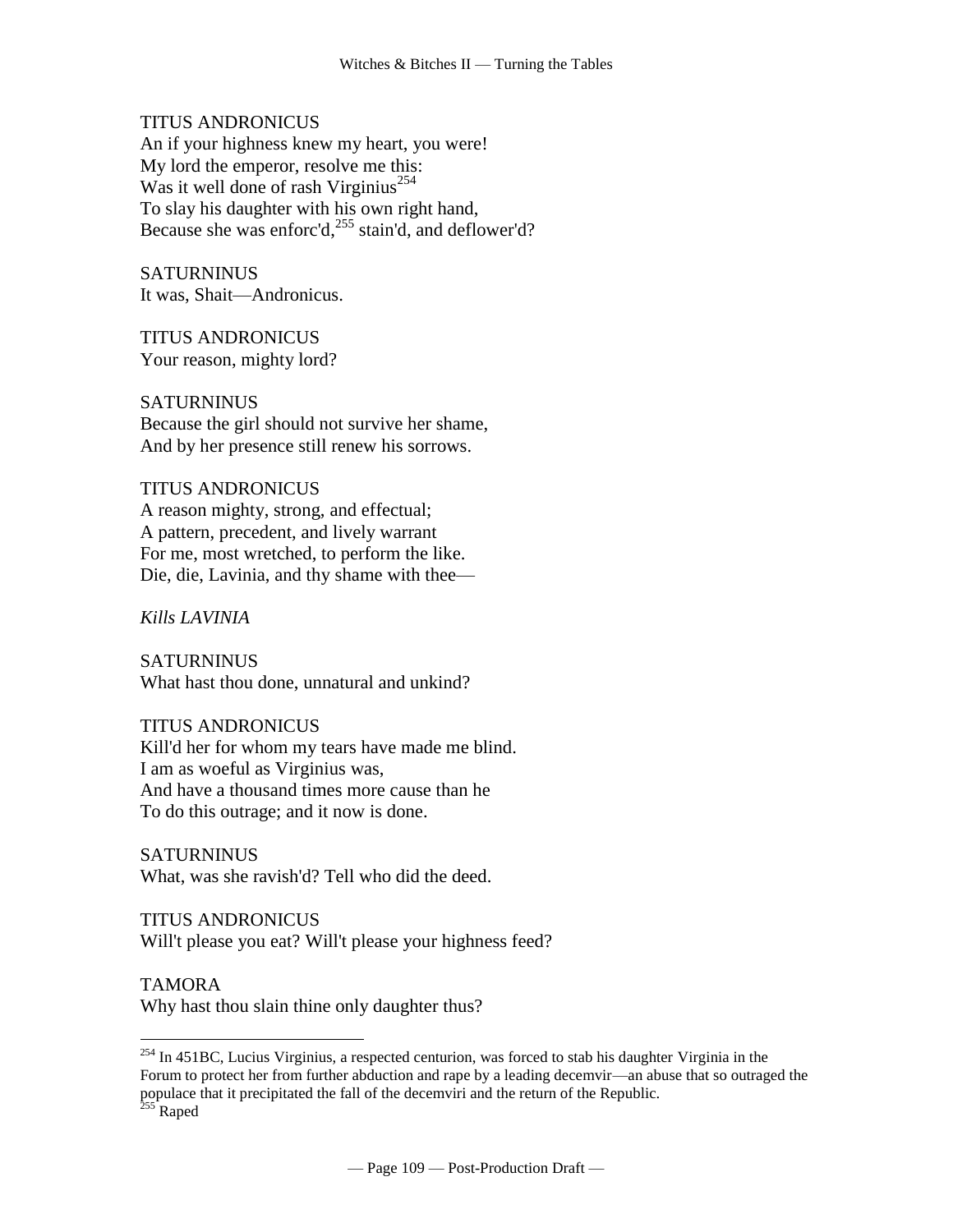TITUS ANDRONICUS Not I; 'twas Chiron and Demetrius: They ravish'd her, and cut away her tongue; And they, 'twas they, that did her all this wrong.

**SATURNINUS** Go fetch them hither to us presently.

TITUS ANDRONICUS Why, there they are both, baked in that pie— Whereof their mother daintily hath fed, Eating the flesh that she herself hath bred!

*The table erupts in retching and horrified reactions*

'Tis true, 'tis true; witness my knife's sharp point!

*Kills TAMORA*

**SATURNINUS** Die, frantic wretch, for this accursed deed!

**HOPPO** Here's death for death, and meed for deadly meed!<sup>256</sup>

*As both attack TITUS/SHAITAN, he turns their blades on each other and down they go*

*When the tumult subsides, only HELLWAIN is left standing. SHAITAN crosses to gloat over LAVINIA, from beneath whose veil come BEATRICE'S cries* 

BEATRICE Oh, oh, oh!

HELLWAIN *who has become ALSEMERO* Deflores?

DEFLORES Noble Alsemero.

ALSEMERO What price goes murder?

DEFLORES How, sir?

<sup>&</sup>lt;sup>256</sup> Wages, reward, just deserts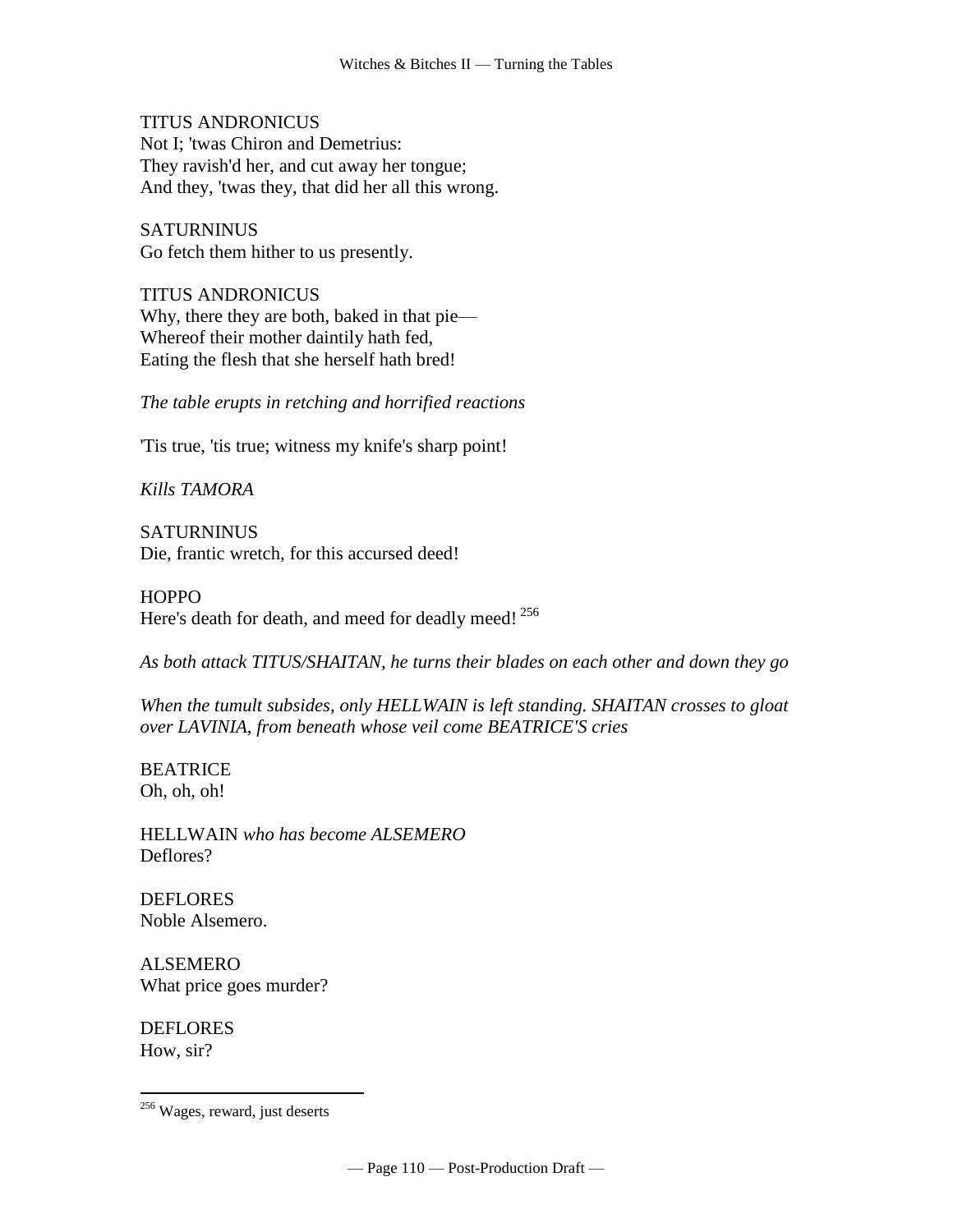## ALSEMERO

I ask you, sir: My wife's [behindhand](http://www.tech.org/~cleary/change.html#BEHINDHA) with you, $257$  she tells me, For a brave, bloody blow you gave for her sake Upon Piracquo.

## DEFLORES

Upon? 'Twas quite through him, sure. Her love I earn'd out of Piracquo's murder— Yes, and her honour's prize Was my reward; it was so sweet to me That I have drunk up all, left none behind Save one thing only: that she is a whore.

ALSEMERO *to BEATRICE* Oh, thou art all deform'd!

#### BEATRICE

Oh, come not near me, sir; I shall defile you. [I am that of your blood was taken from you](http://www.tech.org/~cleary/change.html#IAMTHATO)  [For your better health;](http://www.tech.org/~cleary/change.html#IAMTHATO)<sup>258</sup> look no more upon't, But cast it to the ground regardlessly: Let the common [sewer](http://www.tech.org/~cleary/change.html#SEWER) take it from [distinction.](http://www.tech.org/~cleary/change.html#DISTINCT)<sup>259</sup> [Beneath the stars, upon yon meteor \[](http://www.tech.org/~cleary/change.html#BENEATHT)*meaning DEFLORES*] [Ever](http://www.tech.org/~cleary/change.html#BENEATHT) hung my fate ['mongst things corruptible;](http://www.tech.org/~cleary/change.html#BENEATHT)<sup>260</sup> I ne'er could pluck it from him. Mine honour fell with him, and now my life. Alsemero, I am a stranger to your bed. Your bed was cozen'd<sup>261</sup> on the nuptial night, For which your false bride died.

ALSEMERO Your serving girl?

 $257$  Owes you

<sup>&</sup>lt;sup>258</sup> Blood-letting was still then—and for two centuries after—the principal means of treatment for almost all diseases.

 $259$  "Let it become mixed with the sewage" (Cleary)

<sup>&</sup>lt;sup>260</sup> "The meteor she refers to is Deflores. According to medieval astrology, the stars that controlled men's fate …were fixed and incorruptible; on the other hand, meteors … were corruptible and subject to change, and heralded … evil events on earth." (Cleary)

<sup>&</sup>lt;sup>261</sup> Cozened: deceived, cheated, duped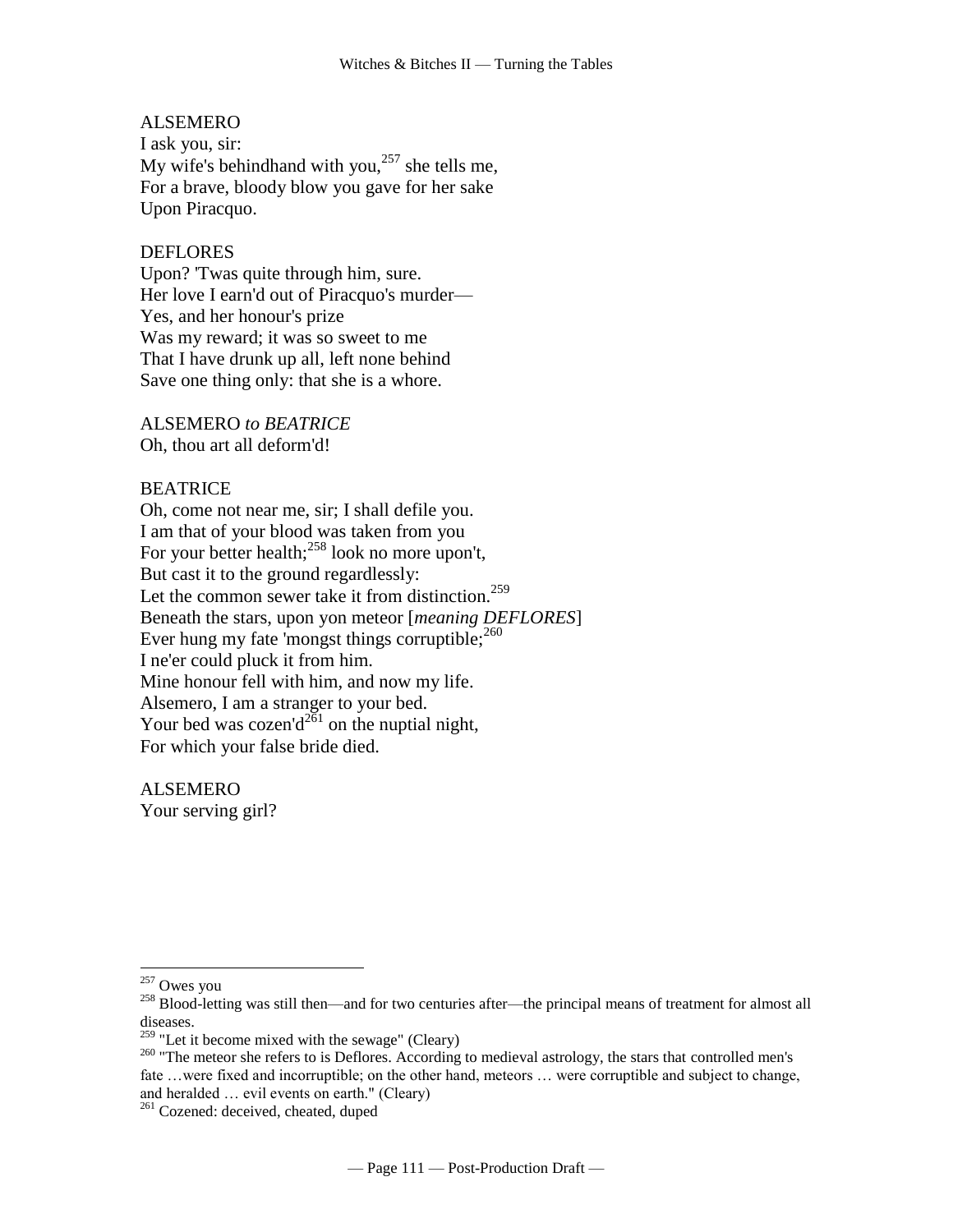**DEFLORES** Yes, and the while I coupl'd with your mate At barley-break;  $^{262}$  now we are left in hell.

**HOPPO** We are all there …

PUCKLE We are all there …

**TIFFIN** We are all there …

**STADLIN** We are all there …

**HELLWAIN** We are all there …

BEATRICE Forgive me, Alsemero, all forgive; 'Tis time to die when 'tis a shame to live.

*Dies*

*The clock strikes three. The triumphant SHAITAN becomes the cocky LAXTON at Gray's Inn Fields, looking for MOLL*

# LAXTON

One, two, three—three by the clock at [Savoy:](http://www.tech.org/~cleary/roar.html#SAVOY)<sup>263</sup> this is the hour, and Gray's Inn Fields the place. She swore she'd meet me, yet I see her not. Why, Moll, prithee make haste or the coachman will curse us anon.

*Enter MOLL*

 $\overline{a}$ 

MOLL Come, are you ready, sir?

LAXTON Ready for what, sir?

 $^{262}$  Barley-break: a popular chasing game of the 16th to 18th centuries, which involved three mixed-sex pairs of players. One couple stood in the middle of the playing area—called 'hell'—holding hands throughout, and the other pairs at opposite ends. The two end pairs had to change partners without being caught by the still-linked middle couple. An alternative name was 'Last Couple in Hell'.

 $^{263}$  "The 13th-century palace reconstructed as a hospital for the poor in 1505" (Cleary)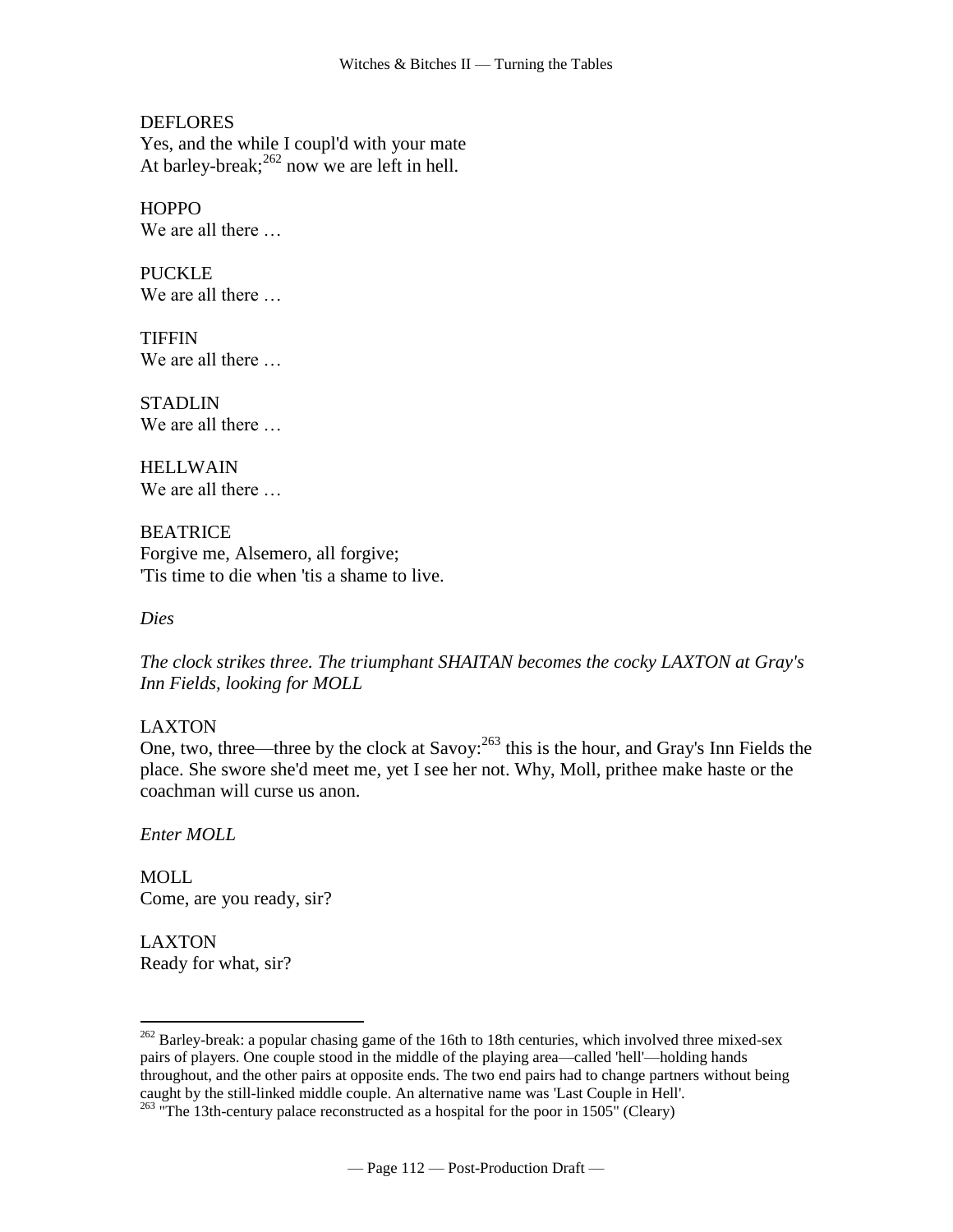MOLL Do you ask that now, sir? Why was this meeting 'pointed?

LAXTON Who's this? Moll? Honest Moll?

MOLL. So young and purblind?<sup>264</sup>

LAXTON I'll swear I knew thee not.

MOLL. I'll swear you did not—but you shall know me now.

LAXTON No, not here, we shall be spied, i'faith; $^{265}$  the coach is better, come.

MOLL Stay.

LAXTON What, wilt thou [untruss a point,](http://www.tech.org/~cleary/roar.html#UNTRUSSA)<sup>266</sup> Moll?

*She puts off her cloak and draws*

# MOLL

Yes, here's the point that I untruss! 'T has but one tag;  $267$  'twill serve tho' to tie up a rogue's tongue.

LAXTON How!

MOLL [There's the gold](http://www.tech.org/~cleary/roar.html#THERESTH)<sup>268</sup> with which you hir'd your [jade.](http://www.tech.org/~cleary/roar.html#HACKNEY)<sup>269</sup>

*Flings his purse back to him and attacks*

Here's her [pace;](http://www.tech.org/~cleary/roar.html#PACE)<sup>270</sup> She [racks](http://www.tech.org/~cleary/roar.html#RACKS) hard, $^{271}$  and perhaps your bones will feel it!

<sup>&</sup>lt;sup>264</sup> Partially blind

<sup>&</sup>lt;sup>265</sup> Laxton understands Moll's "know" in the biblical (carnal) sense—the opposite of Moll's meaning.

<sup>&</sup>lt;sup>266</sup> Do you want me to undo one of the laces that joins your doublet to your breeches for you?

 $^{267}$  The little grip normally at each end of the lace; in this case, the point of her sword.

<sup>&</sup>lt;sup>268</sup> The ten angels he gave her in their previous encounter.

<sup>&</sup>lt;sup>269</sup> Originally hackney—the most available type of lowbrow taxi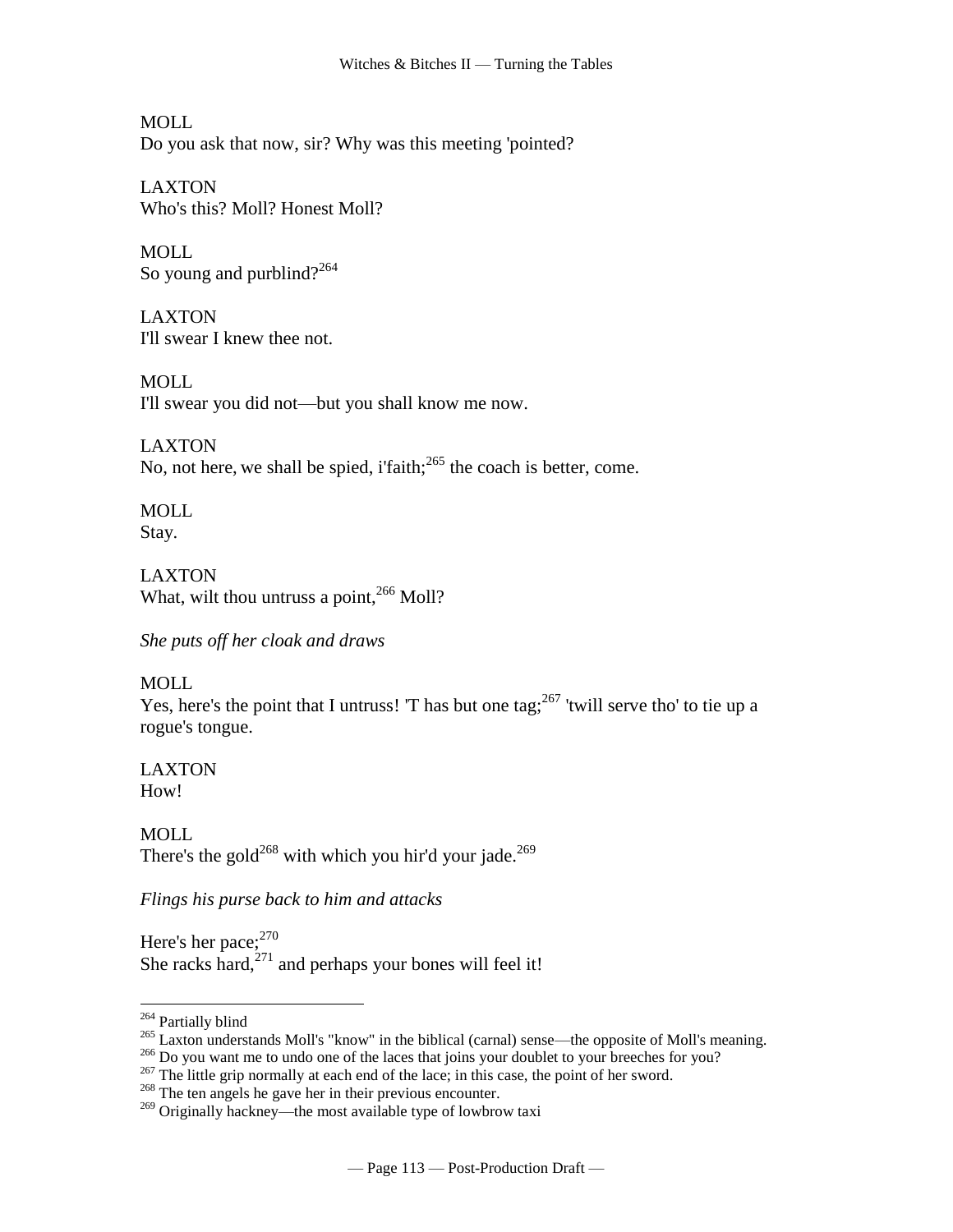Ten angels of mine own I've put to thine; [Win 'em and wear 'em!](http://www.tech.org/~cleary/roar.html#WINEMAND)<sup>272</sup>

LAXTON Hold, Moll! Mistress Mary!

MOLL. Draw or I'll [serve an execution on thee](http://www.tech.org/~cleary/roar.html#SERVEANE) $273$ Shall lay thee up till doomsday!

LAXTON Draw upon a woman?! Why, what dost mean, Moll?

## MOLL

To teach thy base thoughts manners: th' art one of those That thinks each woman thy fond, flexible whore If she but cast a liberal eye upon thee Turn back her head, she's thine, or amongst company, By chance drink first to thee, then she's quite gone, There's no means to help her; nay, for a need, Wilt swear unto thy credulous fellow lechers That th' art more in favour with a lady At first sight than her [monkey](http://www.tech.org/~cleary/roar.html#MONKEY)<sup>274</sup> all her lifetime!

*HELLWAIN first, then the other WITCHES are gathering to watch and listen tensely, bringing ROBIN with them*

How many of our sex by such as thou Have their good thoughts paid with a blasted name That never deserved loosely, or did trip In path of whoredom beyond cup and  $lip?^{275}$ There's no mercy in't. What durst move you, sir, To think me whorish—

HELLWAIN *echoing* What durst move you, sir, to think me whorish?

PUCKLE *echoing* What durst move you, sir, to think me whorish?

 $270$  "speed of the horse" (Cleary)

 $271$  "Moves with the gait called a rack, in which the horse raises both hooves on the same side at the same time" (Cleary)—notoriously taxing for the rider.

 $272$  "A popular expression, a variation of which is 'Win her and wear her,' referring to a bride" (Cleary)

 $273$  "1) formally deliver a legal writ, 2) inflict corporal punishment" (Cleary

<sup>&</sup>lt;sup>274</sup> An exotic and proverbially lascivious pet for decadent ladies, monkeys appear often in period portraits

<sup>&</sup>lt;sup>275</sup> I.e., sharing a drink and a kiss. Proverb: "There's many a slip between the cup and the lip"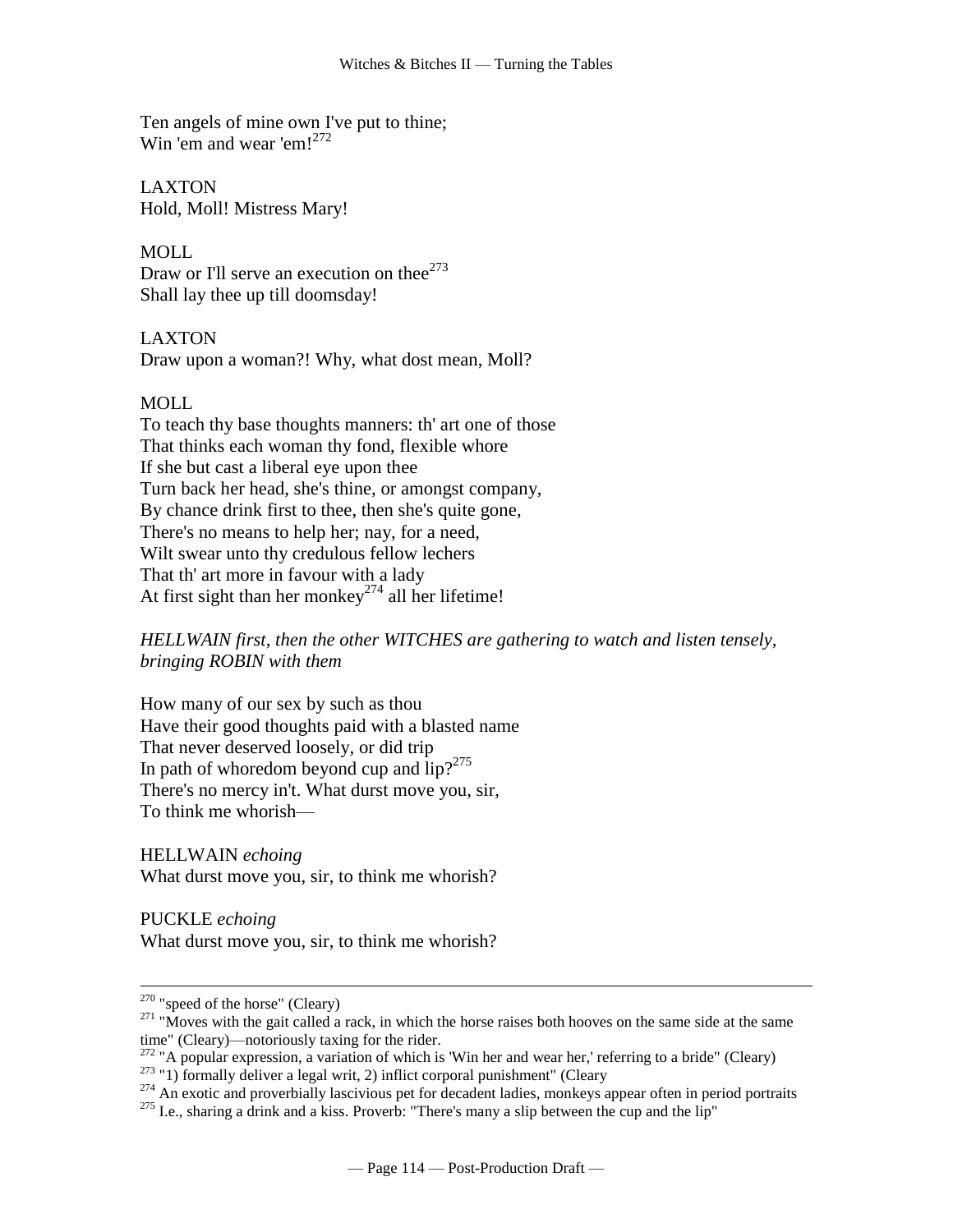## MOLL

—a name which I'd tear out From the high German's throat if it [lay ledger](http://www.tech.org/~cleary/roar.html#LAYLEDGE)<sup>276</sup> there— To dispatch privy slanders against me? In thee I defy all men—

#### *THE WITCHES murmur agreement*

—their worst hates And their best flatteries, all their golden witchcrafts With which they entangle the poor spirits of fools. Such hungry things as these may soon be took With a worm fasten'd on a [golden hook:](http://www.tech.org/~cleary/roar.html#GOLDENHO)<sup>277</sup> Those are the lecher's food. But why, good fisherman, Am *I* thought meat for you?—

OTHER WITCHES *echoing* Why am *I* thought meat for you?

#### MOLL.

—Because, you'll say, I'm given to sport, I'm often merry, jest! [to the WITCHES] Has mirth no kindred in the world but lust?

*The other WITCHES react with indignation*

Oh, shame take all her friends then! But howe'er Thou and the baser world censure my life, I'll send 'em word by thee, and write so much Upon thy breast (so thou shalt bear 't in mind): Tell them 'twere base to yield where I have conquer'd! I scorn to prostitute myself to a man, I that can prostitute a man to me!

ALL THE WITCHES *echoing* I scorn to prostitute myself to a man, I that can prostitute a man to me!

MOLL And so I greet thee!

LAXTON Hear me!

 $2^{276}$  Ledger line: a line for a note above or below the regular musical staff

 $277$  I.e., tempted by financial reward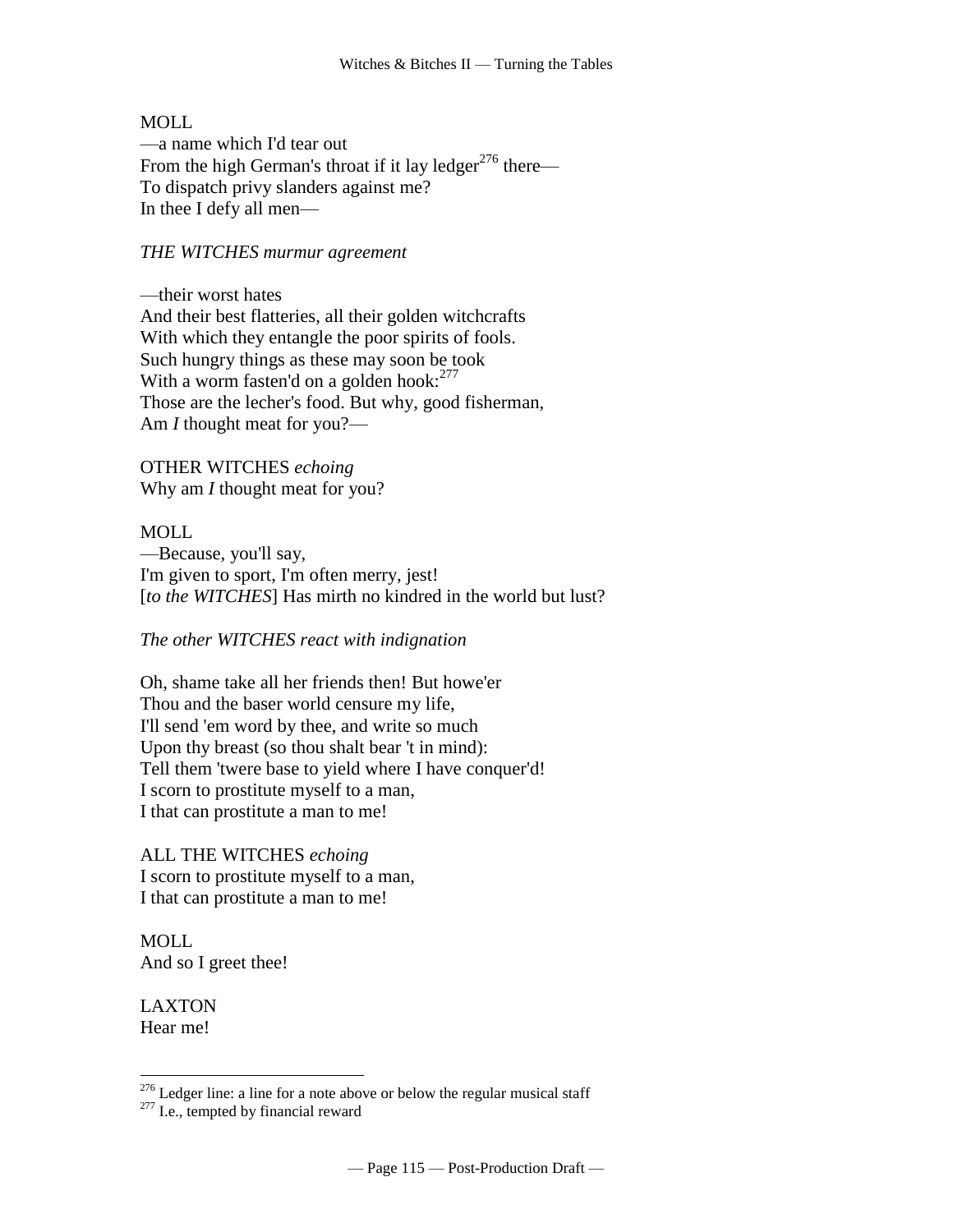MOLL Would the spirits Of all our devils' spawn<sup>278</sup> were clasp'd in thine— That I might vex an army at one time!

*They fight, the other WITCHES applauding and sometimes aiding her against SHAITAN. They also encourage ROBIN forward until suddenly MOLL—having got SHAITAN on the run—hands ROBIN the blade. Though startled, ROBIN rises to the occasion with a furious attack, disarms their opponent and pins him to the wall*

LAXTON I do repent me! Hold!

*The WITCHES applaud as ROBIN returns the blade to MOLL*

I do confess I have wrong'd you all.

MOLL Confession is but poor amends for wrong, Unless a rope would follow.

LAXTON I ask thee pardon.

MOLL I'm your hir'd whore, sir?

ROBIN I'm your whore, sir?

HELLWAIN And I a whore, sir?

LAXTON I yield both purse and body!

MOLL Both are ours and now at our disposing!<sup>279</sup>

LAXTON Spare my life!

 $\overline{a}$ 

*MOLL gets silent consent from ROBIN and HELLWAIN*

 $278$  Originally "my slanderers"

 $279$  In other words, his 'yielding' is redundant and meaningless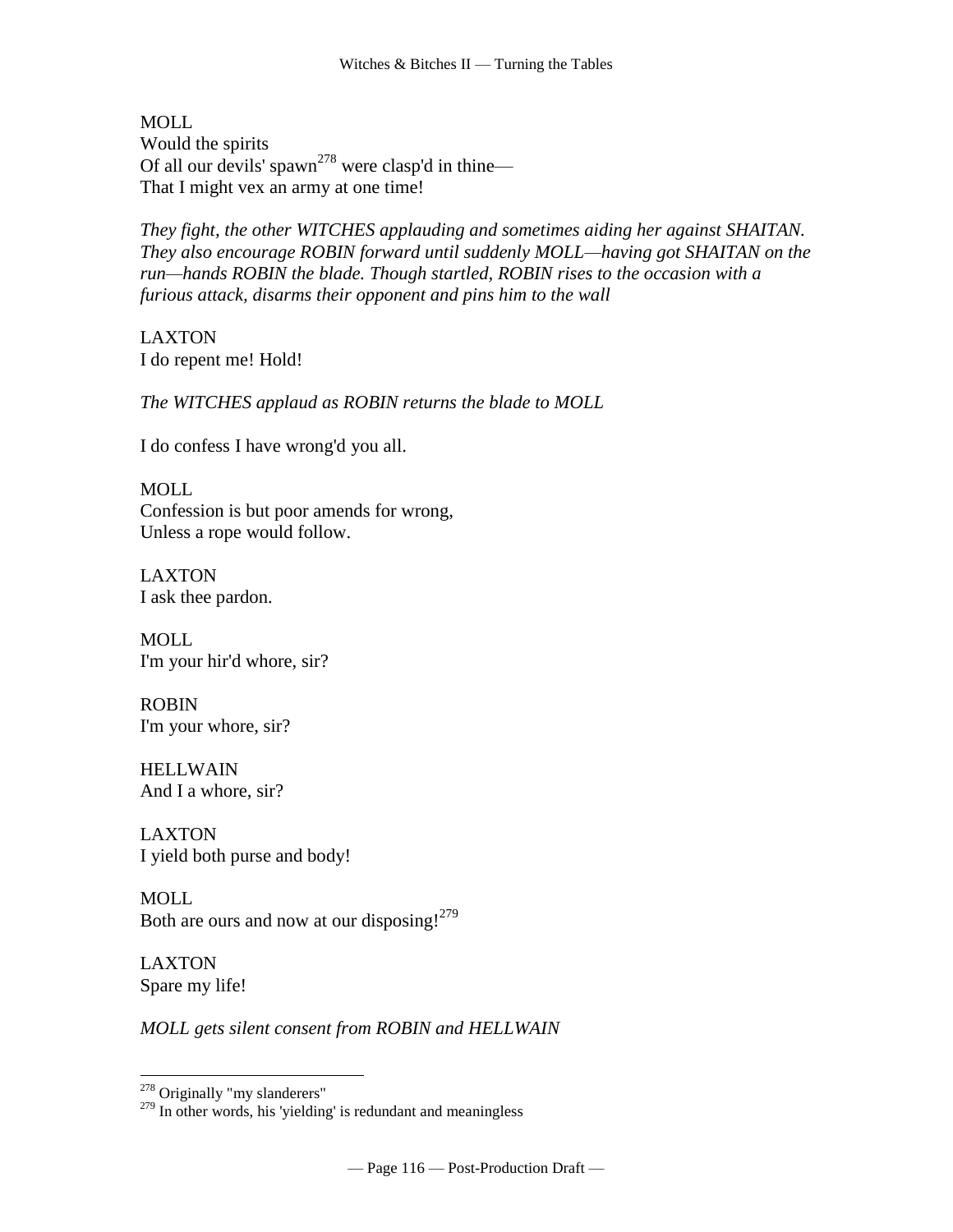MOLL *lowering the point* We scorn to strike thee basely.

LAXTON Spoke like noble girls, i'faith!—[*Aside*] Heart, I think I fought with a [familiar!](http://www.tech.org/~cleary/roar.html#FAMILIAR)

*The WITCHES appreciate the irony*

They've wounded me gallantly. Call you this a lecherous voyage?<sup>280</sup> Here's blood would have serv'd me this seven year, and it now runs all out together.—I would the coach were here now! A surgeon! A surgeon!

THE WITCHES *mocking* A surgeon! A surgeon!

*Exit LAXTON, aided none-too-gently on his way*

# MOLL

If I could meet my enemies one by one thus, I might make pretty shift with 'em in time And make 'em know she that has wit and spirit May scorn to live beholding to her body for meat. My spirit shall be mistress of this house As long as I have time in't!

HELLWAIN and ROBIN *echoing* My spirit shall be mistress of this house As long as I have time in't!

**HOPPO** And mine!

PUCKLE And mine!

**TIFFIN** And mine!

**STADLIN** … And mine!

*Music. They celebrate, as FIRESTONE dons SHAITAN'S robe*

<sup>&</sup>lt;sup>280</sup> Booty call